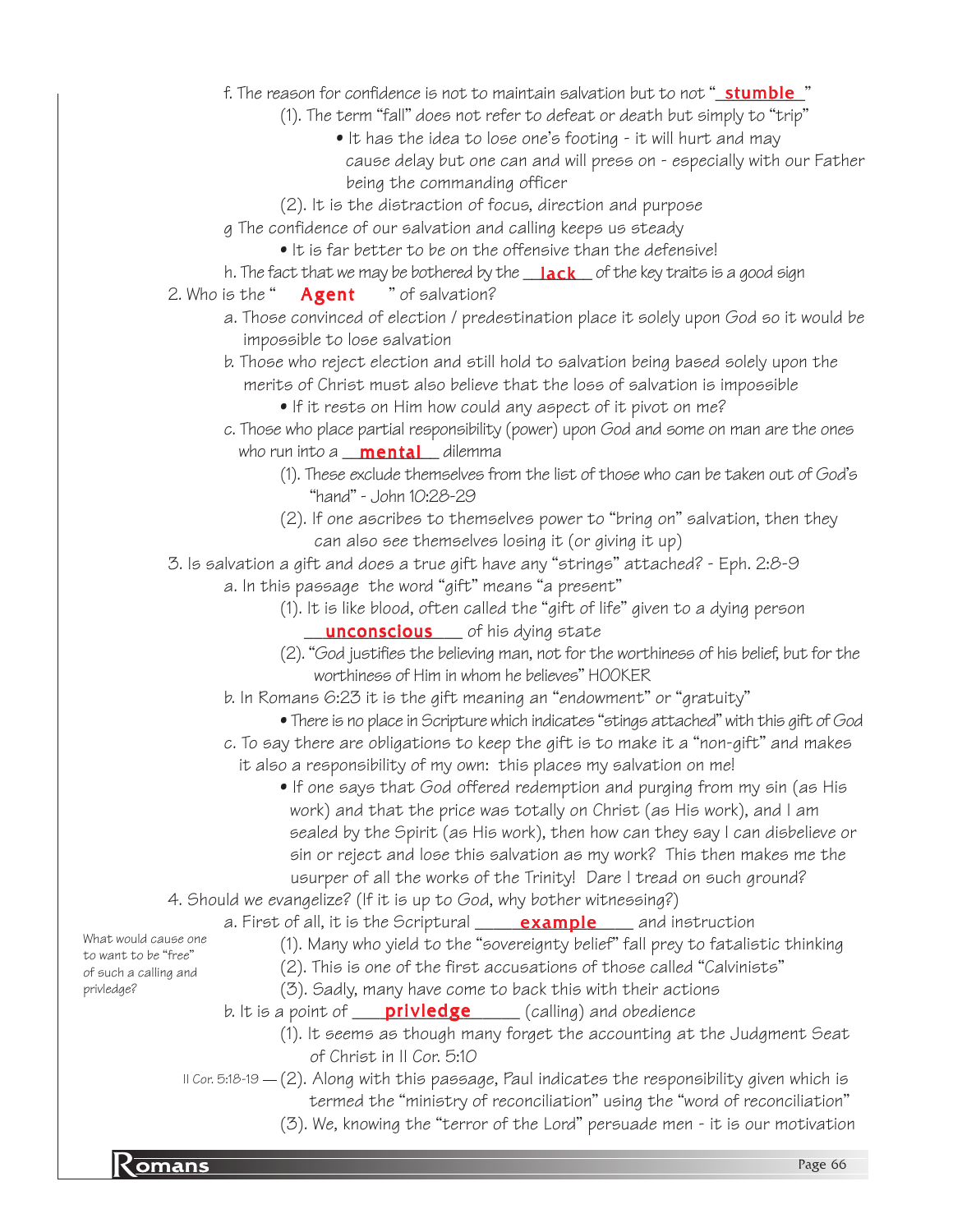Continued from page 64

- 11. A synopsis of this later part of Romans 9
	- a. The whole plan/scheme pivots solely on the \_\_\_\_<mark>will</mark>\_\_\_\_ of God
	- b. As the "Potter" He has all rights to do as he desires with the "clay"
	- c. His endurance with the wicked (vessels of wrath) was for the purpose to show His mercy to the "vessels of mercy"
		- (1). His incredible mercy was seen in that He called them from even among the Gentiles - vs. 24

Again, we are the "works of His hands"  $$ not the work of our own hands

If God formerly purposed to recall to himself a people whom he had rejected; if he bestowed favours on his own people

favour, and ceased to be entitled to the name of "his people " then the same thing was not to be regarded as absurd if he dealt in a similar manner with the Gentiles, also a part of his original great family--the family of man--but long since rejected and deemed

strangers. - Barnes

sovereign God

- $-$  (2). The example of the 10 tribes of Israel that had "left" the Lord -They would again be called "my people" - vs. 25-26 (Hosea 2:23)
- (3). It was \_\_\_\_\_\_\_**God's**\_\_\_\_\_plan, not their's
- d. This all was predicted by Isaiah vs. 27-29
- e. All of this demonstrated that the "seeking" of righteousness by the Law through works will miss it, and those "finding" it and "attaining" it in faith will have it! - vs. 30-32

after they had forfeited his<br>favour, and ceased to be '12. God's plan would not fit the seemingly obvious ideal of man - vs. 25-26

- a. Paul used the example in Hosea to demonstrate this concept not that he was referring to the Gentiles, but that all was based on God's plan of mercy
- b. Those not know for being "loved" of God would be (out of His kindness He wanted to - just as we received His love and grace!)
- c. This concept should stir in us a permanent gratefulness and dedication (obligation) to \_\_\_\_\_\_\_\_\_\_\_\_\_\_\_\_\_\_\_\_\_\_\_ all for Him and His purposes
- d. Life is not about what appeals to man but what appeals to God

G. God's plan for Israel, at this point, was only for a "remnant" - a few - vs. 27-29

- 1. Though Israel was numerous as a people, still only a "remnant" would be saved
	- a. God's working and "success" is not based upon numbers and predictable **results** (as man, by his nature, sees success)

 as having failed because of the "poor" response from Israel. But, as clarified here, this was not God's plan all along. A remnant (as if a left over) would be "saved" from Israel and an open door would then be opened

c. Our Lord referred to this in Mt. 8:5-12 when remarking about the faith of the centurion and the fact that many from all directions would "dine" with

b. Many, as alluded to before, might consider the "promises and word" of God Much of today looks upon life (and effectiveness) with the site of their eyes and minds and not with the sight of their faith in the workings of a

 Abraham and the others while the "children of the kingdom" would be cast out d. God will be right in His judgment - vs. 28 - all will be done as He says

 $\bullet$  He will finish what He has started (His will) and will do it concisely

2. All success, seemingly small or great rests upon God's working - vs. 29

a. "Unless the LORD..." - Had it not been for God...

for the Gentiles to enter

- b. "But for this precious seed, the chosen people would have resembled the cities of the plain, both in degeneracy of character and in merited doom." JFB
- c. Apart from God's powerful work in us, as with Israel, we would also become as those of Sodom and Gomorah in our sinfulness of self-will and attempts at self-determination
- d. He, the one Who is working is the "Lord of Hosts" all the hosts of Heaven
- e. It was this "remnant", this left over group that God would ultimately use for "sowing" the "seed" they possessed (the Truth)
- f. Of this, we are the **\_\_\_\_\_\_fortunate** \_\_\_\_\_\_ recipients!

He has, is and always will be flawless (precise) in what He does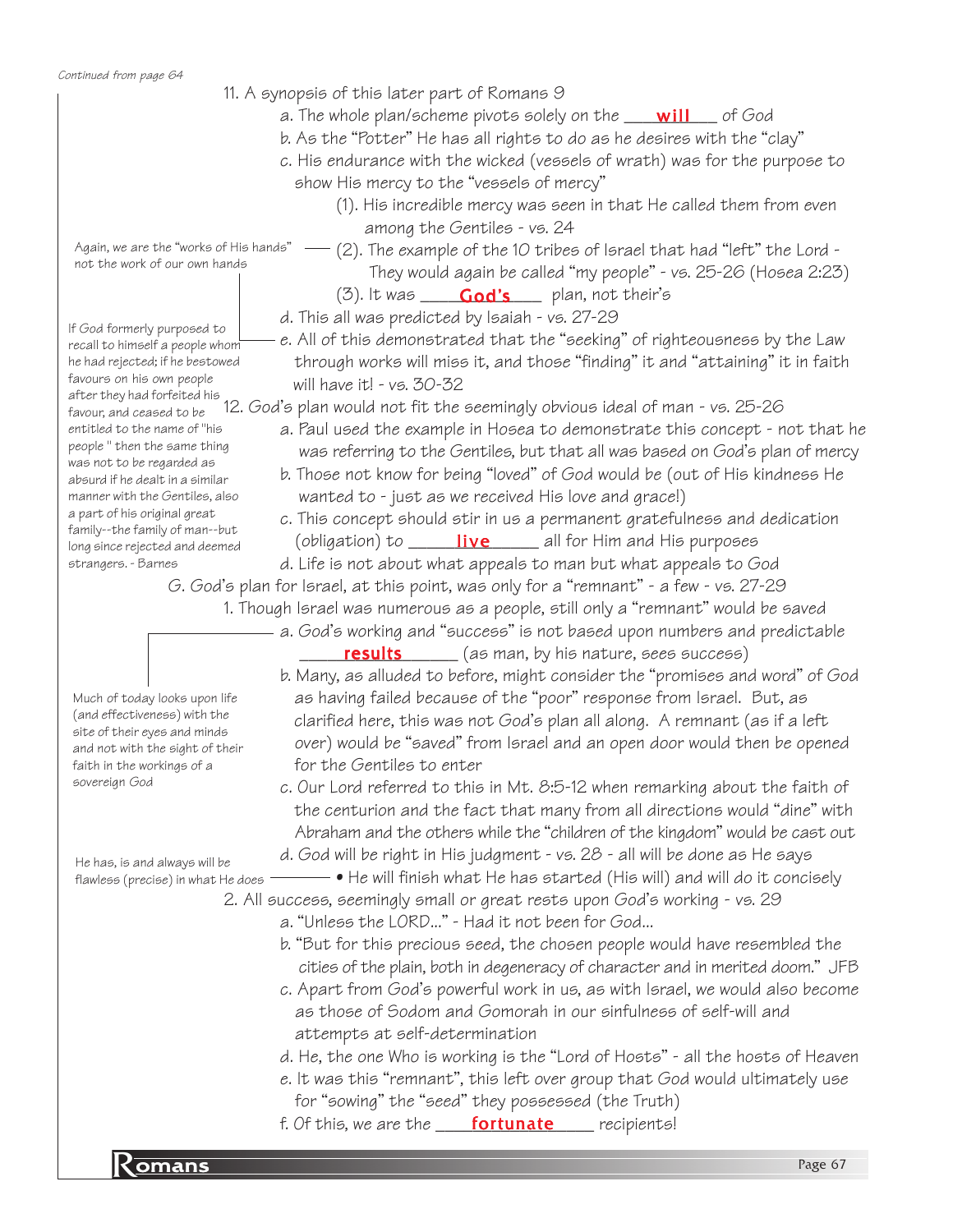## XV. True Saving Faith as Evidence of God's Working - 9:30-10:21

- A. God's working as evidenced in the directions of men 9:30-33
	- 1. "What shall we say then...?" what conclusions are drawn from what has been said?
	- 2. Look how things "worked out" to see that this was God's \_\_\_\_\_<mark>plan</mark>\_\_\_\_ all along
		- a. The Gentiles (nations) had not sought after this justifying righteousness
			- b. They "obtained it" based <u>\_**solely**\_</u>on faith the first word for "followed" has the idea of a diligent search seeking to apprehend something. This they were not doing and yet "apprehended" righteousness found only in faith
			- c. The Jews, who pursued diligently this righteousness did not "catch-up" to it as they sought it based upon their works (working)
	- 3. The concept of this "reliant" faith was foreign to the Jews
		- a. It is a submissive "cooperation" on our part, not just at salvation, but in the soon to come \_\_\_\_\_\_<mark>growing</mark>\_\_\_\_ of a new believer
			- b. Many of the works we pursue after spiritual birth are nested in our efforts alone, based upon our natural reasoning - these are fruitless
			- c. Self-effort (will), which is the foundation to the concept of iniquity, will be a regular "opponent" to genuine growth and works for God
			- d. We read and study the Scriptures not to come up with things to do as much as to know what to do with what God \_\_<mark>\_gives\_\_\_\_</mark> us to do (brings)
		- e. The Jews literally did not "measure-up" to the Law they aspired to attain
	- 4. This concept of reliant faith was a "stumbling stone" to the Jews
		- a. It was and still is as an obstacle that trips them up in their path
		- b. The intent of the Law was not that they should use it to obtain justifying righteousness, though the law is righteous
			- Christ fulfilled the Law and He was the way to this righteousness
		- c. Ultimately and realistically, it was an obstacle because of their pride and stubbornness to take "\_\_\_\_\_\_\_\_\_\_\_\_\_\_\_\_\_\_"

5. This was predicted, proving this as God's plan all along, in Isaiah - Isa. 8:14; 28:16

- a. God would set Christ as this "corner stone" as the foundation to His means to justification for us, and this foundation stone would be a stumblingblock to those seeking to justify themselves by their works.
	- b. Those placing their confidence upon this "stone" will never be ashamed
		- (1). Literally, not confounded or disappointed to a point of shame
		- (2). In Isaiah, the idea was that of "in a hurry" as if having to panic at the last finding the "real solution" or that one could not rest because of their lack of certainty in this foundation as being fully **reliable** (sure footing)
- c. This faith is evidenced by the lack of worry over being in a position of pleasing God • Pleasing God in the ultimate sense of justification
- 6. Again, the motivation of the believer in Christ is not one of seeking to earn justifying favor with God, but the freedom to work from the justifying favor, already attained, of God

a. We labor (obey/submit) for the right as a soldier already recruited - II Tim. 2

- b. We are drive to please a child already "in the family" Rom. 8; John 3
- c. We produce fruit as ones already a part of the Vine Jn. 15
- 7. The ultimate goal of maturity is that of gratefulness, dependance, and <mark>obedience</mark>
	- This was and is always to be the focus and output of our faith

All of creation was for God's glory and will be so used with or without the creation's cooperation

> See Luke 20:17, I Pet. 2:6-7

He, Christ, was the cornerstone of God's work, not the cornerstone FOR our work!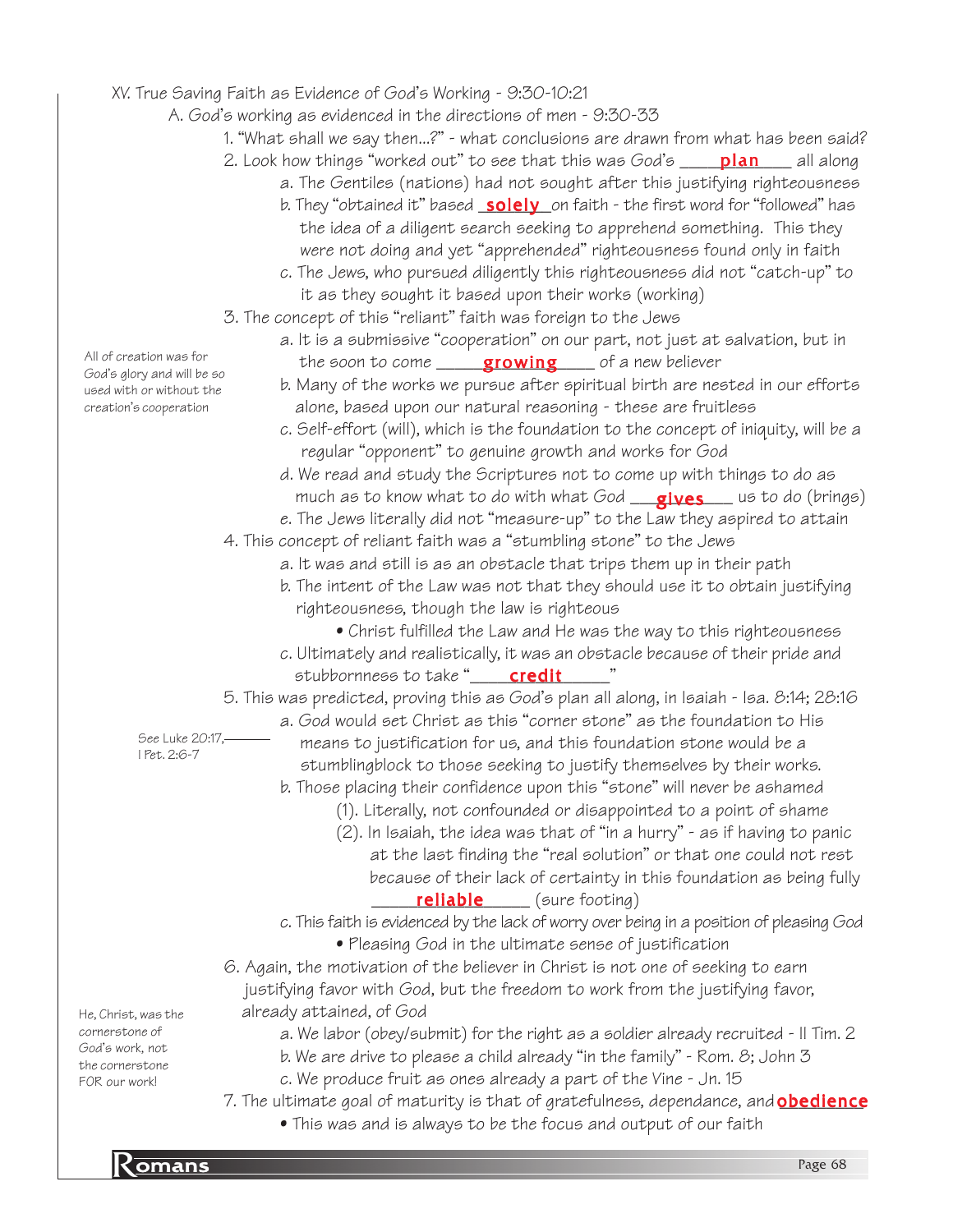- 8. Error with the Truth will have devastating results it, Truth, becomes an obstacle a. If rejected or neglected, it becomes a "force" to be reckoned with or avoided
	- b. "Error is often a greater obstacle to the salvation of men than
	- carelessness or vice... Let no man think error in doctrine a slight practical

 $Hodge$ 

- evil. No road to perdition has ever been more thronged than that of false doctrine. Error is a shield over the conscience and a bandage over the eyes."
- B. A genuine prayer for a genuinely deceived people 10:1-3
	- 1. Paul's heart "desire" what he wishes for and delights in vs. 1
		- a. Many say that when one believes in the full sovereignty of God, that the burden for the lost will be lost
		- b. As so well illustrated here, this is not the case still knowing God's control, we still demonstrate \_\_\_\_\_<mark>His</mark> \_\_\_\_ burden for the "lost"
		- 2. "The divine decree is not the guide of human supplication, but the benevolent feeling of the pious heart. Since no man knows what the divine decree is, and who the reprobate are, the prayer for the salvation of men must be indiscriminate, and for all without exception." Shedd
		- 3. Genuineness of Truth is not seen only in one's theology but also in his heart/burden
			- Biblical Theology is to produce <u>sanctical</u> theology (practice)
		- 4. As to be clarified in a moment, motive & sincerity do not dictate Truth either
		- 5. Paul could "testify" to the zeal for God that the Jews had vs. 2
			- a. They had a passion for God and His name (it was genuine in many)
			- b. But this zeal/passion was misdirected by their inclusions and exclusions
			- c. They allowed (included) what was not of God and they left out (excluded)
		- the <u>\_\_\_**\_\_\_\_\_\_\_\_\_\_\_\_**\_</u> of what God had given them in the Law 6. They (the Jews) developed standards and guides to "better" define the Law
			- a. These "protective barriers" were designed to stop the people from
				- "treading" too close to breaking a law
				- b. By and large, these were good things but became over prioritized
				- c. These became "laws" in and of themselves and were then dictated by man
				- d. This, then skewed the purpose of the Law and they missed its purpose
		- 7. This zeal was \_\_\_\_<mark>misdirected</mark>\_\_\_\_\_\_\_ "not according to knowledge"
			- a. They were not guided by genuine insight into the Truth

b. Their situation was two-fold:

- (1). They, being ignorant (not knowing) they were wrong in their beliefs
- (2). They sought, as if with eagerness, their own standards
- c. God is not interested in our work for Him but His work in us!
- 8. This led to a stubborn posturing before God
	- a. They "would not subject themselves" they would not yield their position
	- b. They would not allow themselves to be humbled under "vicarious" righteousness rather than their own personal attempts at it
- 9. Even after salvation this remains a struggle of the will and of the thoughts
	- a. God has laid out is ideals of sanctification and maturity
	- b. We adulterate them when we \_\_\_\_**add** \_\_\_ to them in content or emphasis
	- c. We devalue them when we \_\_\_\_\_<mark>neglect</mark> \_\_\_\_\_ them or deemphasize them
	- d. As with the Jews, we are apt to "lean on our own understanding" (opinions) which usually leads to self honor or glorification rather than "acknowledging Him" in all our ways seeking His direct leading on what are
- *Eruly proper paths Pr. 3:5-6*<br>Romans Page 69 truly proper paths - Pr. 3:5-6

misdirected heart leads to a misdirected purpose

Our goal is to find our and follow God's ideals over our ideals seeking to develop our opinions to match God's

A misdirected focus leads to a misdirected heart and a

My heart, attitudes, thoughts, motives and actionsare dictated by

We, as rightfully deserving condemnation, should not condemn people in our toughts or words

the Truth!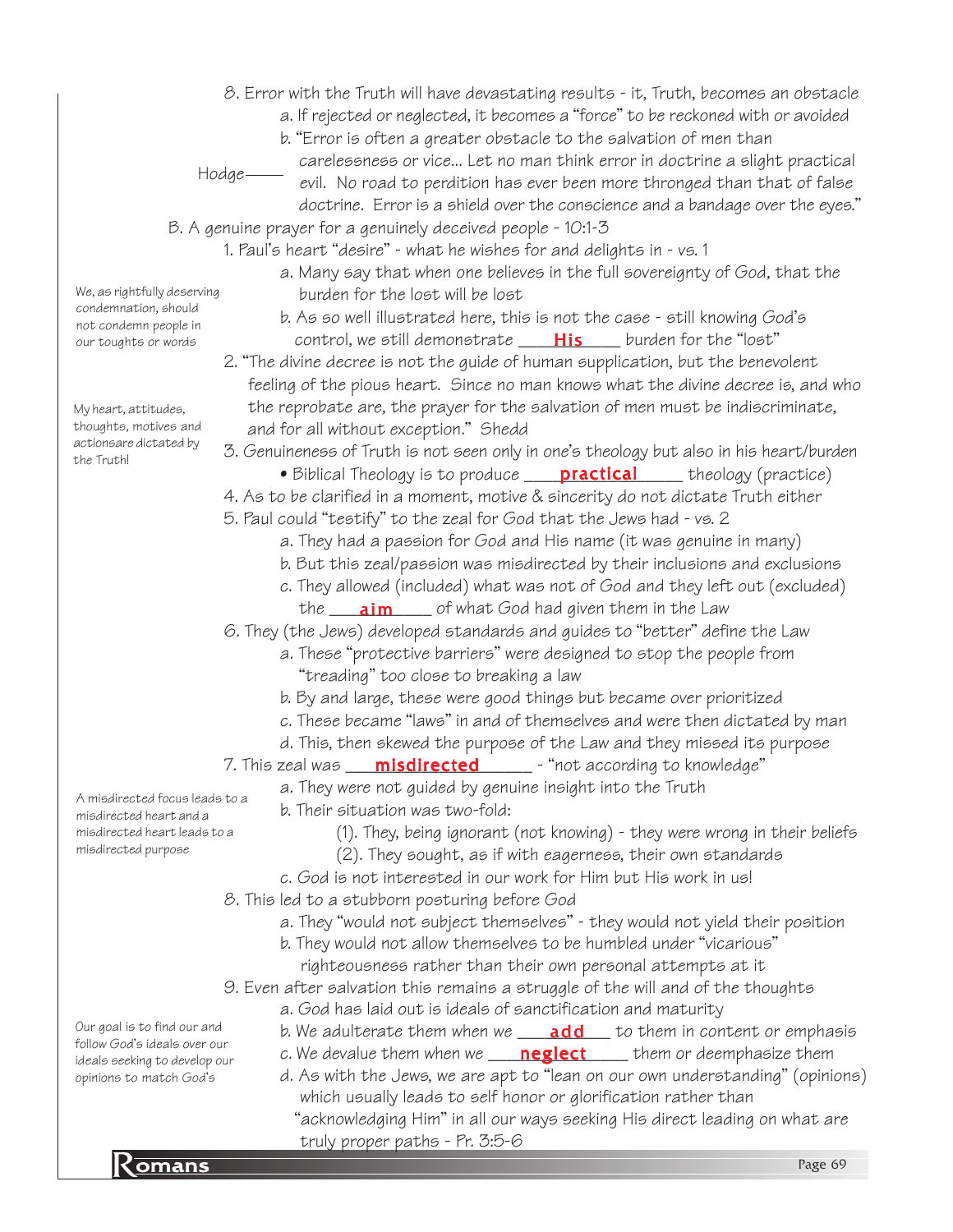C. Christ was the goal, direction and the end of the Law - vs. 4-13

- 1. The law's demands were to be kept in \_\_\_<mark>full\_\_\_</mark> to be justified by it
- 2. Man, in his natural inability, could not keep it, thus cannot be justified by it
- 3. Christ, being the "second Adam" in Romans 5, kept it in full, and His vicarious sacrifice on our behalf
- Though, this righteousness is only applied to those who "believe" in Him 4. Beware self-condemnation if you are "in Christ"
	- a. Many will categorize their sins and believe that some of theirs are unforgiven
	- b. Many will picture themselves as in a position where God cannot help
	- c. Christ kept the Law in full, and in Him, we are genuinely justified thus we are motivated with the power of assured victory, not with the overbearing motive of trying to please God with our own "perfection"
- 5. A person who seeks to live by the Law must fulfill it to live vs. 5
	- a. Paul quotes from Lev. 18:5 if the Law is "done" they would live
	- b. Thus, the flip-side, if the Law is not **\_\_\_\_\_\_<mark>lived</mark>\_\_\_**\_, they could not live
	- c. This is the righteousness of works in contrast to that of faith
- 6. The righteousness by faith contrasted vs. 6-8
	- a. God is interested only in \_\_<mark>His</mark>\_\_ perfection, not our facade/pretense of it
		- This is why honesty before God is best God is not mocked!
	- b. The "righteousness based on faith" we trust His work on our behalf
	- c. Paul alluded to the illustrations in Deut. 30:12-14 This is where Israel is challenged to obey the Law and is told that is not too difficult (to find) as if needing to be wrought down from Heaven or from across the sea but that it was near to them
	- d. So it really is with righteousness by faith Do not say "who will ascend in to Heaven) as if needing the impossibility of bringing down such righteousness
		- Christ had already come from Heaven He is God's righteousness
	- e. Do not say who will "descend into the abyss?" Christ has already triumphed over sin and its \_\_\_\_\_<mark>result</mark> \_\_\_\_\_ of death
	- f. So, what does "it" (righteousness by faith personified) say?
		- As alluded to in Deut., it is near you, in you mouth and heart
	- g. It is readily and easily accessible it is not the doing, it is the <u><code>believing\_</mark></u></u></code>
		- This was the essence of what they were "proclaiming"
- 7. The essence of salvation by the righteousness obtained by faith vs. 9-10
	- a. Look at the evidence of conversion vs. 9
		- (1). There is confession with the mouth without this confession it would be lacking in credibility - it is faith at work

This is what characterizes the person who is "saved"

- Without the heart the confession is hypocritical
- (2). This confession finds it source in the heart that God raised Him from the dead - He conquered death - in His perfection
- b. In the "heart" (inner most being") of a man he believes stakes his soul on it
	- This belief results in righteousness As the example of Abraham in chapter 4 - his faith was "reckoned" as righteousness - trusted God
- c. With the mouth confession is made (it is made known) demonstrated
	- Fictitious faith does not produce any form of confession (living)
- d. This is the essence of our living Col. 2:6 as received... so walk
	- (1). We will not obey God where we do not **\_\_\_\_\_trust** \_\_\_\_\_\_ Him
	- (2). Trust is built more by obedience (proving His rightness in all things!)

**Romans** Page 70

And God "righteousness" died on our behalf by the will of the overseeing Judge of the Universe!

Christ was the fulfillment of the Law for us so that we need not bear the burden of our sins any longer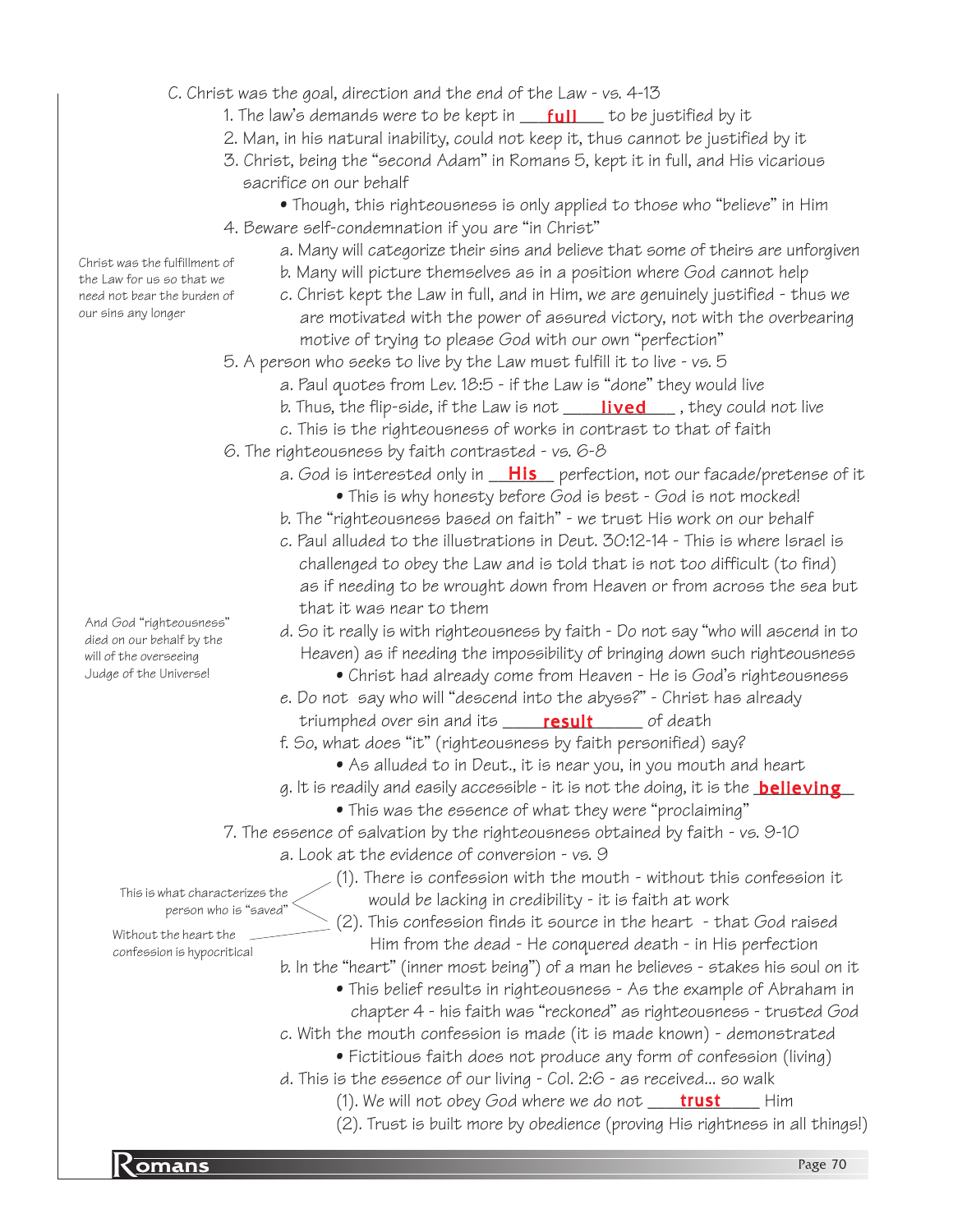Nowhere is the idea that our faith is ever rightfully placed in ourselves to any degree - we trust fully and confess openly that we "bank" on the work of God in Christ on our behalf for the salvation of our souls!

Isa. 28:16

- When one "banks" on the wrong thing they are embarrassed when the checks of confience "bounce" for lack of funds
- Ours is not a life to be looked upon as one of "picking and choosing" - we obey as he directs, we are faithful with what He gives us

In reality, our confession of His being Lord should remind us that we are not here to do our own "bidding" either

- e. Confession, at its most basic idea is, "to speak that which agrees with something which others speak or maintain." - in this case, God
- f. It, as genuine, simply reflects the belief of the heart if confession is made without the heart backing, it lacks integrity - it will not stand up to scrutiny (especially before the all seeing eyes of God) and will buckle under pressure
- 8. This whole idea communicates the essence of our **\_\_\_\_\_\_faith**\_\_\_\_\_\_- Eph. 2:8-9 a. We hear often the example of placing faith in a chair to hold one's weight b. We may believe it will hold us, we may believe it exists, but it will not hold us until we \_\_\_\_\_\_\_\_\_\_\_\_\_\_\_\_\_\_ in it (we rely upon it)
	- c. As in verse 11, we will not be ashamed (literally to blush) but the original idea in Isaiah was not to have to make "haste" as if to have to make last minute plans as the ones depended on have let us down
	- d. It is with our heart we "attain" righteousness (of Christ) literally in verse 10 one "believes to righteousness" - we must also trust God with the area of our "practical righteousness" - to work it out - He has begun it - Php. 1:6
- 9. This idea is to communicate the essence of our **Fillum Markey School** vs. 11
	- a. We fully believe that we will not be ashamed, confident in our God/Savior b. As we have "banked" on His work and grace, we continue to "bank" on Him and His grace as we face the trials of life (as if, when faced with a "debt load" of trouble, we "write our checks" (deal with them) with faith in His grace
- c. This "not being ashamed" should be confessed with our mouths and lives! 10. The whole acknowledgment of faith is clarified in one title in verse 9
	- a. The idea of "...confess with your mouth the Lord Jesus..."
	-
	- b. It, as clearly as possible, tells us that we confess Jesus as Lord
	- c. This is an agreement that He is Lord over all, including my \_\_\_\_\_**soul**\_\_\_(life)
		- We acknowledge He is dictator over all
	- d. Thus, a predominate theme in our Christian lives (living) was established at our conversion - we are submittors not instigators; we are responders, not - initiators - our lives are to be defined as doing His bidding, not He ours
- 11. God is not partial in His grace vs. 12-13
	- a. The key has never been who or what we are, but Who and what He is!
	- b. With God, there is not distinction between Jew and Gentile (neither has advantage with God and to what degree He is gracious)
	- c. He is "bountiful" to those who "call on His name"
		- (1). The idea is one of invoking a name (for aid/worship/testimony)
		- (2). These, again, are identified, an distinguished by their dependence
		- (3). Who (or what) do we look to for aid? (who/what doe we really trust)
		- (4). Who/what do we give our worship? (focus of awe and affection)
		- (5). Who/what do we most seek to be identified? (testimony)
	- d. He is the same Lord (Christ) over all He makes no distinction as we do
		- This is why we are not at liberty to rank and categorize others based upon our standards - this is founded in walking by sight and not by faith
	- e. For anyone invoking (for the salvation of their soul) the name of the Lord Jesus will most assuredly be saved
		- (1). Invoking is more than stating something
		- (2). It is **confidence** upon the name/person
		- (3). It is an **identity** with the name/person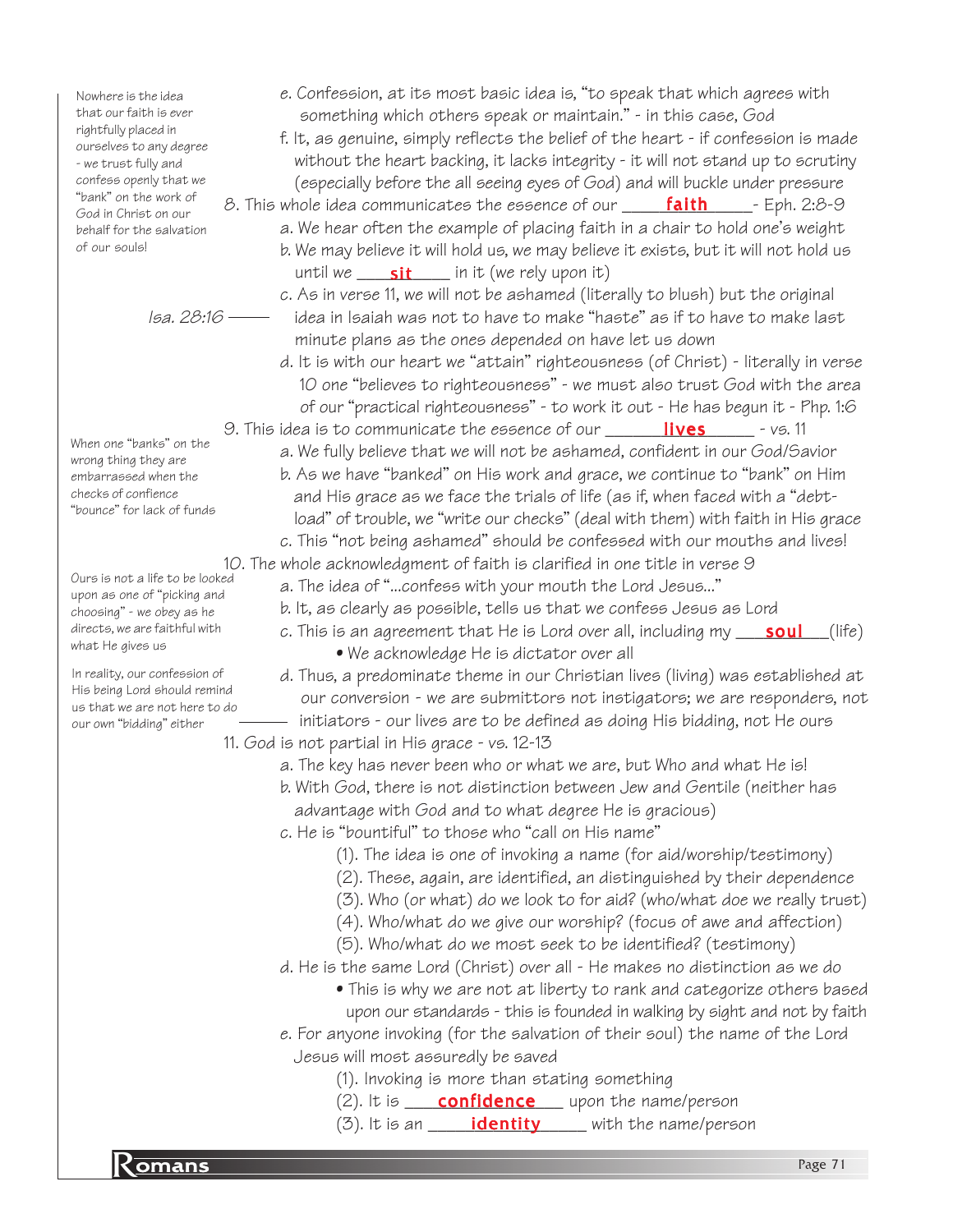- 12. So, Christ is the "objective" of the Law to everyone that believes vs. 4
	- a. He is the One to whom it pointed to for fulfillment
	- b. This is why those "invoking" the name of the Lord are saved
	- c. It is His \_\_\_\_ **work** \_\_\_ in which their confidence is placed and not their own
- D. So, having such "good news", how will others find our about it? vs. 14-15
	- 1. These verses are the clarification of the need for \_\_\_\_\_\_<mark>true</mark> \_\_\_\_ evangelism
		- a. As so clarified through chapter 9 God will work it out
		- b. But observe His method for doing so he will use us as we use His Word!
		- 2. This point was clarified in I Cor. 1:21

a. "For seeing that in the wisdom of God the world through its wisdom knew not God, it was God's good pleasure through the foolishness of the preaching to save them that believe." (ASV)

b. The "preaching of the truth" would seem <u>Foolishness</u> fo the world

• "Surely there is a better way and a better message than this" they will say - its method and message will be in contradiction to the world's wisdom (which will, in all ways, magnify man)

c. "The foolishness of preaching is not the preaching of foolishness." RWP

- This passage must not be used to act as true fools "for the Gospel"
- 3. So, it may seem odd, inefficient or even (rationalizing) unfair, but it is God's method
	- a. This whole idea of the (earthly) responsibility for forth-telling the Truth further clarifies our objective and need to evangelize
- b. We, again, know that God will work this out, but He will use **\_\_\_\_\_\_\_**!
- 4. Follow the true "logic" of the matter
	- a. How will one "invoke the name" of one they do not place their confidence?
		- The goal of the message is to steer their belief properly
		- b. They, of course, will not believe in one of whom they have not heard
			- The goal is to get the message to them to believe
		- c. How will they hear this message without a "heralder?" (proclaimer)
			- $\bullet$  The goal is to be the  $\_\,$  one  $\_\,$  telling the message
	- d. How will there be any to proclaim without them being sent?
		- $\bullet$  The desire is to be the  $\fbox{one}$  sent (or seeking one to be sent)
- 5. Reverse the order of these statements to see the intended order
	- a. "The essence of Paul's argument is seen if we put his six verbs in the opposite order: Christ sends heralds; heralds preach; people hear; hearers believe; believers call; and those who call are saved." John Stott
		- b. This is God's method (order) and it is our privilege to be a part of it
		- c. We, as messengers and proclaimers are most certainly flawed (in our manners and presentations) yet God will still use us and this way to demonstrate His work in conversion

6. There will be relief, joy and excitement in the \_\_\_<mark>genuine</mark>\_\_\_ recipients - vs. 15

- a. As it is written... this is from Isaiah 52:7
- b. The picture is of a herald bringing news of a won battle, a victory over an enemy, thus bringing the good news of peace (and security)
- c. The feet are described as "beautiful" only because they brought him to them • Even the "means" of how the beautiful message is brought is beautiful to the recipients!
- Sicious, seemingly unconquerable enemy<br> **Romans** Page 72 d. This is our calling! We \_\_\_**get** \_\_\_to bring the good news of a victory over a vicious, seemingly unconquerable enemy

We start with the "goal" so as not to lose sight of what it is. We must not be so "caught up" in delivery (method) that we lose sight of our proclaimation (message)

The wisdom of the world, even in its humility and morality, will always find a way to exhalt man and to steal away (even if in small measure) some of God's glory

This is also key to remember so that we do not seek to take on "worldly methods" to forthtell the Truth. Our method must not be allowed to corrupt the message!

> We participate but we do not instigate!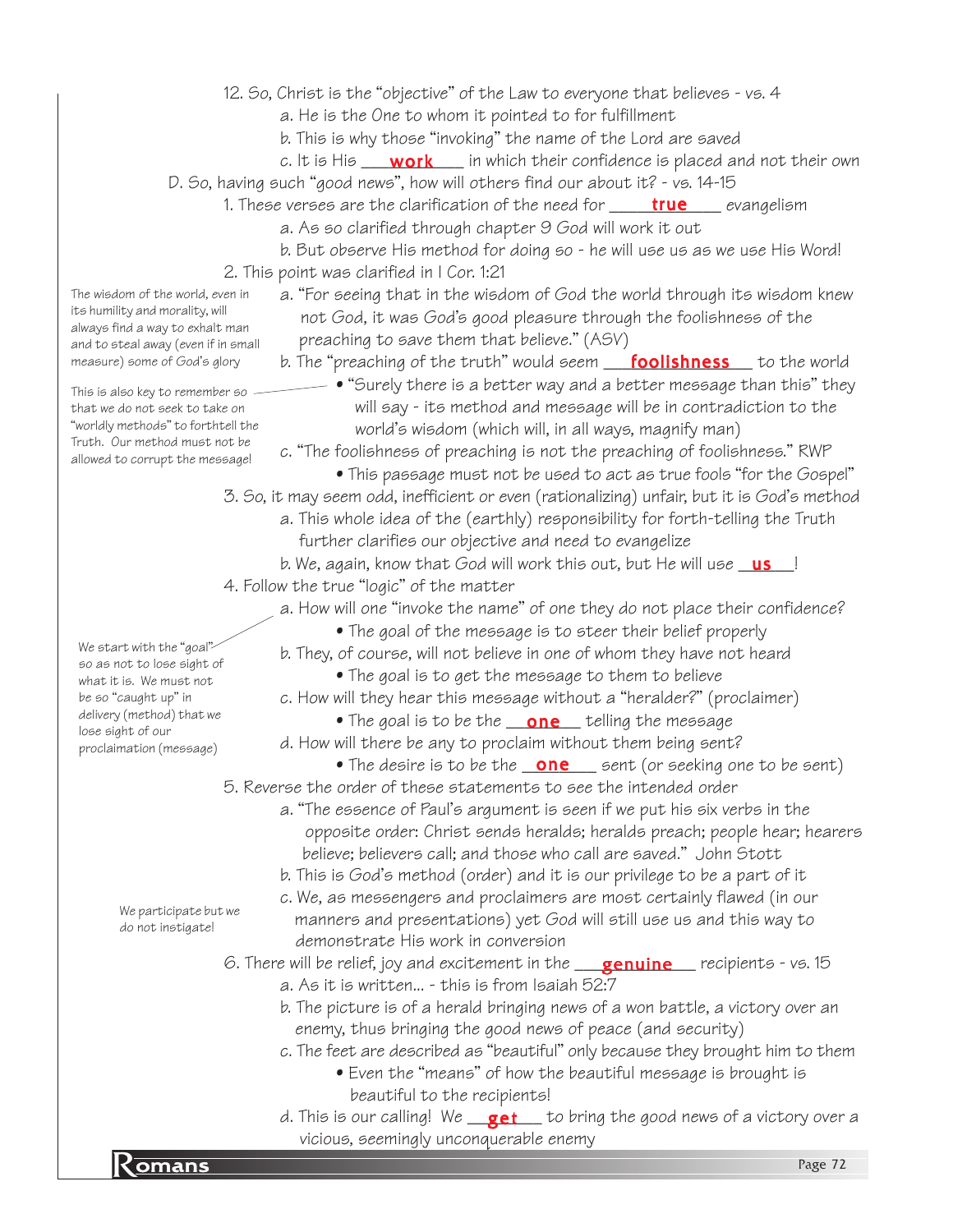# E. Having the right "message" does not guarantee all will \_\_\_\_\_\_<mark>heed</mark>\_\_\_\_\_\_\_ it - vs. 16-17

- 1. The excited receiving of good news had just been illustrated
	- 2. Yet, as illustrated by Israel, not all believed the "good news"
		- a. As indicated earlier, not all would see Christ as the answer but as it were a stumblingblock to their own methods or beliefs
			- b. This must also be understood by us also!
			- c. We must never see ourselves (in a perfect presentation or in the fullest sincerity) being the \_\_\_<mark>key</mark> \_\_\_to an effective "witness"
			- d. As illustrated in Isaiah, not all "believed" his report either
				- Clearly he was called and declared God's message without a perfect reception to it
		- e. The rejection of the Truth will always be our own fault, but the reception of it will always be the **grace** of God!
	- 3. "A Gospel universally believed would not be God's. Jesus said, "I m come in my Father's name, and ye have not received me: if another shall come in his own name, him ye will receive" (John 5:43). And ever so God's messenger is known by his general \_\_\_\_\_\_<mark>rejection</mark>\_\_\_\_\_\_." Stifler
	- 4. The hearing of truth is of no advantage if it is not believed Heb. 4:2
		- a. Israel heard a message of "rest" and refused to obey (believe) it
			- b. Thus, the truth and the hearing of it did them no good because it was not "mixed with faith" (they did not accept it)
	- 5. This is, of course, true in all aspects of receiving the truth
		- a. If we do not trust that God "really \_\_<mark>\_\_knows</mark>\_\_all things", we will not obey
		- b. Our neglect or refusal of truth renders it, as it were, powerless TO US!
	- 6. Nevertheless, faith will be "built" the same way vs. 17
		- a. Faith comes by hearing (listening more than just hearing receiving)
			- It is an open, receptive, attentive hearing; it is a proper consider ation of all that is being stated - poor attention is a detriment
		- b. But it is the object (message) of what is heard that is key

or "the word of Christ" —— (1). It must be the "Word of God " (the message of Christ)

- (2). It must be of the "decree" of God (His message not another's)
- c. We must always focus on the Scripture as being the "faith builder"
	- (1). To use just reasoning will establish the wrong **\_\_\_\_<u>authority</u>\_\_\_\_\_** 
		- (2). To use just persuasion may replace/contradict the Spirit
		- (3). Using anything else will cause us to miss something
- d. Even as believers, we should steer one another to the Scripture, to the truth of how things really are before God
- F. Well, it would appear then, in light of vs. 17, that Israel/Gentiles must have not heard vs. 18
	- 1. The answer is clear; they heard it. most assuredly (indeed!)
	- 2. As was the picture in Psalm 19 concerning the general revelation of God in His creation, so to the Gospel has gone out into all the world
		- a. Many try to reason God into the "corner" of their limited frame of reference
		- b. "If I can't see evidence of the Gospel being made available then it must not be"
		- c. Paul mentioned the Gospel as having come to "all the world" Col. 1:5-6
	- 3. Too many believers allow themselves to become disheartened or discouraged by a false conclusion concerning God... such as this one
		- We must remember our need for <u>\_\_\_\_\_\_\_\_\_\_\_\_\_\_\_\_\_\_\_\_</u>\_ from Him, not He from us!

We must never determine the "success" of our presentation based upon what we see. It may appear a success and be a genuine failure and it may appear a failure only to be

"obeyed/heed"- literally listened to intently as if in giving it weight to obey it

used of God as a success.

And it is not in our power to make anyone believe

It is important to note, though, that the Word is effective to those "hearing" - many will be exposed to the truth of God but will not be phased.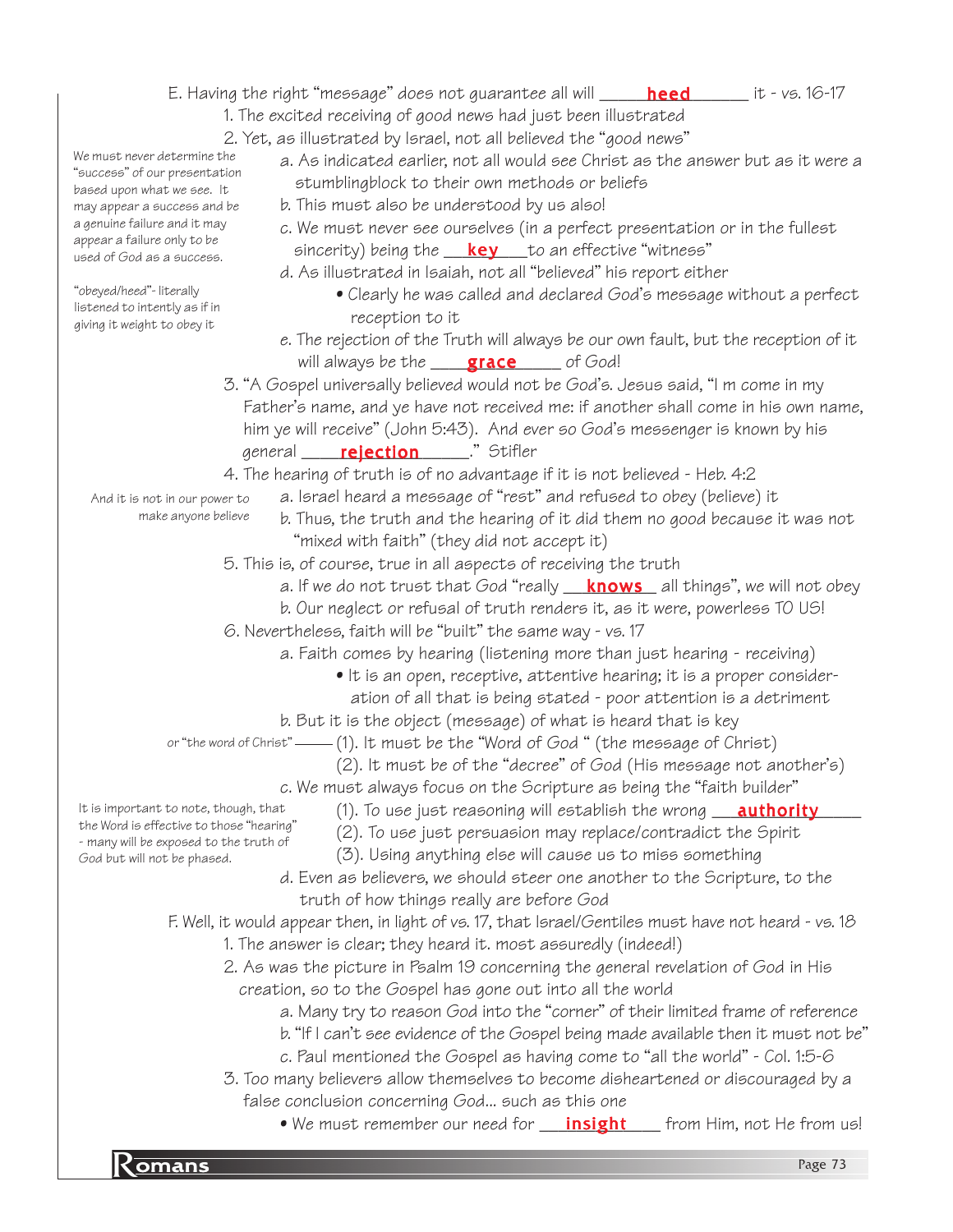|                                                                    | 4. We should be assured that God will be righteous in all He does                                    |
|--------------------------------------------------------------------|------------------------------------------------------------------------------------------------------|
|                                                                    | a. Part of the intention of this passage, the previous and what is coming is                         |
|                                                                    | to demonstrate that God is without $\blacksquare$ blame in any of this                               |
|                                                                    | b. All who are not found "in Christ" will be to blame - we have seen the                             |
|                                                                    | sovereign side of this message, but it must not (cannot) be used to portray                          |
|                                                                    | God is unrighteous or immoral in what He does or has done and planned                                |
|                                                                    | G. God is consistent, Israel has been disobedient and obstinate -vs. 19-21                           |
|                                                                    | 1. Remembering back to the beginning of this discussion, Paul was dealing with his                   |
|                                                                    | burden for Israel and the <b>_____desire</b> _______ for their salvation                             |
|                                                                    | 2. So, was God inconsistent in letting (or not letting)them hear the message? - No                   |
|                                                                    | 3. Well, maybe they heard, but did not understand His plan and saw Him as                            |
|                                                                    | inconsistent with His covenant by extending the message to the Gentiles - vs. 19                     |
|                                                                    | a. So, some may hear (some say) and not understand the message (of the Gospel)                       |
|                                                                    | b. The example of lorael proves there was understanding with them                                    |
|                                                                    | 4. Israel was told/informed and remained obstinate before God                                        |
|                                                                    |                                                                                                      |
|                                                                    | a. Moses told of this in Deut. 32:21 - God was made "jealous" because of                             |
|                                                                    | $(the Gentiles)$ their idols ("no-gods") and in turn would show his favor to a "no-nation"           |
|                                                                    | • God was never exclusively Israel's (as we are also to not view Him as just ours)                   |
|                                                                    | b. God would make them jealous (showing His favor to another) and angry                              |
|                                                                    | See Rom. 11:11-12 <sub>—</sub> c. God would use the disobedience to bring the Gospel to the Gentiles |
|                                                                    | (1). God can and will use the evil intents and failures of others for His                            |
|                                                                    | own good <b>purposes</b>                                                                             |
| God will not be deterred (stopped<br>or hindered) by the rebellion | (2). As with Joseph in Gen. 50:20 - The brothers were in sin and                                     |
| (iniquity) or the failures of men!                                 | meant evil not knowing they were fulfilling God's righteous intent/plan                              |
|                                                                    | (3). The cross/crucifixion also pictures this - those setting it up had                              |
|                                                                    | sinful intentions while still <b>____fulfilling</b> _____ God's plan                                 |
|                                                                    | d. God is not to blame for our sin, but can overrule it anytime He pleases for                       |
|                                                                    | His sovereign purposes (this is why we must no let our sin or the sin of                             |
|                                                                    | others limit the potential of God's power in our thoughts!)                                          |
|                                                                    | e. This, of course, does not make us ever seek to sin to fulfill God's will, but just                |
|                                                                    | to be comforted (even in failure) that God is not stopped! - Rom. 6:1                                |
|                                                                    | 5. Still referring to Isaiah 65:1-2 he comments on the boldness of Isaiah                            |
|                                                                    | a. Isaiah was bold (daring) to share this <b>____<u>unpopular</u></b><br>truth                       |
|                                                                    | • That he was very plain and clear in his message (they understood)                                  |
|                                                                    | b. He clarified what was already mentioned that those not looking for Him                            |
|                                                                    | would find Him (He would be "manifest to them")                                                      |
| God may appear, in our eyes                                        | c. This was God's plan all along - they heard it and understood it they just                         |
| and limited frame of<br>reference, to be flawed in His             | did not like the message and, at large, did not <b>____ submit</b>                                   |
| approach to redemption,                                            | • Those who do not yield, by choice, are rightly condemned and judged                                |
| though here and in eternity is                                     | while those who are saved by God's hand (direct intervention) are                                    |
| found to be morally and                                            | shown absolute grace and mercy and God is found to be absolutely                                     |
| strategically perfect in it all                                    | right in it all! (God must never be considered unrighteous)                                          |
|                                                                    | 6. Israel is lastly portrayed as it really was - a "disobedient and obstinate people"                |
|                                                                    | a. Again, rejection will always be the fault of the rejector while acceptance (in                    |
|                                                                    | faith) the "fault" of God and His grace                                                              |
|                                                                    | b. Clearly, the Gospel message will be used in a two-fold manner - the                               |
|                                                                    | salvation of some and the condemnation of others - the Jews are pictured                             |
|                                                                    | with an offer that they will not receive by their own will and the plan of God                       |
|                                                                    |                                                                                                      |
| <u>Komans</u>                                                      | Page 74                                                                                              |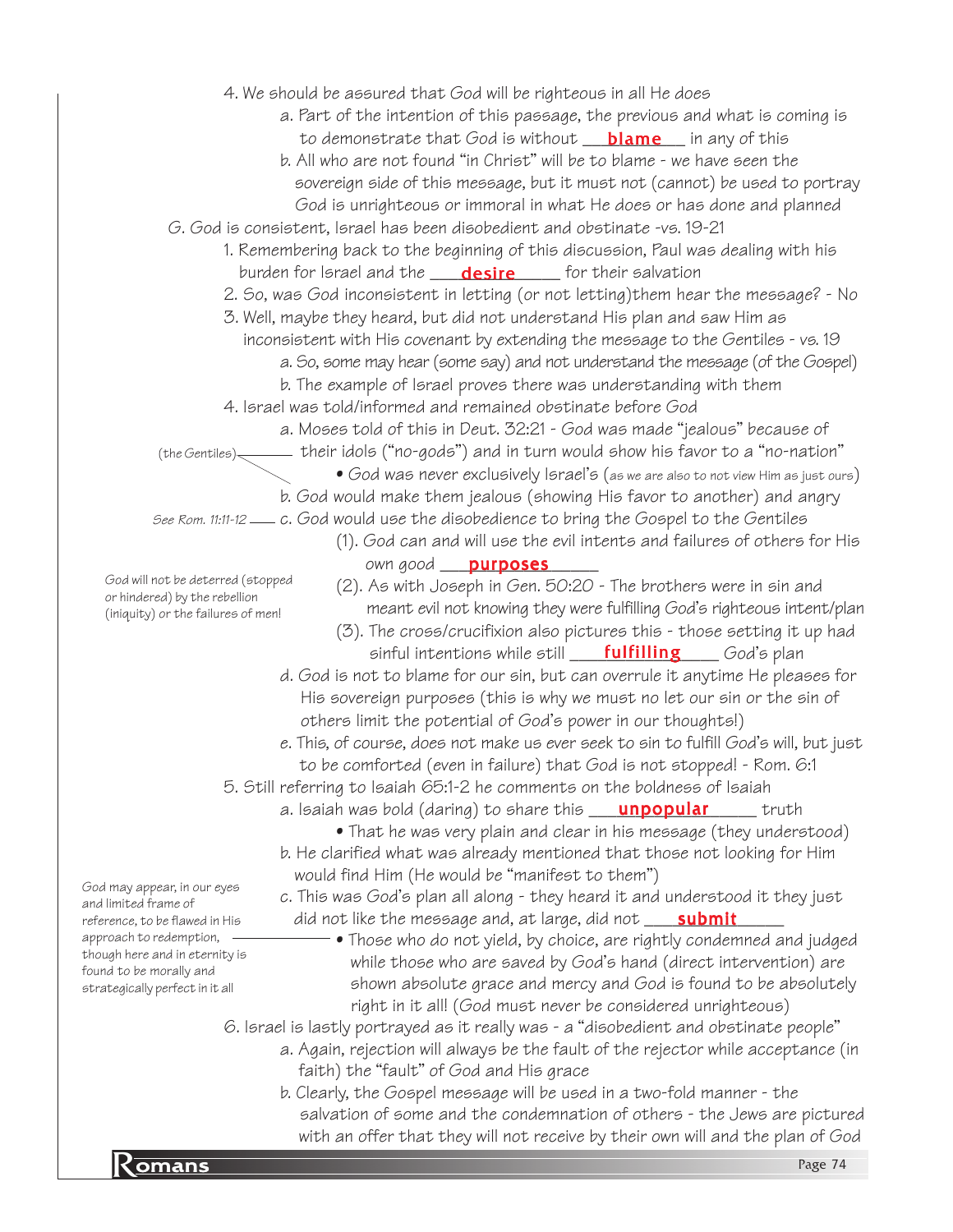- 7. Let this account serve as an example to all
	- a. Stubbornness and disobedience always conclude in missed opportunities
	- b. A strong will to stand against God's plan/way will hurt us while His plan will **continue** (with or without me)
	- c. Again, we do not serve and obey God because He needs us, we serve and obey Him because it is truly in our best interest!
	- d. Resistance to God will lead us to be resistant to His people (ministers) • As clarified by Stephen in Acts 7:51-52 ("stiffnecked"/obstinate)
- 8. We are pictured (some) as being obstinate, yet God pictures Himself with open arms
- a. We cannot comprehend the magnitude of God's sovereignty, but it is against the "framing" of God's message to us concerning Himself to disputes and argues **contained to picture Him as <u>merciless</u> and without compassion**

The idea of "obstinate" (αντιλεγω) is of one who

b. Those "missing" God's plan will be fully to blame! - to reason otherwise is against the rest of the Gospel message (and how the message was framed)

XVI. The "Depth of the Riches Both of the Wisdom and Knowledge of God" - 11:1-36

- A. The first part of chapter 11 deals with the question as to whether or not God is done (or has done away with Israel and her salvation)
	- 1. The focus is to prove God's control is not deterred without cooperation
	- 2. We are not to limit God's working to what <u>\_\_\_\_**seems**\_\_\_\_</u> evident to our eyes
	- 3. God's \_\_\_\_\_\_\_\_\_\_\_\_\_\_\_\_\_\_\_ will be the key to how all of His will is "worked out"
	- 4. Thus we are not to be "boastful" looking down on those who are wrong!
- B. Do not "write off" God's working in light of contradictory "evidence" or reasoning vs. 1-6
	- 1. Literally, "has God thrust out entirely His people?" vs. 1
		- a. Has God defaulted on His covenant/plan? No! Absolutely not!
		- b. Has God given up all the people because of the general disobedience of some?
	- 2. Paul was an example himself, being completely a Jew
		- And he had been a persecutor of the church (even he!)
	- 3. God has not rejected "His people" whom "He foreknew" vs. 2
		- a. They were called "His people" because He had chosen them
		- b. Israel, as a nation, was the only nation "foreknew" (chosen/loved) ahead
		- c. God's plan was not altered from its path (neither could it be)

4. The example of Elijah's complaints over what he perceived to be the situation

- a. He stated the \_\_\_\_<mark>facts</mark> \_\_\_\_ of what he observed (evidence he saw) vs. 3
	- (1). Places of worship and sacrifice to God were torn down
	- (2). They killed God's messengers the prophets (thus, the message)
- (3). He met no other of like mind/heart of himself ("I am alone") b. What was God's answer back to him? - vs. 4
	- (1). God had "kept" 7,000 men who had not compromised
	- (2). It was God's work, God's keeping, not Elijah's failure or God's failure
- c. This example is so often this is a "mind set" to which we fall prey
	- (1). God's working seems to be <u>failin**g**</u> from our frame of reference
	- (2). We and others are rejected because of the **\_\_\_\_\_\_\_\_\_\_\_\_\_\_\_\_\_\_\_\_\_\_\_\_\_\_\_\_\_\_\_\_**
	- (3). We see ourselves alone and losing in a Godly struggle and begin to entertain the idea of giving up
- d. This mind set/perspective was proven to be wrong and misguided
- contradictory evidence, that we look, but to out Almighty, unhindered<br>Page 75 • It is not the strength of our circumstances, enemies, thoughts or

omans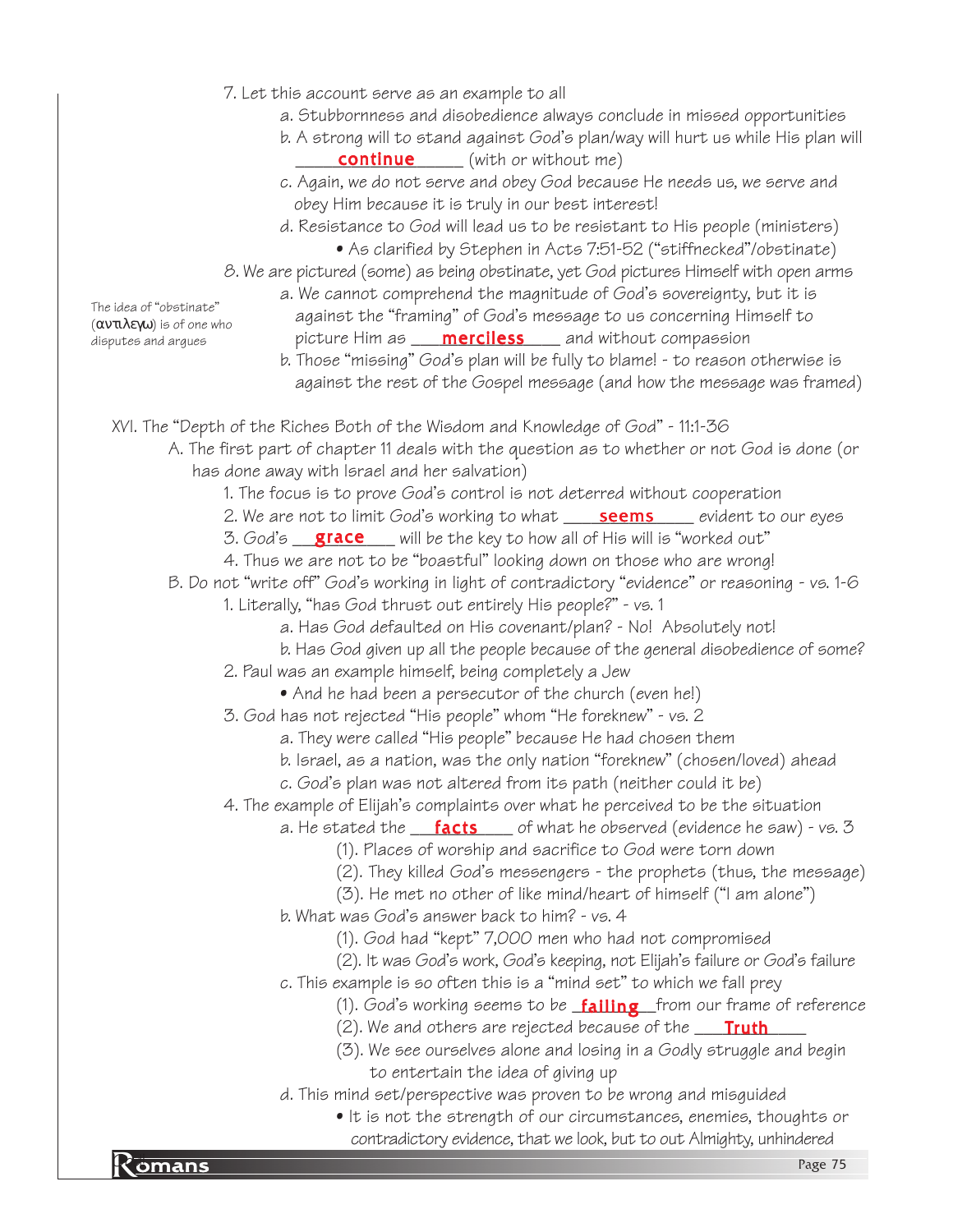Based on these thoughts, we need not ever focus on numbers as being the key to pushing ahead. At times it would seem to be the lack of obvious numbers, along with solid truth will be the norm in God's working.

This reaffirms why pride is so wrong in the life of a believer. It is the focus on self merit and not on God's giving us this truly undeserved merit/favor.

This is part of our motive to remain faithful in His work

5. "In the same way then.." - vs. 5

- a. As it was in Elijah's time, so it is now there is a remnant
	- b. Paul was about to here of such from James Acts 21:20-21
	- c. This "remnant" was in accordance with "God's \_\_\_\_\_<mark>gracious</mark> \_\_\_\_\_\_ choice"
	- d. This was based on God's grace His "enablement" and undeserved favor
	- e. As to be clarified further, this was God's plan He will always "empower" with grace to do His work in His \_\_\_\_\_\_\_\_\_\_\_\_\_\_\_\_\_, His way!
- d. This is why a defeatist attitude is absurd a defeatist either admits that *God has failed - maybe not in speech, but in* \_\_\_\_\_**action**\_\_\_\_\_

6. Remember also what His gracious choosing means - vs. 6

- a. It is not of works not of earned favor and not of pursuits of righteousness
	- $\bullet$  This is proven in the  $\underline{\hspace{1cm}}$  variety  $\underline{\hspace{1cm}}$  of those whom God has used
	- b. It (salvation by grace) is not based in self-effort, labors and toil
	- c. If found in anything, from our perspective, it is seen in submission, which finds its strength in faith (God will use me as He see fit and will empower sufficiently) - I am to be characterized as truly flexible and pliable in God's hand
	- d. If we find ourselves (or consider it to be so) to be in the "remnant" of faith, we must ascribe it to God's grace \_\_\_\_\_\_\_\_\_\_\_\_\_\_ alone
	- e. This not only applies to our salvation, but to the growth and how God uses us afterward. God's using us is always his grace (merit) not ours
	- f. So, all "works out" in spite of opposition because of God's work and plan
	- Because of His grace, His plan will always be unstoppable! g. As mentioned in chapter 10, God promised (planned) a remnant and this remnant was "secured" (ensured) by God's grace

C. God still has a plan for Israel - vs. 7-24 (do not "write off" God's plan (working))

- 1. Based on any "remnant" being in existence by God's gracious choice, those striving (as most of Israel) for a personal righteousness will not catch up (obtain) to it
	- $-$  a. "The natural mind loves outward fetters, and is apt to forge them for itself, to stand in lieu of holiness of heart." JFB

 $\rightharpoonup$ b. A truly holy heart and holy perspective will be deemed impractical and impossible by a "natural" mind so alternatives will be sought or <u>\_**invented**</u> c. Those "who were chosen" WILL obtain the truth - it is a "definite"

- (1). Again, as with Elijah, we cannot fret over the "visible" or the lack
	- (2). Success will happen with or without my success or failures
- (3). It is our "coveted" privilege to be used in this definite process!
- 2. God brought on a type of "blindness" and "stupor" it served His purpose vs. 8 a. Isa 29:10; De 29:4 - This was God's working
	- b. It is odd to consider that in our frustrations, at times, when trying to convince some of the truth we can accomplish NOTHING without the direct intervention of the Holy Spirit. It has not and never will be in our hands.
	- c. Remember, though, before we seek to stand critical of God, as clarified in Romans 1, all would be given, rightfully, over to their own desires, vile affections and reprobate minds were it not for God's intervention (for His own **purposes** ) in the lives of some (a remnant)
	- d. As God hardened Pharaoh, remember, this was Pharaoh's inclination anyway
	- e. But, each of us would be so inclined were it not for God's intervention.
		- For all insight, great and small, we must give thanks to God!

righteousness as part of salvation nor those who "push" one's work for God over God's work in and through us!

We must never be those who endorse or even allude to self-

See also Mt. 13:13-16 as a related idea. God's purpose (and glory) is supreme, not man's desires or glory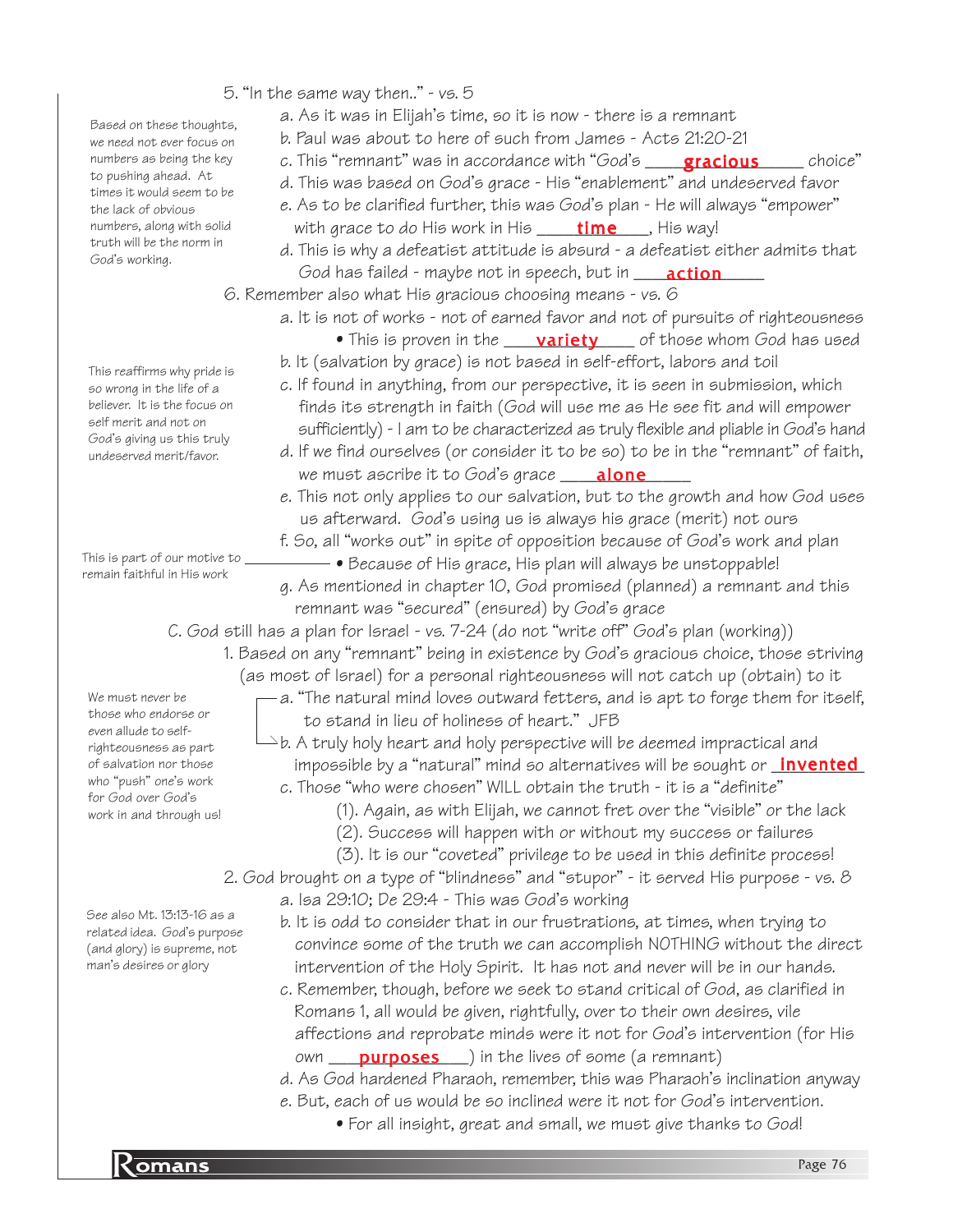**Romans** Page 77 3. These were hardened - left to themselves to be what they are to an extreme 4. As David had said - their "table a snare and a trap" a. The very place they come to for refreshment and sustenance be (1). A snare - an enticement to a trap (and proven to be so) (2). A trap (as entrapping an animal) - others see and beware b. Let this also be a "stumblingblock" - their place of nourishment be proven to be a thing which trips them up (their way is not THE way or an answer) c. Let it also be a "just retribution" - get what they \_\_\_\_\_<mark>deserve</mark>\_\_\_\_ 5. All this was predicted for Israel (prayed for by David) and its results seen today • Do not let them "eyes to see" - a blindness as in God giving them over to a "reprobate mind" - unapproved, worthless, not "for real" 6. In spite of all this, though, God was still at work and in \_\_\_<mark>full</mark> \_\_\_\_ control! a. We must also realize that our failures do not discount God's ability to work in spite of them or even to counteract them for our good b. Again, though, when God turns our failures around for the good, it is not because of them but in spite of them for His glory (we need not conclude that our sin or failures are more "permissible") 7. This was the plan for Israel - vs. 11 a. Did Israel "stumble" in order to "fall" - did it result in their utter falling? (1). "May it never be" - absolutely not! - God is not done with Israel (2). Is their stumbling over the Gospel evidence of their fall? - No! b. But God, by their "transgression" brought salvation to the Gentiles (1). This was God's foreordained means - He could have brought the Gospel to the Gentiles by another, but chose this as \_\_\_<mark>best</mark>\_\_\_ (2). In it also, Israel would become jealous - fear of "missing out" c. God was able to "overrule" the transgression of one to the benefit of another (1). Their failures  $(\pi \alpha \rho \alpha \pi \tau \omega \mu \alpha)$  - "side-slips" were even used by God (2). The sins and iniquities of others may seem to be only for the "bad" (theirs/ours/everyone's) but only almighty God can turn the situation around for His \_\_\_\_<mark>perfect</mark>\_\_\_\_\_\_plan and will 8. Just imagine what God will do with Israel's full restoration! - vs. 12 a. "But since their fall is the enrichment of the world, and their defeat and loss the enrichment of the Gentiles, how much more their fullness?" Wuest b. This is the positive response of faith - the "looking on the bright side" with thoughts considering the limitless power of God c. So, their "stumbling" was used to bring the bestowal of great riches (the Gospel) to the world, and their "deterioration" was used to bring riches to the Gentiles (all ethnicities) d. As alluded to previously, we cannot even take the blatant sins of others and the consistent failures of others ( and the seemingly ineffective power of the Truth on others) as God not at work or as God failing in any way! e. If things are this good at such a time and situation, imagine how good they will be when God finishes with Israel with its full restoration! f. Clearly, some of the enemies most powerful weapons would be considered the turning away of people from the truth and "narrowing" the ranks of the "faithful." Yet, as proven, God is not deterred in the least by these most powerful of seeming victories! What is used as a lure is danger to them - self-righteousness by the law (or self-imposed standards) We are not "existentialists" letting experience dictate our theology Daniel was taken as a boy from his family, brought as a slave to a heathen land and even with all these iniquities done to him he was precisely placed and used by God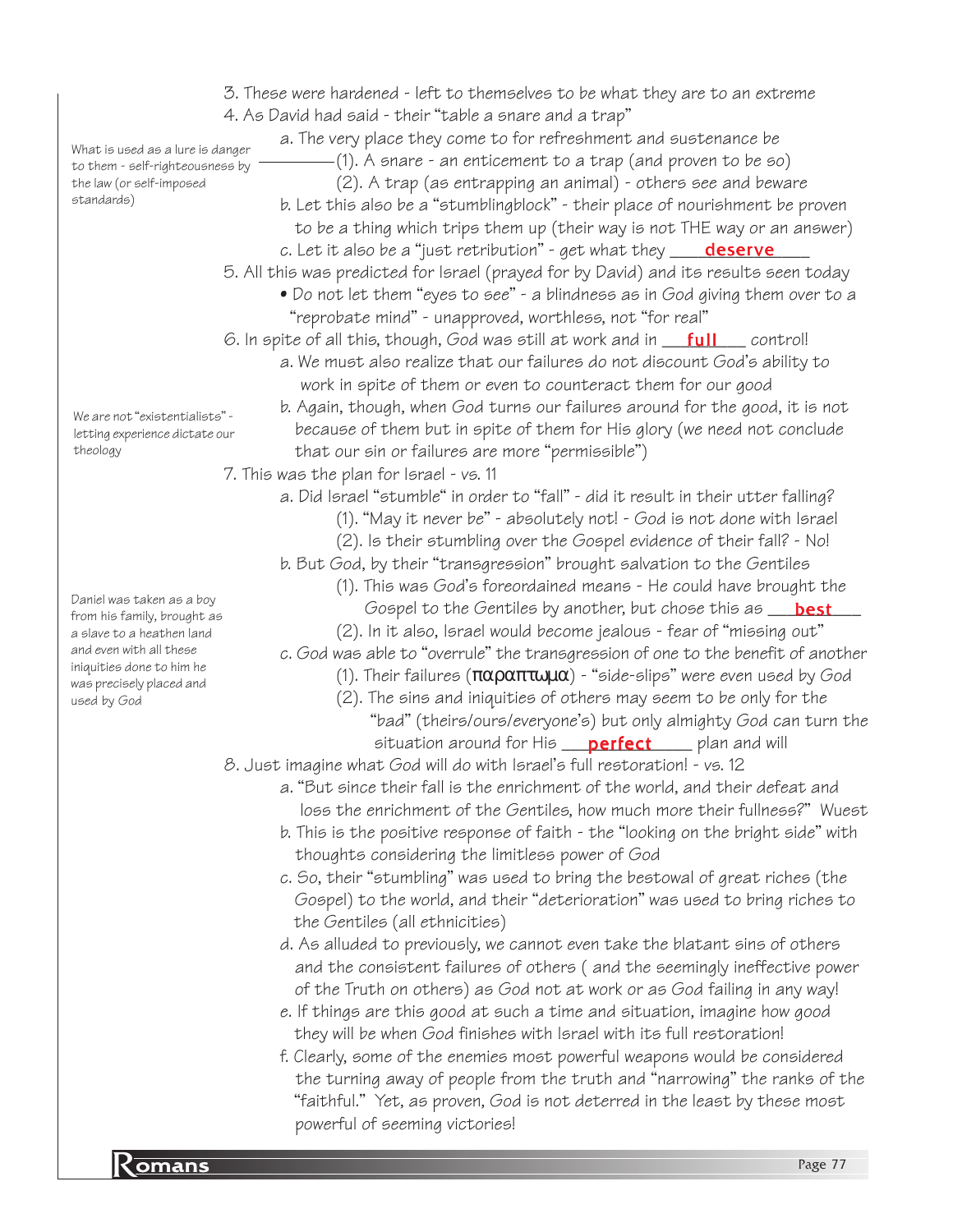#### 9. Part of Paul's motive was still for his people and his participation in their saving - vs. 13-14

- a. "But I am speaking to you who are Gentiles" they are being "clued-in"
- b. Do not forget your privileged position in knowing the truth! it is not of merit or of debt but of Grace that we \_\_\_\_\_\_<mark>know</mark> \_\_\_\_\_ the Truth
- c. "Inasmuch then, as for myself, as I am an apostle of Gentiles, I do my ministry honor, if by any means, possibly, I may provoke to jealousy those who are my flesh, and save some of them." Wuest
- d. In his commissioned ministry to the Gentiles (as he was called of God to do) he gave greatest \_\_\_\_\_\_\_<mark>priority</mark> \_\_\_\_\_\_ to it (magnify it, glory in it)
	- It could have easily been seen as a belittling calling as it was difficult for most Jews to fellowship with Gentiles, let alone minister to them
- e. In the proclamation of such truth, such wondrous news (Gospel) some of his fellow Jews my be "provoked to emulation"
- $\bullet$  That they would  $\underline{\hspace{0.08cm} \text{ want }}$  it also! They would not want to "miss out" f. It is key for us to take not also the importance of "magnifying" our calling in life by God. We should not allow ourselves to belittle it in light of how we deem another's work more important than our own, but glory in God's work and our chance to participate so as to make others desire it also
	- "Be not weary in well doing..." Gal. 6:9 our motivation is God's calling (where and with whom He has placed us) not our perception of how \_\_\_\_\_\_\_**others** \_\_\_\_ may perceive my calling.

g. "...and save some." - not that he was referring to only "some" being saved, but that he could be privileged to do his small part of the bigger plan

- (1). Many who set their personal goals unrealistically high (or more likely in their own time frame) will fatigue too soon
- (2). Live each day and each opportunity at a time our life, calling and our part in it are only a part of the plan, not the whole plan!

 $v$ s. 15 — 10. If their "rejection" (loss) is the reconciling of the "world" to God what will their being the "receiving back again" of Israel be but as those brought to life from the dead?

- a. Clearly, with salvation comes the promise of resurrection which the Gentiles had not previously had
- b. But, as illustrated by Paul, when Israel is restored, it will not be to the detriment of the Gentiles (realizing the Jews demise was used for our good) but will be as a resurrection from the dead

c. God is not limited even by the concept of one being dead - if death (our greatest known enemy on the earth) is of no match to His power, why would we limit the power and scope of His working to our limited frame of reference?

- 11. Remember, if the first part (the source) is set apart to and for God, that which comes from it will also be \_\_\_\_\_**consecrated** \_\_\_\_\_\_ for God's purposes - vs. 16
- a. Our initial goal is the searching out of the "will" of God (God 's plan) b. Our secondary goal is the submission to His plan (God at work) God's will in action

c. If the "start" of the thing is set apart (holy) for God, the result will be

- The root cause of this process is God the "branches" will be His work
- 12. In light of it being God's work, do not be \_\_\_\_\_\_\_\_\_<mark>arrogant</mark> \_\_\_\_\_\_\_\_\_ vs. 17-18
	- a. Realize your fortunate position Some of the "branches" were broken off that you could be "engrafted" into this to partake of the "rich root".
- demonstrate it is His work, His control (as with Jacob and Esau 9:11)<br>Page 78 b. God would again break with what appears to be the "norm" to

Enthusiasm (genuine) is very contagious but so is boredom.

There is a "reaping" if we do not lose heart and give-up. Quitting should not be an option in our thinking. This thinking, entertained too long, will begin to build a case and we will yield.

Remember, as Elijah needed reminding, it is God's work and though we may see evidence of "loss" His work will not suffer a single loss!

We should never fear nor resent God being gracious to another as though somehow it will lessen our blessing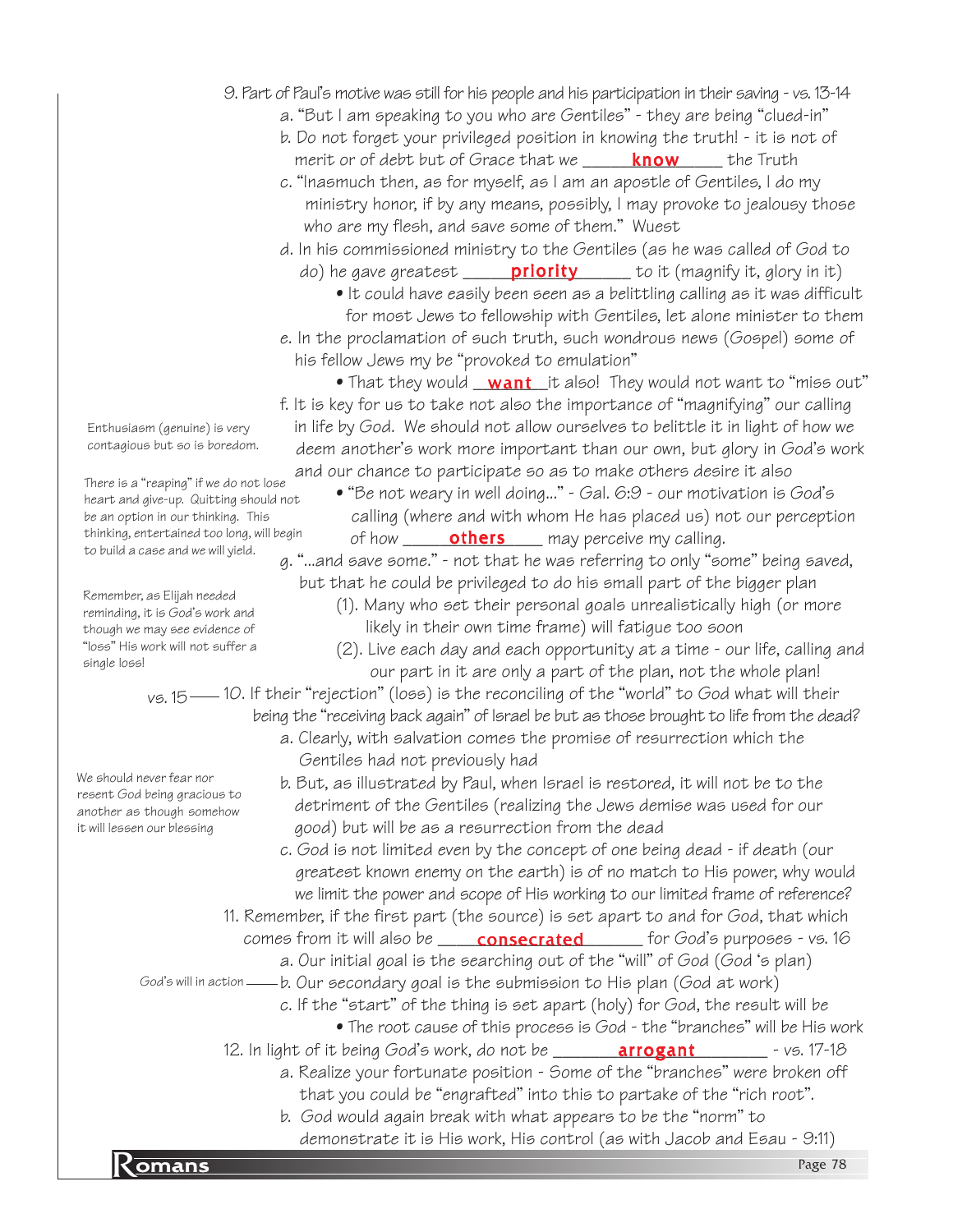|                                                                                       | c. "Though it is more usual to graft the superior cutting upon the inferior stem,                                                     |
|---------------------------------------------------------------------------------------|---------------------------------------------------------------------------------------------------------------------------------------|
|                                                                                       | the opposite method, which is intended here, is not without example." JFB                                                             |
|                                                                                       | d. God, as the Farmer, does as He pleases, even if seemingly against the                                                              |
|                                                                                       | '_ <b>norms_</b> " to accomplish His purpose (this is why we do not limit Him to the norms)                                           |
|                                                                                       | e. He did something special on our (Gentiles) behalf (what seemed out of the                                                          |
| πτωκοι - not those                                                                    | ordinary) so we have no "bragging rights" seeing as we were shown grace                                                               |
| who need to work for a<br>living, but those unable                                    | 13. We must always maintain the perspective the "poor in spirit" - Mt. 5:3                                                            |
| to provide any provision                                                              | a. They (we) have nothing but what is ____________________ to them freely                                                             |
| for themselves at all<br>but by what they receive<br>as beggars                       | b. We see our perspective as beggars when it comes to self-worth and being<br>of any righteous value to God                           |
|                                                                                       | 14. God would use of the resources of the root (as through Abraham as God's                                                           |
|                                                                                       | plan) and could (and would) bring in those not of the natural descendants of                                                          |
|                                                                                       | Abraham to produce His fruit, fulfilling His plan (God does not need us, we need Him!)                                                |
|                                                                                       | 15. "If you do boast, remember it is not you that support the root, but the root that<br>supports you." (RSV)                         |
|                                                                                       | a. Never lose sight of your dependance, never, not for a <b>____ moment</b>                                                           |
|                                                                                       | b. Self-sufficiency breeds iniquity (self-will), self-governing, self-righteousness                                                   |
|                                                                                       | 16. Do not over-analyze the method, simply focus on the "__ <mark>motive___</mark> " - vs. 19-21                                      |
|                                                                                       | a. People often watch more what God does than they do why He does it                                                                  |
|                                                                                       | b. "You may say" that God broke off some that we may be added                                                                         |
|                                                                                       | c. Yes, practically that is what God did, but look at the facts of the matter                                                         |
|                                                                                       | (1). We were "grafted in" because of their unbelief (as God had clarified                                                             |
|                                                                                       | would happen and our salvation would be the result)                                                                                   |
| We have no rightful claim to our position<br>other than God's grace and His work      | (2). We are "standing" as being engrafted by faith - we do not, by the<br>illustration, normally <b>belong</b> to such a circumstance |
| To allow impatience with others communi-                                              | (3). So, do not be proud, but stand in reverential fear (awe)                                                                         |
| cates we have forgotten our dependance on<br>God's mercy and grace to which we are to | $(4)$ . This dictates how we will look upon all that are ignorant - this is                                                           |
| be eternally grateful                                                                 | our premise for patience and longsuffering with others                                                                                |
|                                                                                       | d. For if God did not spare the natural branches (some of Israel) neither                                                             |
| For we dare not make ourselves of the                                                 | would we be able to take false confidence in our not being Jews!                                                                      |
| number, or compare ourselves with                                                     | (1). Too many find their security in who or what they see themselves                                                                  |
| some that commend themselves: but<br>they measuring themselves by                     | <b>not</b> to be than in who they really are, in and because of Christ                                                                |
| themseves, and comparing them-                                                        | (2). It is too easy to glorify our position by pointing out another in a                                                              |
| selves among themselves, are not                                                      | lower position (and acting as though we can take credit)                                                                              |
| wise. (2Co 10:12)                                                                     | e. If God did not treat the "natural branches" with leniency, what would make                                                         |
|                                                                                       | us think we could get away without ___ <b>faith</b><br>$\ddot{\epsilon}$                                                              |
|                                                                                       | Where it is directed - (1). It is our confidence, not our works, that matter most to God                                              |
|                                                                                       | (2). Dependance on the "root" of God's making is most important!                                                                      |
|                                                                                       | 17. Pay attention to the "farmer" of the "branches" - vs. 22-24                                                                       |
| Who He uses and who He does                                                           | a. Notice it is His severity (pruning) and His graciousness that is to be our focus                                                   |
| not. Those who live/walk by faith                                                     | b. Writing of God's "severity" Albert Barnes states, "Here it refers to the act                                                       |
| are those grafted in (used)                                                           | of God in cutting off or rejecting the Jews as useless branches; and                                                                  |
|                                                                                       | conveys no idea of injustice, cruelty, or harshness. It was a just act, and                                                           |
|                                                                                       | consistent with all the perfections of God. It indicated a purpose to do                                                              |
|                                                                                       | that which was right, though the inflictions might seem to be severe, and                                                             |
|                                                                                       | though they must involve them in many heavy calamities."                                                                              |
|                                                                                       | c. This is why we always assume God's __ <b>___ rightness</b> _____ in all things                                                     |
| Komans                                                                                | Page 79                                                                                                                               |
|                                                                                       |                                                                                                                                       |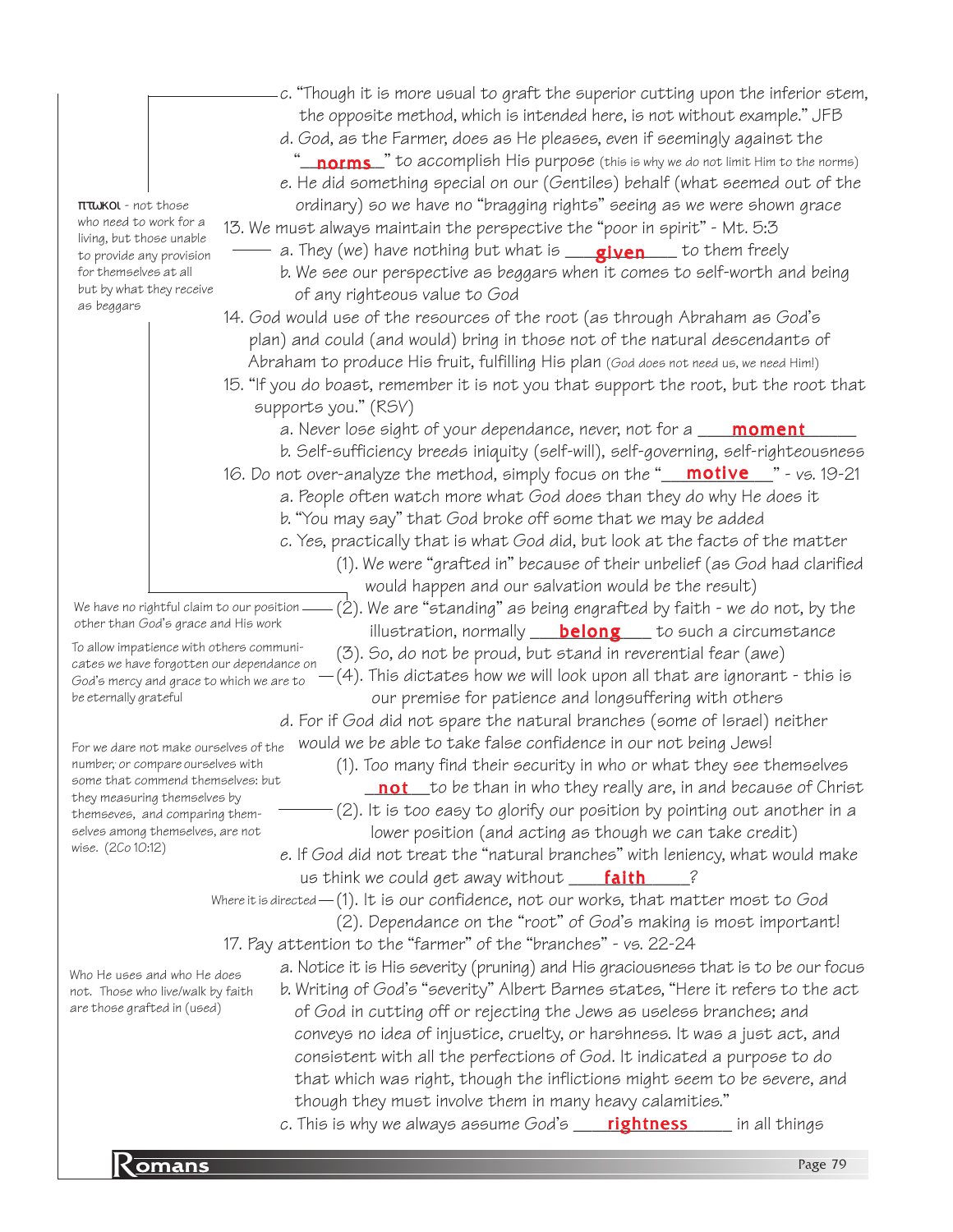particular company of the company of the company of the company of the company of the company of the company of the company of the company of the company of the company of the company of the company of the company of the c d. Do not look on life from the "I" but look upon the actions of God -It is not about our objectives being performed but His (objectives) at work e. We become disillusioned when focused on our \_\_\_\_<mark>\_goals</mark> \_\_\_\_\_\_ over God's f. Frustration with God on our part is a sign of our neglecting "focus of life" in discovering His will in action and acting in obedient harmony with it • Jonah's final opinion (frustration) on God's plan with Ninevah was irrelevant kindness or usefulness or favor — g. We continue in His goodness as we seek to be <u>gased</u> (usefulness) 18. Personal expectations can be one of our greatest distractions from reality a. What we perceive (from a limited frame of reference) will always be limited b. We cannot allow our emotions to rise and fall solely on what we want c. So often, God overrules what we want to bring us or force us to better things that we would have **wanted** \_\_\_\_\_ more anyway! 19. Those in unbelief will be cut off (in reference to the Gentile churches) r.ev.2-3 — a. They will not be used any further - as seen throughout history - even with the 7 churches of Asia (the candlestick removed from out of its place) b. "For why would God spare a hollow, faithless Church that fails to appreciate ineffable mercy (Eph. 2:4,5), when He spared not "his people"? " - Stifler c. Many churches, groups and organizations have been started based upon the goodness (usefulness for) of God and have gone on to the pursuit of what is useful for them \_\_\_\_\_<mark>alone</mark> \_\_\_\_- Php. 2:21 - "... seek their own..." 20. If they (some of Israel) do not continue in unbelief, God most certainly can graft them back in (as they, Israel, were originally intended) - vs. 23-24 a. We must not be those who "write off" others - always seeking their change b. Always remember and live by, "God is \_\_\_\_\_**able**\_\_\_\_\_\_"  $\sim$  c. It just makes sense, that if the farmer goes against nature to put in one branch, he can and will incorporate the original branches again D. God will finish what He started (as He always does) - vs. 25-32 1. Do not be ignorant of what was not previously known but now is - "mystery" a. We are informed so that we do not think more highly of ourselves than we ought to think (overestimating personal self-worth) b. It was God's plan and grace that enlightened us, not our own "genius" c. This controls our self-concept and our picture of others (the ignorant) 2. Focus solely on the work of God being performed (with expectation) a. Realize that "hardness" (callousness) and blindness has come only in part  $(1).$  Some  $\Box$  of Israel will believe (come to the faith) (2). This widespread blindness/callousness is only for a time b. Realize God will completely fulfill His plan with the world (Gentiles) (1). "...until the fullness of the Gentiles..." - till complete/finished (2). "until" signifies time and  $\pi\lambda\eta\rho\omega\mu\alpha$  signifies a container full (3). So, until the time of the Gentiles is filled/finished  $\bigcup (4)$ . "...constitutes a definite but immense number, whom God fore knew, called, and justified in the manner previously described by the apostle." - William Shedd c. We must not become \_\_\_\_<mark>weary</mark> \_\_\_ in waiting to see God's work complete • God is always timely and completely thorough (nothing undone) 3. Realize, the nation of Israel, as a people, will be brought to salvation (future) a. This will be brought on by a turning away from ungodliness (irreverence) Our objectives should always be viewed as changeable and flexible in light of God's unchangeable and unchanging plan This term "goodness" can mean Again, notice the note that the Gentile churches were engrafted contrary to nature - it was not normal, directing attention to the purpose of the Farmer not the significance of the branches The truth of our condition should always bring confidence in God not a greater self-reliance and pride Do not limit God by "category" of people, and not by time contraints!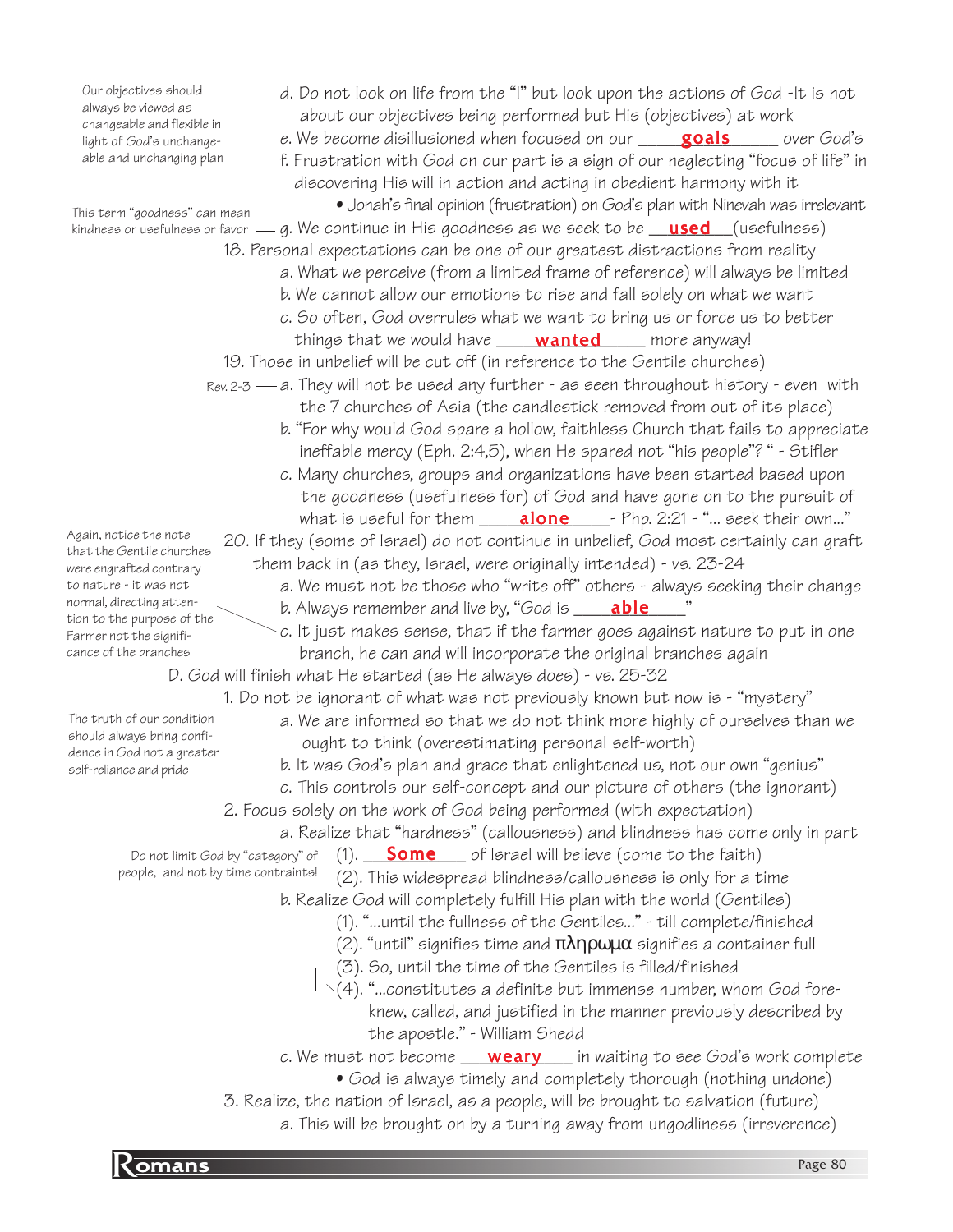Private the gold...<br>Romans Page 81 b. This would be God's work (word) fulfilling His covenant c. This will be done by means of the Deliverer (Christ) - always by faith in Him d. This was and will be His covenant fulfilled with them - God will always finish what He starts - He will always Keep His word and will not change His mind • This is key theology - God is perfect and perfection cannot change because \_\_\_\_\_\_\_\_\_\_\_\_\_\_\_\_ cannot be improved upon or corrected! perfection e. We can expect to change and to always be in need of \_\_\_\_\_<mark>changing</mark>\_\_\_\_\_ f. God will "take away" their sins - this is done as described it will be done in Jer. 31:33,34 (practically) (1). The Law is written in their hearts - it becomes their thinking (2). God will truly be their God - He will be known throughout g. So remember, God will finish successfully with Israel as He does with all His word 4. View \_\_\_\_\_\_\_\_\_ and its circumstances from God's frame of reference - vs. 28-30 life a. From the "standpoint" of the Gospel being given, Israel is deemed an enemy • In their disobedience God showed mercy to the Gentiles b. From the standpoint of the patriarchs, they are loved in light of His covenant • In His mercy displayed to the Gentiles, He will also display mercy to Israel c. The "gifts" and "calling" of God are irrevocable (1). "What he promises he will fulfil; what he purposes to do, he will not change from or repent of." Barnes (2). God does not nor will He change His mind or purposed plan (3). The gifts (such as the Word of Truth, the "oracles of God") will not be taken away nor rendered without affect (4). The calling of God (choosing) will not be altered in the least d. We must always have the perspective of God's mercy to us, for as He demonstrated mercy to us, so He will again with Israel (1). We are not at "righteous liberty" to fully "write-off" someone (2). When we forget God's mercy to us, we fail to demonstrate mercy e. God has literally "shut up all in unbelief" that He may demonstrate mercy (1). With the article this would read God has shut up (as with a net) "the all" unto unbelief that He might demonstrate mercy to "the all" (2). God "imprisoned" all these in the "prison" of unbelief (let this happen) with the purpose of state of the substan<mark>g</mark> his mercy E. What a God we serve! He is above all possibility of our reasoning - vs. 33-36 1. " Paul's argument concerning God's elective grace and goodness has carried him to the heights and now he pauses on the edge of the precipice as he contemplates God's wisdom and knowledge, fully conscious of his inability to sound the bottom with the plummet of human reason and words." RWP 2. Oh the depth of the riches of God's wisdom and knowledge!! a. When confronted with the "deeper" aspects and learning of God's working and plan, it should stir us not fatigue us! It should excite us not depress us! b. "The apostle cries out as one astonished with this wonderful wisdom of God, which he teaches us to revere in a religious manner, and not curiously and profanely to be searched beyond the boundary of that which God has revealed unto us." GBN c. God's wisdom and knowledge are compared to "riches" - wealth, abundance d. It is in parallel to Psalm 19: 10 - "More to be desired are they than gold, yea than much fine gold..." This is also key with us in the "mortification" of sin "For I am the LORD, I change not; therefore ye sons of Jacob are not consumed". - Mal 3:6 No merit in anyone, but all of grace. "The all" again, who receive God's mercy, not that "all" men are saved. - RWP God's wisdom is unfathomable; God's knowledge is unfathomable! Who would stand in debate, criticism or irreverence before such an One?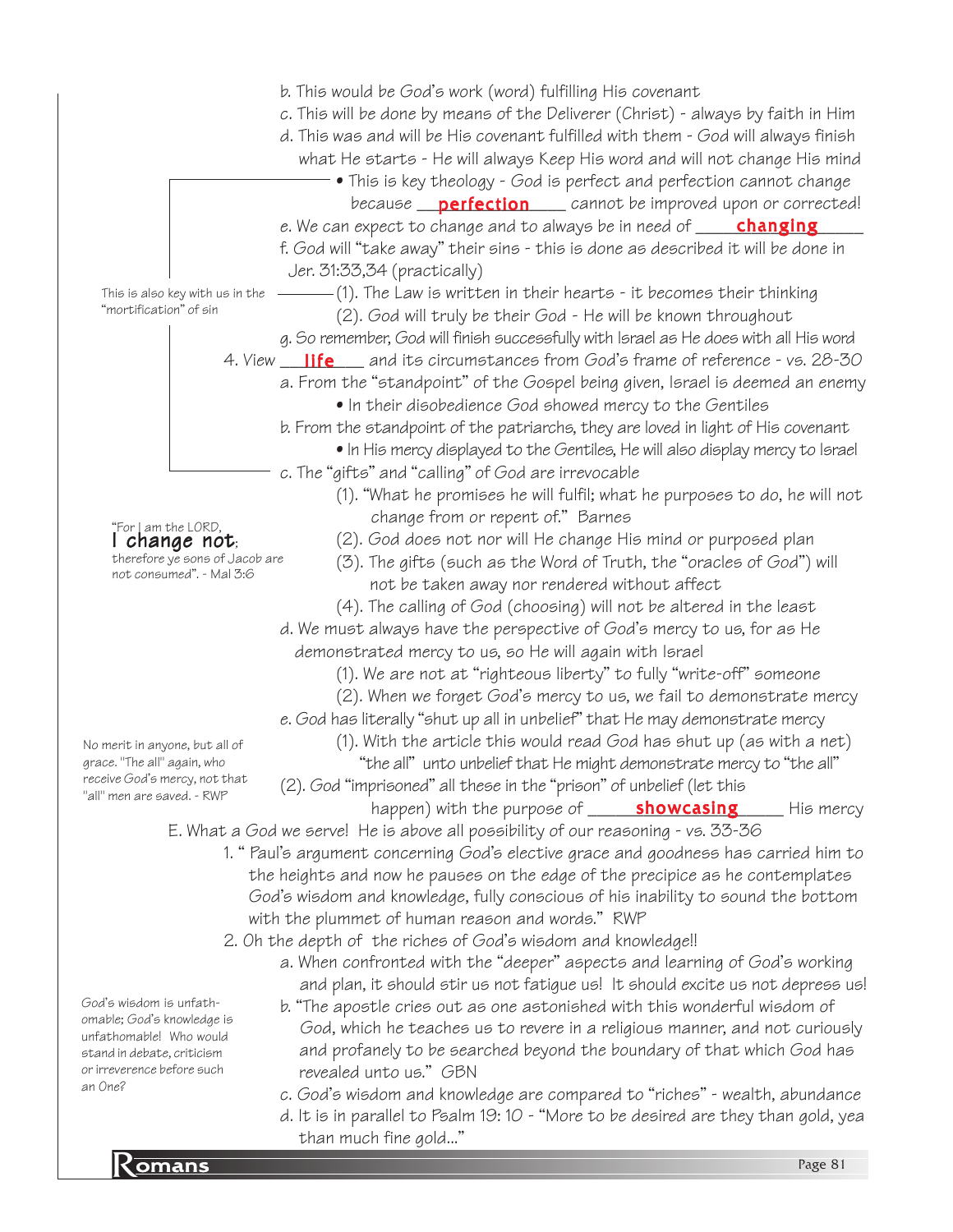particular contract to the contract of the contract of the contract of the contract of the contract of the contract of the contract of the contract of the contract of the contract of the contract of the contract of the con God's purposes and methods— e. The depth of God's perspective (knowledge) and of His plan (wisdom) are beyond our ability to measure (this will then involve using faith) 3. "So many also in their wisdom dictate what God's wisdom should do or should have done. What profundity to God! What \_\_\_\_\_\_<mark>folly</mark> \_\_\_\_\_\_ in men!" Lenski 4. His decisions/plans (judgments) are unable to be "searched out" - fully known a. Many cannot get passed their own "why's" when it comes to God b. Many grow bitter or discouraged with their failure to answer all the why's c. We must know, up front, we cannot know all the "why's" and even the "what's" d. Who could possibly predict God and how He would work this out? - there are those, though, who do seek to predict His working and yield themselves to despair when the "god of their <u>\_\_\_\_\_\_\_\_\_\_\_\_</u>\_ making" does not measure up! 5. And His ways are "untraceable" - "past finding out" a. It is as it were, that His workings (the "route of His doings") when studied out, will still lead to what may seem to be a labyrinth (a maze) b. No man could have ever designed such a plan and followed it so perfectly c. Even in the depth of our intellectual studies, we are limited to faith - we see the highlights of His works but cannot determine the mass of the details of what brought them to be 6. Who, in all of history, or time to come, has known the mind of the Lord? a. "Second aorist active indicative of ginôskô, a timeless aorist, did know, does know, will know." RWP b. Who can conceive the wicked thought state processes of God ?(timeless) 7. Who has or ever could act as God's "counsellor"? - Isa. 40:13, I Cor. 2:16 a. Can there be any that has or ever could offer God advice? b. Imperfection cannot improve on perfection, neither can it \_\_\_<mark>\_\_\_\_\_\_\_\_\_\_\_\_\_\_\_</mark> it! c. Again, many will offer their advice and become embittered when it seems ignored by God or even directly reversed! d. We cannot tell God what He should do or what He should have done 8. Does God owe us anything? - vs. 34 "This saying overthrows the a. Who has ever given anything to God and now God is indebted? - No one! b. Has anyone ever given something to God that God had not already given? Psa. 24:1; I Cor. 10:26,28  $- \bullet$  All that we have in all of creation is already God's (what He has given) c. We have nothing but what we have been graciously given by God (1). Many are unthankful because they do not realize what was given (2). Many are unthankful because they expected what they received (3). Many are unthankful because they treasure the gift more than the Giver (loving the creation more than the Creator) (4). Many are unthankful because they simply <u>\_**forget**\_</u>to be grateful 9. The profound difference prepositions make on our life outlook - vs. 36 a. All things are "of Him" - all comes from Him b. All things are "through Him" - He created all things (they exist because of Him) c. All things are "to Him" - all things are for His purposes d. All things were created and have as their fundamental purpose the glory of God 10. Thus, our life focus is "to whom be all glory for ever!" a. This sets the next verses to come (this and the previous are referred to in the "therefore" of 12:1) b. The concept of offering self as a living sacrifice will not seem unreasonable This is a fundamental picture  $$ of what an idol really is - a false concept of God firmly (religiously) followed The innumerable cause and effects that were necessary to be perfect in His plan are clearly beyond our comprehension It would be the truest of arrogance to approach God in such a manner doctrine of foreseen works and merits." GBN Luke 17:11-19 - an example of the majority not expressing thankfulness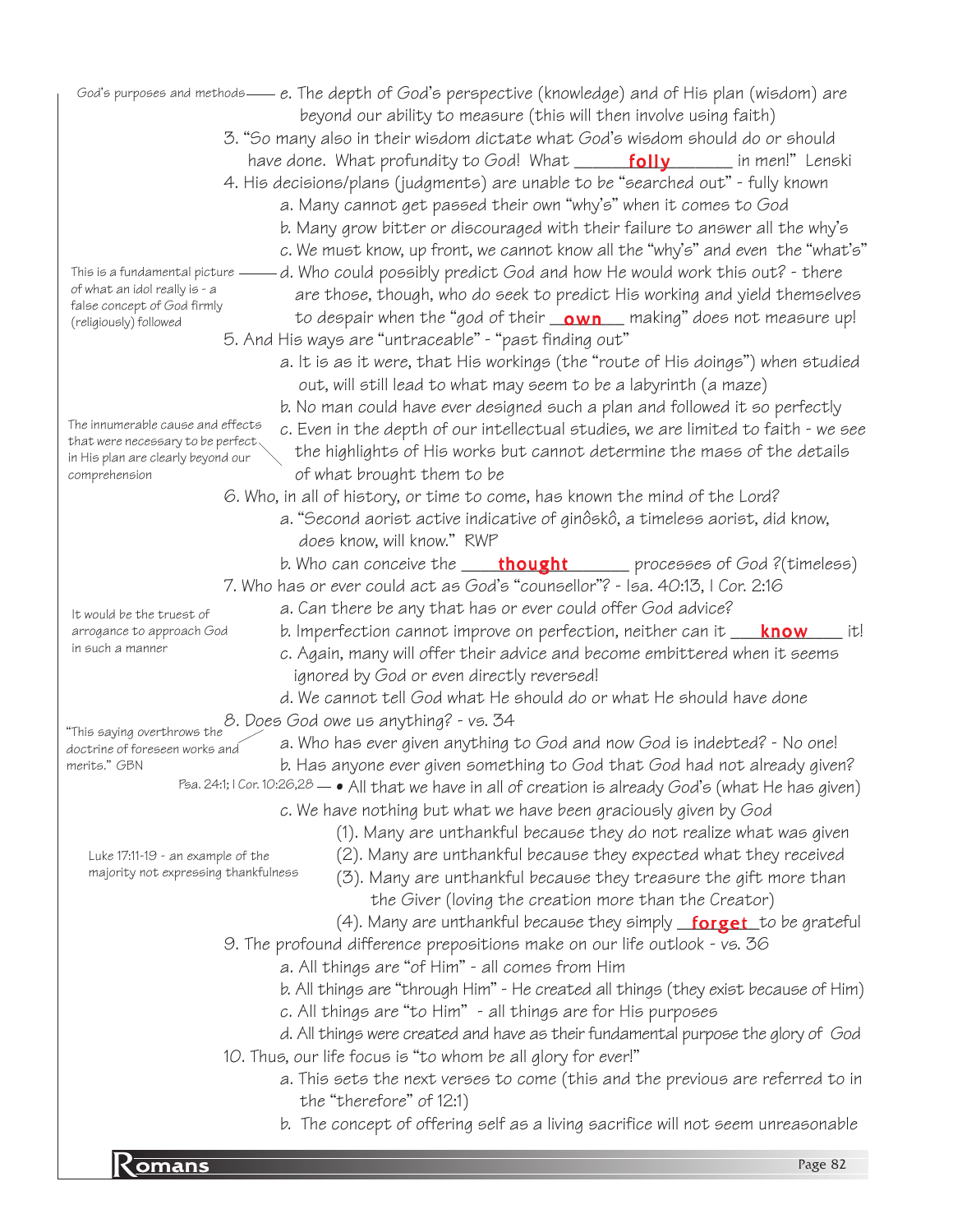## XVII. Our Rational Service - Rom. 12:1-2

## A. "I urge you therefore..." - a personal call to service (sacred service)

- 1. Based upon what has just been stated "therefore"
	- a. That God is sovereign all things from Him, through Him and for Him
	- b. That all is for God's glory this is our fundamental \_\_\_\_\_**purpose**\_\_\_\_\_ in life
	- c. As God instructed Baruch in Jer. 45:4-5 that all was His work and He does what He pleases (for this is perfect). Based on this we are not to be seeking "great things for \_\_\_\_\_**ourselves**\_\_\_\_\_"

## 2. Based upon the "compassions" (mercies) of God

- a. God's mercy has been demonstrated full to us we owe all!
- οικτιρµων pity, not based on merit but on compassion alone
- b. "Christian ethics finds its motive in the sense of the divine mercy in Christ, and the consciousness of redemption; the motive of pagan ethics is prudential only; either that of fear, or of self-interest." G.T. Shedd
- c. We seek to serve not out of fear of God's judgement not out of somehow earning more favor (grace) but out of eternal gratitude
- $\,$  I Cor. 6:20— d. We see ourselves as though "bought with a price" and the natural result being that we "glorify God in our bodies and spirits which are His"
- B. Present (yield) your bodies as in offering them up sacrificially
	- 1. Same word as in Rom. 6:13 for "yield" to offer up, stand \_\_\_\_\_<mark>beside</mark>\_\_\_\_\_ offering
		- As in acknowledging the rightful ownership for your body is God's as we stand by as simply stewards of our bodies which are His to use as He pleases
	- 2. These, in contrast to the O.T. sacrifices are "living sacrifices"
		- a. It is not in our taking our lives but \_\_\_\_<mark>giving</mark> \_\_\_\_\_ them over to another

Why the body? The spirit/soul

- b. " ..it was set apart to the service of God; and he who offered it released all claim on it, and submitted it to God, to be disposed of at his will. This is the offering which the apostle entreats the Romans to make; to devote themselves to God, as if they had no longer any claim on themselves; to be disposed of by him; to suffer and bear all that he might appoint; and to promote his honour in any way which he might command. This is the nature of true religion." Barnes
- c. It is a sacrifice made while living, daily it is our once for all offering with the expectation of its full use all the days God gives me life
- d. These are characterized as "living" as opposed to dead
	- We are active, vigorous in our service, not as passive or barely alive!
- 3. These sacrifices are to be "holy" and "acceptable" (well-pleasing) to God
	- a. Holy being what is specially set apart for God not of my worst but of my best
	- b. Not of my left-overs but of my "firstfruits", my prime
	- c. He is not served with "sinful" or selfish purposes and ends we are to strive for "blameless" and pure service for God (scrutinized by God, self and others)
	- d. We seek sacrificial service in what God determines/clarifies is well-pleasing
		- to Himself, not what I or others dictate is well-pleasing to God
			- Often, the "traditions" of men become replacements for what is **truly** \_\_\_\_\_\_\_ "acceptable" before God in His service

4. For this is our "rational sacrificial service" (or "spiritual service")

a. It is the foundation of our thinking and it is our "reasoning"

Romans Page 83 b. "I appeal to you, fellow Christians, by the mercies of God, to give your bodies as a living sacrifice, holy and pleasing to God, and so worship Him as thinking beings." - The New Testament in the Language of Today

λογικος - "rational" as in contrast to the sacrifice of animals who could not reason or consider their sacrifice

is already His and the body contains the remnants (deeds) of the old nature in need of mortification (being rendered useless) - Rom 6:6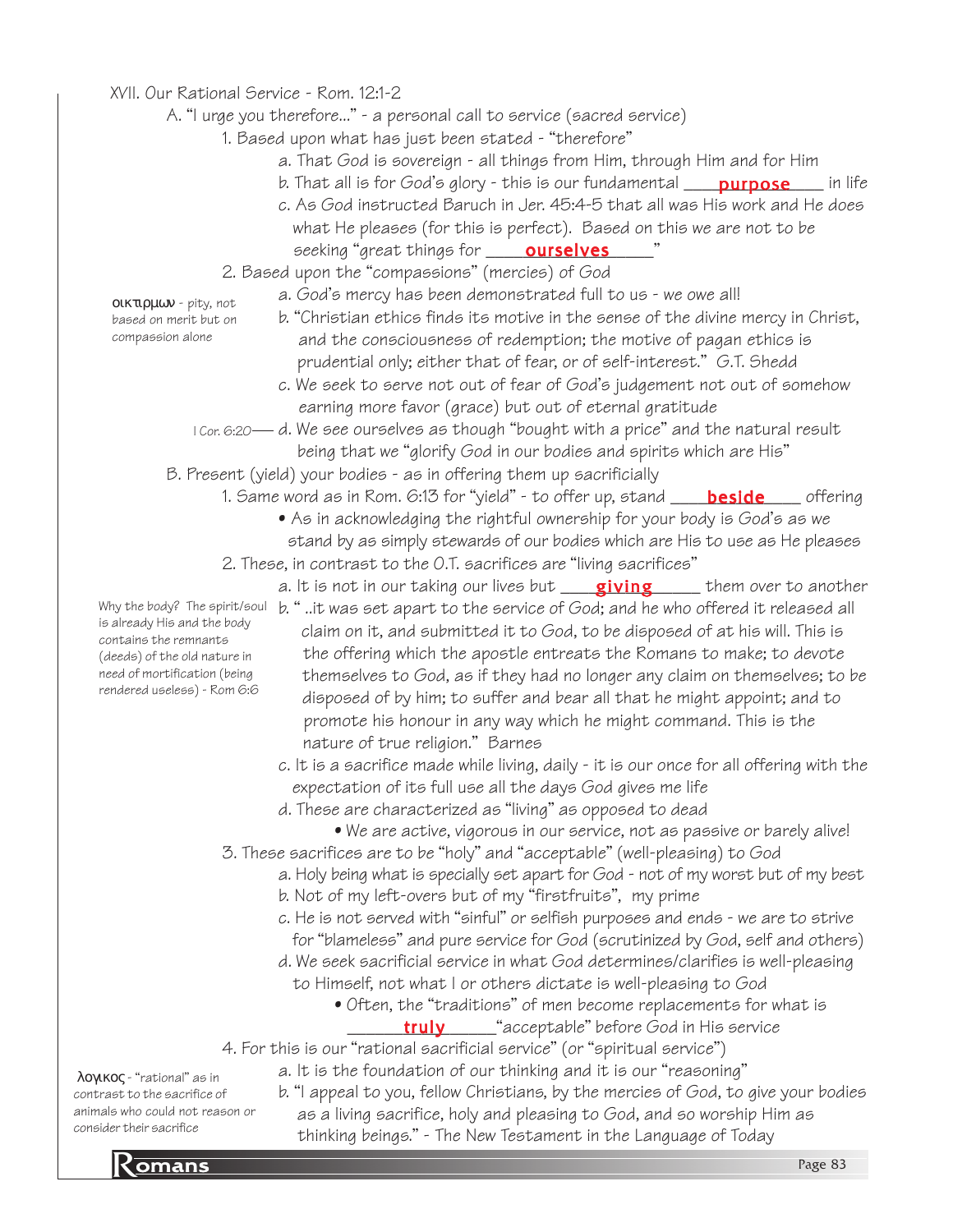God is to be adored, awed, worshipped and served, not because we FEEL like it but because we learn of Who He is and what He has done. It is based in truth which inspires our emotions, not the opposite - emotions making truth!

II Tim. 4:10 - Demas "forsook" Paul having loved his present world/age/time (same word)

Societies will always have pressures that will press us to contradict God rather than conform in appearance,

thoughts and will

II Cor. 3:18

- c. This is the essence of our "worship"  $\lambda \alpha \tau \rho \epsilon \iota \alpha$  "rendering religious homage"
- d. It is literally our "\_\_\_\_\_<mark>thinking</mark>\_\_\_\_\_\_ service" reasoned out
- e. "Blind devotion, that has ignorance for the mother and nurse of it, is fit to be paid only to those dunghill-gods that have eyes and see not. Our God must be served in the spirit and with the understanding." Matthew Henry
- f. This is why we worship/serve Him according to knowledge given by Him
- g. If we are not learning of/about Him, thinking on Him, we are not and will not be \_\_\_\_\_\_**truly** \_\_\_\_\_\_\_ serving and worshipping Him
- C. And do not be "being conformed" but be "being transformed" vs. 2
	- 1. Both statements are present passive imperatives we are commanded not to allow/permit the first bit to be allowing/permitting the second
		- On one hand we are resisting and on the other we are submitting
	- 2. DO NOT be submitting to "being fashioned like" the world lit. "the age or time"
		- a. "..we do not take other men's opinions or conduct as a rule for life, but that we wholly renounce this world, and set before us as our mark the will of God as is manifested and revealed to us in his word." GBN
		- b. Do not be "pressured" into the **\_\_\_\_\_\_\_\_\_\_\_\_\_\_\_\_**\_ of the age in which you live
		- c. Time comes and goes we cannot afford to live for the time fads, fashions, trends, popularities and the like change; we cannot afford to conform to them, not just because they are fleeting, but because they contradict the eternal unchangeables
	- 3. We are to be \_\_\_\_\_\_**being**\_\_\_\_\_\_\_ "radically and universally changed" transformed a. This does not have the idea of being "simply amended" (added to)
		- b. We are becoming something of a different sort/kind old things "passed away"
		- c. The truest idea of this is for us to "Become what you are"
		- d. "Redeemed by Christ, Christians no longer stand in this aeon but in the coming aeon." - TDNT
		- e. We are transformed, of a different "model" in that we do not live for time, this time, but for \_\_\_\_\_\_\_\_\_\_\_\_\_\_\_\_\_ eternity
		- f. II Cor. 3:18 "The point that Paul is making is that we shall not lose the glory as Moses did. But that is true if we keep on beholding or keep on reflecting (present tense)." RWP

D. This transformation takes place by means of "renewing the mind" - instrumental case

- 1. " ..but be transformed by the complete change that has come over your minds." TCNT
- 2. We are "what we think"; what we meditate upon know the true thoughts of a person and you truly know the person
	- a. External changes will come, but external alone is \_\_\_\_\_\_\_<mark>hypocrisy</mark>\_\_\_\_\_\_\_
	- b. The change, transformation, occurs in out thinking νους "intellect; thinking"
- 3. This transformation (while on earth) will occur (Is occurring) by means of a change in perspective, desire, thought habits, new curiosities, drives/goals/ambitions all affected and controlled (as if taking us over (passive)) with the Truth of who we are and What God has done for us by Christ
- 4. They that are "after the Spirit do mind the things of the Spirit" Rom 8:5
- E. This renewing of the mind to transform us is for the purpose of discovering God's will
	- 1. That you may "prove" to test to see genuineness  $\delta$  o κιμαζω
	- 2. First, that God's will is "good, acceptable, and perfect" in all ways a. We discover this because this is what we do - we see it first hand

And all of us, with faces from which the veil is lifted, seeing, as if reflected in a mirror, the glory of the Lord, are being transformed into his likeness, from glory to glory, as it is given by the Lord, the Spirit. (TCNT)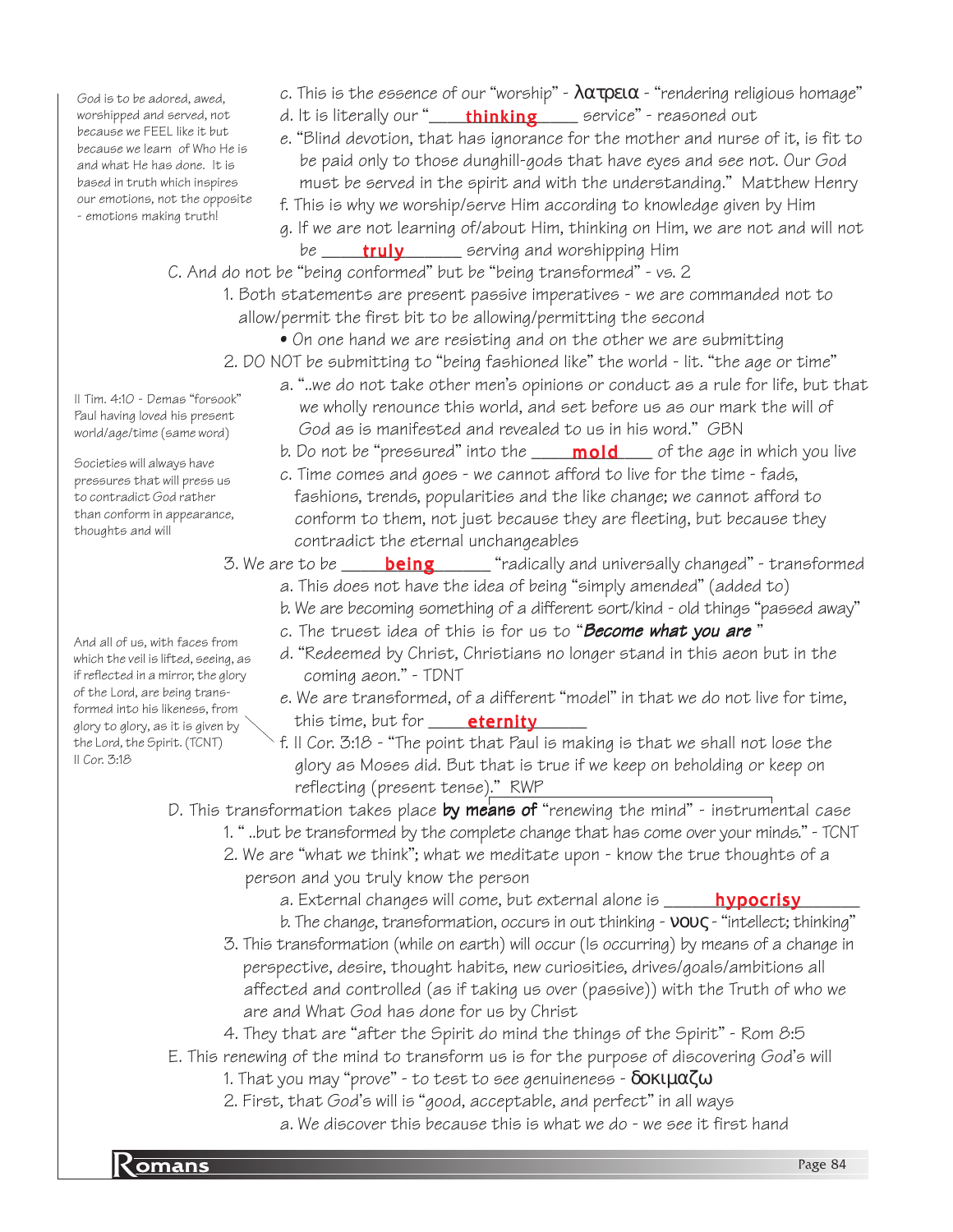- b. This is what we prove test out for ourselves The will of God is always "good" and well-pleasing and thoroughly complete!
- 3. That you can be renewing your thoughts/perspectives steadily with this cyclical process
	- a. Our mind (thinking/opinion) is altered as we see first-hand that God's will is good (the right), well-pleasing to us and God, and is \_\_\_\_\_<mark>perfect</mark>\_\_\_\_
	- b. As I learn more of this, I sacrifice more of myself proving these truths more
	- c. The whole of our life then becomes discovery of God's will as it was intended
		- Not discovering some obscure possibility that God may have for me, but being daily reassured that His will is always at work and that it is only my \_\_\_\_\_**perspective** \_\_\_ (by discovery) that needs altering
- d. It is as having a powerful tool at hand needing only to be proven by use 4. It carries the same idea our Lord stated in John 7:17 - " If any one has the will to do God's will, he will find out whether my teaching is from God, or whether I speak on my own authority." (TCNT)
	- a. " A principle of immense importance, showing, on the one hand, that singleness of desire to please God is the grand inlet to light on all questions vitally affecting one's eternal interests, and on the other, that the want of this, whether perceived or not, is the chief cause of infidelity amidst the light of revealed religion." JFB

b. Again, the key is submission, not **\_\_\_<u>assertion\_</u>-** God initiates, we respond 5. Many are not interested in seeing God's will in action because they speculate based upon what they see more than by what they have learned of the truth  $^{\triangleright}$ 6. "Could the imagination of man picture a situation before any creative act of God was wrought, when God, as it were, had before Him an infinite variety of possible plans and blueprints from which to choose - each and every one of which represented a possible program of divine action as far reaching and elaborate as the one now being executed - it would be reasonable and honoring to God to conclude that the present plan as ordained and as it is being achieved is, and in the end will prove to be, the best plan and purpose that could have been devised by infinity wisdom...the present plan is as perfect as the Author." L.S. Chafer

7. As God has "**\_appointed** \_\_\_\_you in your lot in life, so walk" - I Cor. 7:17<br>Page 85 XVIII. Focus on God as Giver not We as Earners - vs. 3-8 A. We are "members all of one body" - The picture to be used of our  $\Box$  unified work 1. We are each a part of the process not the \_\_\_\_<mark>whole</mark>\_\_\_\_ of the success 2. These verses are to clarifiy our fortunate part in the work, not our glory B. Consider yourself properly before God - vs. 3 1. Even the admonition Paul is about to give is clarified as coming by God's grace 2. His apostolic authority was not of his own but of God's grace 3. With each of us, then, we are not to think of yourselves too highly (inappropriately) a. "Not to have high thoughts beyond what is right to think" b. It does not command self-abasing thinking but properly governed thinking c. Too high is when we go beyond the scope of what God has given us 4. Pride comes when we take credit for gifts, talents, strengths, positive tendencies a. All we have has been given to us - this leaves \_\_<mark>zero\_</mark> tolerance for pride b. What "measure" of the faith we have was given to us by God 5. Literally, think so as to demonstrate sound judgment 6. This is a first key point in the renewing of the mind - a true self-concept Our pride and boasting is the giver of graces (gifts) not in ourselves as the recipients of them I have received a proper allotment from God for His work. unified The key is the giver of the gift, His purposes, not the gift itself

It is less the "discerning" of the will of God and more the "discovery" of what is already there!

Doing God's will by submitting to what He has given me for the day proves to me His rightness. His truth is truth with or without my belief, but obedience/subservience makes

Walking by faith versus walking by sight

it truth to me!

Our joy, contentment and purpose is found in the proving, first-hand, this fact for ourselves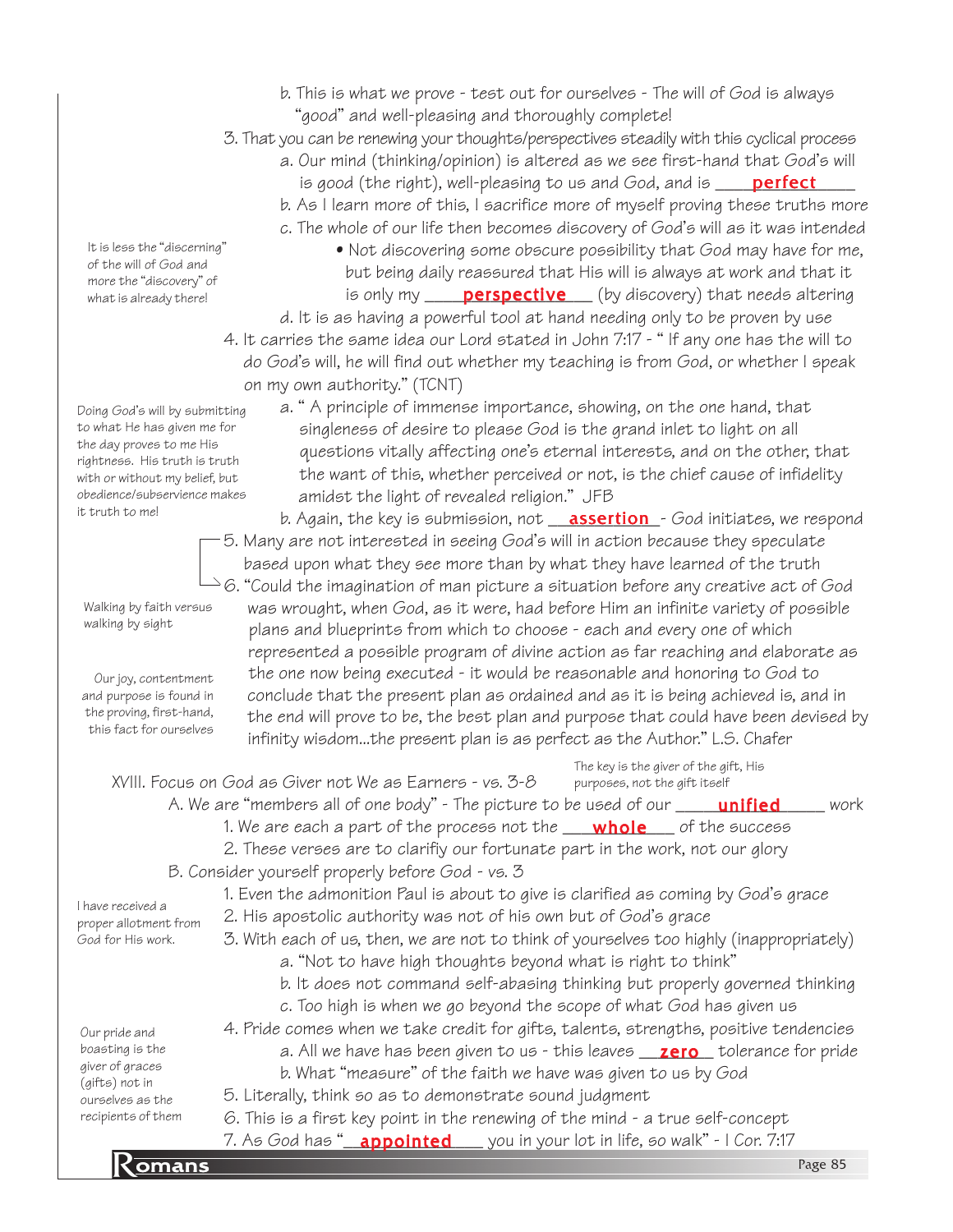See Also I Cor. 12:11

- This term for measure was used this way (as a standard of measurement) in Rev. 21:17
- 8. The focus is on God as the giver use your portion as He has given you
	- Focus more on the Giver and His desires than on the gift(s) and our desires
- 9. There is also a belief that this is in reference to "the measurement of faith"
	- (a). That we view what is given and what has been done by faith as the
	- **\_\_\_\_\_\_\_\_\_\_\_\_\_\_\_\_\_\_\_\_\_\_** , not our opinion or just intellect as the standard (b). It is our confidence (faith) in this being God's work which keeps us on track and contented with our part (small as it may be)
	- C. We serve "the body" not our individual agendas, goals or desires vs. 4-5
		- 1. " ...he does backwardly, and unprofitably, and also to the great disservice of others, wearying himself and others, who passes the bounds of his calling..." GBN
			- a. This often occurs as we allow human interests and goals to be come our focus
				- b. One "gift" or "portion" is ranked above another this is wrong for those that "have" and those that "have not"
				- c. To begrudge the distribution of gifts, callings and responsibilities, either personal or from an objective standpoint is to call God's judgement into question
			- 2. The analogy of the human body and the unified parts working together
				- a. We are not a body of "\_\_<mark>competing</mark>\_\_" parts as this would be destructive b. We do not all have the same "function" - mode of practice (we all have the same general purpose of God's glory, but we differ in our practical (earthly) callings of fulfilling God's purposes)
			- 3. The through picture described in I Cor. 12:12-27
				- a. One cannot compare themselves to another part and determine that they are not a part of the body because they are not performing the same task b. Jealousy and \_\_\_\_\_\_**envying**\_\_\_\_\_\_ are not healthy in the "church"
- A body part acting independent  $=$  c. One "body part" cannot say to the other that it is not needed this is the determination of the "Head" - the whole of the body serves (or is to serve) at the directives of the Head, which is Christ

d. We must be careful not to "rate" or "rank" the body's members

• Some of our less "seemly" parts are essential - the heart, liver, kidneys and such. Though we do not "show them off" and work at making them appear better (or even to appear at all) before others, we place immense value on them - I Cor. 12:23

 $\star$  e. We do the "body" a great disservice when we showcase one task above another! f. If one member suffers, the others are to as well - as we are a <u>\_\_\_\_**unit**\_\_\_</u>

4. We are literally "members one of another" - we are related in "the body"

D. We, as differing parts of the whole, have differing gifts by God's grace - vs. 6-8

1. Understand that "gifts" are just that; God's specific bestowment of grace

- a. They are His gifts intended for His purposes
- b. There is no such things as a "\_\_\_\_\_\_<mark>misuse</mark>\_\_\_\_\_\_" of one of God's gifts
- c. If one believes that are misusing a gift, they are simply sinning or in error
	- (1). This is tantamount to what Adam said, "The woman you gave me..."
	- (2). We must be careful to never place any blame on God for our wrong
- d. When God graces us with an ability we must acknowledge if as from Him 2. We surrender (sacrifice) ourselves to these "callings" of God on our lives
	- a. These "graces" more define our lives that do our earthly talents/gifts
	- b. The sacrifice of ourselves, the usage of the graces God has given to obey
	- and serve all lend to prove the perfection of God's will in all things!

So often the impact of ingenuity and strengths when we stray from God's puposes and pursue our own

We will often choose man's methods,

a seemingly lesser body part or function is unappreciated till it is suffering, lacking or missing in the functioning of the body as a whole

of the Head is a sign of something wrong and is freakish

> Many "parts" get more attention but this does not mean that they are of greater importance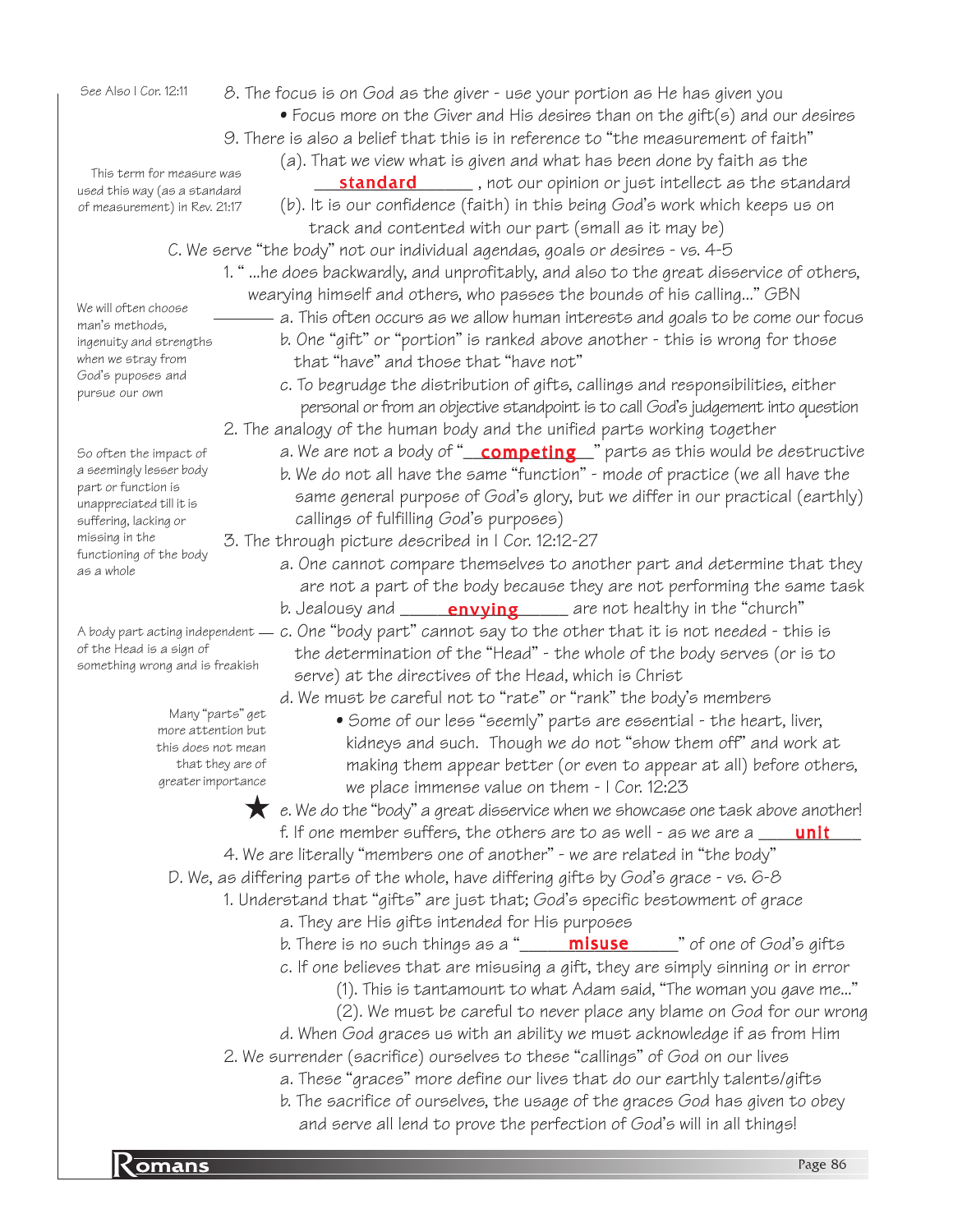- 3. These gifts are "differing" (varying) diverse We differ, not for the purpose to be distinct, but to be diverse in our \_\_\_\_\_\_\_\_\_\_\_\_\_\_\_\_\_\_\_\_\_\_\_\_\_\_ work and calling
- 4. So, if we have the gift of "prophecy" prophesy in proportion to the faith ( which is ours)

See I Pet. 4:10-11 - as "good steward of the manifold grace of God". If we speak we are to "speak the oracles of God..." not our words, opinions as our authority

This one builds, challenges, convicts and confronts with the Truth of our faith

What they speak/share must be "analogous" with the Truth as one truth must not contradict another - look at what is taught in light of the whole of Scripture!

It is not the recognition or appreciation which drives them, but the urgency of the need, no matter the "ranking" of the need

This ability is required of the "bishop" and the "servant of the Lord" - I Tim. 3:2; II Tim. 2:24

Writing, illustration, counselling, discipling are various forms of teaching when performed by giving and clarifying of the Truth

These will also be scrutinizers of what is taught realizing authority is in Truth, not opinion or tradition

- a. The prophets were those who either foretold the future, spoke for God under inspiration, or those who were known as generally **forthtelling** the Truth of God which would seem to be the usage here in light of the next phrase
- b. Those gifted with the insight into God's Truth are to **forthtell** it in direct correspondence with the "faith" - our faith we have in the \_\_\_\_\_\_<mark>Truth</mark>\_\_\_\_\_
- c. Before the New Testament writings, there were those inspired by the Spirit to speak the Truth, as God did with Paul, Peter, John and the like
- d. Now, with the whole of Scripture, our insight is found in it or compared to it
- e. As the term is used in I Cor. 14, it is for the edifying (building) of the body
- f. "Let him that preaches set all the faith he hath on work, to impress the truths he preaches upon his own heart in the first place. As people cannot hear well, so ministers cannot preach well, without faith. First believe and then speak..." MH
- 5. If gifted with "ministering", then minister! vs. 7
	- a. This is service of \_\_<mark>\_any</mark> \_\_\_\_ kind to "the body"
		- b. It's the same concept as that of a "deacon"  $\delta$ ιακονια (as in Acts 6)
			- (1). The idea is not of ruling, but of serving
			- (2). The idea is of ministry of any kind, with the practical or with Truth
		- c. The "drive" is to "get things done" take care of seen neccessities
		- d. This gifting is more likely not to be seen by groups but by individuals
			- It is "behind the scenes" done for the <u>eyes</u> of God
		- e. Their insight will be the needs of others or the "church" as part of the body
		- f. Spotting/discerning a need is an **\_\_\_\_\_\_\_\_\_\_\_\_\_\_\_\_\_\_\_\_\_\_\_\_\_\_\_\_**, not a burden! it
			- is by God's grace that we discern or learn of another's true needs
- 6. If gifted in teaching, teach! (instruct)
	- a. This is instruction of any kind (weather deep or basic)
	- b. The skill appears to be in how the Truth is imparted (To be understood)
		- By clarification and explanation (making it learned) as making the Truth apart of another's **thinking** (true understanding)
	- c. The idea from its root is to cause others to learn
		- (1). This, of course, requires the bearer of such grace to **\_\_\_<mark>\_\_\_\_\_\_\_\_\_\_\_\_\_\_\_\_\_</mark>\_\_\_\_**
		- (2). They must understand before they can impart
	- d. These, in the service of the church, were to be given honor I Tim. 5:17
		- They "labor in the word and doctrine"

e. It is the learning of and understanding the Truth which builds faith

- (1). The gift is not one of persuasion but impartation
- (2). It may come in a variety of presentations, not just public speaking
- (3). It may be seen in writing, one on one, or in the formulation of curricula for the learning of the teachings of Scripture
- (4). It is key to note, though, that a teacher will never rise above the level of his "source" - \_\_\_\_\_**learning** \_\_\_\_\_\_ is a prerequisite to teaching - learning must never stop, so these are gifted in their pursuit of the Truth and then in giving it out clearly, precisely and accurately

**Romans** Page 87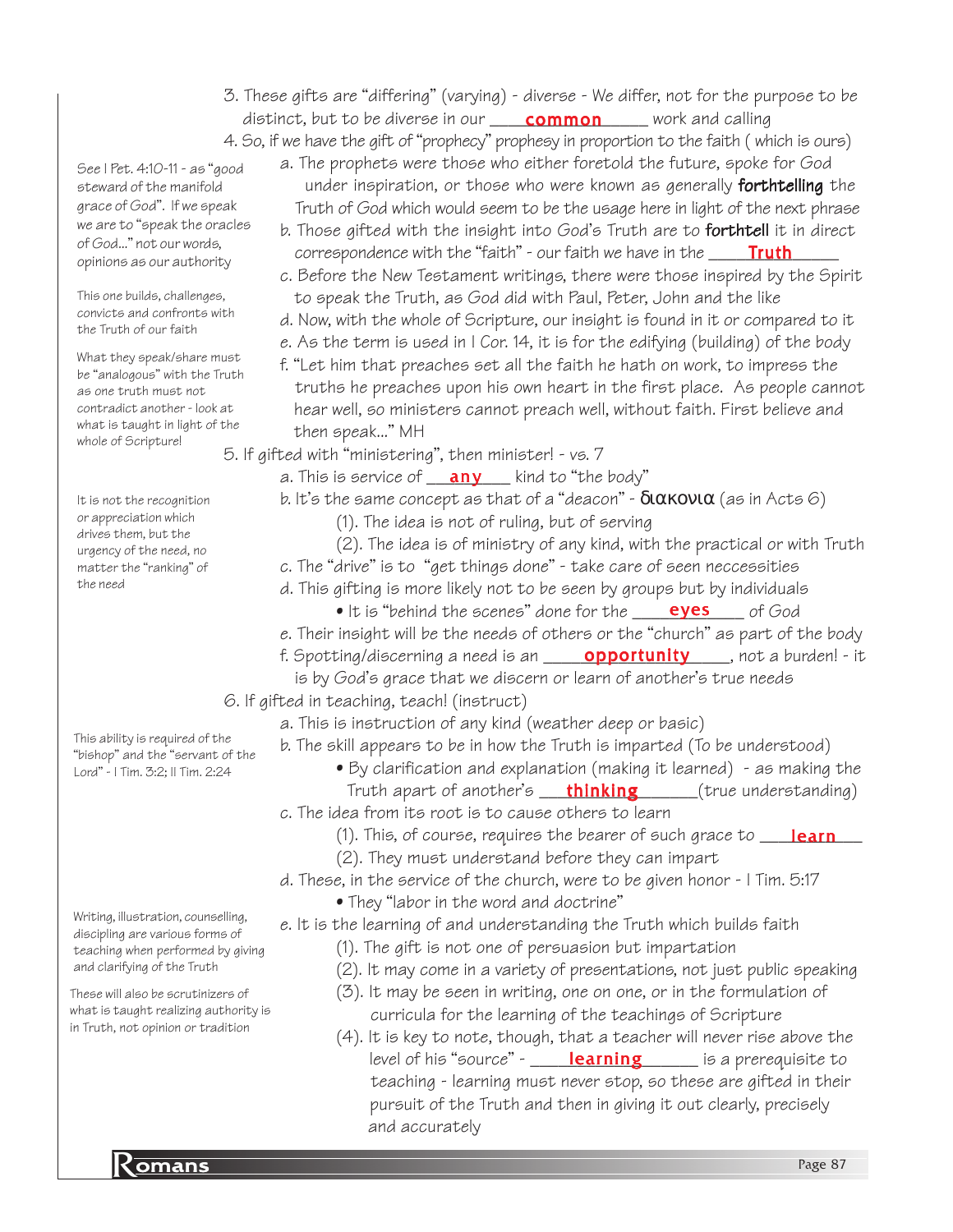| The term<br>παρακαλεω is the<br>term used of the<br>Holy Spirit in John<br>16 where He is called<br>the "Comforter". | 7. If gifted with exhorting, then exhort - vs. $\beta$<br>a. This is literally a "call-along-sider" - they call others to come near<br>(1). They are not shy or they are gifted to conquer it<br>(2). They call others to come near, ultimately, to the Truth - as so well<br>defined, protected and clarified by the teachers and prophets<br>b. These are <b>____ motivators</b> ______, admonishers and confronters<br>c. These would be those who counsel and encourage - challengers<br>(1). They are gifted at dealing with individuals to either challenge and<br>motivate them to action/obedience or to console in the face of grief<br>(2). These also would be those gifted at aiding others in conquering fear |
|----------------------------------------------------------------------------------------------------------------------|----------------------------------------------------------------------------------------------------------------------------------------------------------------------------------------------------------------------------------------------------------------------------------------------------------------------------------------------------------------------------------------------------------------------------------------------------------------------------------------------------------------------------------------------------------------------------------------------------------------------------------------------------------------------------------------------------------------------------|
|                                                                                                                      | d. When called to exhort, they use the $\frac{$ <b>Truth</b> as the guide                                                                                                                                                                                                                                                                                                                                                                                                                                                                                                                                                                                                                                                  |
|                                                                                                                      | 8. If gifted with the ability to give, do it with "singleness" (of focus)                                                                                                                                                                                                                                                                                                                                                                                                                                                                                                                                                                                                                                                  |
|                                                                                                                      | a. This is to be taken at face-value - it is one giving (imparting towards needs)                                                                                                                                                                                                                                                                                                                                                                                                                                                                                                                                                                                                                                          |
|                                                                                                                      | b. It is literally one "sharing" or distributing of an abundance                                                                                                                                                                                                                                                                                                                                                                                                                                                                                                                                                                                                                                                           |
| Both are distracting - they steer                                                                                    | c. This is to be done with singleness of purpose and <b>_____focus</b>                                                                                                                                                                                                                                                                                                                                                                                                                                                                                                                                                                                                                                                     |
| the eye (focus) from the singular                                                                                    | (1). Not done to be seen of men - Mt. 6:1                                                                                                                                                                                                                                                                                                                                                                                                                                                                                                                                                                                                                                                                                  |
| purpose of meeting the need that<br>God has enabled them to meet                                                     | (2). Not done with partiality or prejudice (liberality)-                                                                                                                                                                                                                                                                                                                                                                                                                                                                                                                                                                                                                                                                   |
|                                                                                                                      | • Also involving no preference for self over the other                                                                                                                                                                                                                                                                                                                                                                                                                                                                                                                                                                                                                                                                     |
|                                                                                                                      | d. So, whenever graced with the ability to meet a need, stay focused!                                                                                                                                                                                                                                                                                                                                                                                                                                                                                                                                                                                                                                                      |
|                                                                                                                      | 9. If gifted to lead, lead with diligence                                                                                                                                                                                                                                                                                                                                                                                                                                                                                                                                                                                                                                                                                  |
|                                                                                                                      | a. This is one who literally "stands before" others - overseeing                                                                                                                                                                                                                                                                                                                                                                                                                                                                                                                                                                                                                                                           |
|                                                                                                                      | • This is not just "ruling" in or at "church" but in one's household or<br>even at ones vocation                                                                                                                                                                                                                                                                                                                                                                                                                                                                                                                                                                                                                           |
|                                                                                                                      | b. Those placed in a position of authority should be bound to be "diligent"                                                                                                                                                                                                                                                                                                                                                                                                                                                                                                                                                                                                                                                |
| The urgency of responsibility _                                                                                      |                                                                                                                                                                                                                                                                                                                                                                                                                                                                                                                                                                                                                                                                                                                            |
|                                                                                                                      | (2). Do not be slack or "putting off" till later what has been given                                                                                                                                                                                                                                                                                                                                                                                                                                                                                                                                                                                                                                                       |
|                                                                                                                      | $I$ Pet. 5:3 - not as lords $-(3)$ . Again, any who "rules" or leads should never see themselves as                                                                                                                                                                                                                                                                                                                                                                                                                                                                                                                                                                                                                        |
|                                                                                                                      | but as examples<br>"lords" over the flock but always as servants (gifted for the task)                                                                                                                                                                                                                                                                                                                                                                                                                                                                                                                                                                                                                                     |
|                                                                                                                      | 10. Those gifted to show mercy, do so with "cheerfulness"                                                                                                                                                                                                                                                                                                                                                                                                                                                                                                                                                                                                                                                                  |
|                                                                                                                      | a. These are they in the position to show compassion (pity)                                                                                                                                                                                                                                                                                                                                                                                                                                                                                                                                                                                                                                                                |
|                                                                                                                      | b. It is seeing another in light of their <b>need</b> not in their status/standing                                                                                                                                                                                                                                                                                                                                                                                                                                                                                                                                                                                                                                         |
|                                                                                                                      | (1). They are given the ability to see the other's genuine need                                                                                                                                                                                                                                                                                                                                                                                                                                                                                                                                                                                                                                                            |
|                                                                                                                      | (2). They are given, by the God's Spirit, a compassion for another                                                                                                                                                                                                                                                                                                                                                                                                                                                                                                                                                                                                                                                         |
| It is always mixed with some-<br>thing else - self-love, ungodly                                                     | c. Unadulterated mercy (compassion) is foreign to sinful man                                                                                                                                                                                                                                                                                                                                                                                                                                                                                                                                                                                                                                                               |
| fear or for recognition                                                                                              | d. These who have opportunity to show pity/compassion should do so with a                                                                                                                                                                                                                                                                                                                                                                                                                                                                                                                                                                                                                                                  |
|                                                                                                                      | cheerful disposition (gentle, gracious, funny, thoughtful)                                                                                                                                                                                                                                                                                                                                                                                                                                                                                                                                                                                                                                                                 |
|                                                                                                                      | (1). Not begrudging their $\frac{inlight}{}$ and the feeling of obligation                                                                                                                                                                                                                                                                                                                                                                                                                                                                                                                                                                                                                                                 |
|                                                                                                                      | (2). Not becoming embittered at the tragic circumstances they see                                                                                                                                                                                                                                                                                                                                                                                                                                                                                                                                                                                                                                                          |
|                                                                                                                      | E. How many gifts do we have?                                                                                                                                                                                                                                                                                                                                                                                                                                                                                                                                                                                                                                                                                              |
|                                                                                                                      | 1. The popular answer is "one" but this is not so dictated by this passage or                                                                                                                                                                                                                                                                                                                                                                                                                                                                                                                                                                                                                                              |
| I Cor. 12:11 - "distributing                                                                                         | by I Corinthians 12                                                                                                                                                                                                                                                                                                                                                                                                                                                                                                                                                                                                                                                                                                        |
| individually just as He wills."                                                                                      | a. Many presuppose this because of the body analogy and that as each is a                                                                                                                                                                                                                                                                                                                                                                                                                                                                                                                                                                                                                                                  |
| - present middle indicative -<br>He is distributing - there is                                                       | comparable part, so each is one of the gifts                                                                                                                                                                                                                                                                                                                                                                                                                                                                                                                                                                                                                                                                               |
| no reason to take this in                                                                                            | $-$ b. It is interesting to note that "present active" tense of some of these verbs                                                                                                                                                                                                                                                                                                                                                                                                                                                                                                                                                                                                                                        |
| the predetermined sense                                                                                              | -c. The idea is that one who "is teaching" or one who "is exhorting" or "giving"<br>2. It is more normal to see this as those exercising a particular gift at a particular                                                                                                                                                                                                                                                                                                                                                                                                                                                                                                                                                 |
|                                                                                                                      | <b>time</b> (or period of time) in differing circumstances                                                                                                                                                                                                                                                                                                                                                                                                                                                                                                                                                                                                                                                                 |
|                                                                                                                      |                                                                                                                                                                                                                                                                                                                                                                                                                                                                                                                                                                                                                                                                                                                            |
| $K$ omans                                                                                                            | Page 88                                                                                                                                                                                                                                                                                                                                                                                                                                                                                                                                                                                                                                                                                                                    |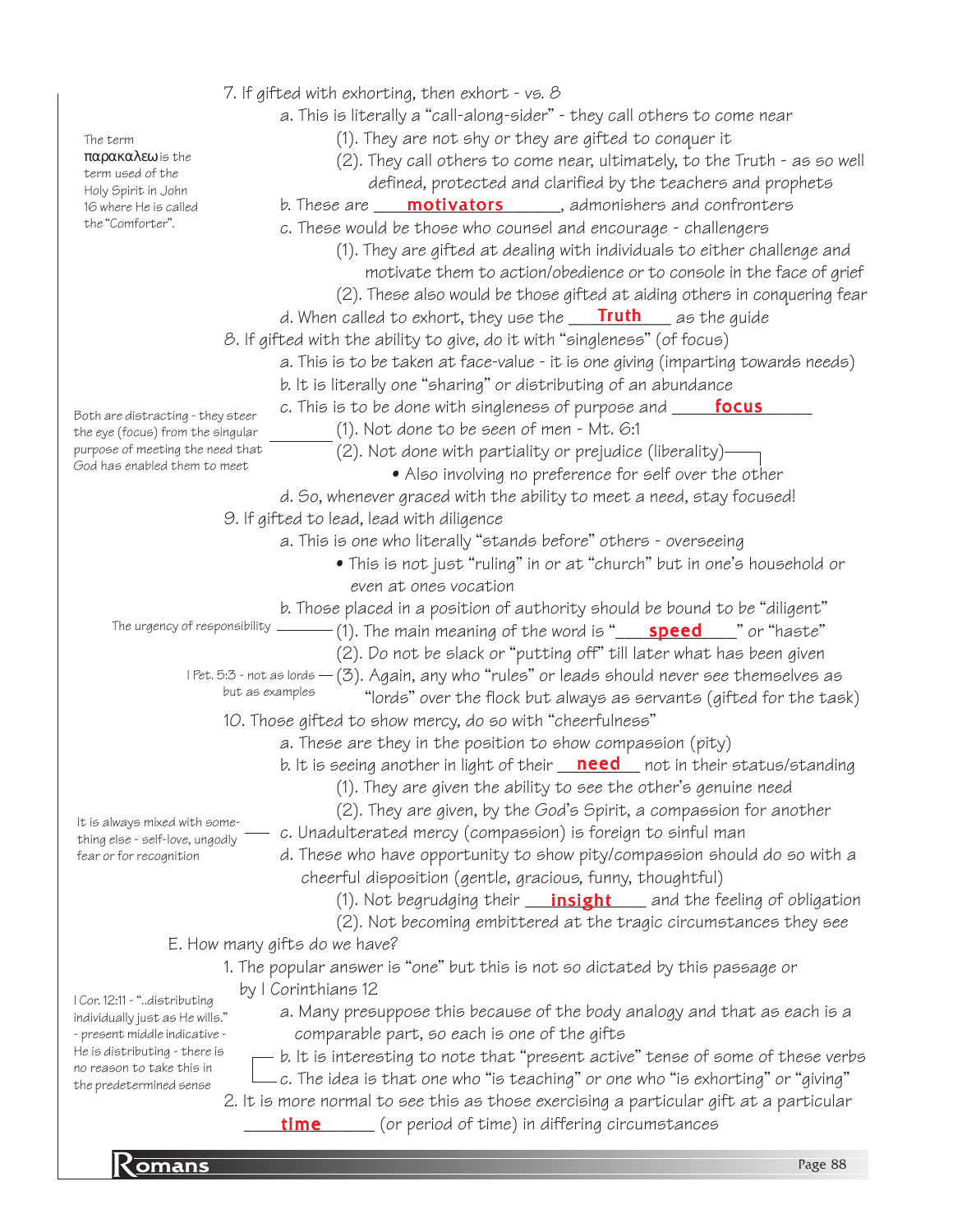There is not to be pride in ourselves but gratefulness to participate!

3. It may be true, by our experience, that we seem to "have use" of a particular virtue of the Spirit more than others, but we must not be guilty to limit our perception of God's spirit at work in us in an exclusive way (as the Scripture does not indicate) a. As a father has one main function, needs <u>\_**all\_**the gifts to fulfill it properl</u>y b. We are one member of "the body" but will need these graces to "do our part" 4. So, when being called upon to be used of God to...

a. Forthtell His revelation, keep it analogous with the Faith (which is ours)

b. Minister, then seize the opportunity given by God - do it!

Represent

Serve Clarify suggest that this Motivate Impart Guide Feel There is nothing to must be taken to say that these gifts are singularly given, once for all, all throughout life, but seem more to indicate that each is given appropriately at the needed time

tact all have their place, but this should not determine the depth of what we would consider our "love".

c. Teach, then use God's grace to make it clear (build with the Truth) d. Exhort, then encourage and challenge as God has given opportunity e. Give, then meet the revealed need with focus on the thrill of being used of God f. Lead, then be urgent to fulfill the God-given responsibility effectively g. Pity, then with a gracious/cautious approach to the hurting 5. Each of these varying gifts is given in accordance to the grace given to us - vs. 6

a. They are of God and in proportion to the needed grace at any given time

b. A variety of functions (members) have access, each to a variety of gifts

• God's <u>placement</u> or calling will dictate the needed gift(s)

XIX. The Active Affects of Understanding the Truth - 12:9-21

A. Allow/determine "love" to be genuine, without pretense - vs. 9

1. Literally,  $\mathfrak{\eta}$  αγαπη ανυποκριτος - "The love not hypocritical" Manners, politeness and

- a. The love we have is not to be characterized as "play acting" (pretending)
	- b. We are not to be as those on a **\_\_\_\_\_\_stage** \_\_\_\_ or as performers
- c. This is  $\alpha\gamma\alpha\pi\eta$  love (selfless), not just friend love (needing reciprocation)
- 2. How Is our love made genuine?
	- a. What was the beginning concept of this passage? look at verse 1
	- b. The urging to do what would be stated was based upon their new
	- **knowledge** of God, His graciousness in light of His limitless power
	- c. This is the genuine affect of learning Truth! it must change us if we truly **understand** what we have learned

d. My love is sincere when I understand the goodness of God - it will be hypocritical when I do not accurately understand the situation

This is to be the expected result of learning the "deeper things of God."

e. My love of God will be genuine when I get to truly know Him (doctrine) f. My love of others will be genuine when I see them and myself in light of the Truth • Pride (excessive self love) is a deterrent to genuine love - the Truth

See self and others in light of the Truth - this produces a genuine atmosphere of Love for others

- demonstrates my total reliance upon God's goodness and love B. Actively "abhor" evil and actively "cling" to what is good - vs. 9
	- 1. Literally to "detest intently" or shy away from what is detrimental/damaging (evil)
		- a. The essence of evil is anything that is anti God this is what defines it
			- b. We are to "be being detesting" what is hurtful (because it is against God)
	- 2. How is it we come to detest what is evil?
		- a. Again, it is the Truth my growing knowledge of God and His greatness and graciousness, changes what I love as well as what I detest
		- b. An infant, in their ignorance, my eat something detestable to an adult, because the child does not know the truth of what they are placing in their mouth

As many will like a person for their externals until they come to see who or what they really are

soon come to find former likes something I can no longer "stomach"<br>Page 89 c. The more I learn of God the more my "tastes" change - because of a renewing of my mind (and perspectives) I cannot love what I used to and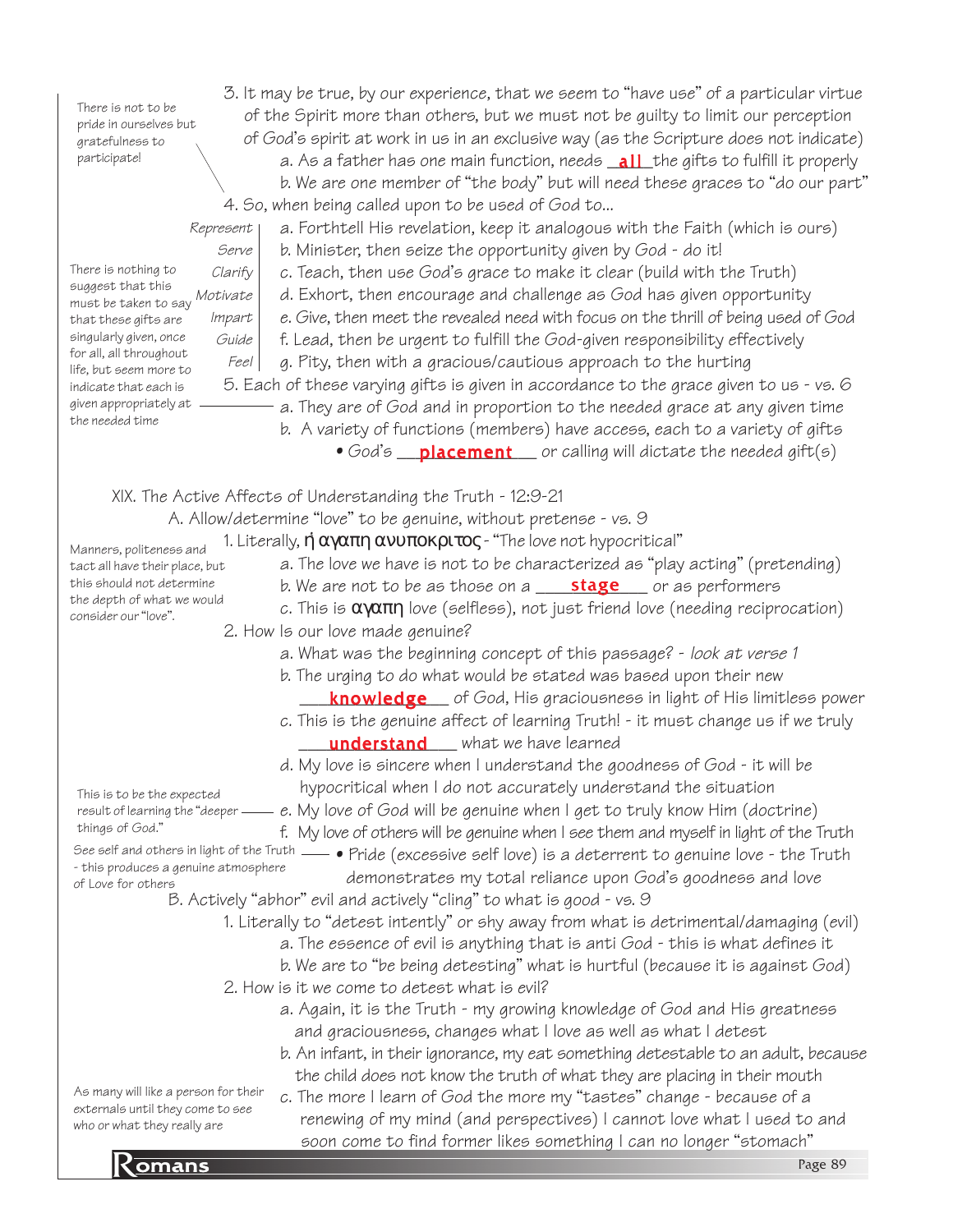| <u>Komans</u>                                                         | Page 90                                                                                                                                                               |
|-----------------------------------------------------------------------|-----------------------------------------------------------------------------------------------------------------------------------------------------------------------|
|                                                                       | trust His exalting and humbling acts as <b>perfection</b>                                                                                                             |
|                                                                       | c. As we learn and understand the controlling work of God in all things we                                                                                            |
|                                                                       | "emptied himself", "became obedient" - It was God's work                                                                                                              |
|                                                                       | b. It is the same mind as our Lord in Php. 2 - Made of "no reputation",                                                                                               |
|                                                                       | not to see which could obtain most honour, but which could confer most,<br>or manifest most respect." Barnes                                                          |
|                                                                       | a. "Thus in showing mutual respect and honour, they were to strive to excel;                                                                                          |
|                                                                       | 5. We seek to place other before ourselves                                                                                                                            |
|                                                                       | d. The struggle will be in the realizing of this family bond we have with each other                                                                                  |
|                                                                       | c. This is a good illustration of this concept - it should not be a struggle                                                                                          |
| I Pet 4:8 - love with a "fervent love"                                | have it this way over their own promotion                                                                                                                             |
|                                                                       | a. A good parent does not think twice on this concept<br>b. A good parent does not resent when their child is "promoted" - they would                                 |
|                                                                       | 4. This makes the next phrase, "in honor preferring one another" make clear sense                                                                                     |
|                                                                       | protection, joy, fulfillment and <b>__________________</b> in all things                                                                                              |
| We are promotional agents<br>for each other!                          | b. A parent with a child knows this - their drive for that child's good,                                                                                              |
|                                                                       | a. This is the strongest of natural affections we have in this world                                                                                                  |
|                                                                       | accordance with the strongest affection the earth knows - family love                                                                                                 |
|                                                                       | 3. The concept is that we have a deep, inset love for each other causing us to act in                                                                                 |
| than with any other                                                   | causes an inseparable bond and a strong <b>_____ partiality</b>                                                                                                       |
| We would rather be together                                           | c. We have been through so much together - which, with our earthly families,                                                                                          |
|                                                                       | we understand and acknowledge this truth, the more it becomes who we are                                                                                              |
|                                                                       | b. The truth of our relation to God through Christ places us here - the better                                                                                        |
|                                                                       | 2. This goes far beyond the concept of we calling each other "brother" and "sister"<br>a. We deem this to truly be the case - we are family, and a close one at that! |
| family affection                                                      | affection, as a friend, and the second is that of family love                                                                                                         |
| As the love of parents for the _<br>children or in describing a close | b. The term " $\phi$ <b>l</b> $\lambda$ <b>ootopyol</b> " is used only this time in the NT - the first half is                                                        |
|                                                                       | fervently" - illustrating the concept of our <b>____ relationship</b>                                                                                                 |
|                                                                       | a. The true order of the wording is, "In brotherly love to one another loving                                                                                         |
|                                                                       | 1. With brotherly love "be devoted", "kindly affectioned" to each other                                                                                               |
|                                                                       | C. Demonstrate true family love to each other - vs. 10                                                                                                                |
|                                                                       | (2). My motive is not self-sanctification, but one of necessary focus                                                                                                 |
|                                                                       | and doing what is morally and socially right                                                                                                                          |
|                                                                       | (1). I self-impose restrictions and obligations to keep myself thinking                                                                                               |
|                                                                       | f. It can also illustrate our disciplines and imposed obligations to the "good"                                                                                       |
|                                                                       | studying and knowing the Truth - of Who God is and What He has done                                                                                                   |
|                                                                       | e. The best "adhesive" is, again, the Truth - I will be drawn to what is right by                                                                                     |
| awe and loyalty                                                       | your treasure is, there will your heart be also." - Mt. 6:21                                                                                                          |
| which stirs in me love,                                               | (2). When our affections are involved, it will act like "glue" - for "where                                                                                           |
| "communication" -<br>learning Who God is                              | (1). Worldly distraction stir in us wrong priorities taking away valuable<br>energies to be spent on only the <b>temporal</b>                                         |
| learn of this object by                                               | d. Actively, we seek to use "adhesives" to keep our focus and heart proper                                                                                            |
| learn of the object of<br>our affection. We will                      | c. The goal is a "glued heart" clinging, by affection, to what is truly right/best                                                                                    |
| because of what we                                                    | sponsoring and maintaining of our fellowship with God                                                                                                                 |
| we love. We will love                                                 | b. This would be the moral good, the social good, and the good in the                                                                                                 |
| We will cling to what                                                 | a. As being actively detesting evil we are <b>active</b> in clinging to the good                                                                                      |
|                                                                       | 3. Cling (be glued) to what is "good" - properly "stuck" covered with the correct "adhesive"                                                                          |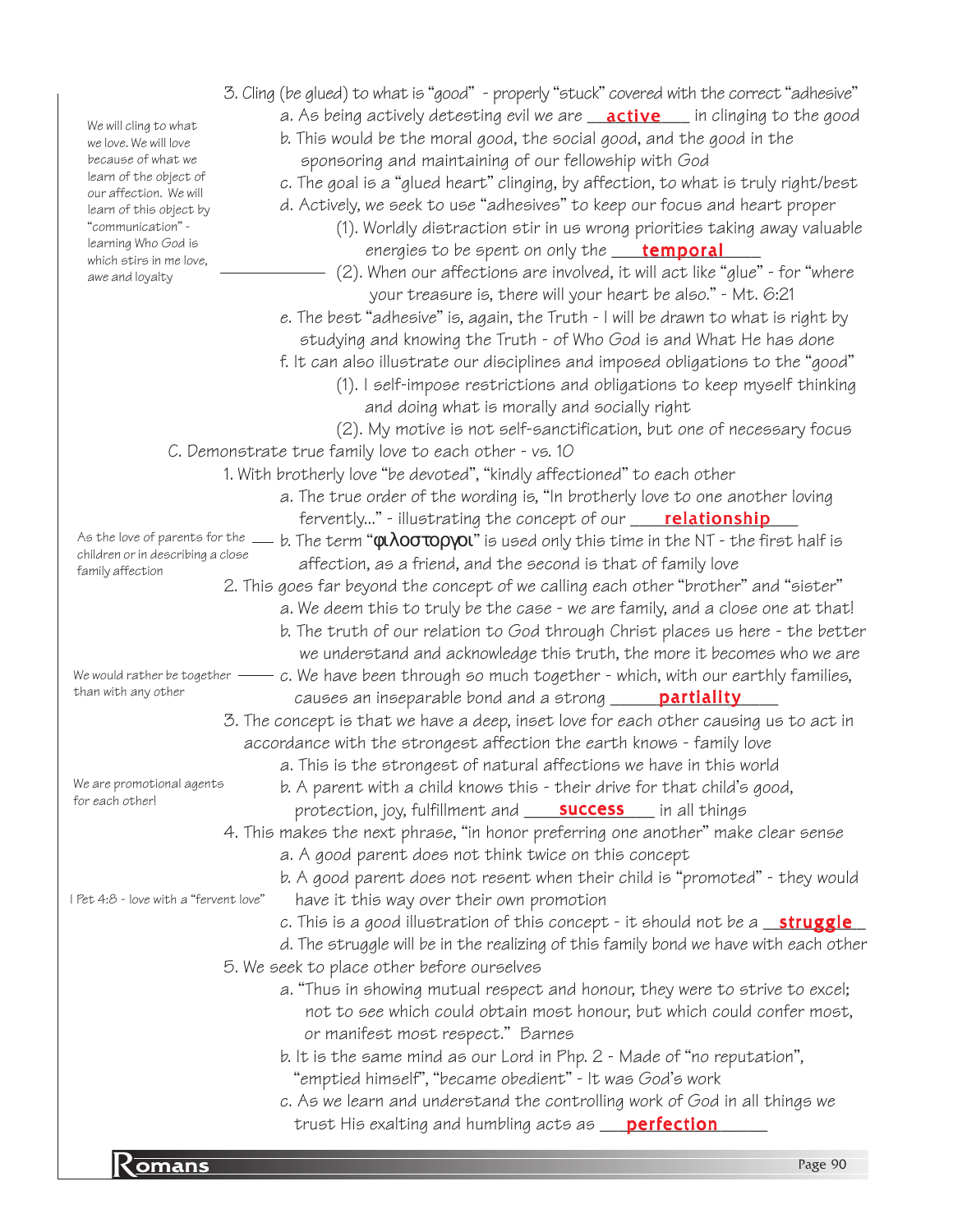|                                                                      | D. Do not be "slothful" when it comes to being "diligent" - vs. 11                                                  |
|----------------------------------------------------------------------|---------------------------------------------------------------------------------------------------------------------|
|                                                                      | 1. Literally, don't be slow to be fast (with speed)                                                                 |
| Procrastination eats up<br>valuable time and provides                | a. Work at being energetic not allowing lazy or procrastination to overtake us                                      |
| missed opportunities                                                 | b. If we are not conscious of our tendency to laziness we will be caught in it                                      |
|                                                                      | 2. We are to be those "boiling" in spirit - <b>focused</b> fervency                                                 |
|                                                                      | a. Always (present) aware of the need to be energetic in my thoughts                                                |
|                                                                      | b. Driven by the <b>urgency</b> of the "work" God provides daily                                                    |
|                                                                      | c. This is genuine when we are exited at the thought of Whose work we are                                           |
|                                                                      | allowed to participate in                                                                                           |
|                                                                      | 3. All energetic motivation and fervency is wasted if not truly doing the Lord's work                               |
| We work hard to eat                                                  | a. We are "slaves" ( $\delta$ ov $\lambda$ <i>E</i> vov $\tau$ n $\varsigma$ ) living to perform His will, not ours |
| and live but we will                                                 | b. In all we do, vocationally, goal-oriented and religiously this is to be our focus                                |
| fatigue or hate                                                      | 4. The truth of what God has done and Who He is will drive/produce my energies                                      |
| work of any sense if<br>our focus is not                             | a. Lies, watered-down truths and the like rob us of energies and motive                                             |
| upon our real Boss!                                                  | b. It is our spiritual/mental food to provide energy for true living - no one                                       |
|                                                                      |                                                                                                                     |
|                                                                      | wants to expend the bulk of their energies/life on a wasted cause                                                   |
|                                                                      | E. Living/demonstrating an unstoppable hope - vs. 12                                                                |
|                                                                      | 1. "in the hope rejoicing; in the tribulation enduring; in the prayer persevering;" (YLT)                           |
| Rom. 5:2 - we have peace                                             | 2. Our "rejoicing" is found in our hope and our hope is founded in the <b>Truth</b>                                 |
| with God, the foundation                                             | a. It is the expectant state of our awareness of our coming glorious state                                          |
| to our expectant hope                                                | freed from the presence of sin (this is the assured victory in which we rest!)                                      |
|                                                                      | b. It is the accumulated acts of our position that cause rejoicing knowing                                          |
|                                                                      | that it was performed by Almighty God and cannot be altered by finite man                                           |
|                                                                      | c. This rejoicing in hope is one of the " <b>_____antidotes</b> _______" to slothfulness                            |
|                                                                      | 3. With this hope as our focus, we are "patient in tribulation"                                                     |
|                                                                      | a. We are able to "stay under the pressure" realizing its temporality                                               |
|                                                                      | <i>I John 5:4</i> $\_\_\_\_\$ and this is the victory that overcometh the world, even our faith."                   |
| Shame would be placing hope                                          | b. The world with its "tribulations" will always be trying to "crush" us                                            |
| in that which will ultimately<br>let us down                         | c. This is the "hope" that "maketh not ashamed" because it will be found worthy                                     |
|                                                                      | This is not the hope that we will not face the tribulations but an assurance                                        |
|                                                                      | that WHEN we face them (expecting them) we will be able to endure them                                              |
|                                                                      | LLoyd-Jones — d. "To be forewarned is to be forearmed. You will never be taken by surprise."                        |
|                                                                      | e. We are in a privileged group when in tribulation - Heb. 12:1 (witnesses)                                         |
|                                                                      | 4. This is all sustained as we are "devoted to prayer"                                                              |
|                                                                      | a. Our Lord warned - "Men ought always to pray and not to faint" - Lu. 18:1                                         |
|                                                                      | • Prayer, talking/conversing with God strengthens our heart/resolve                                                 |
|                                                                      | b. As a child, when afraid, will keep talking with their parent - the assurance of                                  |
|                                                                      | the parent's presence is a comfort and provides courage (encouragement)                                             |
|                                                                      | c. To persevere in prayer is needed because prayer is                                                               |
|                                                                      | (1). Communication with God (acknowledging His presence)                                                            |
|                                                                      | (2). How/when we <b>ask</b> of things from God                                                                      |
| Since You are all-powerful I ask<br>for strength. Since You are all- | (3). A mental and verbal surrender of our will to God's                                                             |
| knowing I seek Your wisdom.                                          | (4). Our agreement with God verbally/mentally concerning His truths                                                 |
|                                                                      | (5). Our acknowledgment of our dependence on Him                                                                    |
|                                                                      | (6). Our bringing of <b>____frustrations</b> _____ to God (Psalms)                                                  |
|                                                                      | (7). Our boasting/thankfulness for His limitless power and grace                                                    |
|                                                                      | d. So much of prayer (on our part and why we do it) is for steady focus                                             |
|                                                                      |                                                                                                                     |
| <b>Zomans</b>                                                        | Page 91                                                                                                             |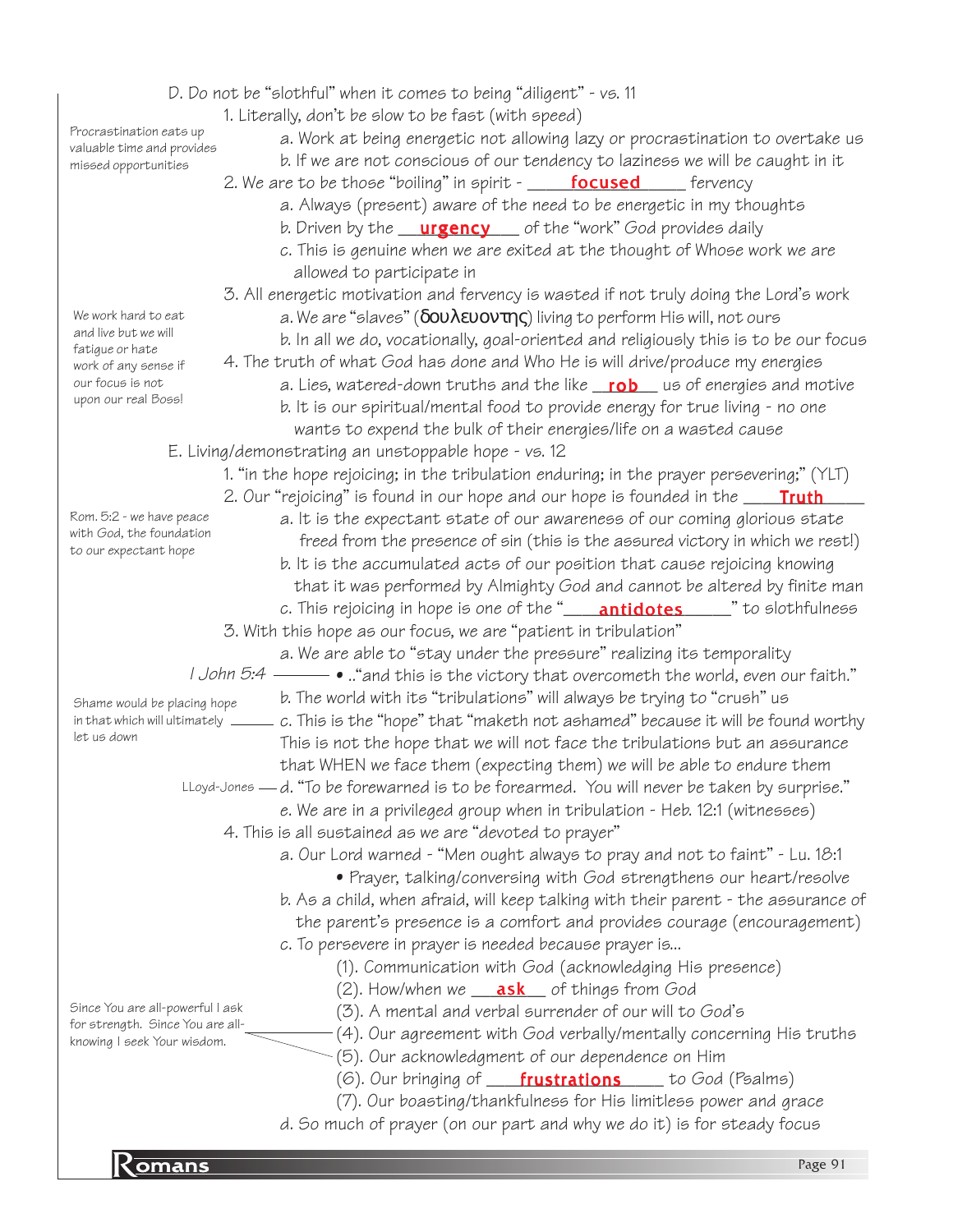particular company of the company of the company of the company of the company of the company of the company of the company of the company of the company of the company of the company of the company of the company of the c F. Sharing in the needs of the "saints" while \_\_<mark>pursuing</mark> \_\_\_the "love of strangers" - vs. 13 1. Contributing/distributing to needs - the deficiencies of the others a. It does not mean to just take a collection for b. It means to share in the necessity - not just giving to , but bearing with c. It is often translated "communicating" with - this is key as many needs and pressures go beyond the physical and into the mental/emotional d. Often, the hardest pain of lacking is the **\_\_\_\_\_disregard** \_\_\_\_\_ of others • Same idea as Gal. 6:2 - "bear one another's burdens" - fulfill Christ's law e. Our "preference" is to the needs of the "saints" - those God set apart • These are all they that are in Christ (set apart by God's hand) 2. Striving to be hospitable - gracious (friendly) to all we meet a. The idea is a "fondness" towards meeting those we do not \_\_\_\_<mark>know</mark>\_\_\_\_\_ • As mentioned earlier, it is mainly directed at the "brethren" b. Prejudice (pre-judging) a person is always wrong - our misperception based upon limited information may cause us to <u>miss</u> opportunity c. Christ illustrated this in Mt. 25:31-40 - when coming to the aid of a stranger (one of "these brothers of Mine") even the least, we do it to Him d. Many, in selfishness and pride, neglect and shun strangers forgetting that we also were as offensive strangers to God when He showed mercy 3. So often the opposite "spirit" is present when we are "poised for <u>go**ffence** sa</u>" a. We are often guilty of not placing a high value on those whom God created • We look on them as God's creations not how they affect us! b. We must also see others (even "strangers") as having been placed by God G. Proper response to "persecution" from any source - vs. 14 1. It is ignorant of us to think we will not or should not face persecution a. II Tim. 3:12 - They that "will to live Godly" will face it - if it is our desire (just desire) to be more Godly it will be the "nature" of things that others will stand <u>opposed</u> to such a pursuit These acusations were from  $=$  b. Mt. 10:25 - "If they have called the master of the house Beelzebub, how much more shall they call them of his household?" c. I Thes. 3:3 - "that no one be moved by these afflictions. You yourselves know that this is to be our lot." (RSV) d. Php. 1:29 - "For unto you it is given in the behalf of Christ, not only to believe on him, but also to suffer for his sake;" 2. Our response? - "Bless them" - lit. speak good of them a. The first idea of this is to not "retaliate" (curse not) but seek gracious words and thoughts (control thinking and words will be controlled) b. The concept is not flattery or patronizing but returning their "meanness" with gracious, \_\_\_\_\_\_\_\_\_\_\_\_\_\_\_\_\_ statements/responses building c. Be always seeking their betterment, never their destruction! - even in the face of the worst of treatment to ourselves and others, we must not seek their eternal destruction d. Our theology tells us that God has control and if He allows the suffering, there is a purpose/plan for and in it • Is this not God's treatment of us as His enemies? - Rom. 5:7-8 e. Even David acknowledged God's sovereignty in all things when he viewed his enemy in light of God's \_\_\_\_\_<mark>purpose</mark> \_\_\_\_\_\_- || Sam. 16:5-14 So often we avoid truly sharing by strictly "giving from a distance" - this is only part of the "contribution" - God would have us give of ourselves/hearts The truth of our situation before God makes us this way when in the forefront of our thinking It communicates that we will not always be able to but that this is our pursuit at all times the religious leaders Paul, as Saul, would have seemed like a likely recipient of condemnation from the early Church, but God was not finished with him. Always seek to build (even challenge properly) the persecuter, not to destroy them (the person)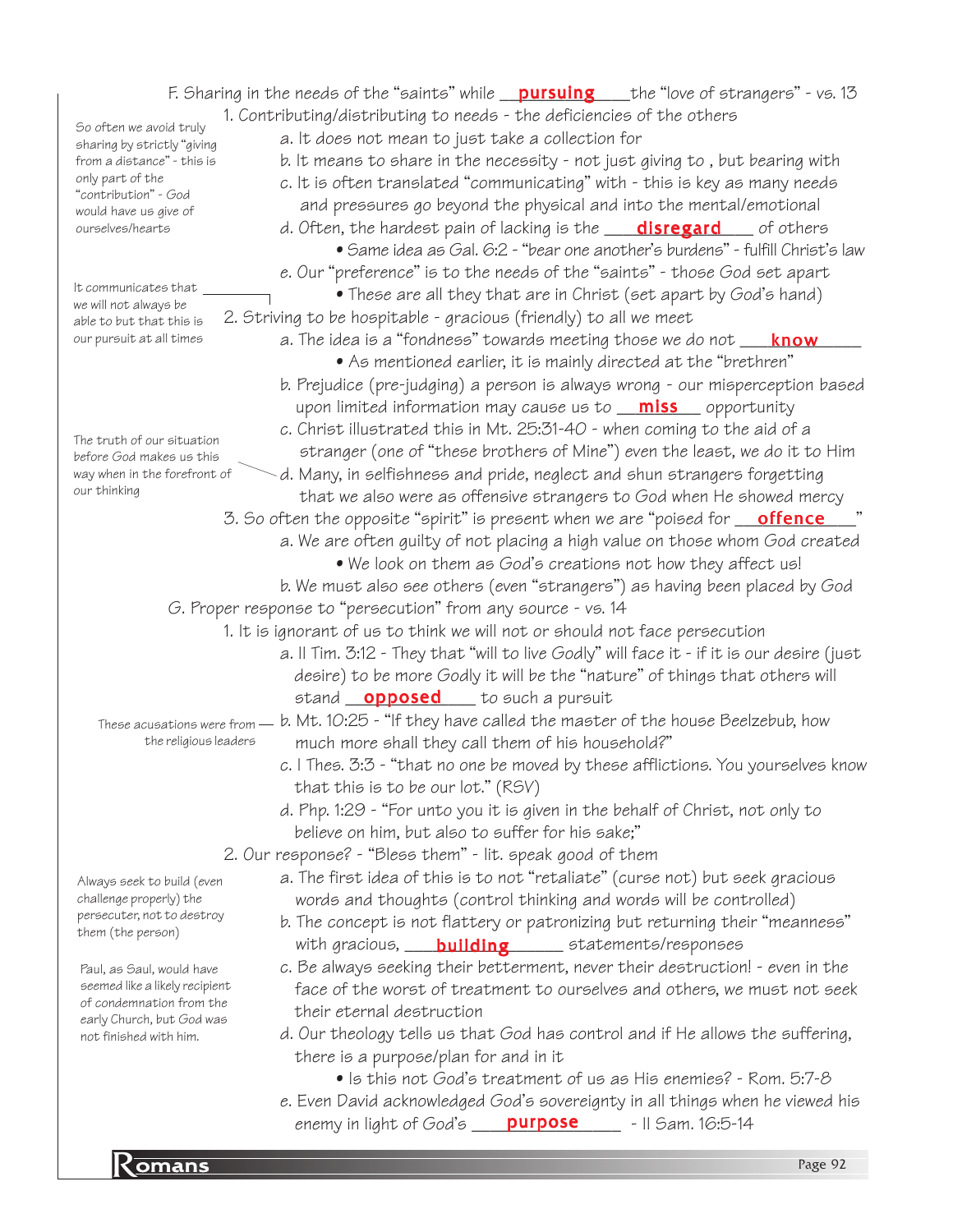- H. Be empathetic with each other vs. 15
	- 1. "Rejoice with rejoicing ones" sincerely glad with and for them

a. Many find this a struggle as they deal with \_\_\_\_\_\_<mark>envy</mark>\_\_\_\_\_

b. It is difficult to genuinely celebrate with another when focused on self

- Thinking "How can I celebrate considering my situation."
- c. Php. 2:4 "Look not every man on his own things, but every man also on the things of others."
- d. Genuine, empathetic joy comes when we see it from God's perspective (1). He has set one up (encouraged)

(2). We are all  $\begin{array}{c|c} \textbf{members} & \textbf{of "one body" - vs. 4-5} \end{array}$ 

- (3). When one of us is blessed, all of us are truly blessed!
- e. Do not play a part in the removal of an encouragement of God on another

2. Grieve with those grieving - seek to share the pain - Feel along with

a. Often, not only is this the only thing we can do, it is the best we can do

- b. I Cor. 12:26 when one suffers we all suffer, when one is honored we all are
	- c. It is key, so that we do not seek to avoid the grieving...

So that we do not entertain thoughts of being "drained" and use it as excuse to avoid the hurting

- (1). That we are not obsessed with our own as to only want others to share in the load while we refuse to share in theirs
- $\searrow$  (2). That we remember God's endless supply of mercy and grace

I. Treat others as you would want to be treated - vs. 16

- 1. "Think of, that is, regard, or seek after the same thing for each other; that is, what you regard or seek for yourself, seek also for your brethren. Do not have divided interests; do not be pursuing different ends and aims; do not indulge counter plans and purposes; and do not seek honours, offices, for yourself, which you do not seek for your brethren; so that you may still regard yourselves as brethren on a level, and aim at the same object." Barnes
- 2. "Be of the same mind" think the same way
	- not just for unity's sake a. Unified on **Truth**
	- b. The basis of our unified thinking is the Truth Eph. 4:2-6
- 3. Knowing, now, our position and how we got there, this would seem more normal!
- 4. Literally, do not "exercise the mind" on the pursuit of \_\_\_\_\_\_<mark>lofty</mark>\_\_\_\_\_\_\_ things
	- a. We are often overtaken in the pursuits of our careers and ambitions that others become nuisances more than "family"
	- b. When position, rank and status become important, we begin to "rank" others in their "lot in life"
- 5. " Finally, be ye all of one mind, having compassion one of another, love as brethren, be pitiful, be courteous: Not rendering evil for evil, or railing for railing: but

contrariwise blessing; knowing that ye are thereunto called, that ye should inherit a blessing."  $|$  Pet. 3:9 The Truth assures us of this. $\setminus$ 

6. "Yield to, be led by" that which is humble/lowly (Be content with the lowly)

- a. "But God hath chosen the foolish things of the world to confound the wise; and God hath chosen the weak things of the world to confound the things which are mighty;" I Cor. 1:27 (and the "base, despised and not") If we look to the "great things" of this worl to accomplish godly goals we wil be truly "denying the power thereof"
	- b. So, do not too highly of yourselves just as mentioned before the gifts 7. We should know better, having been explained the Truth to think lofty thoughts of

 ourselves - We know our true beginning and how we are where we are now a. Most of these things I would have not known on my own

- $\rule{1em}{0.15mm}$  need of God's Truth/revelation b. We are in a **continual**
- c. Our highest insight will never be \_\_\_\_\_<mark>dependable</mark>\_\_\_\_\_

Also, if we do not love others, we will be more apt to resent them when they are blessed because we are self-focused

Those living for constant selfblessing will be uninterested in the blessings (or the need of blessings) of others

The Scripture is our "sounding board", our light,

our focus

Our motivation, our energy!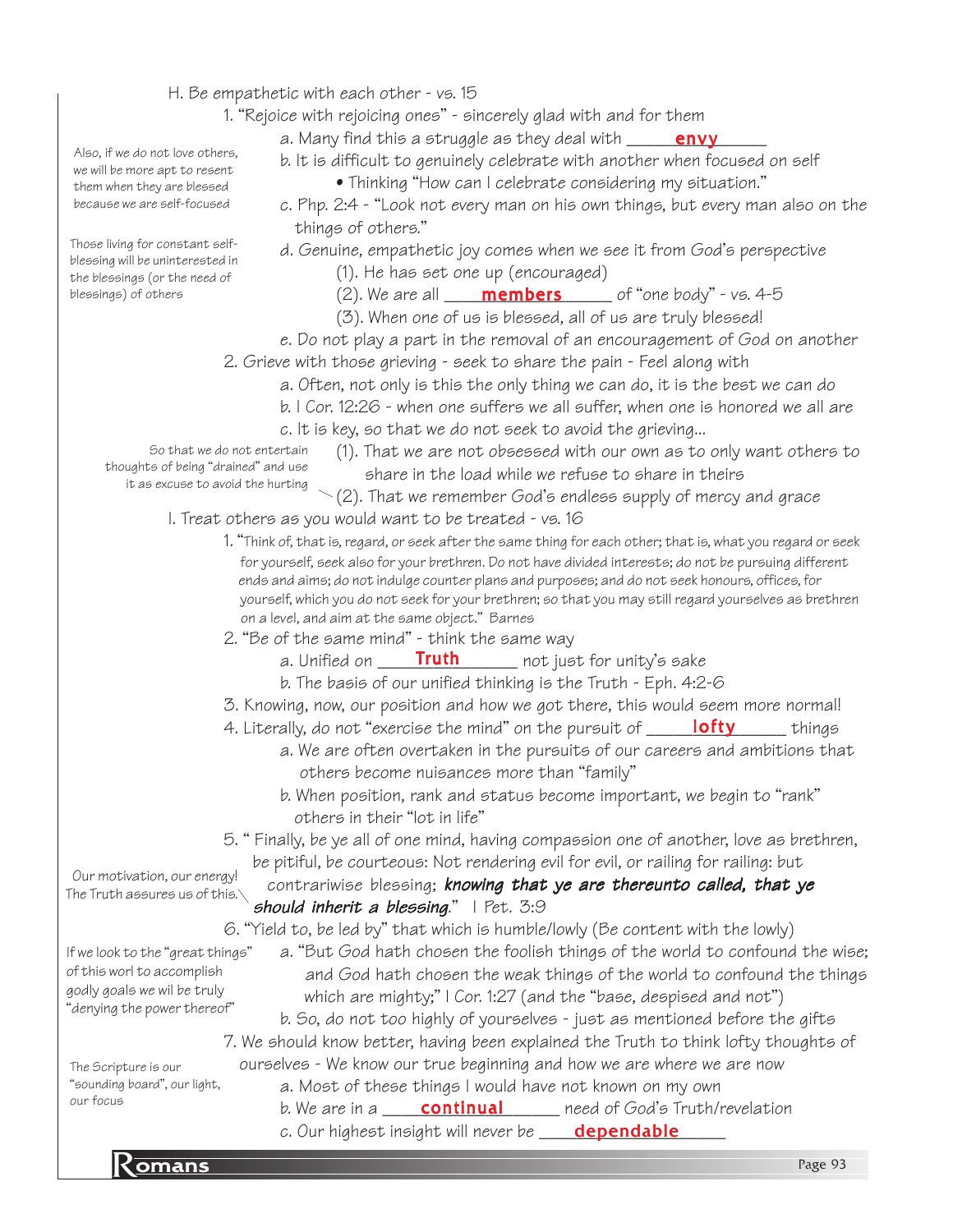|                                                                     | J. Two wrongs don't make a right - vs. 17                                               |
|---------------------------------------------------------------------|-----------------------------------------------------------------------------------------|
| See also I Thes. 5:15                                               | 1. Do not pay back evil received with evil - if cursed do not curse                     |
|                                                                     | a. When bad is directed at me it is not an "excuse" for me to do what is bad            |
|                                                                     | b. This philosophy drives many; they feel the wrong of others makes their               |
|                                                                     | poor/bad/evil behavior acceptable                                                       |
|                                                                     | 2. Pre- <b>plan</b> and have ready good/proper/lawful responses (before all!)           |
|                                                                     | $a.$ $\pi$ povoov $\mu$ $ev$ o $\iota$ - "Taking thought beforehand." - RWP             |
|                                                                     |                                                                                         |
|                                                                     | b. Literally, "providing for right things before all men."                              |
|                                                                     | c. "Having a good conscience; that, whereas they speak evil of you, as of               |
|                                                                     | evildoers, they may be ashamed that falsely accuse your good conversation               |
| Prov. 4:23 - Guard your heart for                                   | in Christ." I Pet. 3:16 - we should not be properly accused of wrong doing              |
| from it comes the "springs of life"                                 | d. The key is the pre-planning - forearm yourself with a heart kept "in check"          |
| We always view obligation                                           | e. Hatred of the person, or bitterness of the situation will distract from our          |
| righteousness as what binds us                                      | real <b>purpose</b> and motive for what we do and are to do in life                     |
| and constrains our responses/                                       | f. The perspective of Job should be what we strive for - it is based in Truth           |
| reactions                                                           | K. As far as your "part" goes, do what you can to be at peace with all men - vs. 18     |
|                                                                     | 1. "so far as what proceeds from you" ("the from you part") - RWP                       |
| Again, this does not teach unity                                    | a. This does not insist on "peace at all costs"                                         |
| as being the highest good to be                                     | b. Truly, before God, do what you can (righteously) to maintain peace                   |
| sought as many would believe,<br>but that we are genuinely trying   | c. This stresses what our focus is to be first until <b>proven</b> otherwise            |
| to keep peace whenever possible                                     | d. We are not to be "brawlers" (lovers of contention) - it is a "fools mouth"           |
|                                                                     | that "calleth for strokes" - Pr. 18:16                                                  |
|                                                                     | 2. Contention may follow us and overtake us, but we are not <b>pursuing</b><br>it!      |
|                                                                     | a. For the believer, we are to be characterized as those who love peace                 |
|                                                                     | b. As believers we will be those who ultimately attract and cause separations           |
|                                                                     | c. "Think not that I am come to send peace on earth: I came not to send                 |
|                                                                     | peace, but a sword. For I am come to set a man at variance against his                  |
|                                                                     | father, and the daughter against her mother, and the daughter in law                    |
| Mt. 10:34-37                                                        | against her mother in law. And a man's foes shall be they of his own                    |
|                                                                     | household. He that loveth father or mother more than me is not worthy of                |
|                                                                     |                                                                                         |
|                                                                     | me: and he that loveth son or daughter more than me is not worthy of me."               |
|                                                                     | d. The above may be our lot, but it is not what we pursue or purpose                    |
|                                                                     | L. Dealing with the desire for vengeance - vs. 19-20                                    |
|                                                                     | 1. Times will come, wrongs will be done when we will desire vengeance upon the offender |
| We are not to be those who seek<br>vengeance because of how an evil | a. If the desire vengeance is self-focused, do not put much "stock" in it               |
| act affected me (I deserve worse)                                   | b. If the desire for vengeance is God's rightness against those who flaunt their        |
| but only how it stands in                                           | "rightness" over God's then this has _____ merit                                        |
| comparison with the holiness/                                       | c. Even when wrongfully wronged, do not seek vengeance yourself - our                   |
| rightness of God                                                    | response requirements have not changed from the previous verses                         |
| The emphasis is on individuals not                                  | d. This also takes away the moral argument for vigilantes - their cause may             |
| on societies or civil governments                                   | be correct but their method is flawed - the motive does not justify the means           |
|                                                                     | 2. "leave room for the wrath of God"                                                    |
|                                                                     | a. Leave the judgment for the wrong(s) in God's $\_\_$ perfect<br>hands                 |
| The text is dealing with giving                                     | (1). This is literally the "place" we put our "wrath" (give place) - we leave           |
| room for God's wrath not ours                                       | room for God's wrath to work - but we must trust Him                                    |
|                                                                     | (2). If we take it into our own hands, we will mess things up                           |
|                                                                     | (3). Our perspective and timing will most assuredly be "off"                            |
|                                                                     |                                                                                         |
| $K$ omans                                                           | Page 94                                                                                 |
|                                                                     |                                                                                         |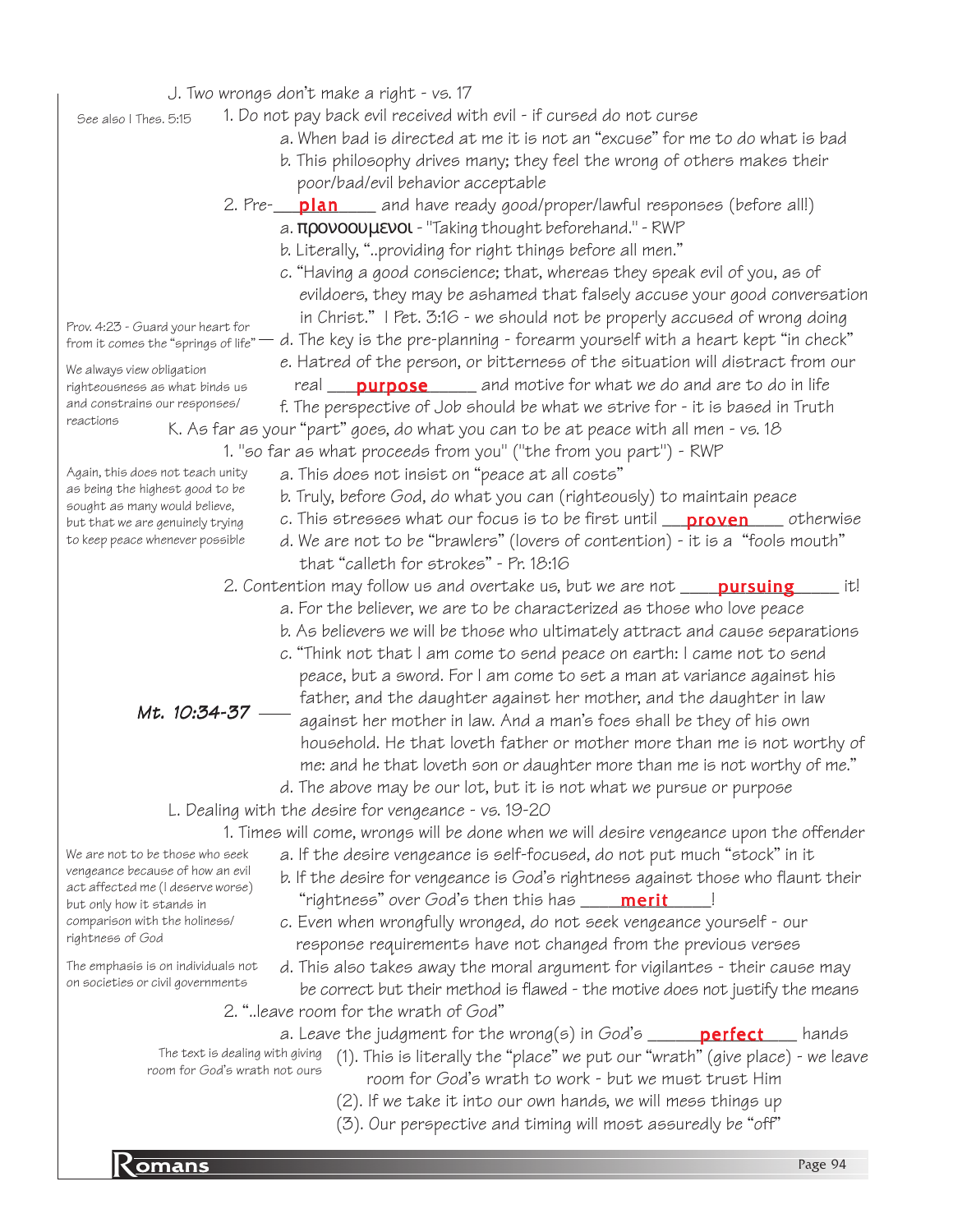- b. I Pet. 2:21-23 He (Christ) "surrendered" Himself to the One Who Judges righteously - This is why He did not need to threaten or **\_\_\_\_\_retaliate**\_\_\_\_\_
- c. "For consider him that endured such contradiction of sinners against himself, lest ye be wearied and faint in your minds." (KJV) - Heb. 12:3
- 3. Deut. 32:35 Vengeance belongs strictly to God
	- a. This is to be our vantage point if we are to be able to avoid bitterness and deep-seated wrath seeing ungodliness seemingly being undealt with
	- b. Again, the Truth should affect our thinking when we are unable to deal with unkindness or cruelty to ourselves or those we love (even when civil government does not deal with it) then we know God has a higher **purpose** \_\_\_\_\_\_ in it but will most assuredly deal with it!
	- c. My attempts at vengeance demonstrate my lack of \_\_\_<mark>\_faith</mark>\_\_\_\_
- 4. So, God allows you to see and meet a need of your "enemy" take up the opportunity
	- a. The doing of it is like the "placing of hot coals upon their head"
	- b. It will bring about discomfort either to their positive change or in the difficulty dealing with their own conscience
	- c. Either way, though, we must trust God in it and His sovereignty in all things
- 5. "Ye are the children of God, and he loves you; and because he loves you he will permit nothing to be done to you that he will not turn to your advantage. Never take the execution of the law into your own hands; rather suffer injuries. The Son of man is come, not to destroy men's lives, but to save: be of the same spirit. When he was reviled, he reviled not again. It is the part of a noble mind to bear up under unmerited disgrace; little minds are litigious and quarrelsome." - Clarke
- M. Do not be overcome by the evil that you **\_\_\_\_\_\_\_\_\_\_\_** to face
	- 1. Its intent (as allowed of God) is not destruction much of the attacks we are to face, from the enemy's vantage point, is designed mainly for us to abandon our stands, convictions and integrity to use their tactics, methods and thought processes – we become **like** the enemy in what we do
- higher standard and are  $-$  2. Do not be subdued (conquered) with the evil but counter (respond) to the evil with the good - when we seek to respond to any sort of evil our thoughts should be
	- directed to the best possible good in our response
	- 3. The key to the application of this concept is in verse 9
		- a. Love of God must be genuine affecting thought and action, not just appearance
		- b. This affects what we look for in life (what we cleave to and what we abhor)
		- c. The evil of pride is overcome as we "prefer" others over ourselves this is
		- not a poor self-image problem, but a needed placing ourselves in the hands of God for lifting up and putting down
		- d. We overcome evil with fervency not with a lazy approach to it if we wait to deal with evil till we "feel like it" it will be left unchallenged
		- e. We overcome the evil that persecutes with expectant \_\_\_<mark>hope</mark> \_\_\_ in God f. We overcome evil by maintaining a constant communication with God
		- g. We overcome the advancements of evil by "building-up" our "troops" with much needed encouragement and support
		- h. Evil must be overcome with responses from the Truth "bless" don't curse
		- i. Evil is overcome when we seek the promotion of our "brethren" over
		- ourselves jealousy in the ranks is a \_\_\_\_<mark>divider</mark> \_\_\_\_\_ of units
		- J. Evil is overcome when we live by God's standards of which we are obliged

We must not be overcome with bitterness or resentment when we hear or see of "criminals" seemingly getting away with their crimes! This can consume our energies if we do not propoerly steer it correctly in faith to God

We are bound to a not free to respond or retaliate in a manner that we deem fitting

Psalm 75:7

Evil often "prevails" when we take on a selfish approach to our being attacked and not coming to the aid of our fellow soldiers when they are attacked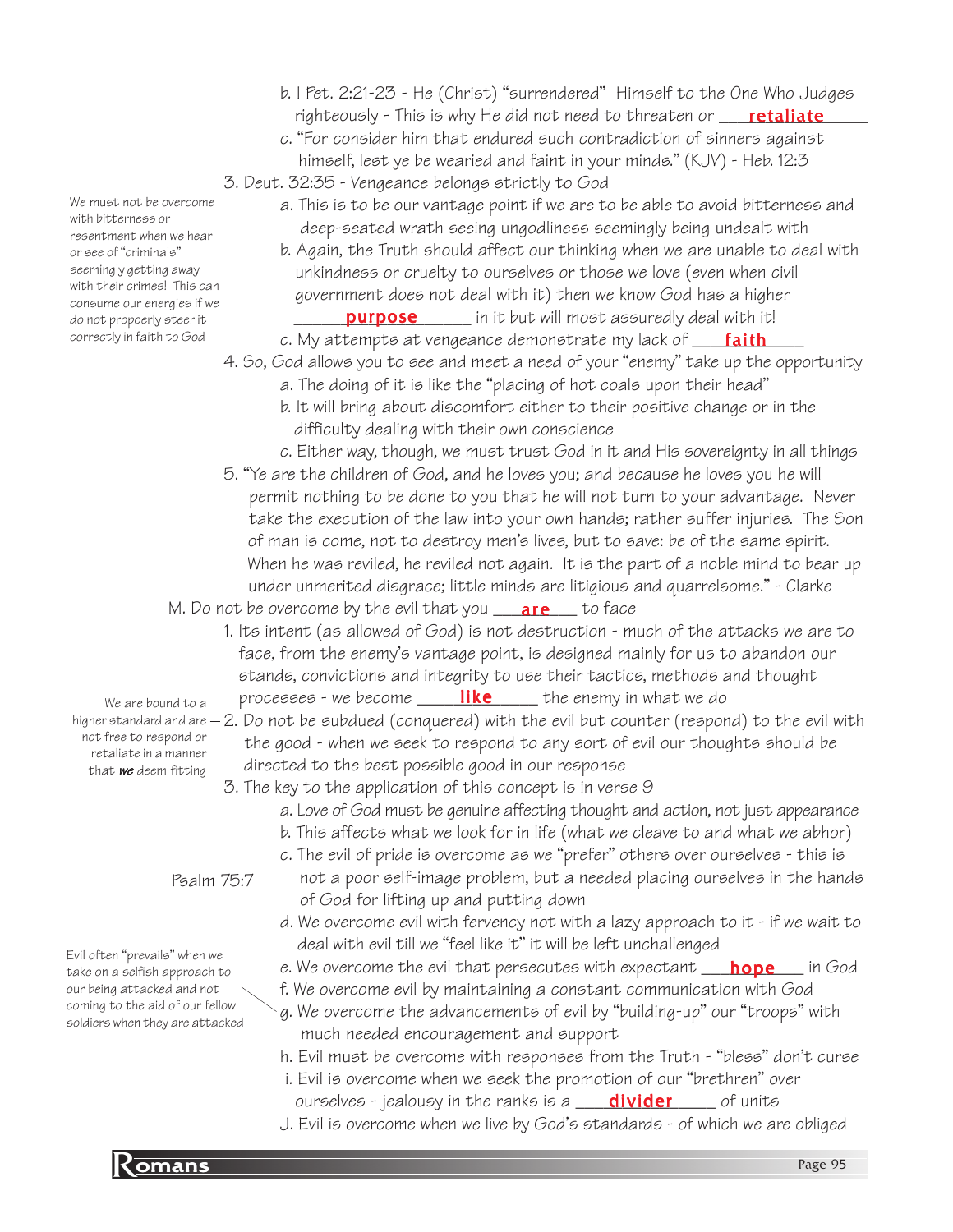| 4. Overcome the evil with the good                                                                         |
|------------------------------------------------------------------------------------------------------------|
| RWP—a. ""But keep on conquering the evil in the good." Drown the evil in the good."                        |
| b. Too often, Christians allow the evil done to them to act as an "excuse" for                             |
| the wrong they ____ plan ____ in return<br>Look to the Scripture not emotion                               |
| c. The adage "Two wrongs don't make a right" is very correct<br>or reasoning to dictate a response         |
| to a wrong $(s)!$<br>d. Counter the evil with good (a genuinely <b>righteous</b> esponse)                  |
|                                                                                                            |
| XX. Always Under God's Authority - Rom. 13:1-7                                                             |
| A. Let every person (soul) be in subjection to the "higher powers" - vs. 1                                 |
| 1. There has been debate whether or not this meant earthly powers or spiritual                             |
| 2. Based upon the context, it must be referring to earthly, governmental powers                            |
| 3. The idea of subjection is not one of mere obedience                                                     |
| a. It is placing one's self under the <b>_______ jurisdiction</b> ______ over another                      |
| b. We are to be in "subjection" to each other - Eph. 5:21 - this cannot mean<br>Though, generally the term |
| implies overall obedience<br>strict obedience but a preference we give each other                          |
| B. Why, because God has "ordained the powers that be" - vs. 1                                              |
| 1. This is in reference to the powers (positions of authority) that already exist                          |
| the "divine right of kings" — a. Some (e.g. kings) like this to refer to individuals strictly              |
| b. The main concept deals with positions of governing and government itself                                |
| 2. Our Lord pointed out this concept when before Pilate                                                    |
| a. John 19:11 - Pilate had only authority granted by God - God was the                                     |
| ordainer of such positions of authority - Pilate was perplexed when Christ                                 |
| did not defend Himself and spoke of his authority to release or crucify Him                                |
| b. "You are a magistrate. Your power, as such, is given you by God. You are                                |
| not, indeed, guilty for accusing me, or malignantly arraigning me; but you                                 |
| Barnes on John 19:11<br>have power intrusted to you over my life; and the Jews, who knew this, and         |
| who knew that the power of a magistrate was given to him by God, have                                      |
| the greater sin for seeking my condemnation before a tribunal appointed by God"                            |
| 3. "Submit yourselves to every ordinance of man for the Lord's sake: whether it be to                      |
| the king, as supreme; Or unto governors, as unto them that are sent by him for                             |
| Pet. 2:13-15<br>the punishment of evildoers, and for the praise of them that do well. For so is the        |
| will of God, that with well doing ye may put to silence the ignorance of foolish men"                      |
| 4. Psalm 75:7 - <b>God</b> puts up one and puts down another                                               |
| 5. "The king's heart is in the hand of the LORD, as the rivers of water: he turneth it                     |
| whithersoever he will." Prov. 21:1                                                                         |
| C. Whoever resists the "authority" resists God - vs. 2                                                     |
| 1. "Put them in mind to be subject to principalities and powers, to obey magistrates,                      |
| to be ready to every $\qquad$ <b>good</b> work" Titus 3:1                                                  |
| 2. Many Christians fall into despair or distorted thinking when they forget the hand                       |
| of Almighty God behind the "powers" of human government                                                    |
| a. It is essential that we remember this and not give our hearts over to<br>Even in our vocations or life  |
| placements God, in His<br>fearing those we should not fear or placing our faith in those to whom it        |
| perfections, sets up some<br>does not <b>properly</b> belong                                               |
| and puts down others<br>b. It is good, as mentioned in Titus 1:3 that we are braced for every "good work"  |
| 3. We strive to be in subjection (obey) those over us as to the Lord - we obey because                     |
| we know God's authority, not because those in the positions of authority                                   |
| necessarily deserve it!                                                                                    |
|                                                                                                            |
| <b>Komans</b><br>Page 96                                                                                   |
|                                                                                                            |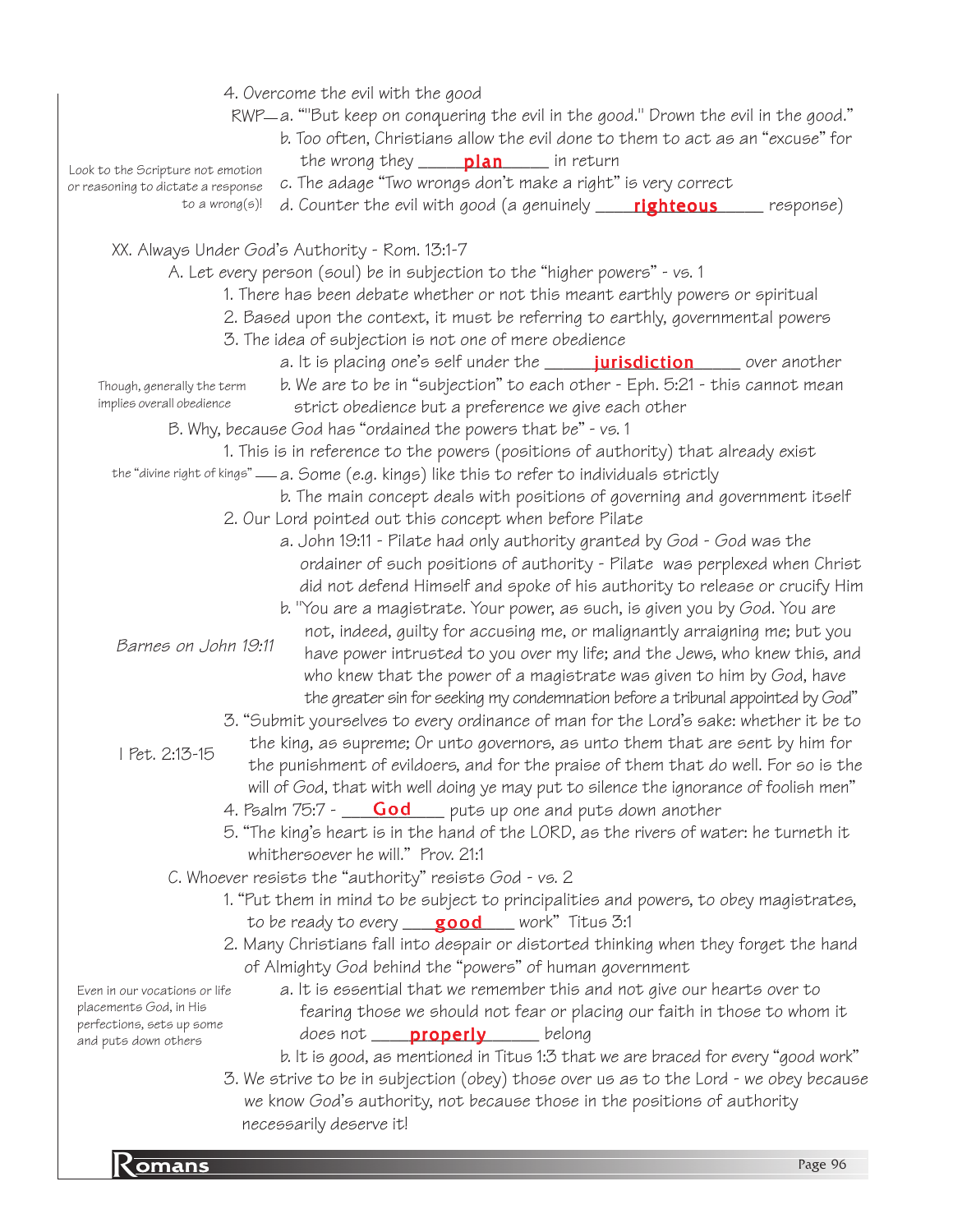b. It is literally paying to meet the needs of "God's servants"<br>Page 97 4. This does not necessarily refer to individual authorities but authority in general a. These statements are opposed to **\_\_\_<mark>anarchy</mark>\_\_\_\_** (no formal rule) b. God established formal rule (governing authorities) - not one type is promoted by God than another c. The book of Judges demonstrates the "everyone doing what is right in his/ her own eyes" consequences - they needed "judges" sent to them 5. Those resisting are resisting literally the "arrangement" of God (ordinance) a. They bring to themselves "condemnation" - judgement b. This is the word "κριµα" which is translated "judgement" and refers to a decision \_\_\_\_\_\_\_\_ being made (in this case at a court of law) c. Condemnation my come upon us, but we do not want it to be "of ourselves" tional authorities should G. It takes faith to remember God behind the positions of government a. Disappointment with the individual leaders themselves is sure to come, but we must not seek the overthrow of the whole of government! His own "ordinance" <sup>"</sup> b. If there are <u>la**wful** w</u>ays to challenge and correct government, take them c. But always seek first/foremost the higher power of God D. Civil government is there as "ministers" of God - vs. 3-4 1. Rulers are not to be feared because we are doing what is good (good as being what is lawful and right before the state government) 2. As mentioned earlier, we only disobey when dictated to disobey God - but this may not occur as often as one might think. God established these "powers" a. Paul wrote this at a time of leaders such as Nero, who was wicked b. Paul appealed to his lawful rights as a Roman citizen - this was ultimately used of God to bring him "before kings" 3. If we do not want to fear government, \_\_\_\_\_**obey** \_\_\_\_\_ the laws established 4. These positions are ultimately as "servants" of God to us for our good • Government is here to protect, to give order - these are good 5. When we do evil, we have right to be "afraid" because of their God-given duty • The "sword" is not held without purpose - this is the power of civil govern ment to punish wrong doers, even to capital punishment - but it should only be for truly "wrong doing" 6. Here is one way God will bring about "vengeance" on those practicing evil • God's timing is precise when to deliver one to these authorities as were the "evil doers" in Germany after the second World War E. Be "in subjection" for conscience sake - vs. 5-7 1. To be in "subjection" is literally to be "in an \_\_\_\_\_\_**orderly** \_\_\_\_\_ fashion under" a. This is termed as being "necessary" - constraint, urgency b. Not just because we may face consequences - those motivated by avoiding what they fear make very little if none at all progress in life 2. Submit for the sake of conscience, as it being the right thing before God to do a. As a wife is in submission, not because of the quality or deservedness of her husband, but because it is \_\_\_\_\_<mark>before</mark>\_\_\_\_\_God - Eph. 5:22 b. Our conscience should be pricked now that we know it is God's ordinance c. David would not take the life of Saul because he knew him to be "the Lord' anointed" - I Sam. 26:9-11 3. This is the motivation for paying taxes a. It is payment to God's \_\_\_\_\_<mark>institution</mark> \_\_\_\_\_\_ (ordinance) Again, these are dealing with "persons" or "souls" referring to their individuality. Governments have differing responisibilities even the decalring of wars Vocational and institualso be viewed as being in God's hands and allowed to be there by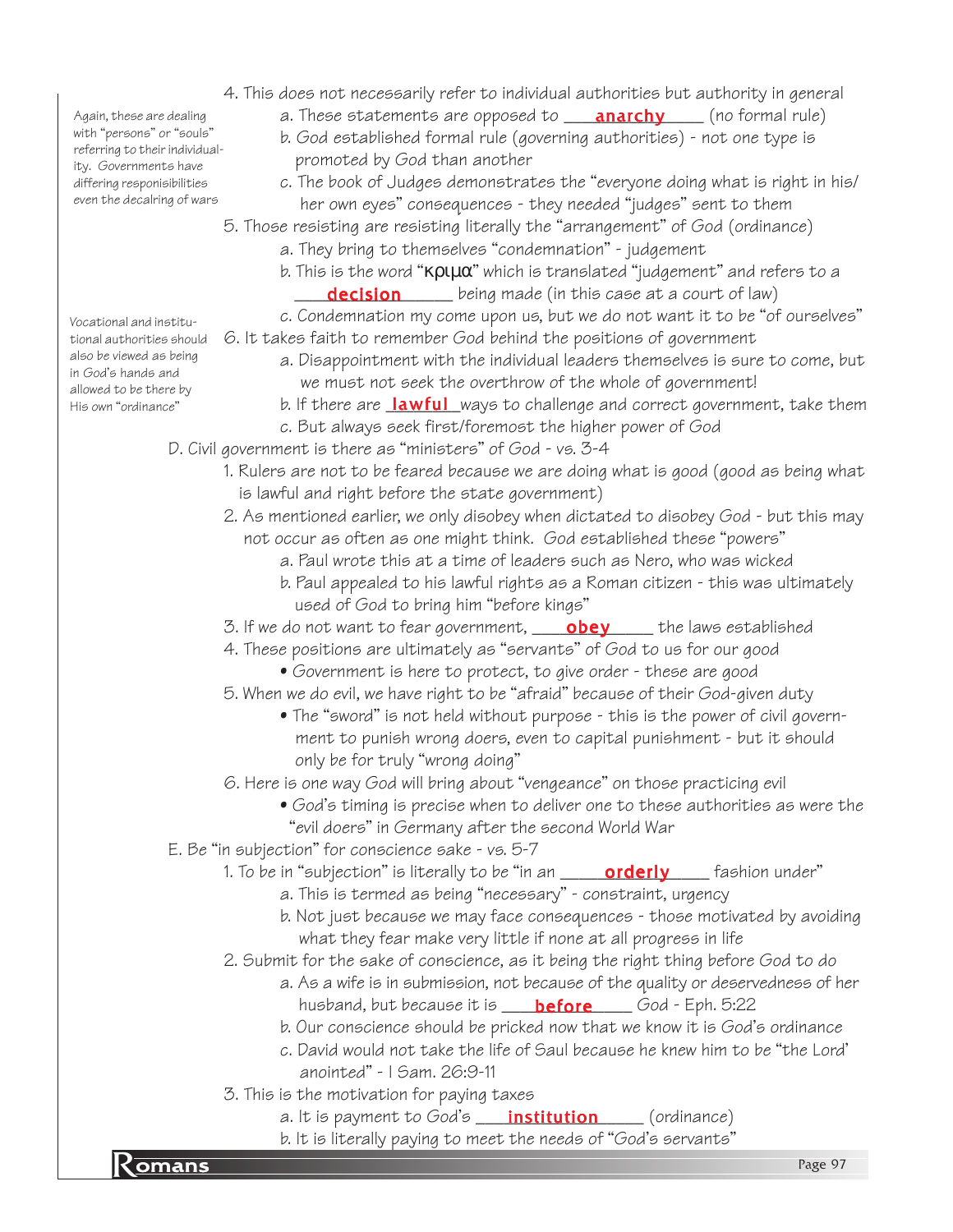| "Never behave rudely to any<br>person; but behave respect-<br>fully to men in office: if you<br>cannot even respect the<br>man-for an important office<br>may be filled by an unworthy<br>person-respect the office,<br>and the man on account of<br>his office. If a man habituate<br>himself to disrespect official<br>characters, he will soon find<br>himself disposed to pay little<br>respect or obedience to the<br>laws themselves." Clarke | 4. Literally "give away" all that is rightfully due others - vs. 7<br>a. "Render" - pay it out - whatever the debt is ("due")<br>b. The emphasis is not on the "owing" as much as on the $\rule{1em}{0.15mm}$<br>5. The categories of debts to be paid up on<br>b. "custom" - as in a levied tax (toll) to meet the expenses of government<br>c. "fear" - as in a respectful fear of those rightfully "bearing the sword"<br>• This type of fear is part of our motive to do right and obey laws<br>d. "honor" - literally the idea is "value" - $\tau \mu \eta$ - the price/value of something<br>• Their value is not in themselves but in the position God has given<br>6. It is God we revere, thus we revere His ordained authorities (positions) because of<br>Who He is and not because of the people occupying the positions | paying  |
|-----------------------------------------------------------------------------------------------------------------------------------------------------------------------------------------------------------------------------------------------------------------------------------------------------------------------------------------------------------------------------------------------------------------------------------------------------|--------------------------------------------------------------------------------------------------------------------------------------------------------------------------------------------------------------------------------------------------------------------------------------------------------------------------------------------------------------------------------------------------------------------------------------------------------------------------------------------------------------------------------------------------------------------------------------------------------------------------------------------------------------------------------------------------------------------------------------------------------------------------------------------------------------------------------------|---------|
| Do not default on<br>what you owe!                                                                                                                                                                                                                                                                                                                                                                                                                  | XXI. The Ongoing Debt of Love Motivated by the Shortness of Our Time - Rom. 13:8-14<br>A. "Owe nothing to anyone" - "Let no debt remain outstanding"<br>1. Pay what you owe to others (we are obligated to pay our debts)<br>a. As mentioned before, this involves government as well<br>b. To others we must be responsible to pay our "bills"<br>c. We are not discharged from debts because we are Christians, we pay them<br><b>because</b> we are Christians                                                                                                                                                                                                                                                                                                                                                                    |         |
|                                                                                                                                                                                                                                                                                                                                                                                                                                                     | 2. There are some who say this refers to having no debts                                                                                                                                                                                                                                                                                                                                                                                                                                                                                                                                                                                                                                                                                                                                                                             |         |
|                                                                                                                                                                                                                                                                                                                                                                                                                                                     | a. No doubt this would be ideal, but throughout Scripture there have been debts                                                                                                                                                                                                                                                                                                                                                                                                                                                                                                                                                                                                                                                                                                                                                      |         |
|                                                                                                                                                                                                                                                                                                                                                                                                                                                     | and they were even overseen by the Law                                                                                                                                                                                                                                                                                                                                                                                                                                                                                                                                                                                                                                                                                                                                                                                               |         |
|                                                                                                                                                                                                                                                                                                                                                                                                                                                     | b. In context, the idea is not to "cheat" on another - to fail to pay what is owed                                                                                                                                                                                                                                                                                                                                                                                                                                                                                                                                                                                                                                                                                                                                                   |         |
|                                                                                                                                                                                                                                                                                                                                                                                                                                                     | c. A loan includes an agreement of payment - these must be paid                                                                                                                                                                                                                                                                                                                                                                                                                                                                                                                                                                                                                                                                                                                                                                      |         |
|                                                                                                                                                                                                                                                                                                                                                                                                                                                     | B. There is a debt, though, we will never reach the end of paying - love                                                                                                                                                                                                                                                                                                                                                                                                                                                                                                                                                                                                                                                                                                                                                             |         |
| Again, this love                                                                                                                                                                                                                                                                                                                                                                                                                                    | 1. We must never see ourselves as having _____ <b>discharged</b> ____ this debt                                                                                                                                                                                                                                                                                                                                                                                                                                                                                                                                                                                                                                                                                                                                                      |         |
| must be without                                                                                                                                                                                                                                                                                                                                                                                                                                     | 2. We reach a point with bills that we have met payment for the allotted time and can                                                                                                                                                                                                                                                                                                                                                                                                                                                                                                                                                                                                                                                                                                                                                |         |
| hypocrisy - it must                                                                                                                                                                                                                                                                                                                                                                                                                                 | rest till billed again, though with love this is not so. We will never meet the                                                                                                                                                                                                                                                                                                                                                                                                                                                                                                                                                                                                                                                                                                                                                      |         |
| be genuine                                                                                                                                                                                                                                                                                                                                                                                                                                          | payment in full for any time. We are always behind on payment and will never                                                                                                                                                                                                                                                                                                                                                                                                                                                                                                                                                                                                                                                                                                                                                         |         |
|                                                                                                                                                                                                                                                                                                                                                                                                                                                     | catch-up (as it were) to an end. We will never be "paid ahead" with love!                                                                                                                                                                                                                                                                                                                                                                                                                                                                                                                                                                                                                                                                                                                                                            |         |
|                                                                                                                                                                                                                                                                                                                                                                                                                                                     | Rick Lambert — 3. It is as though God has shown us our debt of love to Him, which is far more than                                                                                                                                                                                                                                                                                                                                                                                                                                                                                                                                                                                                                                                                                                                                   |         |
|                                                                                                                                                                                                                                                                                                                                                                                                                                                     | we could ever begin to pay, and has assigned us to pay it back to those He brings us                                                                                                                                                                                                                                                                                                                                                                                                                                                                                                                                                                                                                                                                                                                                                 |         |
|                                                                                                                                                                                                                                                                                                                                                                                                                                                     | 4. Our love for others is of debt to God, not the individuals - they (an we) do not                                                                                                                                                                                                                                                                                                                                                                                                                                                                                                                                                                                                                                                                                                                                                  |         |
|                                                                                                                                                                                                                                                                                                                                                                                                                                                     | truly deserve to be loved, so we do it out of our __ <b>love</b> __ debt to God                                                                                                                                                                                                                                                                                                                                                                                                                                                                                                                                                                                                                                                                                                                                                      |         |
|                                                                                                                                                                                                                                                                                                                                                                                                                                                     | C. He that loves (his neighbor) has fulfilled the Law (that part of the law of God)                                                                                                                                                                                                                                                                                                                                                                                                                                                                                                                                                                                                                                                                                                                                                  |         |
|                                                                                                                                                                                                                                                                                                                                                                                                                                                     | 1. Who is our neighbor? - Luke 10:29-37 (the "good Samaritan") - vs. 8-9                                                                                                                                                                                                                                                                                                                                                                                                                                                                                                                                                                                                                                                                                                                                                             |         |
| "fulfilled" - satisfied                                                                                                                                                                                                                                                                                                                                                                                                                             | 2. It fulfills the Law in that we "do no ill to our neighbor"                                                                                                                                                                                                                                                                                                                                                                                                                                                                                                                                                                                                                                                                                                                                                                        |         |
| what is required                                                                                                                                                                                                                                                                                                                                                                                                                                    | 3. This is best accomplished and maintained by being obligated to love them                                                                                                                                                                                                                                                                                                                                                                                                                                                                                                                                                                                                                                                                                                                                                          |         |
|                                                                                                                                                                                                                                                                                                                                                                                                                                                     | 4. For, as the Law states, thou shalt not                                                                                                                                                                                                                                                                                                                                                                                                                                                                                                                                                                                                                                                                                                                                                                                            |         |
|                                                                                                                                                                                                                                                                                                                                                                                                                                                     | a. "commit adultery" - "They will not commit adultery, for, when two people                                                                                                                                                                                                                                                                                                                                                                                                                                                                                                                                                                                                                                                                                                                                                          |         |
| Adultery finds its source in a                                                                                                                                                                                                                                                                                                                                                                                                                      | allow their physical passions to sweep them away, the reason is not that                                                                                                                                                                                                                                                                                                                                                                                                                                                                                                                                                                                                                                                                                                                                                             |         |
| focus on self and "getting" while                                                                                                                                                                                                                                                                                                                                                                                                                   |                                                                                                                                                                                                                                                                                                                                                                                                                                                                                                                                                                                                                                                                                                                                                                                                                                      |         |
| love finds its source in a focus on                                                                                                                                                                                                                                                                                                                                                                                                                 | they love each other too much but that they love each other too little. In                                                                                                                                                                                                                                                                                                                                                                                                                                                                                                                                                                                                                                                                                                                                                           |         |
| others and giving to their good,<br>not their detriment                                                                                                                                                                                                                                                                                                                                                                                             | real love, there is at the same time respect and restraint, which saves                                                                                                                                                                                                                                                                                                                                                                                                                                                                                                                                                                                                                                                                                                                                                              |         |
|                                                                                                                                                                                                                                                                                                                                                                                                                                                     | from sin." Barclay                                                                                                                                                                                                                                                                                                                                                                                                                                                                                                                                                                                                                                                                                                                                                                                                                   |         |
|                                                                                                                                                                                                                                                                                                                                                                                                                                                     | b. "murder" - the taking of innocent life - one does not murder what they love                                                                                                                                                                                                                                                                                                                                                                                                                                                                                                                                                                                                                                                                                                                                                       |         |
|                                                                                                                                                                                                                                                                                                                                                                                                                                                     | c. "steal" - stealing comes from a focus on self satisfaction avoiding work to<br>obtain, while love sees the best for the owner (as given by God)                                                                                                                                                                                                                                                                                                                                                                                                                                                                                                                                                                                                                                                                                   |         |
|                                                                                                                                                                                                                                                                                                                                                                                                                                                     |                                                                                                                                                                                                                                                                                                                                                                                                                                                                                                                                                                                                                                                                                                                                                                                                                                      |         |
| <b>Komans</b>                                                                                                                                                                                                                                                                                                                                                                                                                                       |                                                                                                                                                                                                                                                                                                                                                                                                                                                                                                                                                                                                                                                                                                                                                                                                                                      | Page 98 |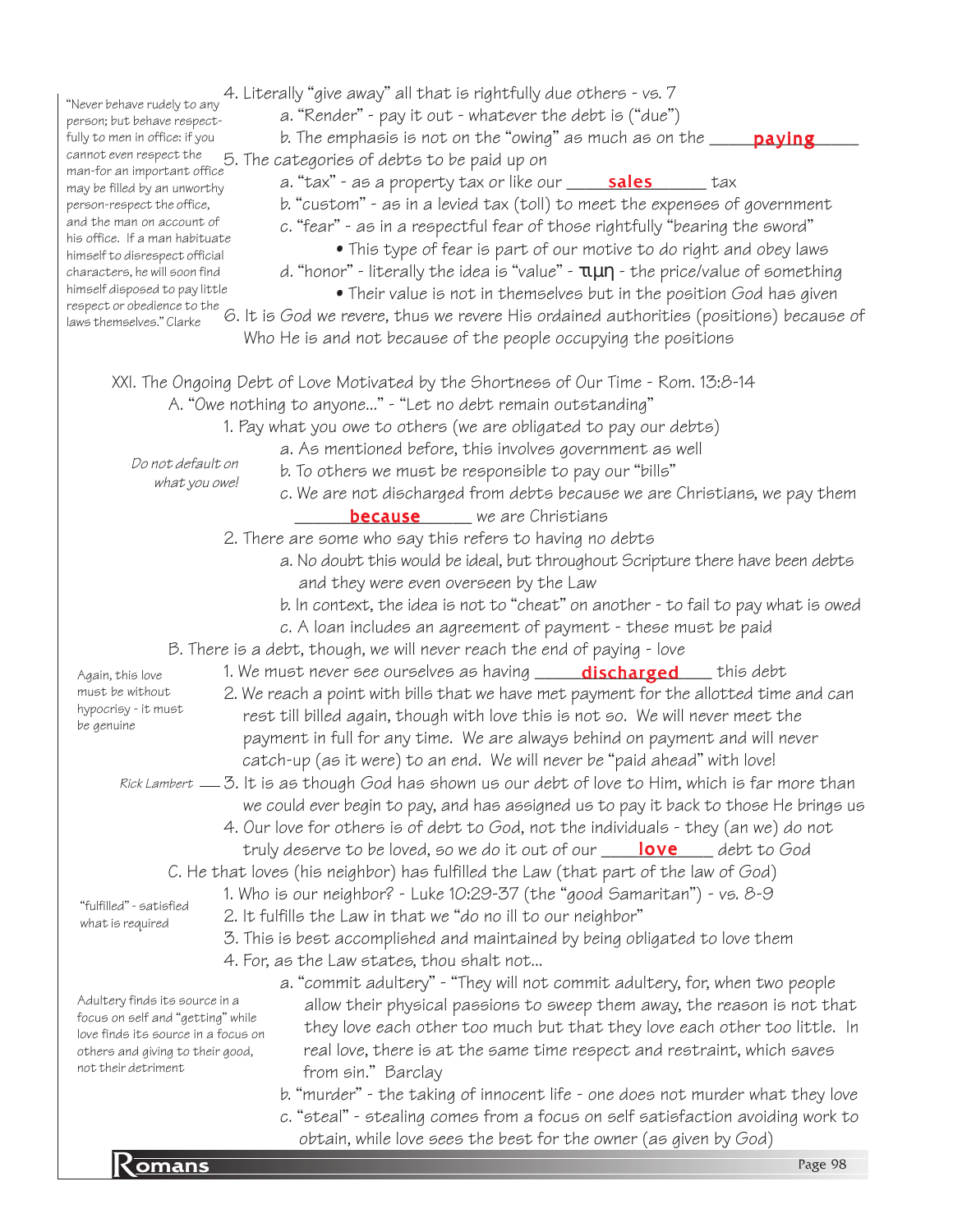| If these commandments                                          | d. "covet" - "to set the heart upon" - in this case used for an obsessive focus                                 |
|----------------------------------------------------------------|-----------------------------------------------------------------------------------------------------------------|
| were traced back to their<br>intent it would be found          | upon one's self with disregard to others. Love finds satisfaction in seeing                                     |
| in this statement                                              | others with nice "things" irregardless of ______ <b>itself</b>                                                  |
|                                                                | 5. Nevertheless, all the commands dealing with others is summed in the one - Lev. 19:18                         |
| As a mother would                                              | a. Literally love (selfless) "the one near you" as you do yourself                                              |
| characteristically love<br>her children never                  | b. What you would aspire for yourself, you aspire for others                                                    |
| intending wrong                                                | 6. Love does no wrong to a neighbor - the laws mentioned are not "difficult"                                    |
| because of her focus.                                          | a. "Fulfillment of law is love" - it is the goal of <b>_____ these</b><br>laws                                  |
| Plotting wrong to her                                          | b. "Now the end of the commandment is charity out of a pure heart, and of a                                     |
| children is not what<br>she does. Plotting                     | good conscience, and of faith unfeigned:" I Tim. 1:5 (KJV)                                                      |
| their good, even to her                                        | c. This is the goal of "law" - a selflessness focused on the good of others -                                   |
| harm is.                                                       | not simply overbearing commands to act as sadistic pressures                                                    |
|                                                                | D. The time is now to $act - vs. 11$                                                                            |
|                                                                | 1. "And this do" - take what was just discussed (all from the beginning of chapter                              |
|                                                                |                                                                                                                 |
|                                                                | 12 to present our bodies) in light of the time in which we are living                                           |
| "B.C. - Before Christ                                          | 2. "knowing the time" $\cdot$ KOUPOV $\cdot$ as it were the season or opportunity of time                       |
| A.D. - Anno Domini - the year                                  | a. We are and have been in the " <b>Last</b> Last Last a. We are and have been in the " Last Last $\frac{1}{2}$ |
| of our Lord or since Christ"                                   | b. The last days have been since Christ (as our tracking of time indicated)                                     |
|                                                                | c. We live in the latter days where the light of Truth is known - God's plan has                                |
|                                                                | been revealed                                                                                                   |
|                                                                | 3. It is the "high time" or the "hour" for us to be as those awake                                              |
|                                                                | a. We are not to see ourselves as those sleeping waiting for the day                                            |
| This is, as it were, our alrm                                  | b. We are to see ourselves and act accordingly that the dawn is coming, we                                      |
| clock alerting us to the hour                                  | must be awake to preparing for the day! (the "day" where it is "day")                                           |
| of our opportunity - it is our<br>"season" to act - as we will | c. The world is one of darkness not of light - darkness personified ignorance                                   |
| give account - Rom. 14:12                                      | or disillusionment ( <i>stumbling in darkness</i> )                                                             |
|                                                                | d. We who have the light of God's Truth must not be seeking to stay in the                                      |
| Leave off the "distractions                                    | comfort of our beds but up and to the work to face the day coming                                               |
| of darkness" - live in the                                     | e. "Awake to righteousness" - be sober - I Cor. 15:34 - the challenge is for                                    |
| light not as one having no<br>light (or no "clue" as to        | them to "stop sinning" because some have no <b>knowledge</b> of God; to which                                   |
| what life is really about)                                     |                                                                                                                 |
|                                                                | f. See also I Thes. 5:5-6 - don't sleep, watch and be sober                                                     |
|                                                                | 4. For "now the salvation nearer to us than when we believed"                                                   |
|                                                                | a. It is "the salvation" - $\eta$ $\sigma \omega \tau \eta \rho \alpha$ - the event of glorification            |
|                                                                | b. It is at hand - closer than it was when we first believed - time is passing                                  |
|                                                                | and we must seize the moment for our Lord (His services)                                                        |
|                                                                | c. Either in His second coming or in our death, it is most assuredly closer and                                 |
|                                                                |                                                                                                                 |
|                                                                | we cannot go back to <b>reclaim</b> ______ time or opportunity lost!                                            |
|                                                                | E. The "night is almost gone" - prepare yourself - vs. 12-13                                                    |
|                                                                | 1. This time of darkness which encompasses the creation is almost at an end                                     |
|                                                                | a. We do not live for this life and its darkness but, as in any dark surrounding,                               |
|                                                                | the light of what is coming catches hold of our attention (focus) and we                                        |
|                                                                | are not to be distracted with the blindness and confusion of the darkness again                                 |
|                                                                | b. We live knowing the "day is at hand" - the time is <b>________________</b> __ us                             |
|                                                                | c. We live (or are to live) as those hurried at the appointment coming                                          |
|                                                                | 2. Heb 10:25; 1Pe 4:7; Jas 5:8; 1Th 5:2-6; Php 4:5 - We are changed in how we live life                         |
|                                                                | as we see "the day approaching"                                                                                 |

particular company of the company of the company of the company of the company of the company of the company of the company of the company of the company of the company of the company of the company of the company of the c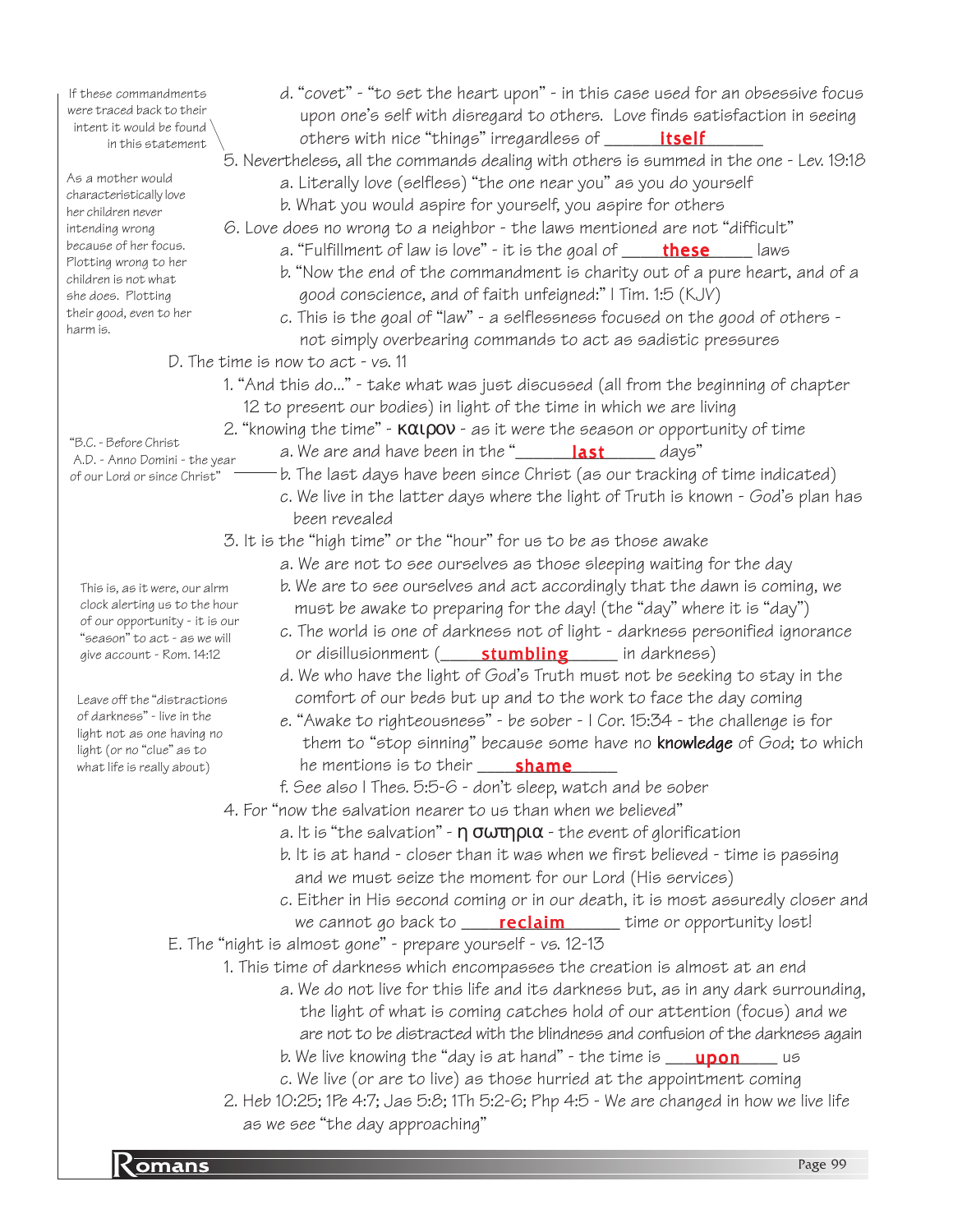| 3. In light of the coming light, let us lay aside the "workings" of the darkness                                                                                             |  |
|------------------------------------------------------------------------------------------------------------------------------------------------------------------------------|--|
| a. These "efforts" for the sake of "living for the dark time" are to be neglected,<br>The helmet of salvation - keep our                                                     |  |
| laid aside as being seen to have no more purpose in <b>who</b> we are<br>head with our destiny                                                                               |  |
| The breastplate of righteousness<br>b. In contrast, we are to "put on" the armor of light - literally the                                                                    |  |
| - protect our vitals with rightness<br>instruments of war, the weapons of the light (Truth)<br>of in living                                                                  |  |
| c. These are what characterize us (as unique body-armor) from the enemy<br>The shield of faith - guard us from                                                               |  |
| the destructive blows of darts of<br>and protect us from the advancements of the enemy seeking their cause                                                                   |  |
| doubts, designed to stop our<br>d. Life is not for sleep but for <b>battle</b>                                                                                               |  |
| advancement<br>4. Behave as one whose life is seen by all - as in the day                                                                                                    |  |
| a. This is to be how we "walk" - live, going about what we do (in contrast to                                                                                                |  |
|                                                                                                                                                                              |  |
| the darkness where things are done to remain _______ secret                                                                                                                  |  |
| b. It is behaving "decently" - with decorum fitting a child of light                                                                                                         |  |
| We are not as those seeking to avoid c. Not "carousing" - literally partying - no care for the seriousness of needed<br>reality but those facing it in faith                 |  |
| work and our responsibility with what we have been given (and shortness of                                                                                                   |  |
| time) - These are those spending their lives in "luxury" as though it will not end                                                                                           |  |
| We are not as those seeking to<br>d. Not in "drunkenness" - over-indulgence of normal desires (or a misuse of<br>indulge as many desires as possible                         |  |
| desire, lacking discipline to stop where desire becomes gluttony)                                                                                                            |  |
| We are not as those surrendering to<br>e. Not in "sexual promiscuity" (also "chambering") - seeking to get one to<br>their passions, leading others to our                   |  |
| your bed (lustful) and sensuality ("wantonness") where discretion and<br>same areas of surrender                                                                             |  |
| normal <b>defenses</b> against such are lowered or dropped altogether                                                                                                        |  |
| We are not as those seeking our own glory<br>f. Nor in "strife and jealousy" - avoiding quarreling and envying - this would go<br>and comfort, but the best for others, even |  |
| against "our debt of love" to others<br>and especially over ourselves                                                                                                        |  |
| F. In addition to what we "put off" we "put on the Lord Jesus Christ" - vs. 14                                                                                               |  |
| 1. "To be clothed with a person is a Greek phrase, signifying to assume the interests                                                                                        |  |
| of another-to enter into his views, to imitate him, and be wholly on his side." Clarke                                                                                       |  |
| 2. It has the idea to become like the one you "put on" - it is as though what                                                                                                |  |
| characterizes Christ is what we ____ <b>wear</b>                                                                                                                             |  |
| • The Lord was opposite to the "deeds of darkness" listed previously                                                                                                         |  |
| 3. And in doing so, we are not to be providing for the "lusts of the flesh"                                                                                                  |  |
| a. This does not say we are not to provide for our bodies as some have taken                                                                                                 |  |
| this and other concepts beyond their scope                                                                                                                                   |  |
| b. Literally, we are not those providing for (as if for future provision) of the                                                                                             |  |
| "and of the flesh, forethought do                                                                                                                                            |  |
| flesh " in regard to its lusts (not "laying-up" for them)<br>not make for lusts" Interlinear                                                                                 |  |
| c. It also means to give no "forethought" to providing for them -                                                                                                            |  |
| take caution in what you _____ <b>truly</b> _______ plan for                                                                                                                 |  |
| 4. Many excuse their sin by the over-convenience of it - "it was there, what was I to do?"                                                                                   |  |
| a. If need be, plan ahead to avoid it - make it inconvenient by good forethought                                                                                             |  |
| b. Focus is to be on the "day" approaching and are preparing for it                                                                                                          |  |
|                                                                                                                                                                              |  |
| XXII. Dealing with Differing "Scruples" Amongst Believers - Rom. 14                                                                                                          |  |
| A. There will be differing senses of right and wrong in every congregation of believers                                                                                      |  |
| 1. With the variety of backgrounds of those coming to the Faith there also comes a                                                                                           |  |
| differing sense (baggage) of religion in general                                                                                                                             |  |
| a. Most will be highly "standardized" (in the sense of well-defined standards)                                                                                               |  |
| b. So much of religion is our doing and God responding missing the truth of                                                                                                  |  |
| God being the doer and we being the responders                                                                                                                               |  |
| c. Many will come with standards which they will equate with <b>orthodoxy</b>                                                                                                |  |

**Romans** Page 100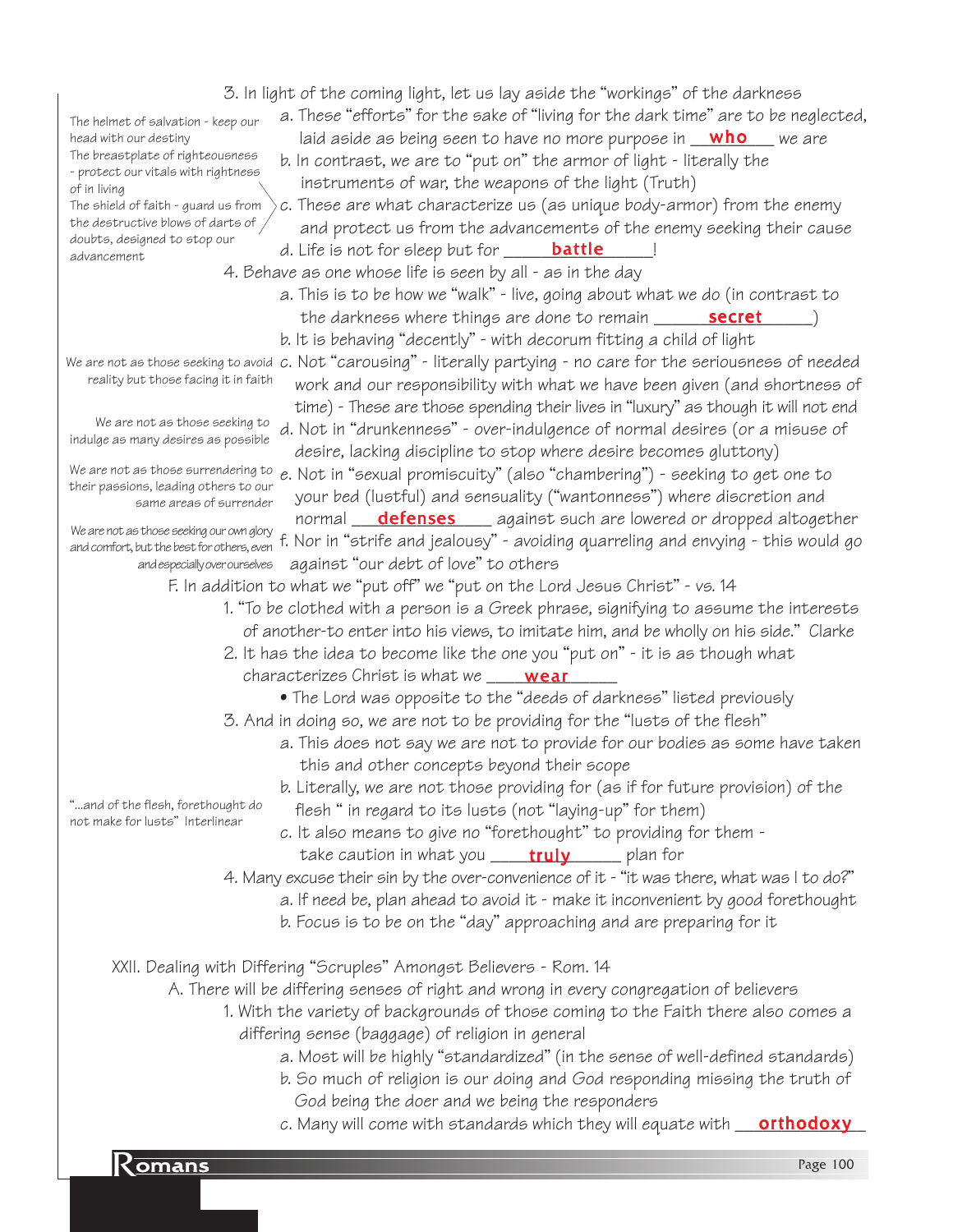- 2. Who are the "weak" being discussed?
	- a. These are the "weak in \_\_\_\_<mark>faith</mark>\_\_\_\_\_" not physical or mental
	- b. These are they underestimating liberty in Christ out of an overly sensitive conscience they believe they must hold these stricter standards (not necessarily just out of protection) but out of being/proving genuineness
- 3. Those "strong" in the faith are the "accept" them "take them to you" (befriend)
	- a. Do not shun them because of differences (one is more liberal, the other more conservative)
- A friend proven true can carry more sway than the best of intellects

b. Do not take them in to argue with them or to deliberately cast doubts on their "weak in faith" practices (which usually makes it worse)

c. The key purpose is not the winning of debate but of <u>Winning t</u>he person 4. The example of a difference - vs. 2

- a. One believes they "can eat anything" (not dealing with their physical well being but of their liberty "religiously")
	- b. The other restricts their diet to vegetables, most likely in an attempt to be more "pure" or "holy" in their attempts to be \_\_\_\_\_<mark>pleasing</mark> \_\_\_\_\_to God
		- These are "weak" only in their faith (that their works are mostly pleasing to God rather than their faith in His accomplished work)
- 5. So, how do each treat one another in the same assembly? vs. 3
	- a. The counsel is not that they part ways there are more important issues than these "non-\_\_\_\_\_<mark>essentials</mark>\_\_\_\_\_\_" that deserve attention
	- b. So often we separate over the little things robbing ourselves over the opportunities to influence others in the greater matters of life and faith
	- $-$  c. To the one who sees that they are free to eat "all things" not "make little" (despise) the one who is convicted by it
	- $-$  d. To the one who believes that their "faith" restricts the eating of certain foods (such as meat) they are not to pronounce a judgement of wrong on the one who believes they may eat all things

6. The key factor is that "God has received him" - we are not to view others where We must use utmost caution they are in relation to us and our personal stands (standards) but where they

- a. Many of us will be misguided in our discerning of what is debatable and what is not (issues) if we are not \_\_\_\_\_\_**students**\_\_\_\_\_\_ of the Truth
- b. Many of the separations of the past have happened over non-essentials B. Always keep in mind whose servants we really are - vs. 4
	- 1. "Who are you to judge the servant of another?"
		- a. It would be wrong for one employer to try to dictate to another man's employee
		- b. It would be wrong for a brother to seek to usurp the discernment of a parent and conclude a matter concerning another sibling
	- 2. As we "to our own master" stand or fall we are not to be driven by the dictates, standards and scruples of one another. We may learn and properly glean from these, but these are not be looked upon as our governing authority; neither are we to seek to be in such a \_\_\_\_\_\_\_\_**position**\_\_\_\_\_\_!
		- If we truly believe a brother is at fault, if we have proven ourselves ahead of time to truly love them, we will "have a say" with them
	- 3. God is our master not we being each others masters. We serve at His desire, His word using His priorities.

A brother offended is harder to be won than a strong city: and their contentions are like the bars of a castle. Pr. 18:19

Beware the focus on others that belittles them for not "knowing" all that we believe we know - we are never condescenders, only God does this

Beware the focusing on others  $$ personal conscience prickers of debateable issues

in our determination of what<br>is a worthy reason to is a worthy reason to separate and not "receive" another - the list should not be long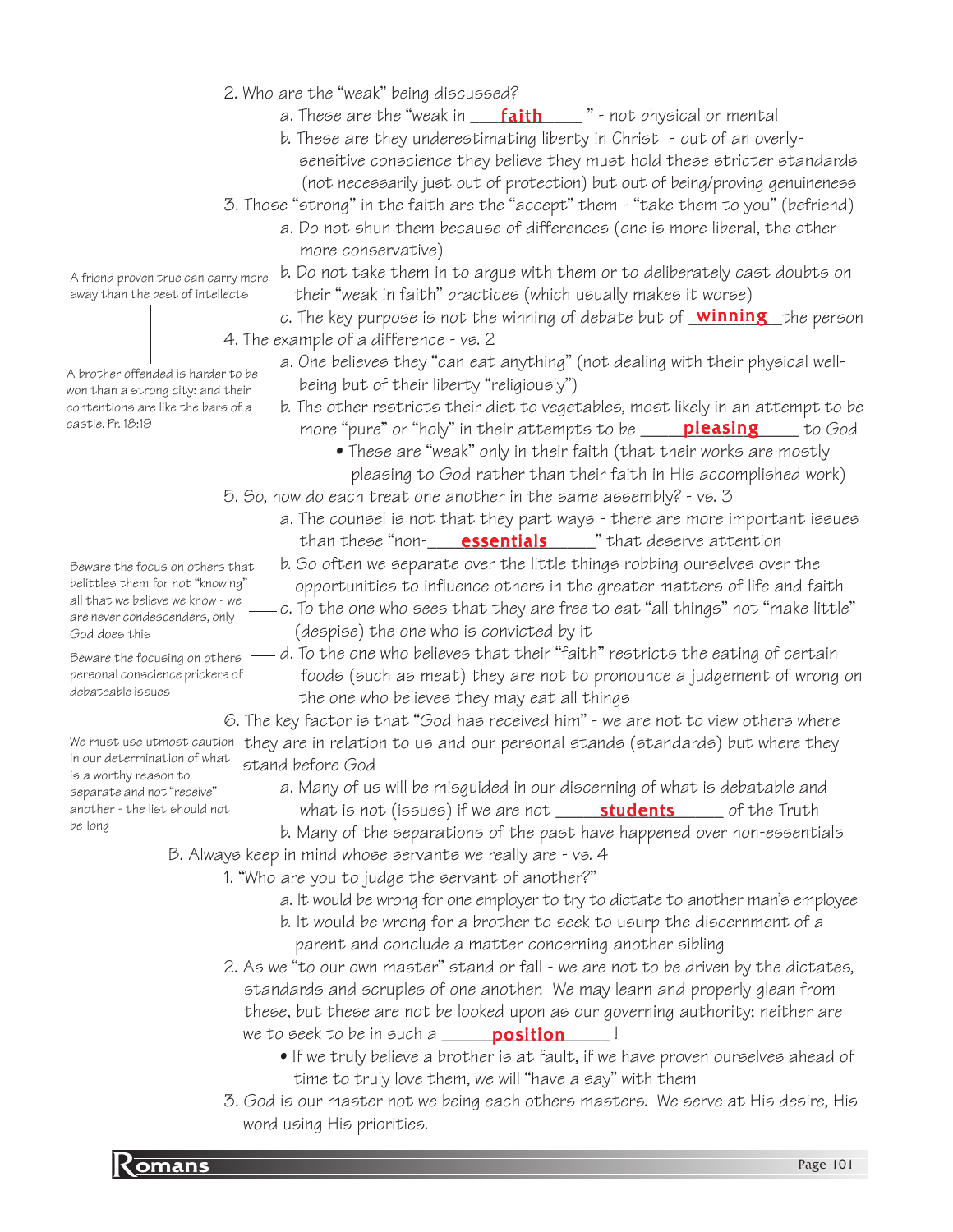- 4. "...and stand he will" the Lord, his master, is able to make him "stand"
- God is quite strong enough to "turn around" one of His servants headed the wrong way

Our "stands" will come as a result of Godliness and our standards will not make us Godly

- a. This is in contrast to "falling" which many with high scruples may think is inevitable (unavoidable) to those with \_\_\_\_\_\_<mark>differing</mark>\_\_\_\_\_\_\_ standards
- b. Many Christians see it as their calling to keep other people "right" in their standards with the focus that this will **\_\_\_\_\_\_\_\_\_\_\_\_\_\_\_\_**\_ them to be Godly
- c. As in I Thes. 5:23-24 there is a wish for their "sanctifying entirely" and a clarification, "Faithful is He who calls you, and He also will bring it to pass."
- C. The first priority of "full persuasion" in one's reasons (thoughts) vs. 5-6
	- 1. Many have stands and standards that they are unsure as to why they really have them a. We do not want to be characterized by "traditional" stands where we stand because those before us stood there
		- b. Each generation and each individual needs to work these out with purpose!
	- 2. One regards a day (the observance of it) as more important than others while another regards all days the same
		- a. This reference is more likely to issues such as the feast days of the Jews than it is of the "Sabbath" day of the "Lord's day"
		- b. One feels obligated to observe the purpose of the day while the other does not
		- c. When issues of disagreement between Jewish Christians and Gentile Christians in Acts 15 the holy days were not placed as obligations on the Gentile Christians (they were no longer **\_\_\_\_\_\_\_\_\_\_\_\_\_\_\_\_\_\_\_\_\_\_\_**)
	- 3. Paul stressed this point in further detail in Col. 2:16-23
		- a. No one is to judge us in respect to what we eat or what days we observe
		- b. When these practices were initiated in the Old Testament times they were the "shadow" of the good to come (and be fulfilled) in Christ. Now that we have the "substance" why would we still be dependant upon the shadow?
- "not seen" idea in verse 18 while to $-$  c. We are not to allow ourselves to be "defrauded" of the "prize" (our liberty in purchased by Christ's work) by those stressing things "they have seen" walking by experience as their authority (existentialism) and not by faith
	- d. These get this way because they do not "hold fast the Head" (Christ) • He and His righteousness (work) are not the focus of these in error - e. These and their detailed lists of standards (for qualifying righteousness)
	- are to "perish with the using" and originate from a "<u>\_self\_\_</u>made religion" 4. Each is to be fully persuaded (convinced) in his own mind
		- a. To act against conscience is not wise (nor would we want to push others to act against their \_\_\_\_\_\_\_\_\_\_\_\_\_\_\_\_\_\_\_ standards) personal
			- b. If liberty is to be exercised by one weaker in faith, let it come by their learning the Truth (in context) not by persuasive arguments of people
	- $-$  c. With our conclusions to our stands (standards) we need to be fully convinced of why or why not we allow something or refuse it. The mind should not be convinced by mere opinion but seek to be swayed by the Truth 5. We are to be persuaded that what we do is "in light the Lord" - vs. 6
		- a. There underlying purpose is "for the Lord" not just for His purposes but because of Him - I am free to eat all things because my distinguishing characteristic before God is no longer my dietary standards or the days I observe, but \_\_\_\_\_\_\_\_\_\_\_\_\_\_\_\_\_\_\_\_\_ and His work
		- b. When one eats, whatever he eats, he gives thanks to God as the giver of the food, not being solely focused on what type of food it is

Some manuscripts contained the oldest do not. Either way, the individual is not a genuine authority on priorities

The instruction goes on in chapter 3 to set the focus and heart on things above not on the things on the earth

The idea is not of blind action, letting go of sensible cautions, but one of searching out the Scripture for truth of priorities, avoiding the "bandwagon" mentality or the "soapbox cause"

There does not have to be a reasoned out purpose to bring glory to God in all I do, but I do what I do as before His eyes as my Master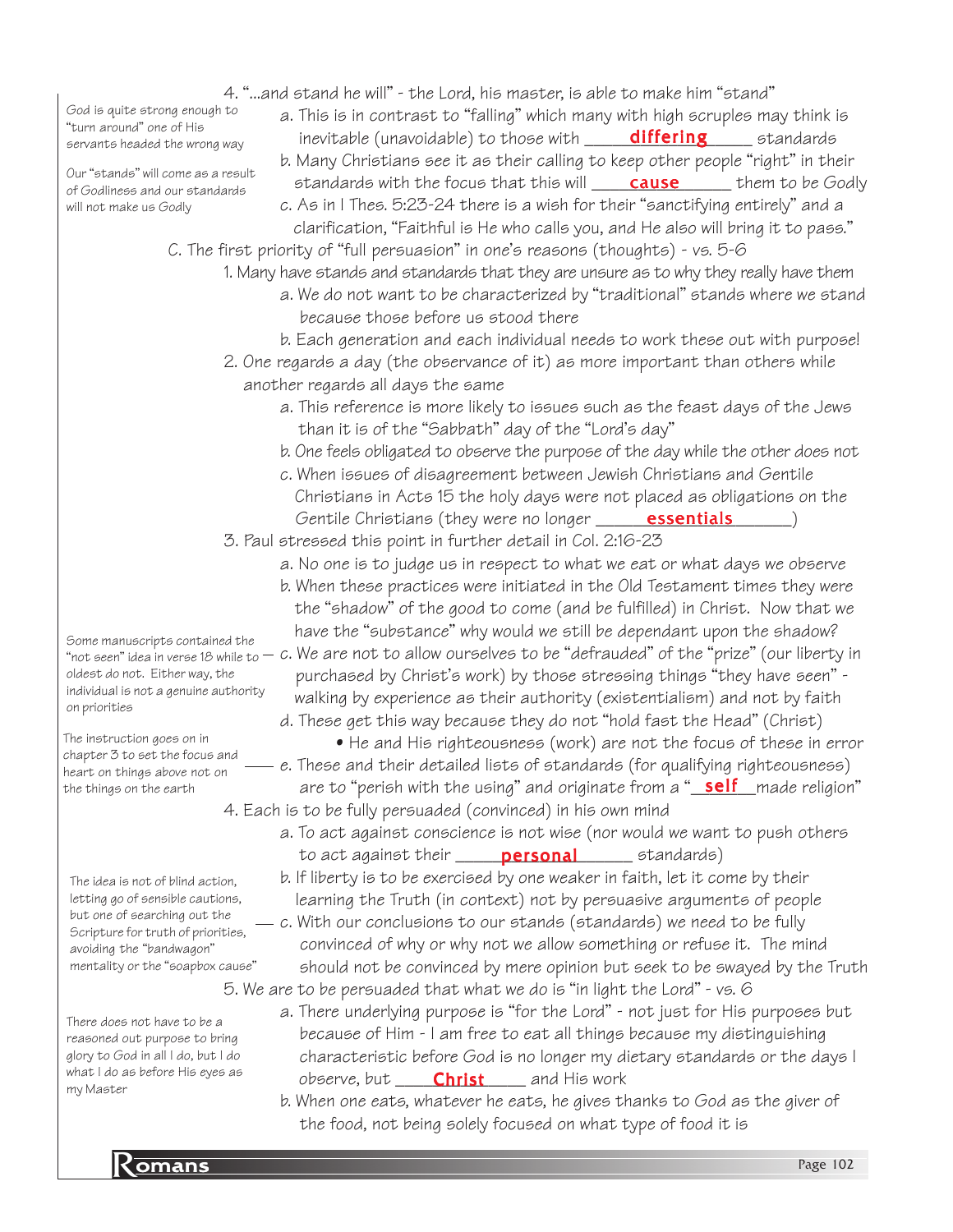- c. Both, the one who restricts the diet and the one who does not, give thanks to God for what they eat. The type of food is not the key; the gratefulness to God as the giver and master is!
- D. We are not our own and we must live (\_\_\_\_\_\_\_<mark>daily</mark>\_\_\_\_\_\_) in light of this fact vs. 7-9

1. "For not one of us" truly lives for himself - we are "domestic servants" of the Lord

- a. Our time, strength, talents, possessions and intellects are not ours to dispose of as we would will (not "for himself")
- b. We have these for the purposes of our Master and His purposes we do not live as in our own \_\_\_\_\_\_\_\_<mark>household</mark>\_\_\_\_\_\_, but in and for His
- 2. Even our death (dying) is in His hands this is not and will not be ours to deter mine - since this is so, we are to use our times wisely, not be guaranteed of more
- 3. We have been purchased at a "price" I Cor. 6:19-20
	- a. I Pet. 4:1-2 Live, not to lusts but to the "\_\_<mark>\_\_will</mark> \_\_\_ of God"
	- b. Lu. 9:23 we are to see ourselves as "taking up our cross **daily**"
	- c. Therefore, we are grateful for what we are given and see the source as our Lord, and we are not bitter when we are not given that which we may set our heart upon in sandaistracted serror
- 4. My living, as long as it may be, is to be seen as "to the Lord" as will my dying be
- 5. In my death (in eternity) I will also "be the Lord's" this is and always will be our life
- 6. Therefore, we cannot live as "isolationists" to ourselves we interact with other for the Lord - those seeking isolation from their calling our purpose in the world are the epitome of living for self.
- 7. It was for this "end" (purpose) that Christ died and lived again!
	- a. He died and rose again that we might be His
		- b. It is key to know that he "lived again" to confirm that He is Lord over the living and the dead (those in eternity)
		- c. "With this view, we can leave our friends with confidence in his hands when they die, and yield our own bodies cheerfully to the dust when he shall call our spirits hence. But it is not only over the body that his dominion is established. This passage proves that the departed souls of the saints are still subject to him." Barnes

#### E. So, why would we be standing in judgment of one another? - vs. 10

- 1. Why would the "weaker" in faith be judging (reaching final conclusion with intended sentence) the one who sees and takes more liberties in non-essentials?
- 2. Why would the "stronger" in faith belittle (despise) the one with stricter standards than themselves (as in using it for a **\_\_\_<u>reason\_\_\_</u>to disregard them)?**
- 3. Why would we seeing as how we will all stand before the judgement seat  $(\beta\eta\mu\alpha)$  of God
- 4. "Do not make complaints against one another, Brothers, or judgement will be passed upon you. The Judge is already standing at the door!" (TCNT) James 5:9
- 5. We give an account of ourselves before the Lord not before one another
	- a. If I strive the be the one a brother answers to, I will most assuredly be a diversion **compart of the Stand** from his true Master and Guide!
		- b. In our zeal to be a controlling factor, we can either become the focus of those we pursue or discourage their overall outlook on their calling for Christ
- 6. As in II Cor. 5:10 we will all appear before His judgement seat (tribunal) to give account of the deeds we performed while in these bodies. Do these deeds serve our purposes and scrutiny or the ones of our Master? We ask these now, not later!

"And it does much to alleviate the pains of separation from pious, beloved friends, to reflect that they depart still to love and serve the same Saviour in perfect purity, and unvexed by infirmity and sin. Why should we wish to recall them from his perfect love in the heavens to the poor and imperfect service which they would render if in the land of the living?" Barnes

"Therefore, what we do, or what we leave undone, should be in reference to that eternity which is ever at hand." Clarke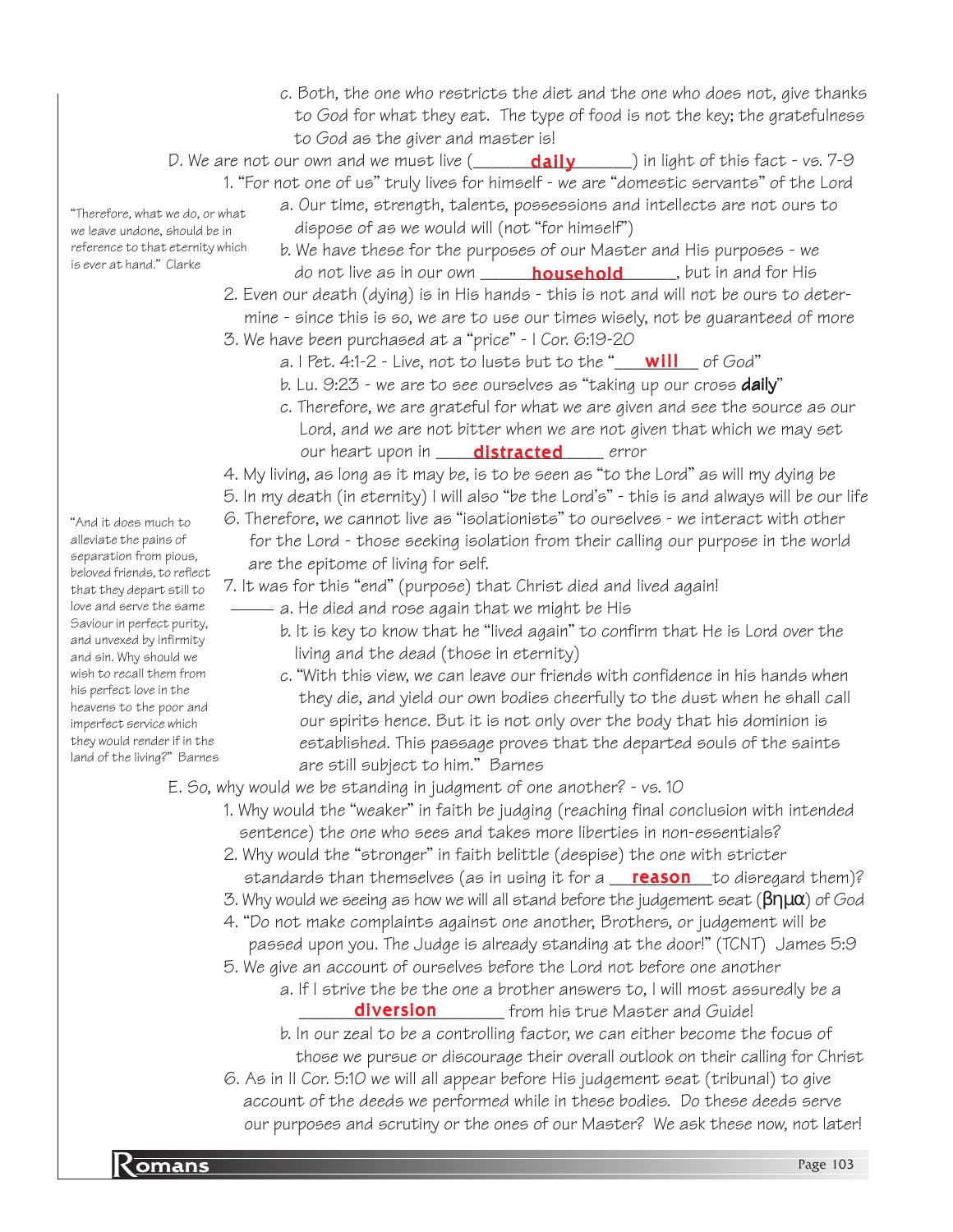F. Each of us will give an "account" (reckoning) to God - vs. 11-12

1. It is written - Isa. 45:3 - "By myself have I sworn, the word is gone forth from my mouth [in] righteousness, and shall not return, that unto me every knee shall bow, every tongue shall swear." (ASV)

2. Why would we stand in judgement (with our <u>\_\_\_**own**\_\_\_</u> authority) realizing that...

a. "As I live, says the Lord..." - God, as it were, stating the following as if an oath by His own existence (which is of Himself) - it is assured to be true!

b. "every knee shall bow" - all do and will answer to God

**εξομολογησεται** — c. "every tongue will confess" - all will outwardly agree with God's judgment

- No one will disagree with His ultimate judgment why would we now?
- 3. So then realize, that we all will give a \_\_\_\_\_<mark>reckoning</mark>\_\_\_\_\_ of ourselves to God
	- a. As it were a "ledger of words" accounting for what we did with what we had been given by God (as if an ultimate audit)

b. The accounting will be of ourselves, not of our "brothers"

Part of the "entanglements of this life are the temporary worries that distract our focus from the eternal controller

c. This is to be the concept driving us in our lives, seeking to "please Him who hath called us to be soldiers" not in seizing the "reigns" of control acting as commander in chief - II Tim. 2:4

G. So, based upon the facts of our situation let us make a determination - vs. 13

1. Not to judge one another anymore - stop making these non essential distinguishings These they will need to be

directed upon the One who is able to make them stand

- a. We do not measure a person by the details/content of their present scruples
- b. We do not measure a person by the details/content of their liberties
- 2. We are to be determined not to place a "stumblingblock" or \_\_\_\_\_<mark>trip</mark>\_\_\_\_\_ them up
	- a. These "stubs" that cause other to loose their footing in their "walk" b. When we make issues of non-essentials we run the risk of causing them
	- (the issues) to become distractions, \_\_\_\_\_\_<mark>blurring</mark>\_\_\_\_\_\_\_ their focus
	- c. Many believers find themselves distracted with these issues, unable to gain proper footing to face the real issues of growth and challenge

3. We are to be determined not to place "traps" or obstacles in their "walk"

- a. These are "snares" entrapping their victims victims are brought to these with lures, ensnaring them for food or for the purpose of becoming lures themselves (as with the "snare of the fowler")
- b. We must proceed with utmost caution when counselling a fellow believer to make sure we are clearly giving them unquestionable \_\_\_\_\_\_\_\_\_\_\_\_\_\_\_\_\_\_\_\_\_\_\_\_\_\_\_\_
- c. How are we, with the God-given opportunities we have been given, directing the attention of those we are enabled to influence?

H. The facts of the matter in light of our calling to one another - vs. 14-18

1. Paul clarifies the issue of what to eat as before (or in light of ) Christ

- a. Nothing is "unclean" or literally "common" the idea of "common" and "unclean" were often synonymous with the Jews as they saw that whatever the masses ate must be unclean BECAUSE everyone was "doing it"
	- b. In the reality of food, this was not truly the case
	- c. But if someone is convinced it is wrong, to them it is wrong we should not push someone to \_\_\_\_\_\_<mark>defile</mark>\_\_\_\_\_\_ their conscience!
	- d. Many will have the tendency, when they contradict their conscience, to go well beyond what they would have thought in the "liberty"
- 2. If we are determined to exercise our freedom to a brother's hurt, we are missing one the our fundamental tenants - to be driven by love

I Tim. 4:4 - "Everything created by God is good, and there is nothing that need be rejected- provided only that it is received thankfully;" (TCNT)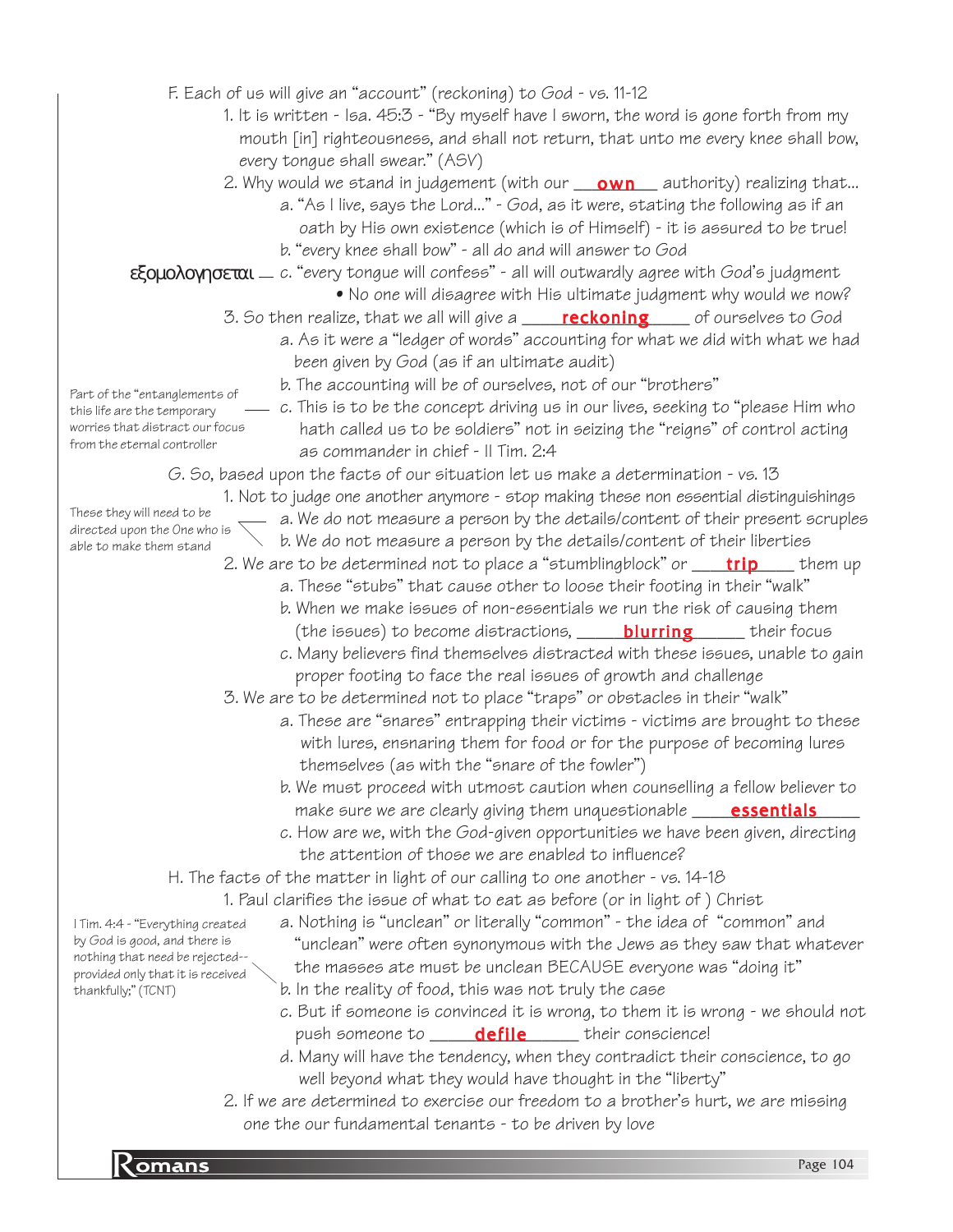- 3. Do not "destroy," with what you eat, the one Christ died for
	- a. Do not "render useless" as it were this person again, this would typically come as they are led to defile their conscience lending to them crossing other "lines" that \_\_\_\_\_\_<mark>before</mark>\_\_\_\_\_\_ they had determined not to cross
	- b. If God places such value on them, why would I deem the exercise of my liberty more important then they
	- c. This is in the imperative we must; there is no other way we should consider
- 4. Do not let the good of what you have in your liberty in Christ be an occasion to be used by others to speak evil (defame) it
	- a. Over the centuries of the Church this stubborn exercise of liberty and defense of one's "rightness" on a given topic has been used to defame (even blaspheme) the Gospel for which we stand and the freedom offered in the work of Christ!
	- b. In our defense of personal liberty and our rightness in it we may hinder the very \_\_\_\_\_\_**message** \_\_\_\_\_ we are seeking to proclaim
	- c. I Cor. 8:9-13 We "sin against Christ" when wounding a brother's con science (when it is weak) using our \_\_\_\_\_<mark>knowledge</mark> \_\_\_\_to do so

5. We should be focused and driven by what the "kingdom of God" really is - vs. 17

- a. The "kingdom of God" is not distinguished by these externals/temporals
- b. The "kingdom of God" is distinguished by righteousness and its pursuit (in our lives), genuine peace (mainly with God and fellow believers) and the joy produced by the Holy Spirit of God at work in us
- c. "It means, that the Christian must so live as to be appropriately denominated a righteous man, and not a man whose whole attention is absorbed by the mere ceremonies and outward forms of religion." Barnes
- God's kingdom will not be founded  $\,$  d. It is good to look upon the idea of "the kingdom of God" as God's agenda being accomplished upon this earth - we will not misuse our liberties if we are seeking God's agendas before our own
	- e. The joy of the Holy Spirit is produced when we have confirmed that we have acted in \_\_\_\_<mark>harmony</mark> \_\_\_\_ with the will of God and not in opposition to it
	- 6. He who serves Christ in this way (righteousness/peace/joy)
		- a. He who serves God by doing the right thing to maintain proper peace and seeks continually the joy of being used by God in submission to His Spirit this is the person "acceptable to God" and "approved of men"
		- b. "acceptable to God" in full agreement with God
		- c. "approved of men" found to be reasentine that the sintegrity
		- d. Clearly, some of the times that our testimony for God that will be strongest will be during those times when we yield our rights to liberty for the sake of another's growth and relationship with and before God
	- I. Setting our focus to build-up one another in Christ vs. 19-21
		- 1. "... our whole life, ought to be concerned with the edifying of one another, insomuch that we consider that thing unlawful, by reason of the offence of our brother, which is of itself pure and lawful." GBN
		- 2. We are to be in diligent pursuit of that which would lend more to "peace" with another
			- a. As a general ministry philosophy, this will provide more \_\_**opportunity\_\_\_**
			- b. We must be focused on purpose, patient with people and circumstances, and valuing our service as before God to pursue peace for this purpose

Our focus is not even others first. Our first focus is on Christ Who died for them

We may win the "argument" and even be proven to be right with the facts of the issue and still be wrong in our approach and result. These are the "victories" that lead to failures!

This peace is one of a right standing not being pricked by our conscience because we were used to hurt another with our persistence in our exercises of liberty

upon temporal things! If it will not last into eternity, it is worth yielding.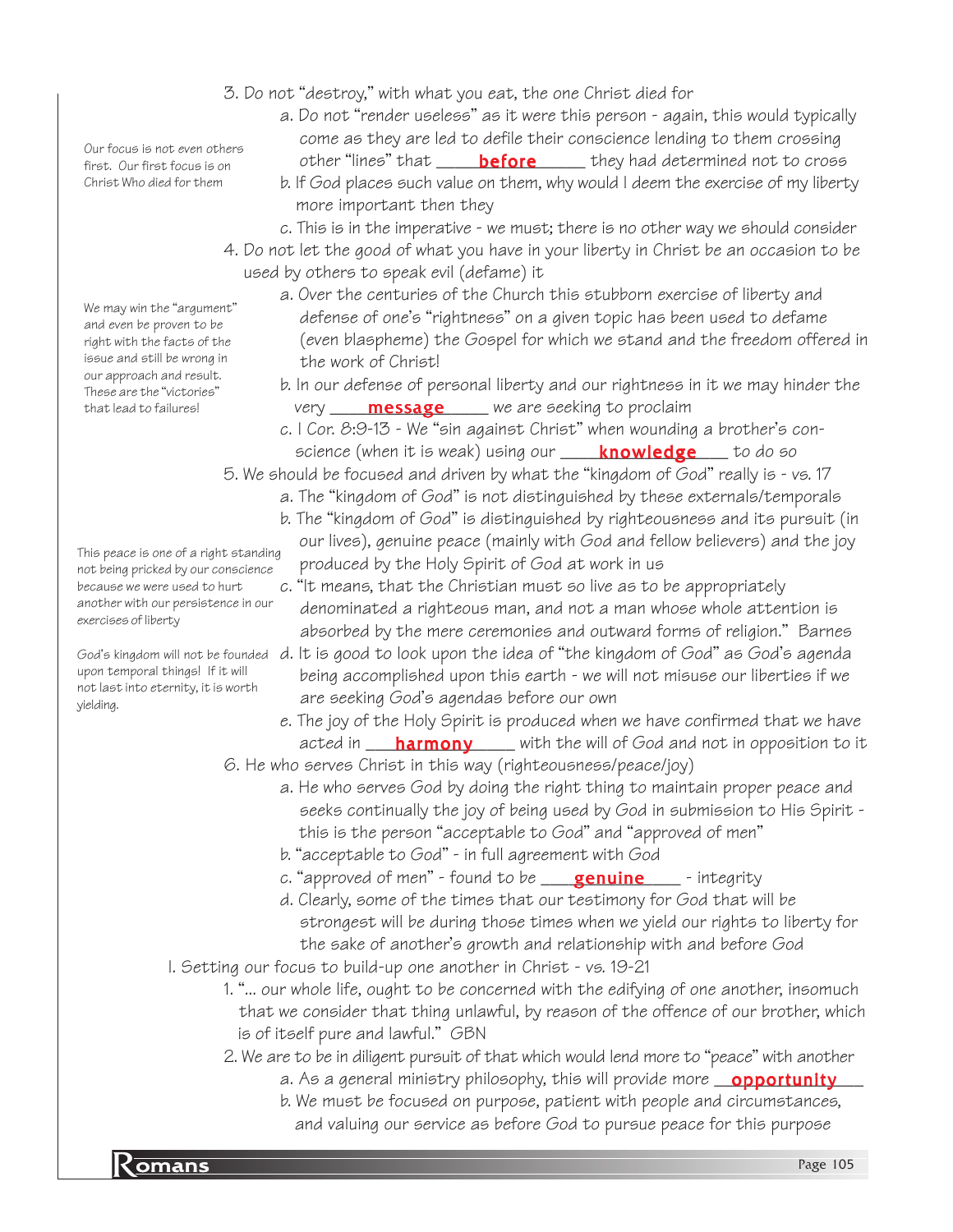It is not the pursuit of peace simply for peace sake, but to build up their faith

Let the unadulterated Truth and its unadulterated presentation be what trips other up, not the pursuit of our rightness

God's will will not be thwarted but we most assuredly do not want to be those "swimming against" and unstoppable current

Others can be robbed of their motivation/joy/ strength when their focus is driven to nonessential issues

I am free to express opinion but I am not free to be right and I am not free to control its affects on others

Our acknowledgment of God and His eyes will affect (direct) our paths. If this is practiced in small matters as illustrated, what would be the excellence of it being practiced in the weightier matters!

As is the double-minded man of James 1:8

- 3. One key way to accomplish this atmosphere that lends towards peace is the pursuit of God's goals over our own; God's greatness before others over our own
	- a. It is our constant seeking of differences with our own tastes and "comfort zones" that takes our eyes off the \_\_\_\_\_\_<mark>proper</mark>\_\_\_\_\_\_goal b. Our commonness is in Christ and His death for us - He will be God's "stumbling stone" - "Wherefore also it is contained in the scripture, Behold, I lay in Sion a chief corner stone, elect, precious: and he that believeth on him shall not be confounded. Unto you therefore which believe he is precious: but unto them which be disobedient, the stone which the builders disallowed, the same is made the head of the corner, And a stone of stumbling, and a rock of offence, even to them which stumble at the word, being disobedient: whereunto also they were appointed." - I Peter 2:6-8
- 4. The gaining of knowledge for the sake of having knowledge "puffs" us up while genuine love (charity) for others edifies (\_\_\_\_<mark>build</mark>\_\_\_\_/repairs)- I Cor. 8:1
- 5. So, for issues such as food, do not destroy (tear down) the work of God vs. 20 a. "destroy" has the idea of disintegration by "loosening up"
	- b. It is the tearing down of the structures by which God is building up
	- c. Even though all these things are actually "clean" they can become evil issues when used to **\_\_\_\_\_\_\_\_\_\_\_\_\_\_\_\_\_\_\_\_\_\_\_\_\_\_\_\_\_\_**\_\_ a brother

6. Three results we seek to avoid - vs. 21

- a. It is good to abstain or avoid certain freedoms or practices to...
- b. Avoid tripping up a fellow believer distracting/diverting their progress
- c. Avoid entrapping a fellow believer \_\_\_\_\_**stopping**\_\_\_\_\_\_their progress
- d. Avoid weakening a fellow believer slowing/fatiguing their progress

7. Rest assured, when I flaunt my liberties I will be used to distract other believers from their focus of living for God's purposes, I will be used to make other believers idle in the walk for God (stuck not quite knowing what to do or where to go from there) or I will be used to rob them of their true source of strength in the Truth (vs. opinion) and the joy produced in obedience by the Holy Spirit - this we do not want

J. Contentment or condemnation - a matter of conscience - vs. 22-23

- 1. Truly blessed is the person that can act in good conscience
	- a. A clear conscience on a matter allows for thorough enjoyment of the matter b. An effective conscience is a well-taught (informed) conscience with more than an "\_\_\_\_\_\_<mark>internal</mark>\_\_\_\_\_\_\_\_ opinion poll" as its authority!
- 2. Truest of all, though, a person is most content when they do not truly "judge" for themselves, but see themselves in a continual state of God's judgement (decisions of what is right and wrong and what is good or best)
	- a. This is one who need not condemn (discern) what is "approved" for himself mostly because he has already and continues to pursue what is God's right in a thing to pursue or what is wrong before God in a thing to be **neglected** (disregarded)
		- b. Our conscience is most likely to be condemning when we are unsure of God's idea or ideal on a particular issue of potential liberty
- 3. "Whatever is not done with a full conviction that it is right, is sinful; whatever is done when a man doubts whether it is right, is sin" - Barnes translation
- 4. The word is  $\delta$ ιακρινομενος and it has the idea of vacillating between two points not being convinced that it is a right thing to do

**Romans** Page 106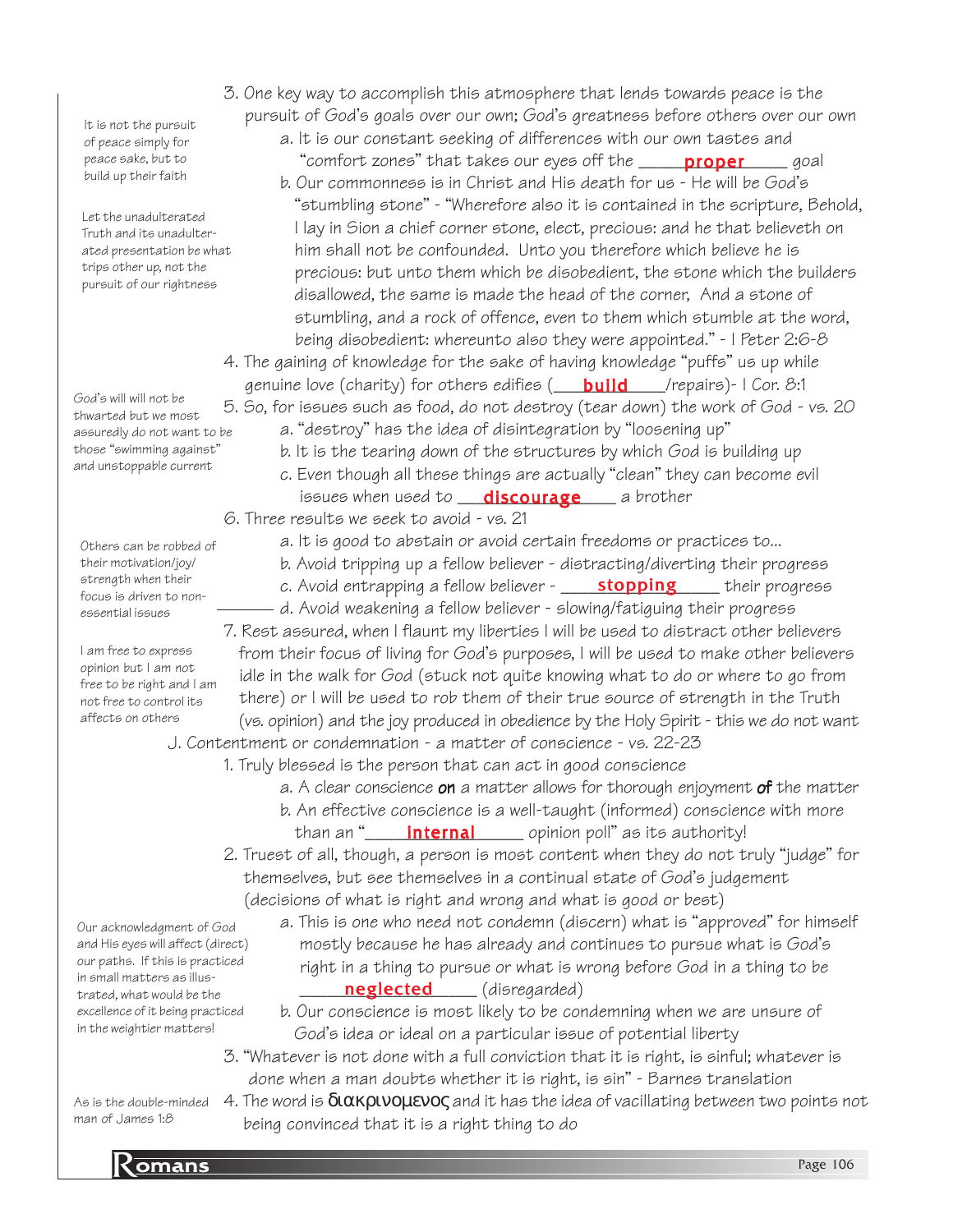## XXIII. Our Obligation of Self-Sacrifice for Others - Rom. 15:1-7

A. We who are strong - this is the group about to receive the challenge

- 1. These are those well taught in the Truth
	- a. There are those well taught that still have not \_\_\_\_\_<mark>learned</mark>\_\_\_\_\_

b. Heb. 5:11-14 - this was a group that had been taught much and should at

- this point be as teachers themselves but they became "dull in their hearing"
	- "...but it is difficult to explain it to you, because you have shown yourselves so slow to learn." (TCNT)
- c. Knowledge is proven to become understanding when it is practiced "But solid food' is for Christians of mature faith--those whose faculties have been trained by practice to distinguish right from wrong." - Heb. 5:14
- 2. These are those confident in their faith in the work of Christ totally for the pleasing of God (overall - I cannot \_\_\_\_\_<mark>lose</mark> \_\_\_\_\_ His love)
	- a. The strong are those whose conscience is not pricked by non-essentials
	- b. They live, acting on their faith (confidence/assurance)
	- c. These are those motivated and instructed not to <u>cause t</u>he weak to stumble or be ensnared in a problem
- B. We are to bear up their weaknesses (as on our shoulders)
	- 1. We are to "endure" them as in the emphasis of "charity suffers long"
		- a. They will "grind" at my knowledge but as so well clarified in I Cor. 13, even if I have all knowledge, if I do not love, I am NOTHING!
		- b. I will know others to be wrong in their thinking or conclusions but I bear with them in it focused on their good beyond this \_\_\_\_\_\_\_\_\_\_\_\_\_\_\_\_\_ or dilemma
	- 2. We are to carry the burden of them with them as in when we restrict our freedoms so as not to discourage them
		- a. When we "put up" with the "oddities" of others, we are "bearing with them"
		- b. We want their best! We will go to great lengths to see them built up
- C. We who are strong are not to live to "please ourselves" vs. 1-3
	- 1. We are not to be driven to have circumstances "\_\_\_\_\_**agreeable**\_\_\_\_\_" to us • A present infinitive - "to be pleasing ourselves"
	- 2. Let each of us **please** his neighbor literally those "near us" these are the ones God \_\_\_\_\_\_<mark>places</mark> \_\_\_\_\_ near us in His divine appointments
		- a. We are driven for "his good" with purpose to "his edification"
		- b. We sacrifice and deny ourselves for their good with the focus to their being built-up - "Not to seek to secure for him indulgence in those things which would be injurious to him, but in all these things which his welfare would be promoted." Barnes
	- 3. We will often miss the best for others (building others) when our focus is on our own pleasure - what makes us feel better and builds us
		- Often in the pursuit of pleasing ourselves (getting ourselves to a level of comfort) that we miss ever getting there because there is no more a self gratifying situation than to be used to encourage and build-up another believer in their \_\_\_\_\_\_\_\_\_\_\_\_\_\_\_\_ faith
	- 4. The term for edification is an architectural term their construction ultimately lending to their final integrity - we cannot anticipate the ways that God will use even our smallest sacrifices for others to become a lasting influence on them, how they think and act and their perspective of God

As so clarified that those who have been given much (insight into the Master's will) much more will be required of them - Luke 12:42-48

Place their comfort time emotions needs above our own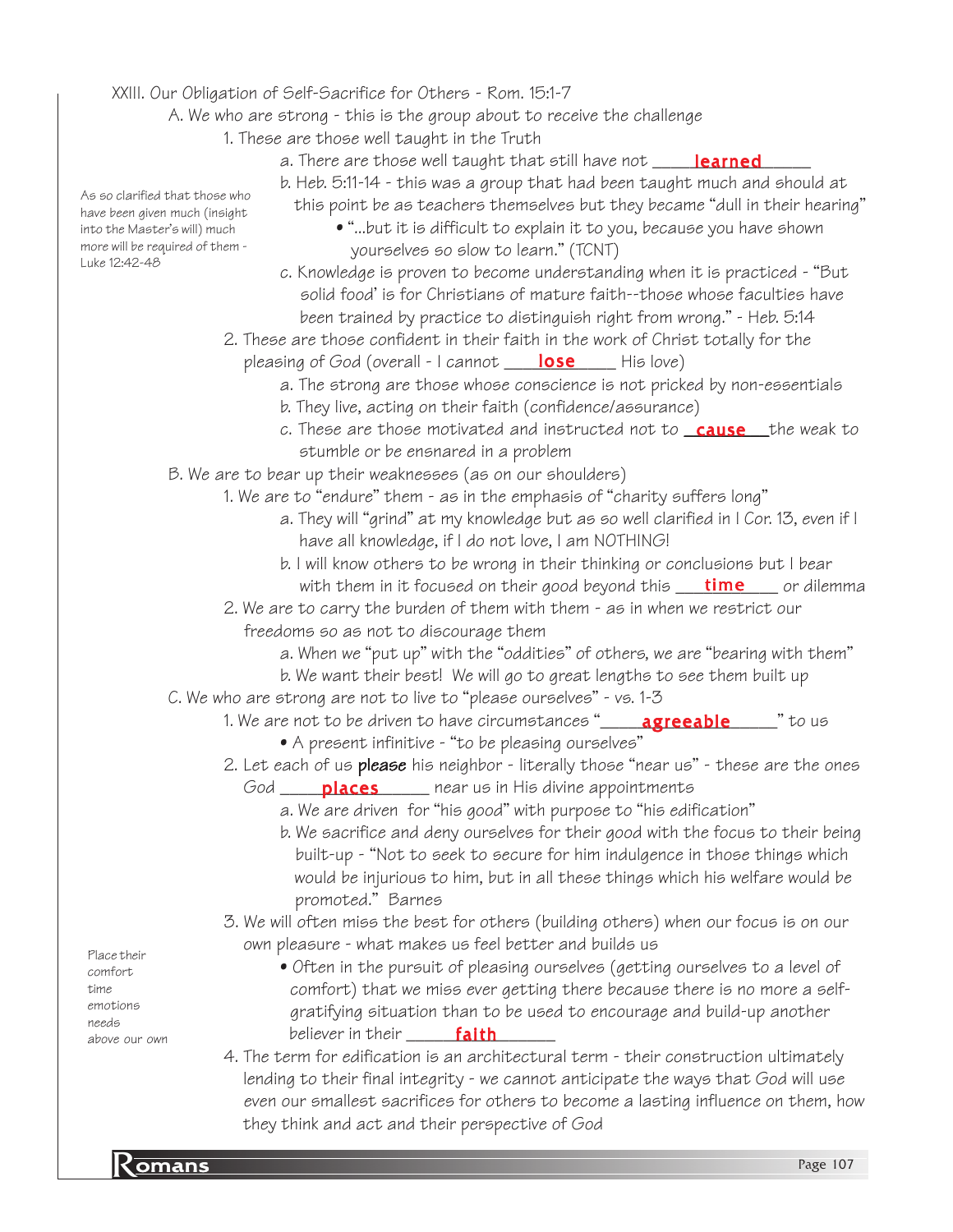The idea with "please" is to be "agreeable"

- 5. One of the key ideas with this is to be "approachable" we do not want to put forward the "do not \_\_\_\_<mark>touch</mark>\_\_\_\_\_" or "do not approach" spirit
- 6. For EVEN Christ did not "please" Himself
	- a. His focus was primarily on \_\_\_\_\_\_<mark>pleasing</mark>\_\_\_\_\_\_\_God
	- b. The "reproaches" intended for God "fell" upon our Lord the "chidings, railings" were directed at Christ when they were ultimately in response to anger and dislike of God's plan and working
	- c. In like manner we expect, as our Lord, to face the railings of those in opposition to God - John 15:18 - He was hated first and we can expect unkind responses from those against Christ on many points
- 7. Also, as in John 15:25 there will be times when we will be "hated" without a cause
- 8. It is essential we identify who we are truly living to please as this dictates response as well as and **expectations** and the set of the set of the set of the set of the set of the set of the s
	- a. If I live for myself, others differences will be a continual irritation
	- b. If I live (daily) for God's purposes and the best for others I will expect differences (contradictions) and will not be misguided by them but will stay "on focus" (why I am here and why God has brought them my way)

D. Examples like that predicted of Christ were also written for our instruction - vs. 4

- 1. These examples are applicable to us and our daily practices
- 2. They were written to teach and guide us in what we do learning from the lessons that others learned and proved - this spares us trouble if we heed it and helps us avoid the wasting of time
- 3. The purpose of learning these truths (examples) is to \_\_\_\_\_\_<mark>teach</mark>\_\_\_\_\_\_us..
	- a. The need and benefit of perseverance remaining under the present pressure
	- Many lessons are not learned because we quite and miss the proof b. The encouragement to do right based upon these examples - these provide motivation to do what is right even when faced with contradiction as we are able to look back and see the \_\_\_\_\_\_**ending**\_\_\_\_\_\_ result

4. All of this learning brings us hope (sustains it) - our focus during these times can easily drift to ourselves robbing us of the motivating hope to press on

- a. This hope is, in reality, a set expectation of the ultimate outcome
- b. Hope "deferred" (put off) makes the "heart sick" (weak) but when the "answers comes" it is a "tree of life" - it is a sustaining force to see our hope (expectation) fulfilled in our obedience
- E. Be of the "same mind toward one another" vs. 5-6
	- 1. The source of this "oneness of mind" is not the primary focus on unity, but the source of the unity (the truest Unifier), God
	- 2. God is the giver of perseverance and encouragement we must look to Him and His truth (in these scriptural examples) to get us through hardships/challenges
		- a. It is interesting to note that ultimately we need both together: I need encouragement to persevere and I need to persevere to be encouraged
		- b. "We must take an example of patience from God: that both the weak and the strong, serving God with a mutual consent, may bring one another to
		- God, as Christ also received us to himself, although we were ever so unworthy."
	- 3. The same source of these qualities will be the One we need to "grant" us to be unified in our thinking in accordance (mimicing) our Lord
		- As clarified in Php. 2 "Let this mind be in you..." emptied self for God's purposes

Many of us, out of irritation with others' differences, will continually be looking to avoid others which will make me hone my critical skills over my discerning skills with the needs of others

A lack of familiarizing ourselves (continually) with the examples and proofs of the Scripture weakens our resolve, levels of encouragement and ultimately what we expect in any given situation or challenge

GBN

Romans 5 - "the hope that does not make us ashamed"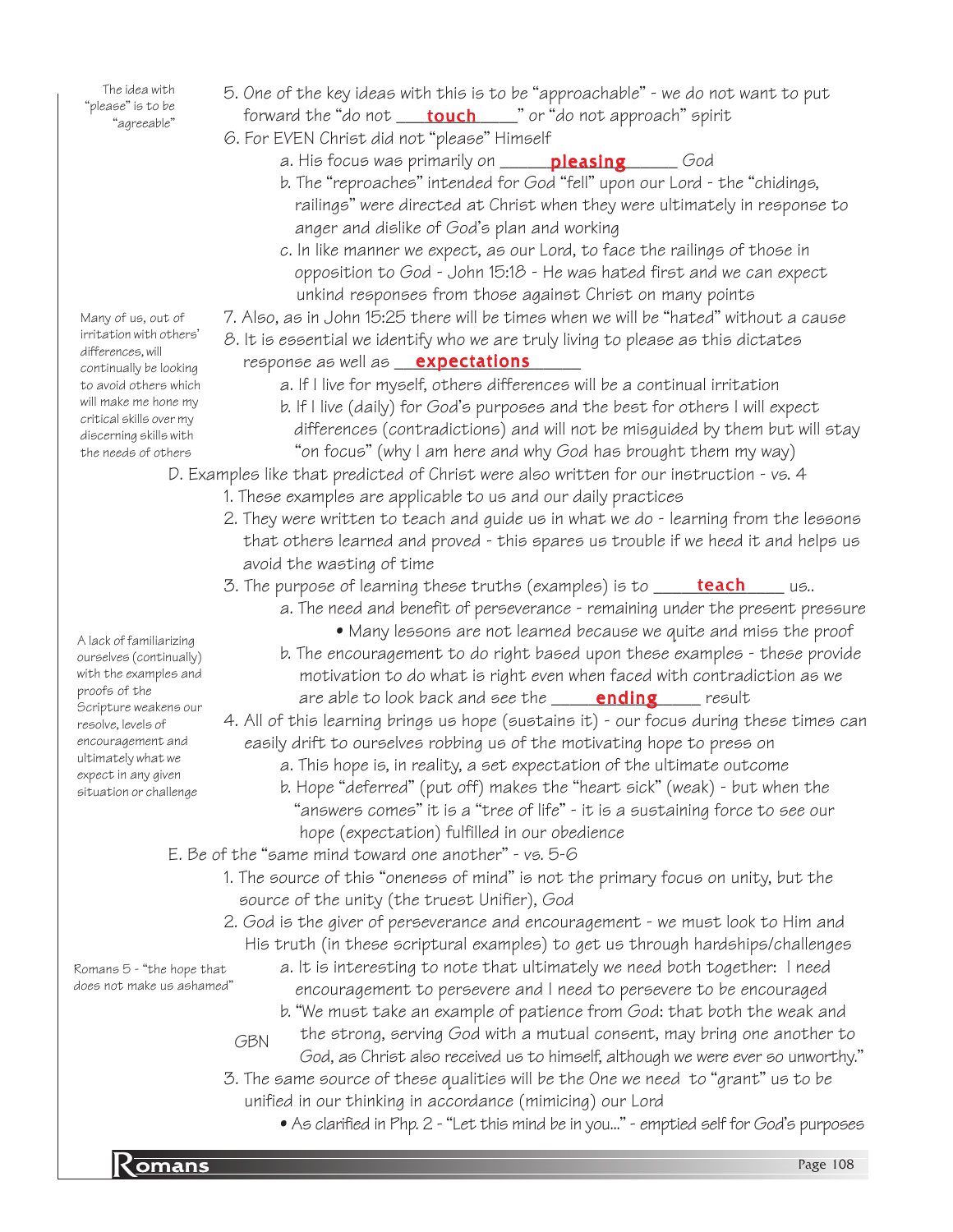- 4. To be of "one mind" or "like-minded" is literally to be of one "sentiment"
	- a. We are unanimously agreed on a **\_\_\_\_\_<mark>guiding</mark>\_\_\_\_\_\_**\_goal Christ
	- b. Literally follow after Christ in harmony and "in step" with Him
- excitedly unanimous ——5. All with the intended outcome to be with "one passion" ( $0\mu 0\theta$ 0 $\mu$ 0 $\delta$ 0 $\rm v$ )
	- a. Developing "one voice" what we speak all focused on God's glory
	- b. We would be noted for our \_\_\_\_\_\_\_\_\_\_ of speech not by our "bickerings" unity
	- 6. This, though, is not unity for unity's sake, it is unity in "accordance" (after) the
		- example of Christ (as we are to be being molded to His image) Rom. 8:29
			- a. Not just Christ as our example but as our "\_\_\_\_\_<mark>norm</mark>\_\_\_\_" (standard)
			- b. "The final phrase excludes all wrongful unanimity; to be minding the same thing "in accord with Christ Jesus." All will have the same convictions when these harmonize with Christ Jesus." Lenski
			- c. Part of our unifying speech and hearts will be acting in accord with God's provision of perseverance and encouragement to each other
	- d. We are to be singularly united around Christ, His teaching, His purpose 7. All our unified purpose is focused on the glorifying of God
		- a. As He is the God and Father of our Lord and "norm", Christ
			- b. We "accept" others based on their standing before God, not on their standing before \_\_\_\_\_\_\_\_**ourselves**\_\_\_\_
	- F. The conclusion to the whole matter vs. 7
		- 1. Accept one another literally "take to yourselves"
			- " Acknowledge one another as Christians, and treat one another as such, though you may differ in opinion about many smaller matters." - Barnes
		- 2. The term "receive" is also appropriate as it communicates our acting in submission and harmony to God's \_\_\_\_\_\_\_\_\_\_\_\_\_\_\_\_\_\_\_\_\_\_\_\_\_\_\_\_ them our way
		- 3. We do this, not because we will necessarily want to but in following our "standard", Christ
		- 4. The acceptance was not even primarily for our own good and happiness (though this is a definite result) but ultimately for the Glory of God
			- a. This is to be the fundamental reason for what we do and why I Cor. 10:31
			- b. This drastically changes our human reasons for what we do and choose
			- c. If this is daily set as my agenda, I will soon come to find my satisfaction finds its source in doing the will of God (the Father) and knowing what that will is and practicing (to make permanent) my looking for it daily!

# XXIV. The Example of Christ in Service to God's Purposes - Rom. 15:8-13

A. "For I confirm" that Christ has become a servant - vs. 8

- 1. This is our Lord's plan and purpose that we are to mimic servitude
	- a. It is where we get our word for "deacon" a minister, one who serves
	- b. A servant finds his daily \_\_\_\_\_**schedule** \_\_\_\_\_ in the biddings of his master
	- c. Ideally, a servant is to have his will be set in the constant discovery and obedience to the will of the one he serves
- 2. This is a key example (picture) for us to truly grasp as it set our expectations where they are to be in our goal planning
	- a. He became a servant to the Jews to demonstrate and fulfill God's truth
	- b. He became a servant to the Gentiles to demonstrate and fulfill God's mercy
	- c. Nowhere could we get so clear an outline to follow we are also here to demonstrate (prove) God's truthfulness and mercy

John 5:30 - His judgement was just because He was not seeking and doing His own will but the will of the Father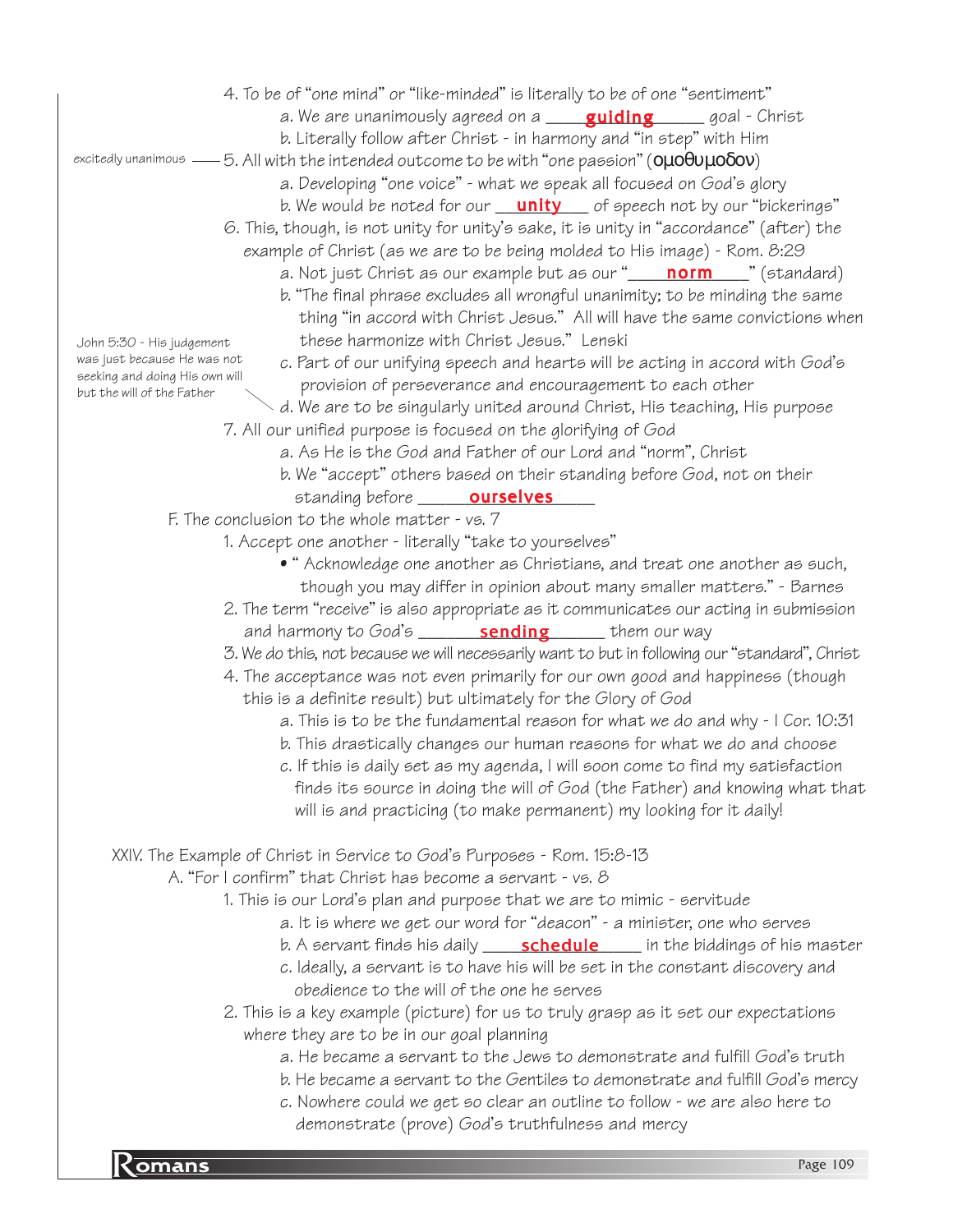B. His pre-planned purpose was, as mentioned, two-fold - vs. 8-12

- 1. To the "circumcision" (Jews) His life and coming were confirmation of God's truth
	- a. As God's servants this is to be one of our life objectives
- b. We are the servants of God when proving the \_\_\_\_\_<mark>rightness</mark>\_\_\_\_\_\_ of God 2. To the Gentiles to bring glory to God for His mercy
	- a. Just as it had been written concerning God's plan to be accomplished
- Psalm 18:49 Deut. 32:43 Psalm 117:1

Isa. 11:10

- b. There would be rejoicing among the Gentiles, praise of God among them, and One Who would rule of them - Christ
- c. Christ was the promise \_\_\_\_\_<mark>fulfilled</mark> \_\_\_\_ God keeps His word!
- 3. The purpose of this service was making them one God will work out genuine unity, accomplished by His plan, based upon His work, discovered in His Word
	- a. Our accepting others is part of our servant's \_\_\_\_\_\_\_\_\_\_\_\_\_\_\_\_\_\_\_\_\_\_\_\_\_\_\_\_\_\_\_
	- b. This is accomplished as we see our calling as doing the will of our master

## C. Now may the God of **This Hope** - vs. 13

- 1. The God that made such promises and fulfilled such promises
	- a. May He direct your hope (expectation and reliance)
		- b. May He and His words be the \_\_\_\_<mark>source</mark> \_\_\_\_ of such hope (if it is to last)
- 2. The prayer (wish) is for their "filing" in key traits
	- a. To be filled is to be covered over (to overflowing) with something
	- b. To be filled is to be crammed with something (all available space is taken)
	- c. To be filled is to be fully satisfied with something (contented with)
	- d. To be filled is to be "furnished" with all that is needed and useful
- 3. This filling is to be with joy and peace as from the God of the hope illustrated earlier
	- a. Our focus on "this God of this hope" brings us "calm contentment" joy
	- b. Our focus on "this God of this hope" brings us "quiet rest" peace
	- c. Having these traits continually in us will make us more apt to be alert to the needs of others as we will not be obsessed with our own!
- d. The criteria, though, is in our believing the opposite of which is the source for our antithesis to joy, irritation and criticism, and the antithesis to our strength" - Neh. 8:10 peace, fretting and **moodiness** 
	- e. If we "bank on" things of this world (people, money, power, reputation, etc.) we will find our joy and peace lacking, needing to be filled. Many then seek to do so at the expense of to others. Placed in a society void of these traits, is like being in a room full of mosquitos (blood-suckers, life-drainers) out for their needs only and clearly devoid of joy and peace!
	- 4. The purpose for such confident dependance on God
		- a. That we might abound to superabound, be in excess to see ourselves as we really are, being those with \_\_\_\_\_\_\_\_\_\_\_\_\_\_\_\_\_\_\_\_\_\_ than enough
		- b. Those who fully see they have more than enough are generous while those seeing themselves in constant need become stingy and resentful
			- This goes beyond material, but mental and spiritual
		- c. This overflowing is in Hope... expectant confidence
	- 5. This is being produced and worked towards in us by the Holy Spirit
		- a. We quench the Spirit when we <u>\_\_\_\_\_\_**reason**\_\_\_\_\_</u>\_\_ against hope
		- b. The Spirit is grieved when we yield to despair missing the joy and peace
			- filling opportunities placed around us daily (usually in the needs of others)
	- 6. "That hope is but fancy, and will deceive us, which is not fastened upon God" MH

The need for joy based inthe consistency of God is essential - Nehemiah reminded the people that "the joy of the LORD is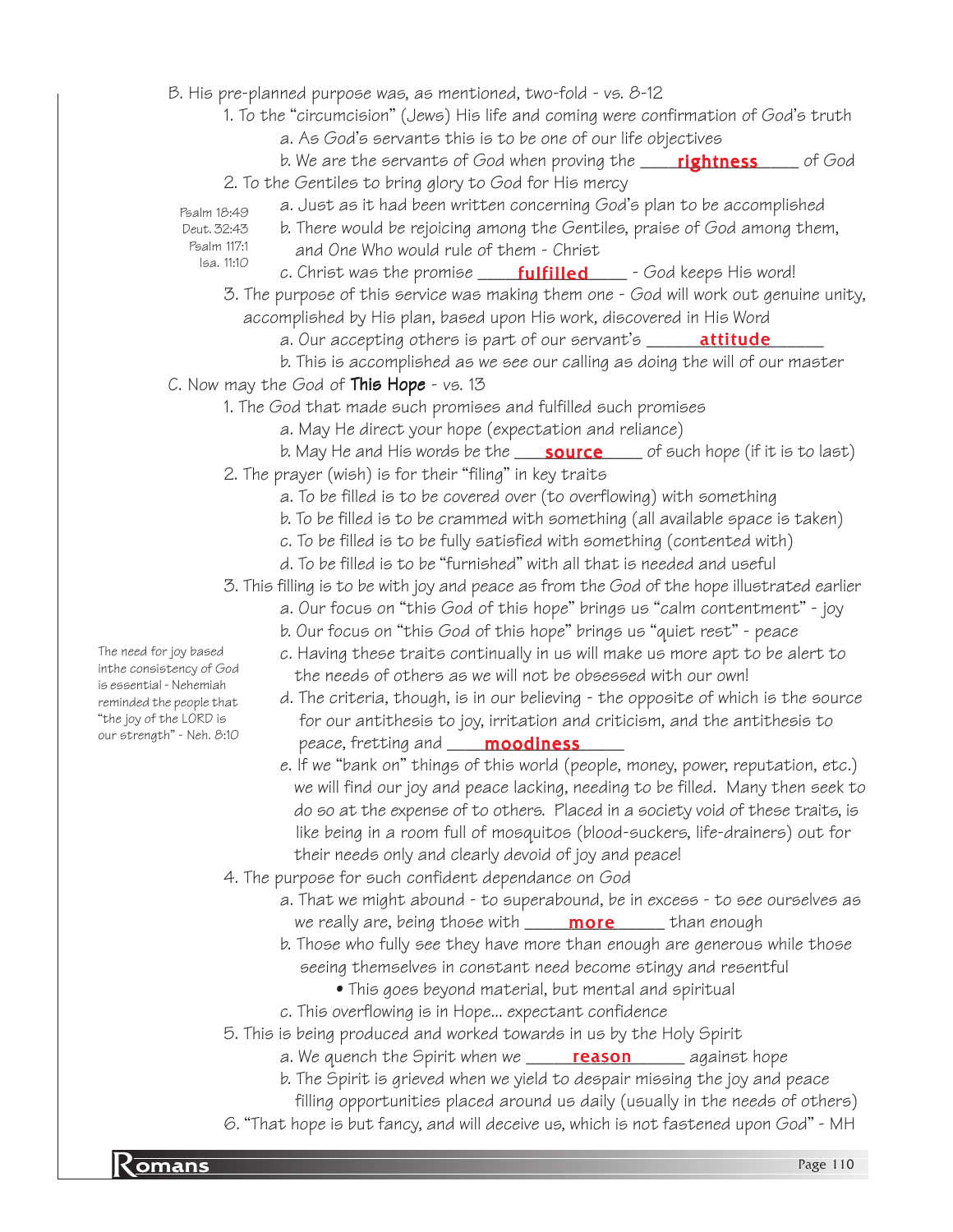XXV. Concluding Thoughts and Challenges - 15:14-16:27

A. Why he admonished the way he did to the Roman Christians - vs. 14-16

- 1. He knew their \_\_\_\_\_\_**character** \_\_\_\_\_\_ (who and what they really were)
	- a. Of these traits he was "convinced" fully persuaded to be the case
	- b. "Paul was much more interested in what people could be than in what they

Love hopes and believes "all things"

- were. He saw faults with utter clarity, and dealt with them with utter fidelity; but all the time he was thinking not of the wretched creatures that men and women were, but of the splendid creatures they might be." Barclay
- 2. That they were "full of goodness" kindness and benevolence (gracious)
	- a. The "kinder" we are the more apt others are to be honest with us regarding our needs. The opposite is also true that others will be less likely to deal with us \_\_\_\_\_<mark>honestly</mark> \_\_\_\_\_ in light of our needs
	- b. Our own graciousness can even be a benefit to us!
- 3. That they were "filled with knowledge" well instructed and taught
	- a. The well-informed are ready and in need of challenge
	- b. It is a misconception to believe that education leads to freedom from admonishment and challenge (we are always to be learning)
- 4. That they were qualified and able to "admonish one another" challenge
	- a. Much of our learning will be used with the purpose to \_\_\_\_\_<mark>share</mark>\_\_\_\_
	- b. God never teaches us something for \_\_\_\_\_<mark>exclusive</mark> \_\_\_\_\_ use!
- 5. Paul admits he has written "very boldly" to them on some points vs. 15
	- a. The boldness was in reminding them of things they had heard and learned before
	- b. The bulk of our education throughout life will be "rehearsals" of what we have
	- learned before and have either lost sight and focus or heart
	- c. This is our source of "perseverance" and "encouragement" vs. 4
- $\scriptstyle\rm II$  Pet. 1:12 d. So much of revival to the older believer is remembering maybe we should sing "\_\_\_\_<mark>Remind</mark>\_\_\_\_\_us again" in conjunction with "Revive Us Again"!
	- e. The admonition given to the church of Ephesus in Rev. 2 was for them to "remember from where you have fallen and repent and to the first works"
- 6. Paul wrote like this because of his calling as a "public servant" for Christ vs. 16
	- a. We, as he, can speak boldly when we are assured we speak God's word
	- b. If we appeal to our own authority for courage of speech we will soon find ourselves lacking in proper influence and effectiveness - we carry no genuine credentials of eternal value in and of ourselves
	- c. We minister from grace above all above authority, education and even opportunity
- 7. And, the overall purpose was not for them but for God's work
	- a. Many believe the primary motivation behind ministry is the good of others while, in fact, it is the glorying and purposes of God we seek, even if perceived to be \_\_\_\_\_\_\_\_\_\_\_\_\_\_\_\_\_ offensive
	- b. Many will "skirt" the truth being convinced it will be offensive to the hearers. This is not to be our motivation as it places the recipient above the sender
	- c. He acted as a priest and his offering would be these "Gentiles" to God
	- d. We strive to motivate and influence others to dedication and obedience for God's sake above theirs or ours
	- e. Paul's "sacrifice" or "offering" would be their favorability of action by the Holy Spirit before God - this also should be our goal

So much of our reading, studying and listening should not just be fore learning but, as it were, refreshers and reminders of what we once knew, felt and were challenged with - this is the source of stamina!

We must be in a continual state of remembering Who we serve. If people, we will miss what is most important. If God, others may find offence but what must be done and said will be done and said without much undue reference to earthly consequences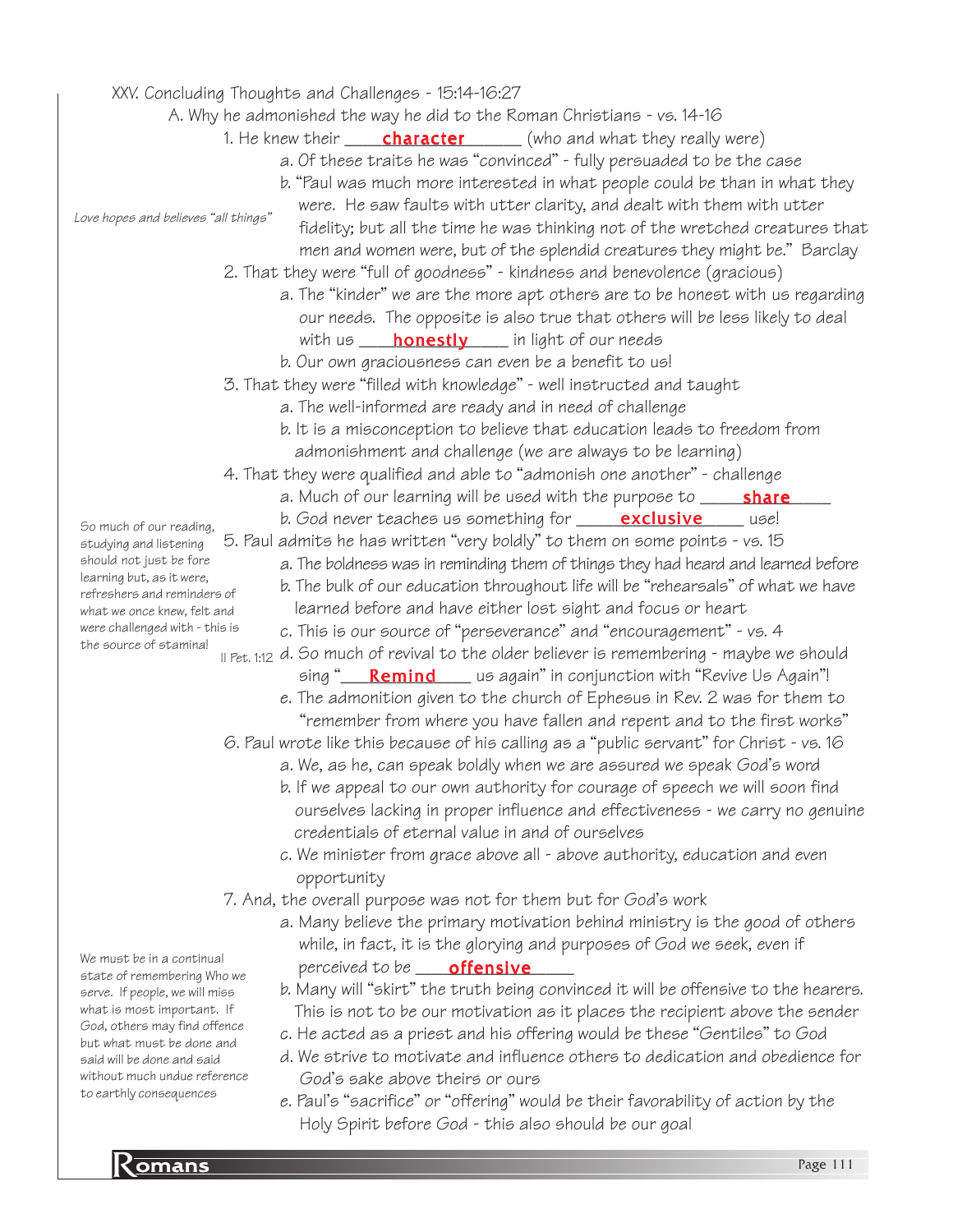Our goal in exhortation and admonishing is to show it coming from God's words not our opinions and estimations - we do not want "man followers" nor those disobedient because they do not see God as the giver of challenge and instruction

f. The motive was that the "sacrifice" be pleasing to God - this is not done for self fulfillment (primarily) but our fulfillment is to be sought and found in our efforts (of obedience) being pleasing to God and our confidence in the Holy Spirit to sanctify it/them (set them properly apart) for God's use and glory - His work, His timing, His purpose

g. He told them what he did and spoke boldly because of his call of God to do so B. The righteous constraints that lead to <u>proper</u> and righteous boasting - vs. 17-19 1. It was in what was right and true that he could boast without pretense

• "The truth itself affords me such cause for glorying, that I have no need to seek false praises, or those of another, I am content with such as are true" Calvin<sub>-</sub>

2. It is in or by Christ Jesus that Paul found his boasting - and that in all the things related to the workings of God - not Paul or any other  $\frac{\text{man}}{\text{man}}$  and organization As Spurgeon mentioned that

 $-$  a. It is the highest privilege to serve God in any capacity, not measured of man for greatness, for the "smallest" use of God in and with us surpasses the highest aspirations of the whole of mankind!

b. This is a key element in our service for God - it must not be overlooked 3. How good is our accounting and recounting of the Works of God at work?

a. Is this our \_\_\_\_\_<mark>drive</mark> \_\_\_\_ in life to see God using us in His strength?

- b. If asked to boast of God's most recent workings how far back would we need to go to bring this up and how long would it take us to "pull this up"?
- c. With all the things vying for our attention, admiration, and boasting we must remain alert to what truly **captures** our hearts and affection
- 4. His working is to be the source of our boastings
	- a. We should be watchful to see much of His workings in our weaknesses
	- b. As Paul "gloried" in his weaknesses knowing that God's strength is found to be "completed" in his weaknesses - II Cor. 12:9-10
	- c. And all things "pertaining" to and in accordance with God

5. Paul would not presume to speak positively of himself without clarifying the source

- a. Literally "I would not dare" to speak without this "governor"
- b. Paul also would not "dare" to speak as is so often called "evangelistically" many exaggerate on things either to make themselves look better and to avoid embarrassment or because they do not know how to appropriately boast in God's working
- c. Since things did happen why share anything false? God does not need our coming to the \_\_\_<mark>defense</mark> \_\_\_ of His glory

6. Anything in the positive was a result of His working "through me" - channels only!

- a. With Paul, it was the obedience of these Gentiles
- b. This obedience, as any true obedience, was evidenced in consent (word) and then in action (deed) - many will obey in word and will not follow through
- c. This statement demonstrates the core focus of our ministry to others we see the working of God in us when we consent and act and when we are used to cause others to consent and act
- 7. These changes took place through differing "tools" vs. 19
	- a. One, as mentioned here, was "signs and wonders" the miraculous
- Romans Page 112 b. We must be careful, though, not to limit the miraculous to healings and visions and the like as the miraculous is also seen in the conversion of sinners, conquering of habits and tendencies, and restoring of relationships (mainly with God)

Who or what gets the bulk of our boastings?

if God called him to be a minister of the Gospel why would he stoop to be the King

of England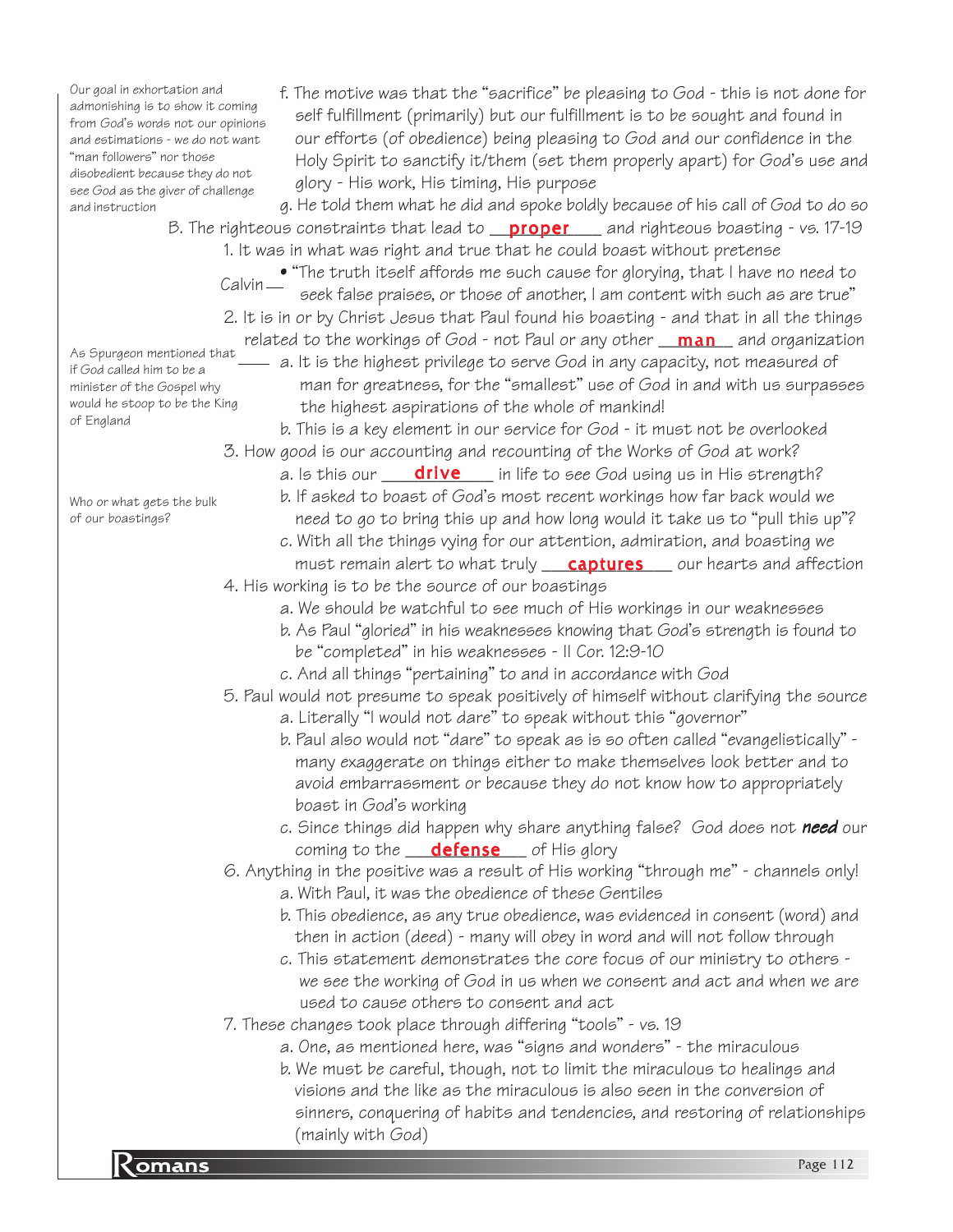There will always be tendencies for people to seek the miraculous over faith. Miracles and signs were meant to lead to faith not to lead to a life needing "miraculous fixes" to meet a needed addiction

As we are to strive to be thorough in our callings and responsibilities

- this is clarified also as there were others and had been others performing what appeared to be miraculous but were not of **God** d. Many would see wonders but they were "signs" leading those who saw them
	- as such to greater faith in the **source**, not in more miracles

c. These "signs and wonders" were performed by the power of God's Spirit -

- e. The changes in the Gentiles also took place through a "thorough" ministry
- f. Paul was diligent as God will always use diligence based in the faith of following and obeying our God-given "labors" (opportunities)
- g. The Gospel was preached "fully" complete in location (wherever he was he shared) and in content (the message was complete) not being "watered down" for "comfort" to the hearers
- C. A busy schedule and yet a drive to **\_\_\_\_encourage** \_\_\_\_\_ more vs. 20-24
	- 1. Often, when faced with a busy schedule, we will look to drop "opportunities" of ministry to "free-up" the schedule
		- a. Paul, though, was looking to get to Rome on his way to Spain
		- b. He was explaining why he had not been able to visit them up to this point
	- 2. His calling was to lay a foundational work wherever he went first (as an Apostle)
		- a. When he mentions in verse 20 that he did not desire to build upon another man's foundation, he was not setting precedence for future ministries but was clarifying his call. This type of work took priority over all others first
			- b. This he "aspired" to to be eager to be thus honored to pioneer the work
			- c. We must be careful to see the honor in our being called to the work more than the work itself. The master plans what must be done and the servant finds \_\_\_\_\_\_\_\_\_\_\_\_\_\_\_\_\_\_\_\_\_\_ in the doing of whatever he is told! satisfaction
			- d. Trouble comes when we compare "works" over callings
	- 3. He aspired to be the first to tell, fitting with Isa. 52:15
		- a. They who had not heard will see and they who had not understood will understand - the ministry of "enlightenment" still pivoting on the Spirit
			- b. This should also be our desire to be \_\_\_\_\_**used** \_\_\_\_\_ to enlighten others
		- c. This can also be used to steer our thinking away from the notion that someone else needs to forge the path for us before we can act. We will all be called to act in a "pioneerish" fashion at some point
		- d. A pioneer was such because they pursued a direction/path that others of their persuasion/background had not forged and it was new to them - such it is with us. We act as a pioneer when we step out in faith in areas we are not familiar or **\_\_\_\_\_\_\_\_\_\_\_\_\_\_\_** in our frame of reference

4. Now, having fulfilled what had to be done (urgency) Rome was a soon stop - vs. 22-24

- a. He was so busy with what had to be done it stopped him from coming his not visiting with them was not lack of desire
	- b. He was careful to explain his absence, wanting them to be encouraged
	- c. On verse 23 RWP reads, "Surprising frankness that the average preacher would hardly use on such a matter. Paul is now free to come to Rome because there is no demand for him where he is."
	- d. His drive was to go where he was needed not where he would be most comfortable and secure - as our drive and prayer should be to be placed where we could be most used for God's purposes
	- *e.* We often act/think as though we can truly "<u>\_\_**settle\_\_**"</u> while on this earth

The Caller is more important than the call and the call is more important than the work and the work is more important than the worker

The word for "aspired" or "strive" is φιλοτιµουµενον having the idea of being fond of what is a genuine value so much so that it is sought eagerly

Communication is key to keeping relationships maintained and without assumed offenses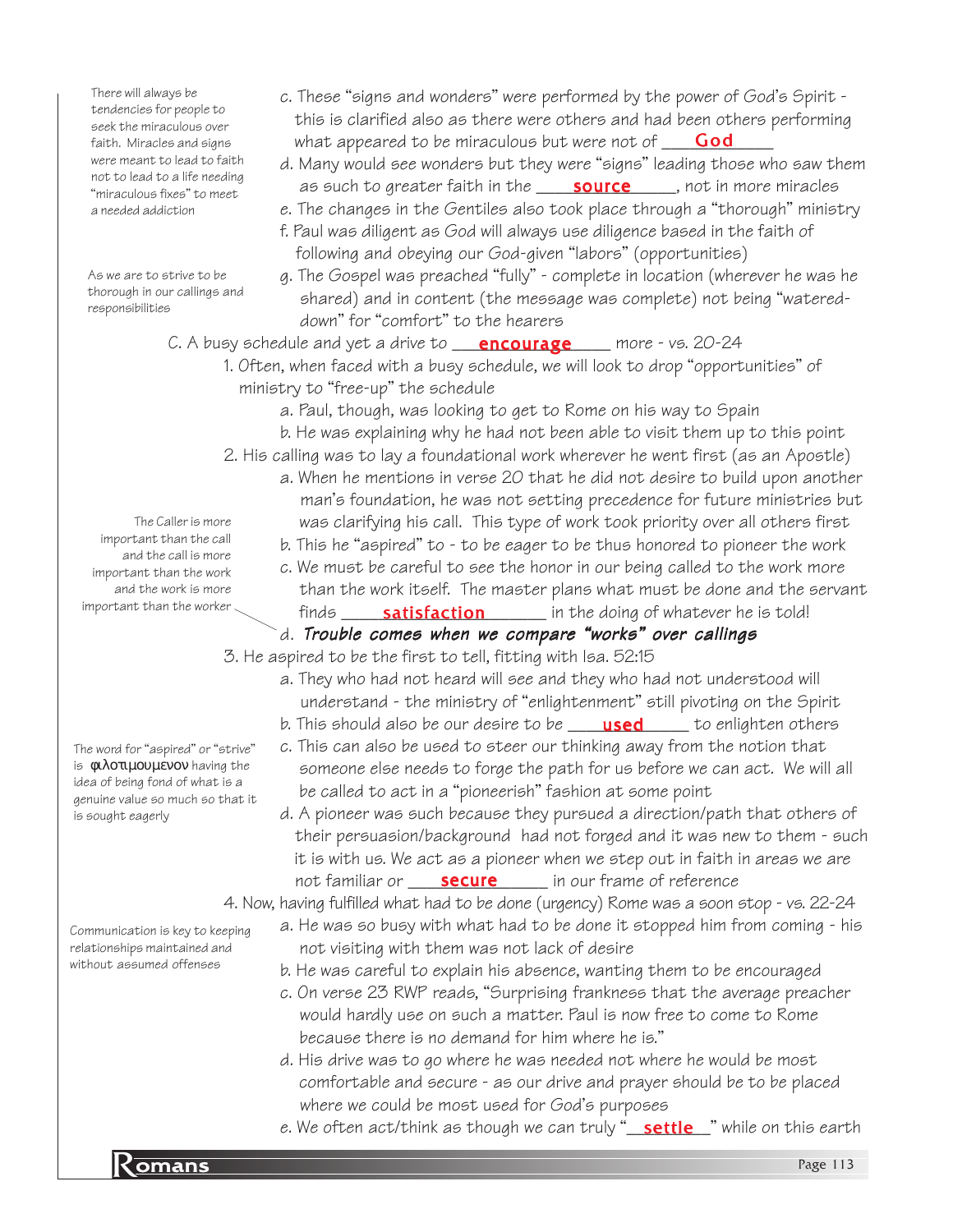Php 2:4 Look not every man on his own things, but every man also on the things of others. (KJV)

- f. Overall, though, Rome was still just a "stop" not the "target" need needs to be the determining factor that outweighs personal **\_\_\_\_\_\_\_\_\_\_\_\_\_\_\_\_\_\_\_\_\_\_\_\_\_\_**
- g. This concept need to be understood by other also that if others have a greater need we defer attention and focus away from ourselves willingly and supportively, seeing the need of the other as of greater importance
- h. Notice also that Paul was able to assume his freedom to "impose" he would be helped on his way there "by you."
- i. He would be on his way after he was "somewhat filled" with their company this gracious statement was to communicate that there would not be enough time to get as much as would be desired
- D. Paul was "going" (always) in order to serve vs. 25-29
	- 1. Again, this is the highest of calling to serve the Lord and in the process be serving His "saints"
	- 2. One of the fundamental reasons for his trip was to meet the practical needs of the Christians in Jerusalem in the midst of their persecutions
		- a. A collection had been started to meet their \_\_\_\_\_\_<mark>physical</mark>\_\_\_\_\_\_\_needs
		- b. In verse 27 in the KJV it calls these their "carnal" needs simply referring to their being physical (of this world) and not spiritual needs
	- 3. This was not started at Paul's admonition but was started with the desire to do so by the Christians in Macedonia and Achaia
		- a. It "pleased" them to do so literally they thought it was a good <u>\_**idea**\_\_</u>
		- b. They saw how they could meet a need which should always been on our "scope" as to what we look for with excitement
	- 4. The collection was a form of "fellowship" "contribution/"partnership"
		- a. As mentioned in verse 27 they had a type of **\_debt\_\_**to these Christians
		- b. For since these Gentiles have "partnered" in the spiritual things (for their good) should they not also partner in the physical needs of their brothers?
		- c. Their debt to these Jewish Christians was found in how God used them to bring the Truth which was of greater value than their possessions
	- 5. Part of the heart of a believer is the partnership we recognize with one another
		- a. We are family in Christ and seek the same goal of God's glory
		- b. The debt of love we know we have for one another in how God uses others for our good to "edification" (built up in faith toward God)
		- c. Think of the monetary debt we would owe if we were made to pay for the treasures <u>freely</u> \_\_\_\_\_\_ given to us now!
		- d. "For the Gentile converts who have shared their spiritual blessings are in duty bound to minister to them in the things of this world." (TCNT)
		- e. We must be careful not to use the world's system of values to determine the true scope of our "debts" - seeing the hand of God at work behind the lives of others and His hand using them in any way to affect change in us will cause us to place a higher estimated <u>\_\_\_\_**value**\_\_\_</u> on them
	- $6.$  "I will finish this" and will "seal" it vs. 28
		- a. Paul would fulfill his duty even at the "risk" of personal injury Jerusalem would be dangerous to him but he was resolved to finish what he had promised b. He would, as it were" place his seal on this "fruit" - this gift would serve as

evidence to the Christian Jews in Jerusalem of God's working; His fruit

## proof

Unity of heart comes as one invests and the other is encouraged

omeris encouraged Christians as meeting needs usually brings a **oneness** of heart<br>Romans Page 114 c. This would be key in uniting the Jewish Christians with the Gentile

The common bragging (as if "fanatics") on our Father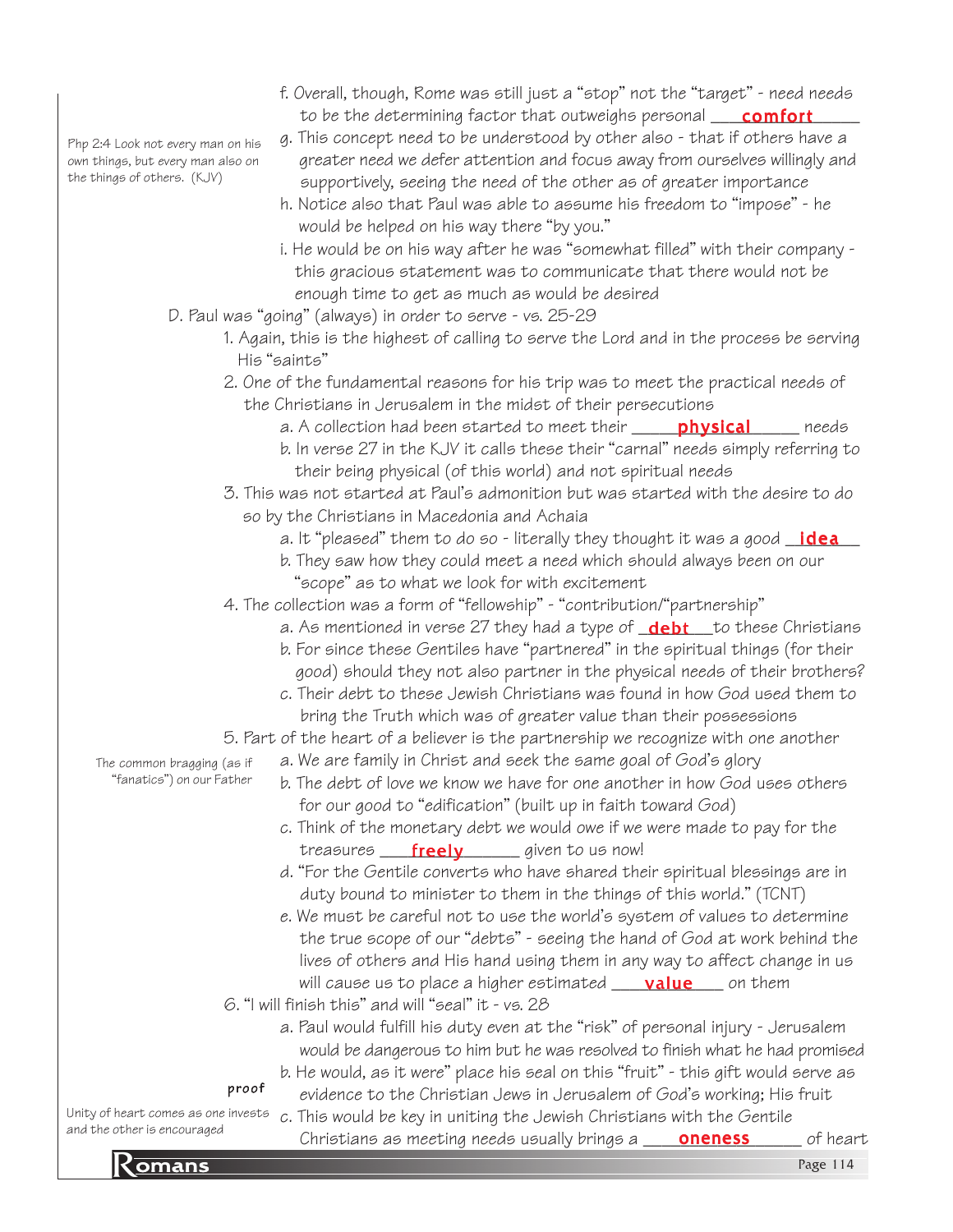- 7. What should be expected when believers "come together" vs. 29
	- a. "And I know" (**ειδω**) as if to say I am \_\_\_\_\_\_\_**certain** \_\_\_\_\_\_\_ to see
	- b. The "fullness of the blessing of Christ" will be with them/him
	- c. It will be a beneficial time for all a time to look forward to as we all should because we are coming in from the "fray" of the world into a place of
	- **retreat** and refreshment with one another in out faith in Christ
	- d. "...Paul sees the Roman congregation without troubles and harassments, like a lovely, quite harbor; he sees himself storm-tossed and battling during the period ahead of him and longs to reach Rome, the quiet haven, to drop anchor there a while. To reach this rest amid friends, in undisturbed fellowship, for this Paul's soul longed. He had left Ephesus in an uproar (Acts 20:1); He had twice written to Corinth on a number of disturbing questions; he had written sharply to the Galatian churches; he tells us what he was facing. Rest, rest, was his soul's longing." Lenski
	- e. As in Rom. 1:11-12 the blessings would be mutual coming to give "gifts" and be encouraged himself - the two-fold \_\_<mark>purpose</mark> \_\_\_of church (fellowship)
	- f. "And this shall continue, until we all attain to that unity which is given by faith and by a fuller knowledge of the Son of God; until we reach the ideal man--the full standard of the perfection of the Christ." (TCNT) - Eph. 4:13
- E. Strive together with me vs. 30-33
	- 1. Literally, now I invite/ask you to come \_\_<mark>\_next</mark> \_\_to me in the conflict (παρακαλω)
		- This is the same word used for the Holy Spirit in John 16 the Comforter
	- 2. So often, God will place us around others in conflict for us to join the "battle"
		- a. It is one of the most encouraging things we can do with/for each other is to \_\_\_\_\_\_\_\_\_\_\_\_\_ with them in the conflict or struggle stand
			- b. This is one of the purposes of prayer, as seen in these verses, that we are standing with them before God and in the expression of the burden - clearly, to express the burden sincerely we must know them (get to know them) and develop a burden for them before we can share the burden with them!

3. The term for "strive together" is  $συναγωνισασθαι-struggle/agonize with me$ 

- a. Why would we voluntarily take on and share the struggles of another believer?
- b. "By our Lord Jesus Christ" by His example and for His purpose He is our Lord and therefore we serve His servants (one another) in their work for the Master - we are all a part of His cause and at times, His "cause"
- c. "By the love of the Spirit" the common love for each other by our love for God - we love one another because God loves us (the "one anothers")

4. The agonizing striving together is in prayer in this instance (prayers to God)

- a. Our burdens for one another are heightened when we "discuss" one another before God and "discuss" their circumstances
- b. This enables us to place our focus, no matter the results, properly on the God of the universe, **Ruler** over all
- c. Prayers for others also assist in keeping our focus set on God's divine "appointments" to join in the struggle or to share in the load when He brings the opportunity
- d. Praying to the Lord for a cause brings us into the cause
- 5. The specifics were answered as asked by Paul
	- a. To be delivered from the "disobedient" in Judea (those seeking his life)

Christain fellowship is more than Christians fellowshipping; we are builders, edifying one another; motivational speakers stirring one another in the "race" set before us and physicians repairing and restoring our wounded

The two previous verses list ministerial gifts (positions) given to the church to produce this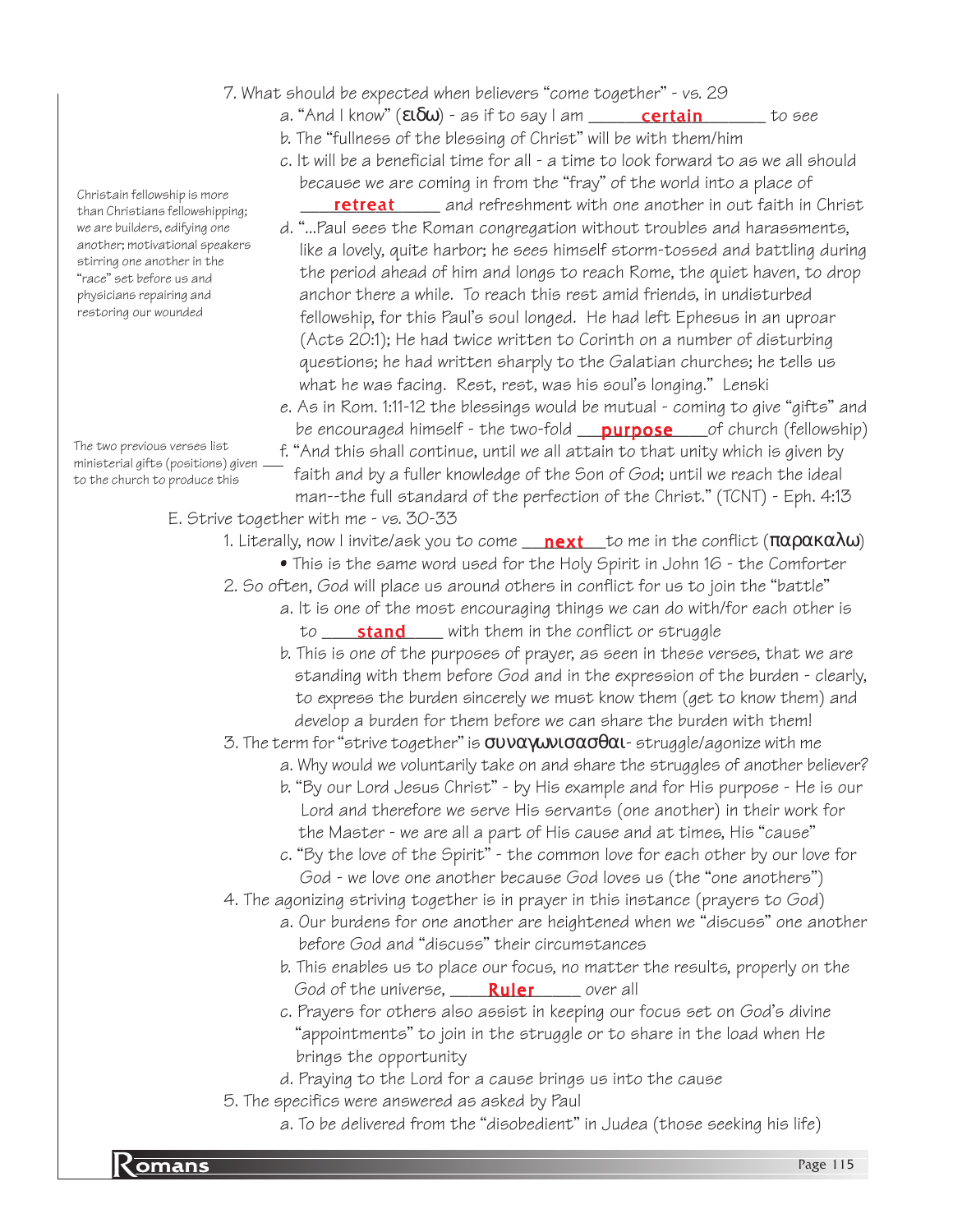Again, so much of life is our perspective. God answered Paul's request but in a far more significant way that was most likely anticipated

The peace of God surpasses our ability to reason it out! - Php. 4:7

- b. In Acts 21-23 we see that Paul was delivered (his life was saved) from those plotting to kill him while in Jerusalem
- c. He also prayed that his "service for Jerusalem" would be deemed acceptable d. This was the case as explained in Acts 21:19-20
- 6. He did make it to Rome, though it was not necessarily in joy and refreshing
	- a, The joy would be in their encouragement in the midst of his imprisonment
- c. The refreshment would be deemed so in <mark>comparison</mark>to his circumstances 7. His salutation - "May the God of peace be with you all"
	- a. The God of inner peace, knowing, through this teaching, they have peace with God through the work of Christ
	- b. The God that will bring peace between the believing Jews and Gentiles
	- c. That God that brings peace in the \_\_\_<mark>midst</mark>\_\_\_\_ of turmoil as illustrated throughout Romans, one way this will be accomplished is a knowledge of the truth, which knowing, alters permanently life's perspective in us allowing us to see properly the purpose for all things and faith in our Lord Who is over all things!

## F. The qualities of those greeted and commended - 16:1-23

- 1. Paul first sent commendation for Phoebe to the Romans vs. 1-2
	- a. This was an introduction, leading us to conclude that the letter was either delivered by Phoebe or she accompanied its delivery to Rome
	- b. She was not of Rome but was from the city of Cenchrea (near Corinth)
	- c. She was literally a "deaconess" of the church many have come to react to this term though it only means she was a servant - with the term "deacon" coming to represent an authority in modern day churches, it is clear to see why many hesitate at the term. Though, in its proper usage, it is perfectly correct
	- d. Either way, she is commended to them as a servant of the church
	- e. They are instructed to receive her as is "worthy of saints" "Applied to Phoebe, it means probably that she had shown great kindness in various ways to the apostle, and to other Christians; probably by receiving them into her house; by administering to the sick, etc. Such persons have a claim on the respect and Christian attentions of others." Barnes
- f. Give her what ever assistance she needs seeing she has \_\_<mark>done\_</mark>the same 2. Greet (warmly) Priscilla and Aquila fellow workers in Christ - vs. 3
	- a. These co-laborers had literally risked their lives for his life the idea in the terms Paul used was describing them laying out their necks on the chopping block to save his life
	- b. Paul had lived and worked with them (Acts 18:1-3) as they shared them same type of "<u>\_\_**occupation**\_\_\_</u>" in tent making
	- c. They and the churches of the Gentiles were to give thanks to them for this as this was used to directly affect them - we are not just grateful to the people who directly assist, but to those also who made it possible for the help - this makes our list of gratefulness extend much further and may involve <u>Fesearch on our part!</u>
	- d. There was also to be a greeting (welcoming) of the "church that is in their house" - one of the places churches met
		- They were active in teaching also as illustrated in Acts 18:26 where they took in Apollos and better instructed him

Phoebe was a faithful servant to the church at large, serving in any capacity needed at the time

Christian service should produce in us a sense of mutual debt

There is no greater expression of love than to lay our life down for another in life or in death - John 15:13

We may and ultimately should have an affection for people we may never meet only because of the difference they played on those God uses and places directly around us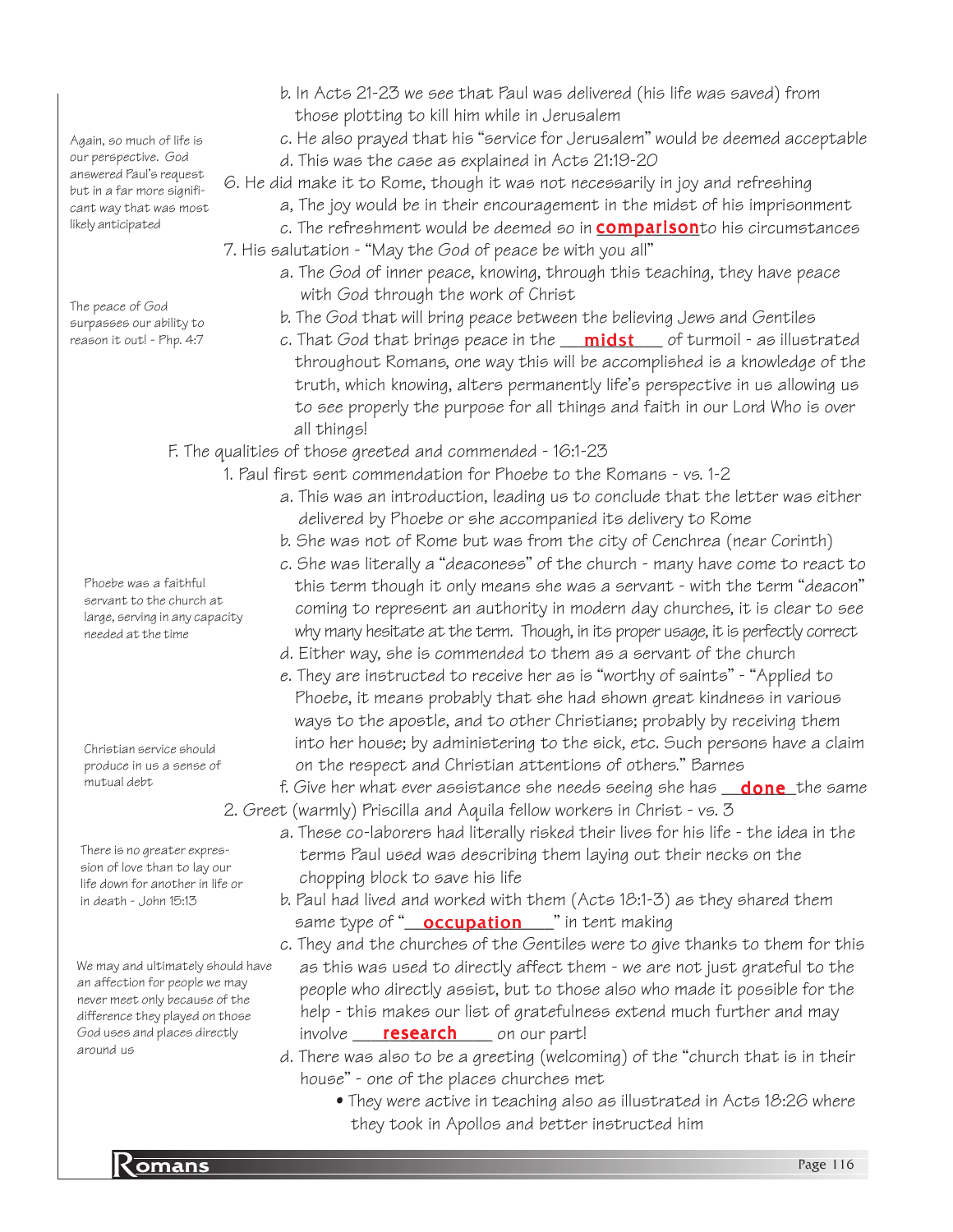- e. It is believed that Aquila had not sold his house when the Jews were expelled from Rome by Claudius and that now some of the Church at Rome were meeting in his house - hardships did not deter them!
- 3. Epaenetus Paul called him "\_\_\_\_<mark>beloved</mark>\_\_\_\_" apparently a closer friend vs. 5
	- a. He is believed to have been converted by means of Aquila and Priscilla
	- b. He was known for being the first convert from Asia
- 4. Mary, Trypheana, Tryphosa, and Persis the hard workers vs. 6, 12
	- a. It is not known if she was Jewish or Gentile
	- b. The word for her (Mary) work is (**κοπιαω**) demonstrates \_\_\_<mark>\_\_tiring\_\_\_</mark>labor
	- c. Paul does not mention the type of work, just her exhausting effort
- 5. Andronicus and Junias noteworthy fellow prisoners of Paul's -vs. 7
	- a. There is debate as to whether Junias was a man or woman
	- b. Either way, they were "kinsmen" meaning they were fellow Jews or even possibly distant relatives of Paul
	- c. They were clearly "fellow prisoners" (of \_\_<mark>war</mark>\_\_\_- as the term implies)
	- d. They "stood out" as being recognized by the "Apostles" at large
	- e. They were "converted" before Paul "The apostle writes as if he envied them this priority in the faith. And, indeed, if to be "in Christ" be the most enviable human condition, the earlier the date of this blessed translation, the greater the grace of it." JFB

#### 6. Ampliatus, Urbanus and Stachys - friends and fellow-workers - vs. 8-9

- a. These were "beloved" (particular friends)
- b. As is so often the case, they were closer friends because they labored together (few things in life produce closer <u>\_\_\_**friends**\_\_\_</u>or fiercer enemies)
- 7. Apelles the "approved" one vs. 10
	- a. He was particularly described as someone proven to be genuine
	- b. Some trial/test must have been the tool used to "prove him" these "tests" are for our own sakes as well
- 8. Those of the household of Aristobulos vs. 10
	- a. Most likely his \_\_\_\_\_**slaves** \_\_\_\_\_ (the good majority of the church)
	- b. This was the case with those "of Narcissus" vs. 11 This fits the "priority" of God as defined by Paul in I Cor. 1 of who/what God "chooses"
- 9. Rufus "a choice man in the Lord" vs. 13
	- a. The compliment was as saying "one who stands out" among believers
	- b. Mark mentions in his gospel (directed at the Romans) that Simon of Cyrene was compelled to bear the cross for Christ up to Golgotha, and that he was the father of Alexander and Rufus, most likely the same as mentioned here in Romans - see also Mk. 15:21
	- c. His mother was also greeted and Paul lovingly refers to her as his also
- 10. Ten more in vs. 14-15 are named though no distinction is clarified
- 11. Warm and personal greetings encouraged vs. 16

"a hearty handshake"

- a. "a holy kiss" a "set apart" greeting typically done in a public setting
- b. It would be a personal greeting (have to get \_\_\_\_\_<mark>close</mark> \_\_ to do it)
- G. A final challenge and warning to these believers vs. 17-18
	- 1. I "call you to come near" as I tell you something of importance
		- This is of significant importance for you to watch for
	- 2. "keep your eye on those that cause dissensions" disunion
- **Romans** Page 117 • This disunion is against the "doctrine"

The quality of these people was not found in their social standing, gender, educations, wealth or race. They were known for what they did and were doing and by who they befriended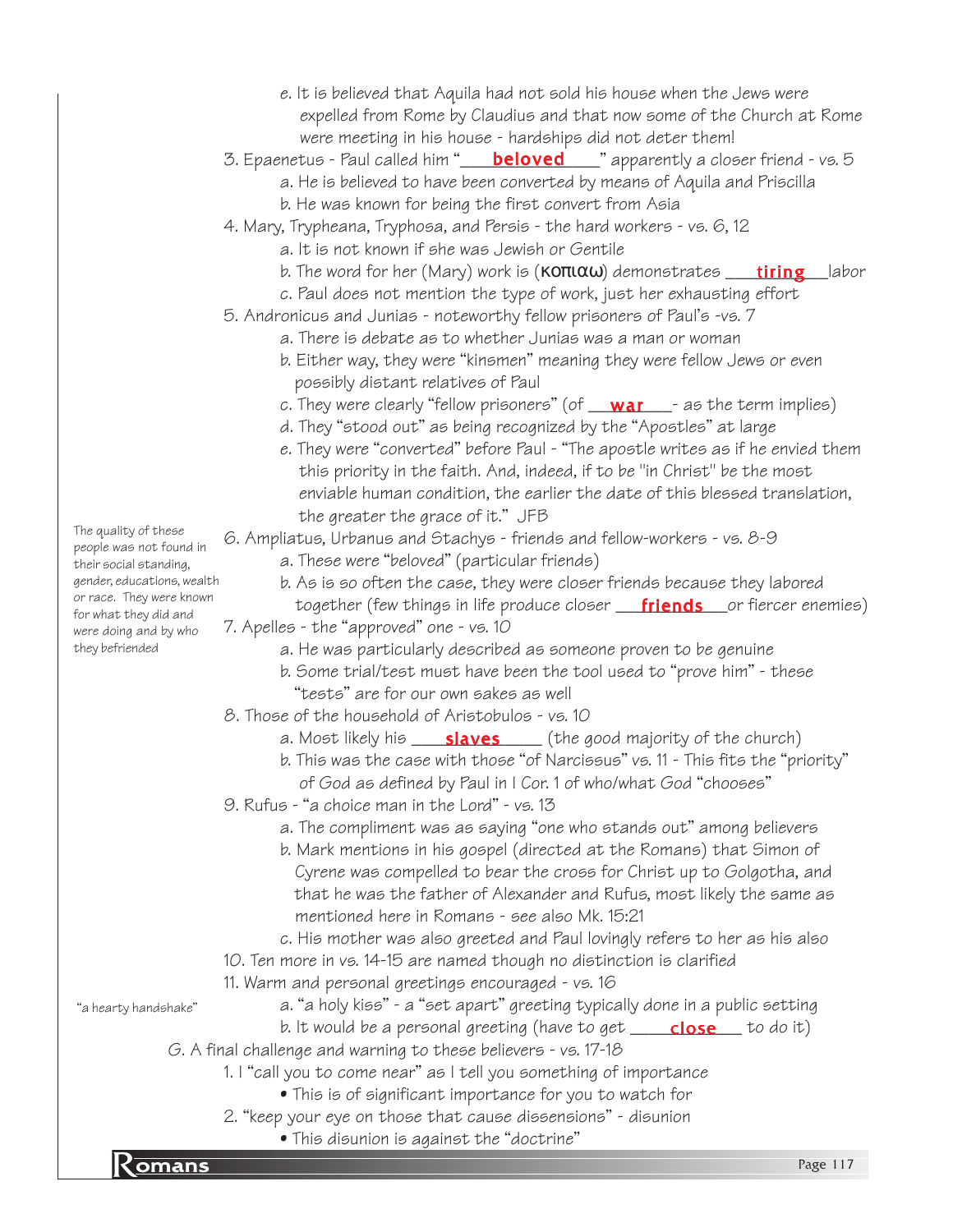- 3. "Mark" them who cause "disunity" and "offenses" in competition with the doctrine (teaching) they had already learned
	- a. The disunity is literally dissension from the Truth many would look on this as being disunity from being unified, which is incorrect
	- b. There is more to unity than a **\_\_\_\_\_\_\_<mark>determination</mark>\_\_\_\_\_\_\_** to get along
	- c. Our unity is to be found in and based upon the Truth, which then makes a pursuit of it and maintaining of it a top priority!
	- d. These also cause offenses which are in reality snares/traps ways of thinking not based in faith in the Scripture but a faith focused more upon the <u>\_\_\_\_\_**reasonings** \_\_\_</u>\_\_ of man and the uplifting of man
	- e. It is this that causes a "parallel" version of truth which runs in competition to it. There is one truth and many (and continually growing) lists of competitors vying for the attention, time and resources of the Church at large
- 4. The word for "hindrances/offenses" is where we get our word "scandal"
	- a. It can be likened to something like a death trap as its affects are fatal
	- b. It is of utmost danger to a church and should be fought strongly and with confidence - which is why the Ephesian elders were challenged to be on guard from such in Acts 20:28-31
	- c. "Note well that the apostolic doctrine never causes either inward or outward rents in the church, either division of mind or schism in communication and fellowship. How can it when it is ever the same? Being
- Lenski one, it unifies, holds in unity. When those who hold this doctrine firmly reject those who refuse to hold it or some part of it, they cause no division but prevent division by not giving room to those who do divide and disunite."
- 5. The instruction is for us to disassociate from them (avoid them) if there is ever a reason to part ways with other professing believers it is over the Scripture and its truths; if we remain unified at the cost of compromising Truth, our underlying
- **purpose** end is compromised
	- "A man that is an heretick after the first and second admonition reject;" (KJV) Titus 3:10
- 6. Why? For these are such that are not serving as "slaves" to Christ vs. 18
	- a. They are those seeking to serve their own \_\_\_\_\_\_**appetites**\_\_\_\_(belly)
	- b. They are driven by what is to them considered "palatable" though the solid truth of Scripture will often be difficult to "swallow"
	- c. One devoted to their own appetites will not be likely to stay close to the Truth as it is often divisive and will cause the bearer grief with others
- 7. They set out with "smooth" words easy to hear and uplifting to the heart they are most often one-sided in their approach to the Truth (as was the devil)
	- a. The simple minded, unsuspecting fall for the trap and view strict truth seekers as \_\_\_\_\_**narrow**\_\_\_\_\_\_-minded and lacking in graciousness
		- b. The simple trust the nature of man and will follow those who speak with confidence and will not seek to verify what is being taught; thus they are so often ensnared in to mindsets that contradict Scripture and **compete** with faith
		- c. "A little special attention, or promise of an office, or commendation for talents or acquirements, will secure many to the purposes of party, whom no regard for truth or orthodoxy could influence a moment." Barnes

Solid truth accomplishes 2 things: it unifies the church and offends and separates (out) dissenters, as it was meant to do!

This is why it is so essential the focus be upon the message and not the messenger; we were never intended to become "groupies" of men but seekers of THE Truth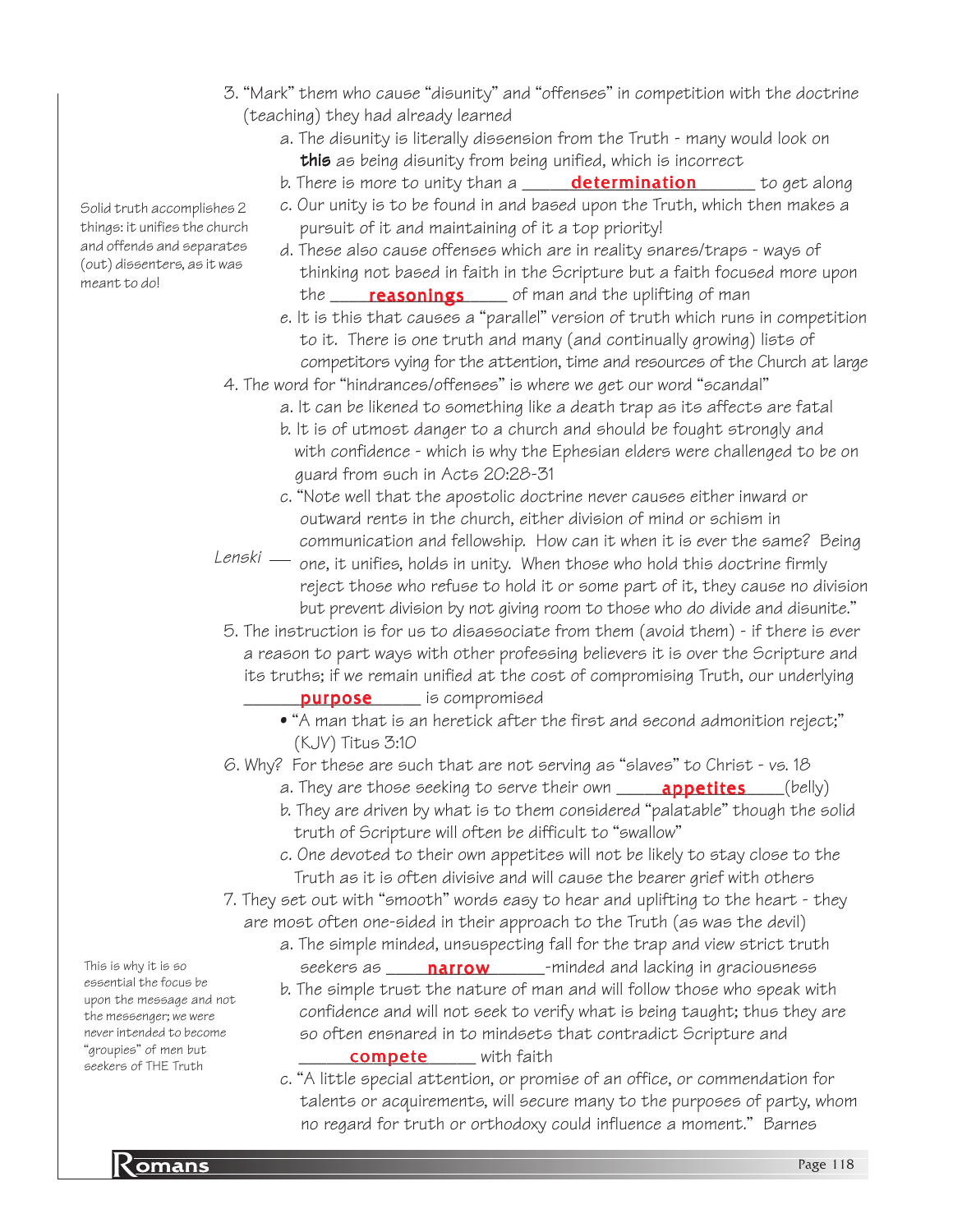- H. The reason to stay on focus regarding what they have been taught vs. 19
	- 1. The good reason a report was out of their "obedience"
		- a. They were known for not only their \_\_\_\_<mark>faith</mark>\_\_\_but for their obedient spirit
		- b. They were submissive in their approach to learning the Truth
		- b. Some learn to serve their own agenda their fight, their glory
		- c. Others learn to serve best they are convinced of their purpose and seek ways to enhance and improve their \_\_\_\_\_<mark>pursuit</mark>\_\_\_\_\_\_ of it

2. The "bad" reason for the warning - there are those with their persuasive speech that will come to take advantage of such a "cooperative group"

- a. There are those who feed on others willing to be led
- b. Beware when you have a reputation of cooperation with being taught as others will come just to be "the boss" or "dictators" of lives
- 3. Paul was encouraged at this broad-reaching reputation we also should be known as submitters to Truth and as being those who incorporate it into our living, making our life surround the Truth not the Truth fit conveniently into a "life-corner"
- 4. Pre-planned brilliance and pre-planned ignorance
	- a. "I want you to be wise" in the "good" literally that which is "truly good"
		- It has been proven to be good and having handled scriptural scrutiny it becomes what we set our thinking to be "well-\_\_\_\_\_**versed\_\_\_\_**" in
		- b. The desire is that they/we "saturate" our minds with the Word of God
			- (1). This will be a purposed discipline the pursuit of learning the Good
			- (2). Knowing the ease of which we stray of the "fine-line" of Truth, we become urgent in our approach to stay "balance" and straight
		- c. I want you to be "harmless" when it comes to what is evil in the context it is more than evil in general, it is false teaching
			- (1). This is the same word as Christ used in Mt. 11:16 "Behold, I send you forth as sheep in the midst of wolves: be ye therefore wise as serpents, and harmless as doves."
			- (2). We would be no threat of evil to others (sources of damaging error)
			- (3). Be as "men" in understanding and as "children" in malice I Cor. 14:20
- d. Our goal is also not the finding of fault in others but stirring with the Truth I. And the God of Peace will accomplish the goal - vs. 20
	- 1. There will be those of Satan who will seek to influence the "flock"
		- a. Satan being the devil's name as the accuser/\_\_\_\_\_\_<mark>slanderer</mark>\_\_\_\_
		- b. Accusers often use partial truths to skewed truth to "convict"
		- c. The God of Peace brings the Gospel of peace crushing with Truth the antics and purposes of this accuser and all his accusers to come
	- 2. The God of Peace will crush deceivers, and this is how peace is maintained
		- a. Many see peace as finding its power in compromise while this may be true in human relationships it is wrong in relation to Truth
		- b. Peace is accomplished when the truth (of any matter) is faced openly and dealt with lawfully - all this God has done and is dictated in His Gospel
	- 3. We are not given to despair over the attacks of the enemy not his apparent "victories" as we know that, as it were, shortly he and all he stands for will be **crushed** by the God of true peace
		- a. This crushing will be under "our feet" we will be used as the Romans were
		- b. As in Eph. 6 we are equipped as a soldier for battle with our "armor"

There are those with dogma based upon tradition and others based upon their forceful personalities - neither are open to true scriptural scrutiny and seek only blindsubmitters whose faith is based on impression

O be careful little mind what you learn - we must be cautious around man's philosophies and traditions becoming ingrained in our thinking as absolute - Col. 2:8

Many Christians become defeated in their thinking because they are unfamiliar with their standing with God and are all to familiar with the accusations of Satan and his manipulation of an ungoverned conscience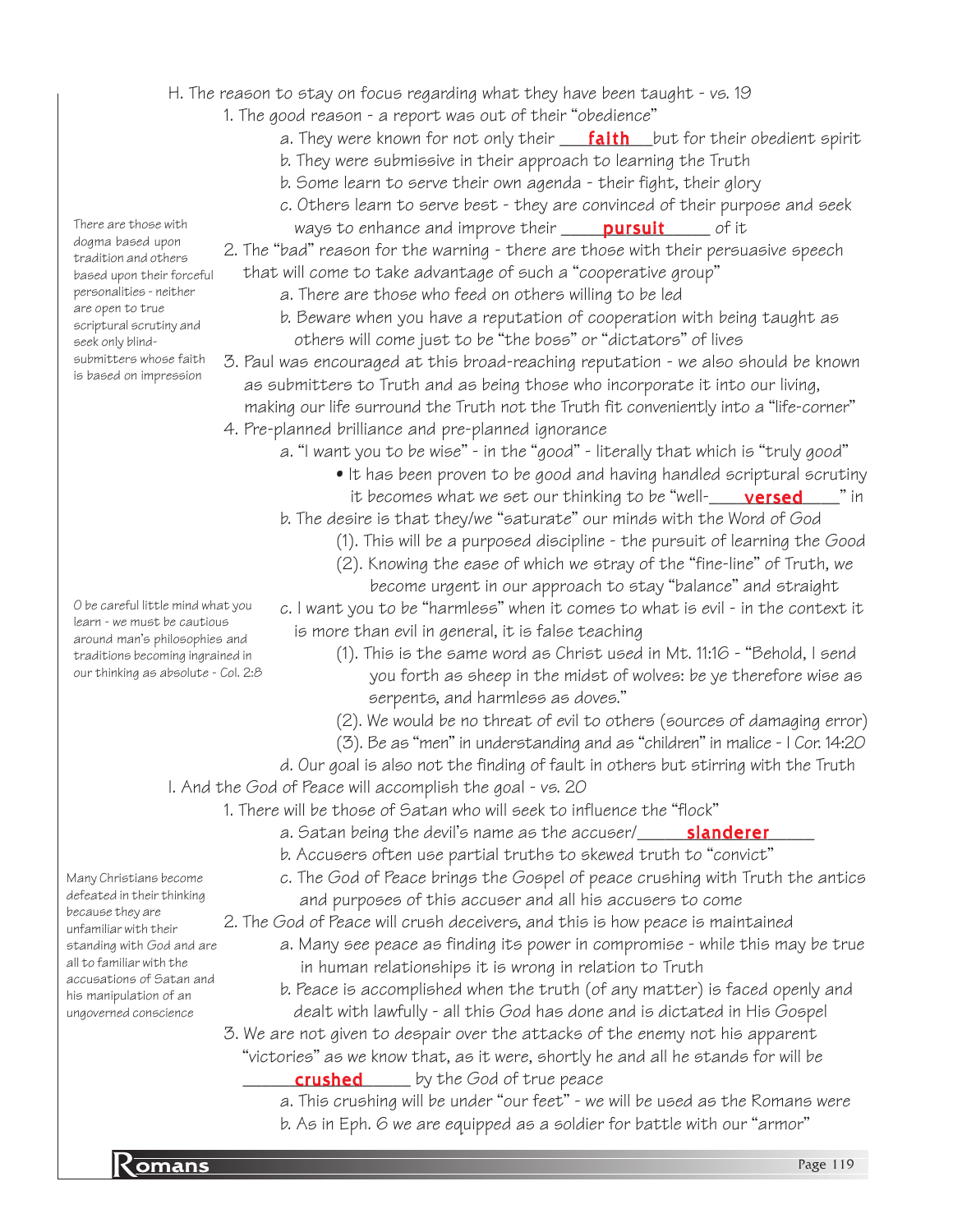- XXVI. The Fundamentals Review of Romans
	- A. The just shall live by faith Rom. 1:16-17
		- 1. Those who will truly be just (justified as if there were no sin at all) will become so by means of faith and not by works of \_\_\_\_\_**personal**\_\_\_\_\_\_ righteousness
		- 2. This is why Paul was unashamed of the Gospel this is where God's righteousness (the means to obtain it) is revealed, making it truly "good news"
			- $\bullet$  It is "from faith to faith" begins and  $\underline{\quad \text{ends} \quad}$  with faith
		- 3. Faith is a confident perspective without needing full "proof" I do not currently see the outcome but I expect it based upon the one in whom I place my confidence
			- a. It is a confident \_\_\_\_\_<mark>reliance</mark> \_\_\_\_\_ upon another
			- b. It is the picture of not relying on self and self-effort
		- 4. This is actually the turning off point we will have with many differing beliefs
			- a. We strive to place our full reliance upon the work of Christ alone for our salvation while others will add to their "faith" their works and assistance to the process
			- b. It will take genuine faith to rely to this degree and to accept with full assurance the teachings throughout Romans
			- c. "But that no man is justified by the law in the sight of God, it is evident: for, The just shall live by faith." Gal. 3:11
		- 5. All else will pivot on this point of full reliance if we lose sight of this foundation, our belief system will become adulterated with "me" and what I can or must do in the \_\_\_\_\_\_\_\_\_\_\_\_\_\_\_ of my salvation work
	- B. God's wrath is directed at humanism Rom. 1:18-32
		- 1. At its core, humanism is the belief that life is about/for us
			- a. It is evidenced in its fight to "hold down" (restrain/forbid) the Truth
			- b. It is the drive to maintain a self-**\_\_\_\_\_\_\_\_\_\_\_\_\_\_\_\_\_**\_\_\_\_belief system (of any kind)
			- c. Man (we) become the standard of measurement and our intellect, perspectives, feelings and the like become the established authorities all above faith in the good news of God's saving work
			- d. Humanism is the fear (worship/reverence) of man/self over the fear of God
		- 2. Man, without God's intervention, will degrade in his thinking and become unable to think correctly (reprobate mind) and his self-gratification goals will lead to perversion of his design
		- 3. Man will degrade to a point of loving what is \_\_\_\_<mark>against</mark> \_\_\_\_God
		- 4. Humanism refuses to submit to faith in God and His work/ways and glorifies faith in man and his works and ways
	- C. There is no "respect of persons" with God Rom. 2:11
		- 1. God is not interested in our work for Him but is only interested in His work in us
		- 2. There will arise groups who measure themselves among themselves defining their own standards of righteousness and in the process despising the "riches of His goodness and forbearance.." not knowing that it is the goodness of God that leads us to repent (change of direction/perspective)
		- 3. Our thoughts, ideas and philosophies are not intimidating nor impressive to God
			- How can an omniscient and all-powerful One be ever in any type of awe of us?
		- 4. Based upon this, neither should we be "respecter of persons" in the sense of using man's standards to rank people above the "honor" they are due - God must always be seen as the "\_\_\_\_\_\_\_\_\_\_\_\_\_\_\_\_\_\_ cause" and man as responder, reactor or receiver

They will "live" and find the salvation of their souls and will "live" day to day founded on this faith in the faith

> God is the creator of all and all is for Him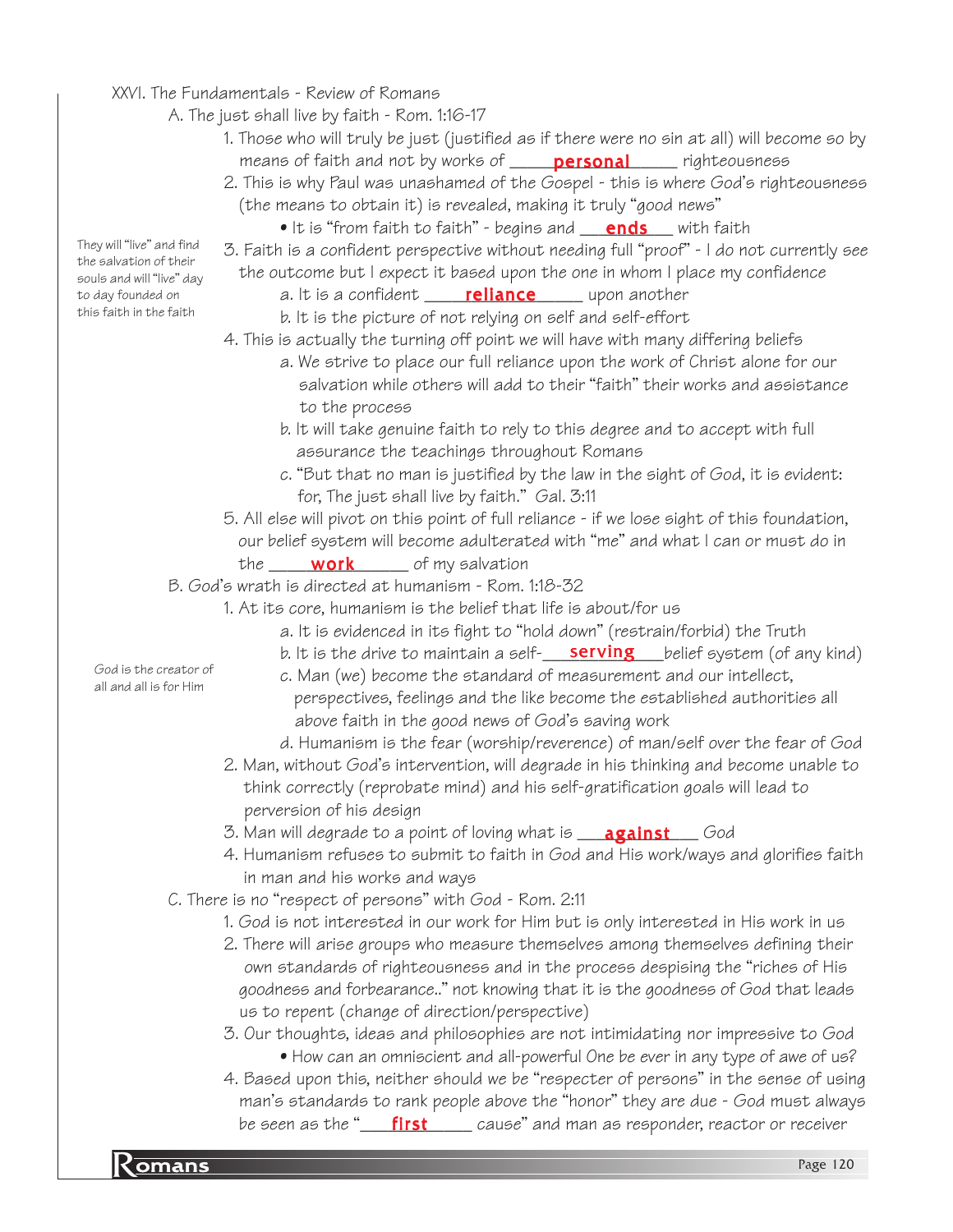- D. All will perish with or without the Law Rom. 2:12-13
	- 1. The problem is found in the word "\_\_\_\_\_\_\_\_\_\_\_\_\_\_\_\_\_\_\_\_\_\_\_\_" in vs. 12
		- a. They sinned without having the Law and will perish
		- b. But those having the Law and having sinned under it will be judged and condemned under that Law
	- 2. Those living under the Law would need to be true "keepers" vs. 13
		- a. It is not enough to know the perfect standard of the Law
		- b. The \_\_\_\_\_**entire** \_\_\_\_\_ Law would need to be kept to be used to justify
	- 3. Sin is anything done contrary to God, His nature and character and the Law was a definer/identifier of these characteristics and man's inadequacies to live up to such a standard
	- 4. Sin is the problem and the Law is incapable of dealing with sin in any way other than in the **\_\_\_declaration** \_\_\_\_\_ of condemnation and judgement
	- 5. If one could keep the Law without having or knowing the Law they would be better than one having the Law and not following it - 2:26-29
- E. God is always right/perfect in what He does, allows and judges Rom. 3:1-8
	- 1. Even if it appears that God's plan is failing it is not and should not ever be entertained as though it is possible - this is the antithesis to faith
	- 2. If those calling themselves "God's people" are found unfaithful this does not prove God to be unfaithful in His Word! - or at all
	- 3. One of our chief fundamentals is, "Let God be found to be true and every man a liar" in comparison to God - vs. 4
	- 4. So, whenever I see God to be wrong, I am \_\_\_\_\_\_<mark>wrong</mark>\_\_\_\_!
	- 5. Man's attempts at finding fault/flaw with God is to seek to deny His authority to judge the world - vs. 6
- F. Man is totally \_\_\_\_\_\_<mark>depraved</mark> \_\_\_\_\_\_ thus totally helpless Rom. 3:10-19
	- 1. There is not even on "righteous" person no one is just or innocent vs. 10
	- 2. There is not even one who understands their situation truly they cannot literally "put things together" (without God's intervention) - vs. 11
	- 3. There is not even one who seeks God truly seeking God and who He is many seek a God of their own making but abhor the concept of the Almighty God
		- Left to ourselves we will not nor would we want to seek after God and His salvation - we are by our sin nature **\_\_\_\_<u>enemies</u>\_\_\_\_**\_ of God
	- 4. All have "turned aside" we have "missed the mark" and that deliberately vs. 12
		- The picture is of turning away from something that disgusts us (as we turn to that which disgusts God)
	- 5. With this we have become "depraved", spoiled, useless without value thus something that would normally be discarded/thrown away

6. There are not enough to add up to one among us who does what is truly good

- a. This is the thoroughness of sin in that not only have all sinned but our sin has affected all parts of our being, even to our "righteousness"
- b. So even our righteousness is filthy before God it is \_\_\_\_\_\_<mark>infected</mark>\_\_\_\_
- 7. This depravity is revealed in all that comes out of us
- 8. In our state of being an enemy "there is not fear of God"
- 9. With the revealing of the Law, we are proven as those who must be held accountable to God
- anything of the flesh (and all its deeds no matter how well intended!)<br>Page 121 10. Depraved man must not look to the Law for salvation because it cannot justify

One of the key points is to demonstrate that the Law does not save and that security found in knowing the Law was a false sense of security

Depraved - "having the nature of vice; hopelessly bad; morally corrupt"

The Law is the standard of comparison not our own societal concoction of moral superiority

We are a lost cause in our own hands and best of wisdom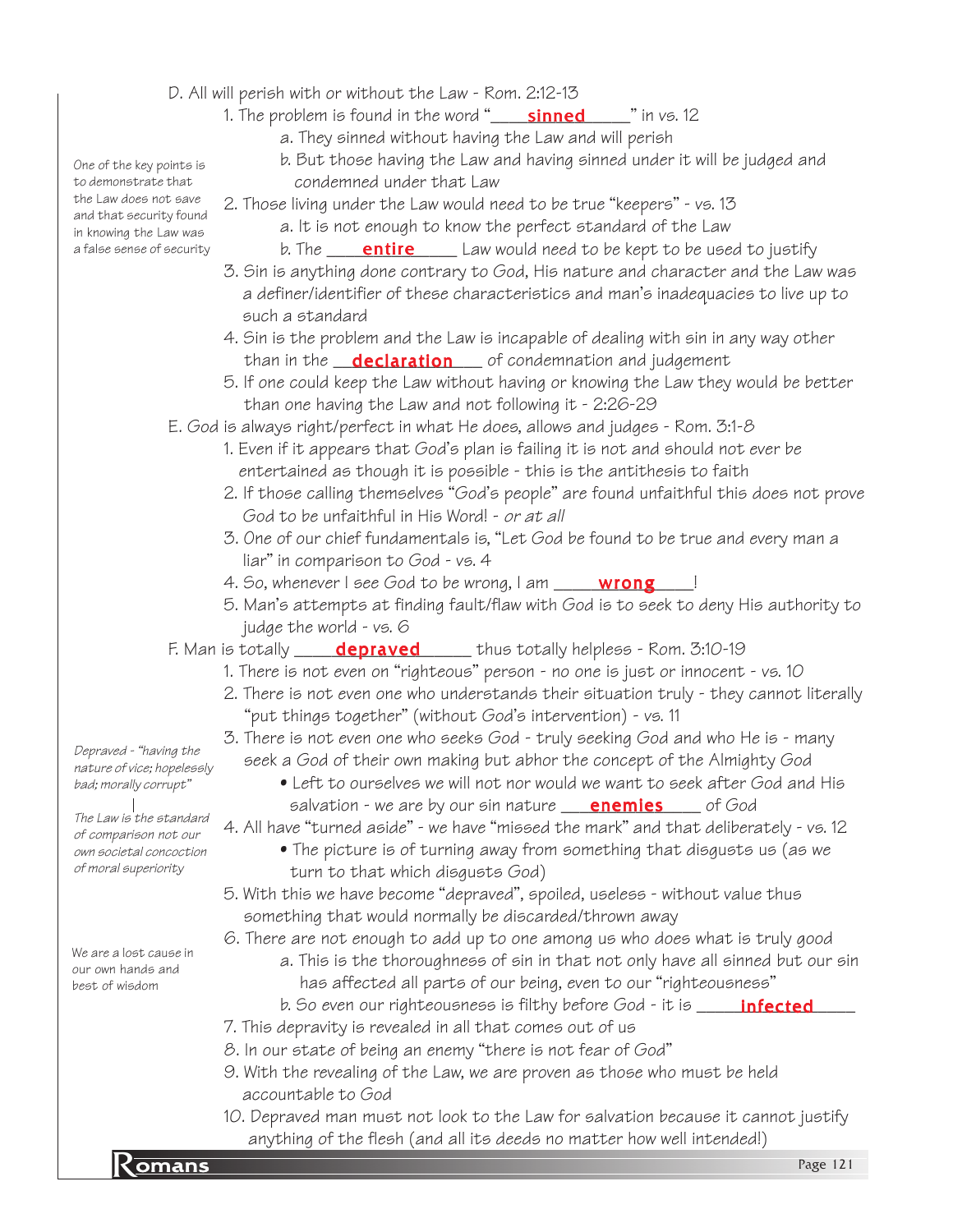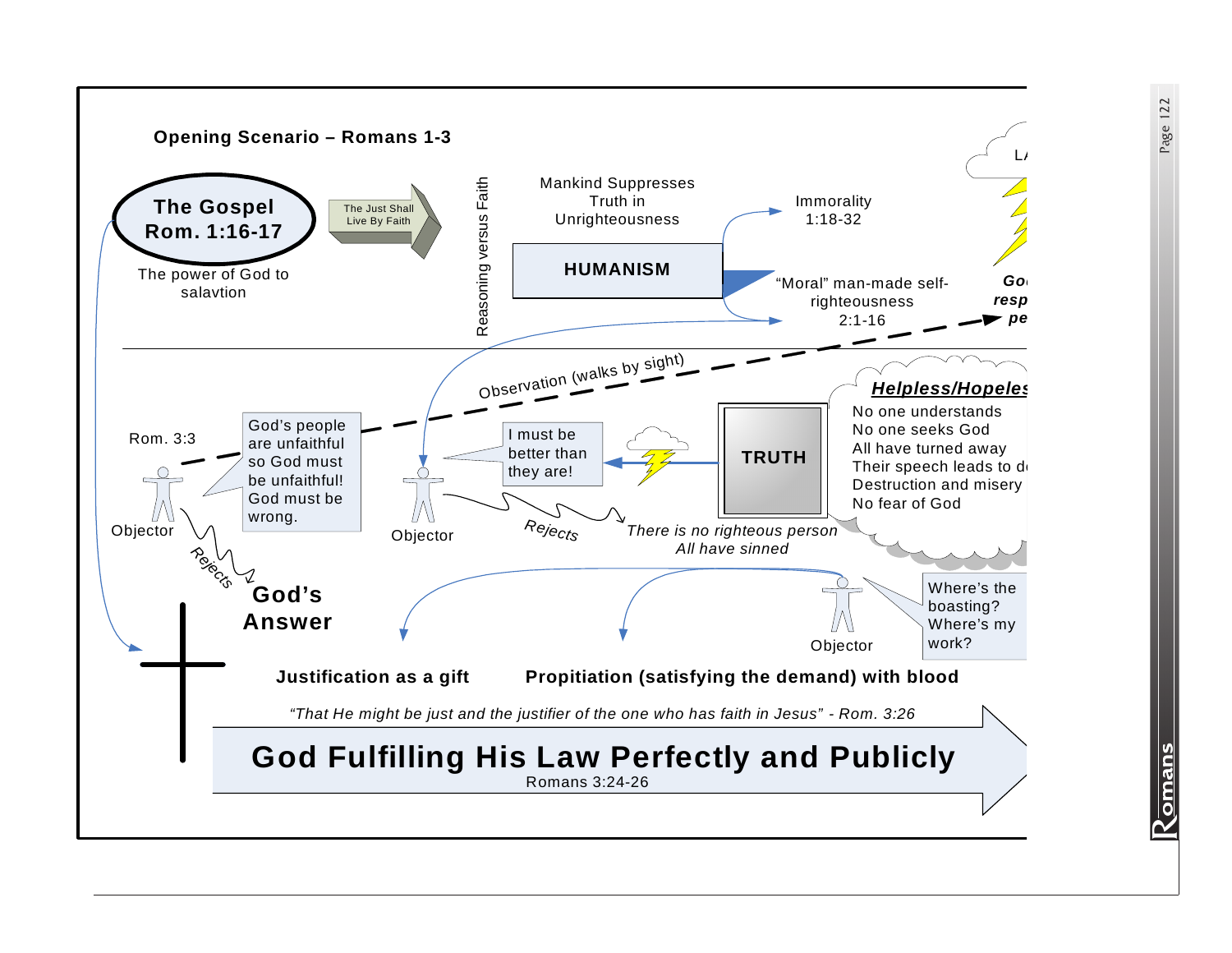*G.* The work of salvation is totally God's work imparted through \_\_\_\_\_\_<mark>faith</mark>\_\_\_\_\_\_\_- 3:21-31

- 1. It will be apart from the Law/law as in 3:20 by no one will be justified (declared and
- rendered righteous) the law demonstrates our \_\_\_\_\_<mark>guilt</mark>\_\_\_\_ before God

seeing that all have sinned

- a. Since the Law condemns us before God, salvation will need to come another way b. We will need to obtain "God's righteousness" another way
- 2. Salvation is a gift! 3:24
	- a. Salvation is our being declared/made righteous (justified) before God as a gift by means of grace (the gift is wholly undeserved on our part) through the redeeming (paying a ransom price) work of Christ
	- b. It is "displayed publicly" by God as evidence of His own work, fulfilling His own Law perfectly as having paid the price demanded by the Law
- 3. "That He might be just and the justifier of the one who has faith in Jesus" vs. 26
- 4. So there is no "boasting" on the part of the "saved" vs. 27
	- We are saved by a "law" of faith not of works
- 5. Man, as helpless as he is, "dead in trespasses and sins" has no other hope but that the work for their saving (quickening) be done **\_\_\_\_\_\_\_\_\_** them
- H. Man is justified before God by means of **\_\_\_\_\_<mark>faith</mark>\_\_\_\_\_**(alone!) not by works- chapter 4
	- 1. Abraham is a key example of how this takes place (works its way out)
		- a. He did not have the ultimate "work" (the sign of circumcision)
		- b. Yet, when he believed God his faith was credited to him as righteousness
		- c. This was qualifying righteousness not an individual righteous act
	- 2. David spoke of the "blessing" on the person to whom God does not charge his sin against him but instead credits his "account" with this qualifying righteousness
	- 3. If works come to play in the scenario at all (even the seemingly smallest of works) then salvation would be partly of \_\_\_\_\_<mark>debt</mark> \_\_\_\_ on God's part and not of grace
	- 4. Christ was "delivered up" on account of our sins as was raised up for our justifica tion (He lived the perfect life (fulfilled the Law) and was offered on our behalf
- I. As justified by faith, we have peace with God (it is a "done deal") chapter 5
	- 1. Since we have peace with God and we know how it was obtained, why would we harbor doubts of losing the peace with God because of our works when we did not obtain it \_\_<mark>\_\_\_\_\_\_\_\_</mark>\_ our works?
	- 2. We are righteous before God through Christ sin no longer has power/ability to keep us from God
	- 3. We are no longer "dealt with" in accordance with our sins but simply in accordance with our needs (our growth - sanctification)
		- a. This is how our perspective of tribulations, patience and the like is changed b. We now can see the "love of God" continually at work in our hearts
	- 4. This will not change!! seeing as how God did all this on our behalf while we were enemies, why, now that we are His redeemed, would we consider that God is against us and will turn on us because we are not practically perfect? - vs. 6-7
	- 5. Learn how God worked this out so it is not \_\_\_\_\_\_<mark>doubted</mark>\_\_\_\_\_
		- a. Through one man sin entered the word and is upon all for all sinned (representatively in Adam) - for even before the Law people died as so do infants - we are all guilty of the sin of Adam - see also vs. 18-19
		- b. In the same way, the righteousness of Christ can be upon us through the "one man" Christ - "many" will be "made righteous"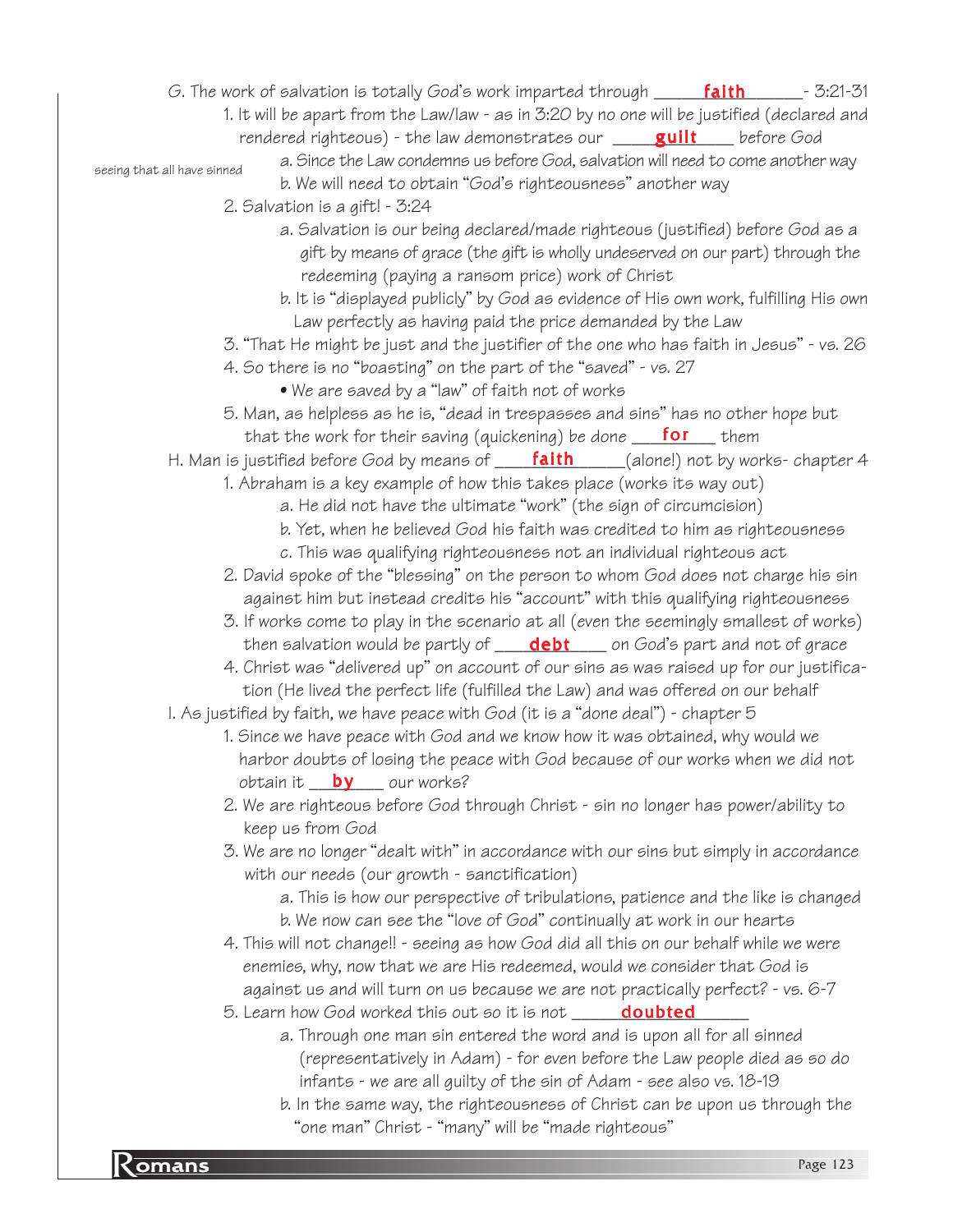- 6. The depth of sin is magnified with the Law is overcome with Grace! vs. 20
	- a. The Law was used to magnify sin for what it truly is in detail

b. If man tries to use it to demonstrate his righteousness it cannot

- succeed) or be \_\_\_\_\_<mark>allowed</mark> \_\_\_\_\_ to seem to succeed!
- c. It (the Law) shows our enmity with God so the Grace of God can demonstrate His mercy
- d. The grace of God will \_\_\_\_<mark>always</mark> \_\_\_ be in greater abundance than our sin 7. So, grace "reigns" rather than required death through the Law solely through the work of Christ and His righteousness on our behalf - no exceptions!
- 8. So, if it is solely His work on our behalf performed for us while we were His enemies how possibly can it be taken from us or given up by us when we are His children and heirs?
- J. Those in Christ are alive "to God" no longer slaves to sin chapter 6
	- 1. Should/will believers continue in sin so God's grace will be "spent to the max"?
		- a. We do not think this way as it is not who we \_\_\_\_<mark>truly</mark> \_\_\_ are!
		- b. We, being who WE are (in Christ) cannot being who we are
		- c. It is not a question if we will or if we can we, being who we are, will not
	- 2. The "old condemned man" is dead having been crucified with Christ
		- a. This was done so that we would no longer be the slaves to sin to obey its "rule" or face its ultimate judgment from God
		- b. This was to make our "body of sin" rendered useless (done away with)
	- c. Our bodies are not who we are neither do they \_\_\_\_<mark>dictate</mark>\_\_\_\_who we are 3. Believers must accept and realize who they are in Christ
		- a. Alive to God had having been made alive our lives (living) belongs to Him
		- b. As having been dead in sin and now made alive to God (thus from sin) I no longer live under the jurisdiction of sin
		- c. Our goal is a good "reckoning" (accounting) system keeping constant "track" of who we are, what we have in Christ, and how we are to "spend" His grace
	- 4. Sin used to reign over us using the law as its condemning tool
		- a. Having the Law fulfilled in Christ I am freed from its condemnation
		- b. Being in Christ I live under the realm of Grace God's constant goodness
	- 5. It is proof, that to whoever or whatever we yield our "members" (all the parts that make us up) we are its slave/servant
		- a. It is an identifier of who we are NOT \_\_\_\_\_\_\_<mark>making</mark>\_\_\_ us who we are!
		- b. There fore, being in Christ we see (and come to see) our members belong to God as our life belongs to Him (purchased in Christ)
		- c. This the term "slaves to righteousness" being under an extremely benevo lent master especially in light of our former master
	- 6. So, in light of these facts, we have never been \_\_\_\_\_\_\_\_\_\_\_\_\_\_\_\_\_\_\_\_\_\_\_(our own)
		- a. Just as we were obligated to sin before now we are graciously obligated to righteousness (to God) we "derive our benefit" resulting in eternal life
			- b. The "wages" that come from a life in service to sin is death but God's gift (resulting from grace) is eternal life through the work of Christ
	- 7. Antinomianism is never a threat to those who are truly in Christ
		- a. These passages do not say that we never sin, but that sin is no longer our master and dictator of life
		- b. We will never be those who live in sin (as defined by it) because it is not who we really are - I John 2:19

Whether or not we perceive it, our sin is greater than we realize as shown under the scope of the Law so our need of Grace and its application on us will be above our realization and comprehension!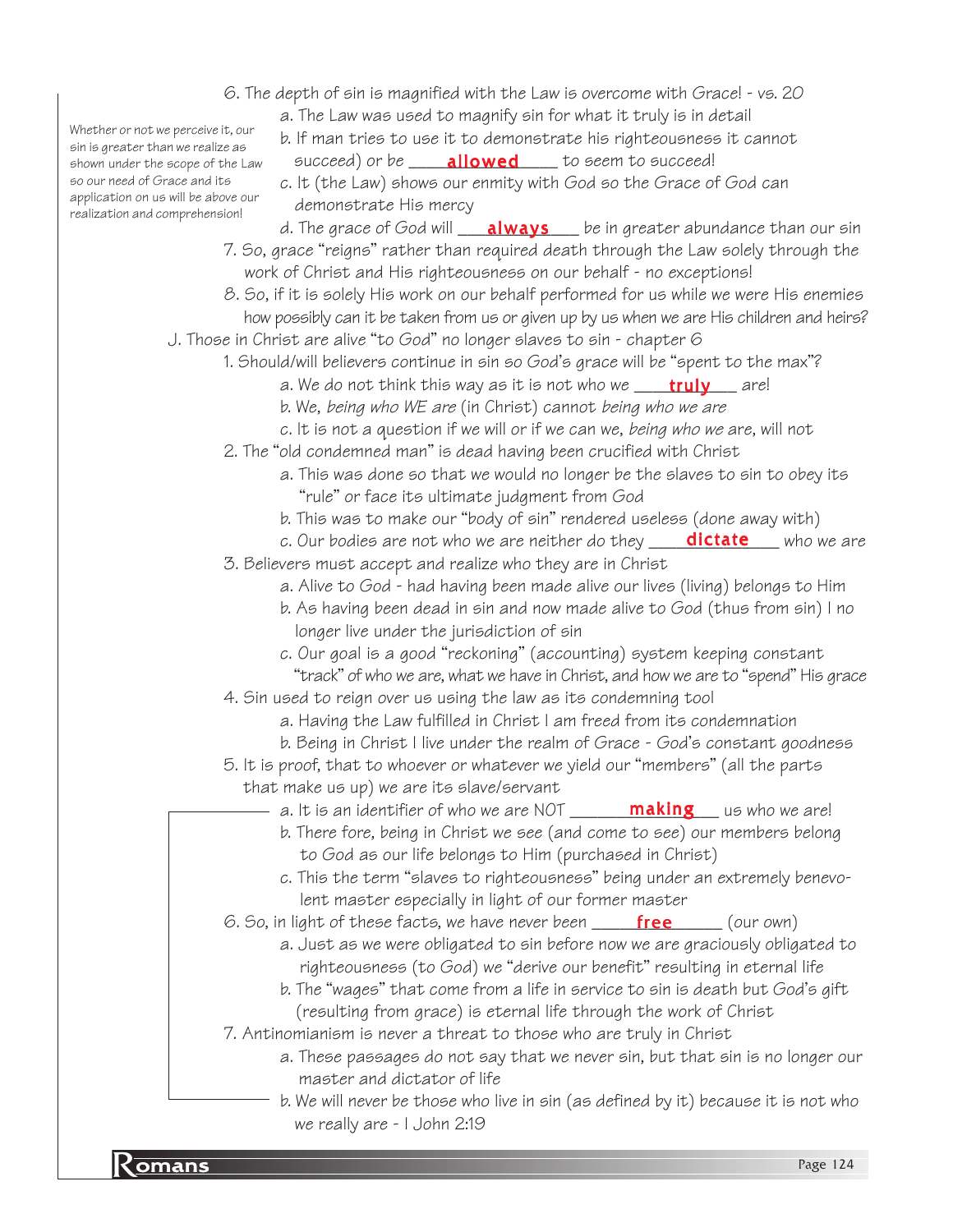- 8. As the Romans, we become "conformed to that form of teaching to which we have been committed" - 6:17
	- a. This again explains the vital need to be cautious what we learn and how/ what we are taught - it will "\_\_\_\_\_\_\_\_\_\_\_\_\_\_\_\_\_\_\_\_\_" us to its mold
	- b. Satan/the enemy would have us believe we are still (in varying degrees) the slaves to sin and not the slaves to righteousness
	- c. What we are taught sets the guides for our reckoning/accounting skills
- K. Being in Christ one is freed from the jurisdiction of the judgement of the Law 7:1-13
	- 1. As a wife is under the "law" of her husband as long as he lives
		- a. We (as the figurative wife) were the ones who \_\_\_\_<mark>died</mark> \_\_\_\_ with Christ
		- b. Being in this new "realm" we were joined to another (Christ) lawfully
		- c. There is no illegitimacy in this relationship!
		- 2. A believer is freed to serve/fulfill (go about it) the spirit (purpose) of the Law not bound to the letter of the Law (the externals)
		- 3. The Law of God is not and was not evil man in sin is!
		- 4. The Law was used to reveal this (there is more than the externals which need to be kept) We, initially, are evil/sinful to the core and laws such as "thou shalt not covet" deal with the heart revealing truly who we are before God more than who we are before men
		- 5. The moral law of God now can serve as a genuine guide for the believer not as an ominous \_\_\_\_<mark>judge</mark> \_\_\_\_ waiting for failur*e* and striking us down
- 6. This slavery to righteousness is our first true taste of \_\_\_\_\_\_\_\_\_\_\_\_\_\_\_\_\_\_\_! L. A Christian will sin but sin does not fit who they really are - 7:14-25
	- 1. For the believer, there will be a lifelong conflict with the remnants of the old man
		- 2. There is the inner man the real me, in conflict with the "law of sin" in my
			- "members" striving to make me its prisoner again
				- a. This is speaking of a believer/believers no where does this indicate the loss of position in Christ because of the sin
				- b. This realm of sin is only in my bodily members not my "inner man"
		- 3. So, when it is stated, "it is no longer I that do it but sin that dwelleth in me" he is speaking of the real "I"; the inner-man; who I really am
		- 4. Again, our bodies are not who we really are (just a shell/tent in which the real us really resides)
		- 5. For the true believer this is seen in our joyful concurrence with God's law
			- a. I \_\_**want** \_\_\_\_to do what is truly righteous before God (the inner-man)
			- b. I often do what is against this desire (sin still in my physical members)
			- c. So, when I see myself sin I still concur with the rightness of God's law and my innate desire to follow it - I want to!
			- d. This \_\_\_\_\_\_\_\_\_\_\_\_\_\_\_\_\_ is ongoing proof of this reality conflict
		- 6. We will eventually be freed from "this body of this death" through Christ
		- 7. I will sin but will sense that it does not fit who I really am
			- *a.* So much of Christian growth is the wild soff sof who we really are
			- b. This is part of the sanctifying work of God in us and is evidenced in our growing change of desires for what is right and will often be seen in a greater sensitivity to our sins
		- 8. So, as one in Christ, I will not yield the fight to sin as sin is predetermined to be ended and my inner man set free from this "tent"!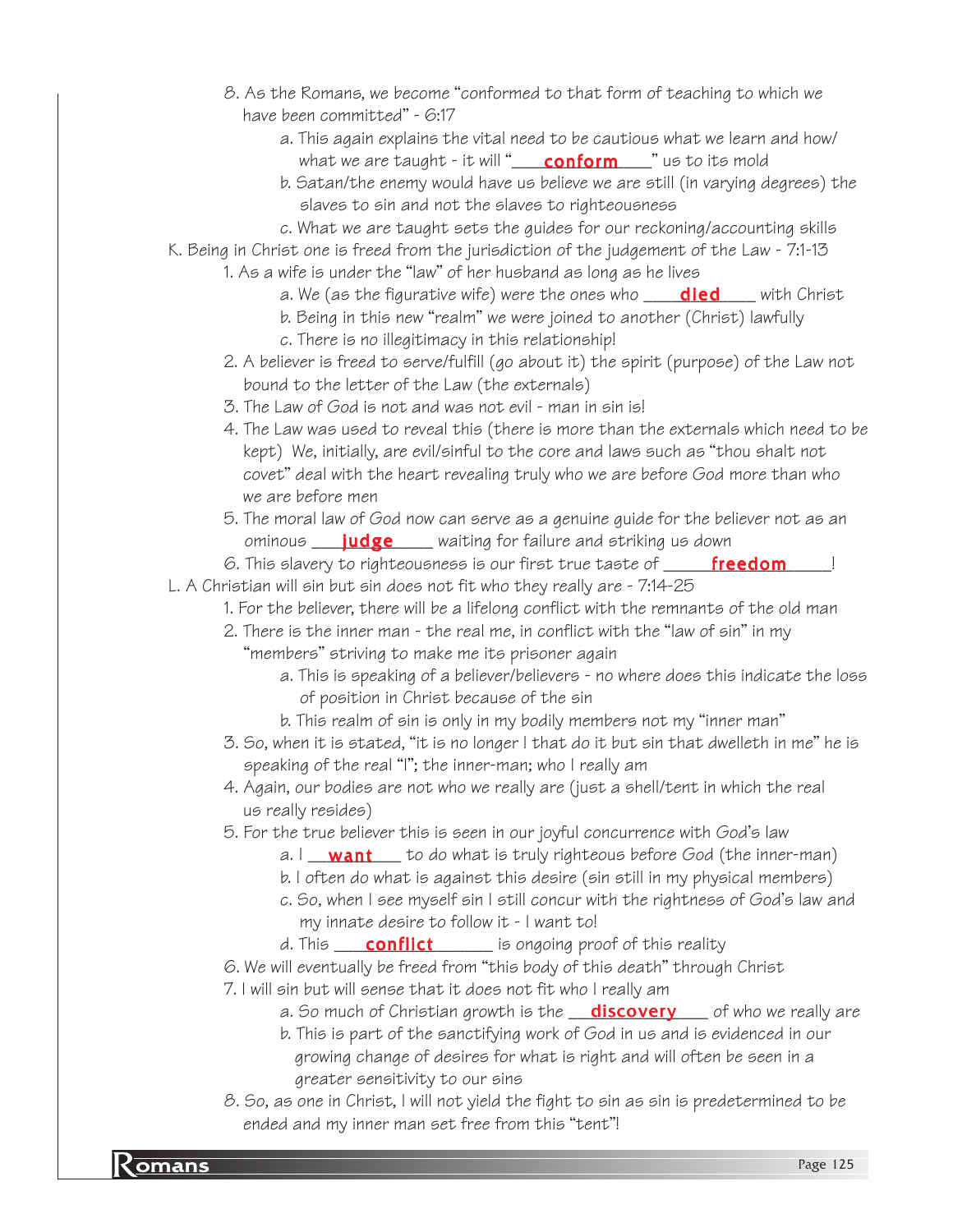M. We know that one "in Christ" cannot stand condemned before God - 8:1-13

- 1. The truest idea of S:1 is that condemnation has been \_\_\_\_\_ **condemned**\_\_\_\_\_!
- 2. The Law was unable to make us righteous, only to demonstrate the opposite
	- God accomplished fulfilled righteousness through Christ
- 3. So, there is no being that can take the Law of God and hold us condemned before God based upon it
	- a. We are "in Christ" so we are now judged in accordance with His righteousness
	- b. The only way we could be condemned by God is if <u>\_\_\_**Christ**\_\_\_</u>is condemned
	- c. This is the core source of our hope in this life and for the "next"
- 4. Those "after" the flesh mind the things of the flesh while those "after" the Spirit mind the things of the Spirit - an inescapable conclusion
	- $\bullet$  "minding" is not the cause but the  $\_\_ \text{result} \_\_$  (indicative)
- N. We are the "adopted" children of God 8:14-17
	- 1. The evidence of this is our being "led by the Spirit" demonstrating our "sonship"
	- 2. It is not a position of "slave" as we once had but one of a slave/orphan that has been adopted in to the family with all rights, name and inheritance
		- In either context we call Him Father (abba Hebrew or  $\pi\alpha\pi\eta\rho$  Greek)
	- 3. If we are His children then we are His heirs (heirs of God Himself!) and as fellow heirs with Christ
	- 4. This is our <u>ga**nchangeable** so</u> position no matter what we see in life

O. A believer (in Christ) will face suffering on the earth but will be maintained through hope

- 1. This "hope" is an expectant hope (driven by confidence in the giver of hope)
	- a. The sufferings we face are of no comparison to what is coming in glory
	- b. Even the whole of creation is described as eagerly waiting the final
	- fulfillment of the adoption results when sin and its influence are no longer
- 2. We wait (with perseverance) for this hope to be \_\_\_\_\_\_**sight**\_\_\_\_\_\_
	- a. Hope that is seen is not hope
	- b. The believer will walk (through this life and be characterized by ) faith
- P. The Spirit of God intercedes for us throughout the trials of life 8:26-39
	- 1. It is a truth that we do not know how to pray as we ought
		- a. God's spirit speaks on our behalf
		- b. This is all in perfect harmony with the will of God, not with ours
		- c. It is not an interceding to give us what we think we want but what we truly need before the perfect perception of God
		- 2. God causes all things to "conspire" for our good (as He knows it to be)
			- a. This is assured because we are "the called" in accordance with His purpose
			- b. We take comfort in these "all things" resting in God's control
			- c. It is predetermined that we be conformed to the image of Christ
			- d. What is predetermined will happen without change we, again, take comfort in this fact as we face what seem to be uncertainty in life
		- 3. We live life in the confidence of an \_\_\_\_\_**assured** \_\_\_\_\_\_\_ destiny
			- a. We HAVE BEEN called
			- b. We HAVE BEEN predestined
			- c. We HAVE BEEN justified (declared and made righteous in Christ)
			- d. We HAVE BEEN glorified (it is as it is a "done deal")
		- 4. Since God is "for us" what difference does it makes who else is against us?
			- a. He did not spare His own son for us
- b. How, now continuing, could He not gratuitously give us all that is needed?<br>Page 126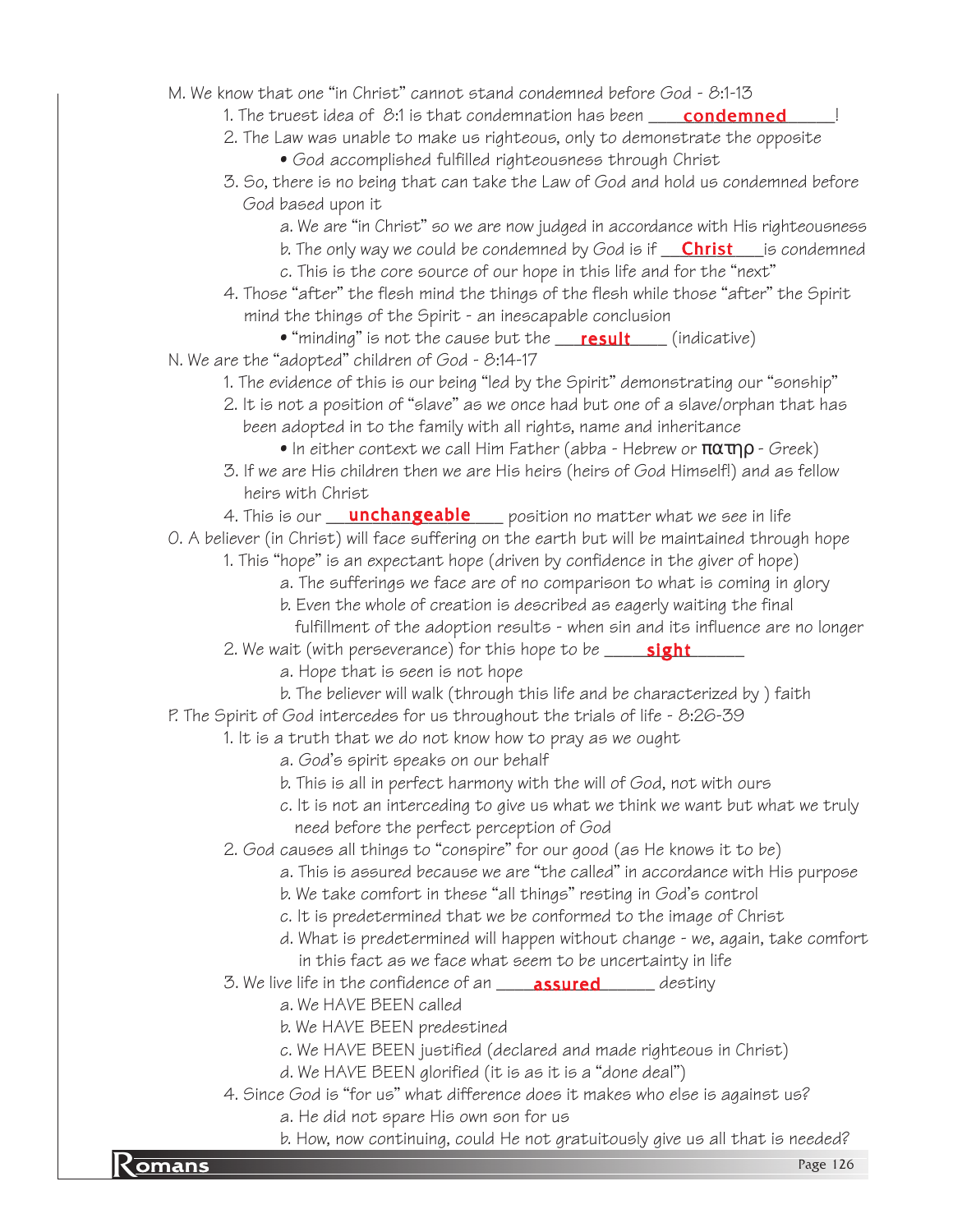Q. God's plan(s) has not, does not, nor will (can) it fail - Romans 9:1-8

1. Our personal burdens do not dictate the will of God nor what He is to do

a. As Paul had a \_\_\_\_\_\_**natural** \_\_\_\_\_\_ burden for his people

- b. It did not change how God would deal with Israel and use them
- c. The plan is about God not Israel; it is the demonstration of His power and glory at work, and that unalterable!

2. Man's outward assessment of God's plan working has no bearing at all as to whether or not it is working!

- a. Skeptics will be on the lookout to assess the work of God from their vantage point
- b. Going to God's Word reveals His plan and its perfect implementation as Paul points out that not all who are physically born and Israelite is truly (as God defines it) but children of "the \_\_\_\_\_\_<mark>promise</mark>\_\_\_\_\_\_\_"

3. All has worked out perfectly in accordance with God's purposed design

- R. The purpose and plan of all (everything) finds its source in God Romans 9:9-33
	- 1. Nothing happens by "chance" but precisely fits God's design and will ultimately be subservient to His purpose and His glory over all
	- 2. God chose Jacob, one of twins, when neither had done good or bad "that God's purpose according to His choice might stand"
	- 3. It is not based upon the one who "works" but on He who calls vs. 11
		- a. Life was not intended to find its true glory in the works and efforts of man but in the privileged **calling** for God (efficatious)
		- b. Purpose is sought and found in the working out of the will of God and our fortune to be a participation in its outworking!

4. With God working without hindrance His will, there will be not injustice at all

- a. There is no such thing as an <u>effective supp</u>osition to the will of God
- b. There is opposition to the moral will of God throughout mankind but not in any way and effective opposition to the predetermined will of God that is discussed in this chapter

5. God's predetermined mercy is all good - full justice would involve all in an eternal Hell while mercy is seen in His compassion on those He chooses - how is this wrong?

- a. Man would have God obligated to save all when in reality there is no obligation to save any from among us
- b. So, God's mercy does not pivot on "the one who wills" or the one who "runs" (strives) but \_\_\_\_<mark>solely</mark>\_\_\_\_\_\_ on God's imparting of mercy - vs. 16
- c. This concept as to why He chooses those He does goes beyond our knowledge and ability to know so who are we to "answer back" as if accusatory to God at what He does?
- d. God is the only "free" one in the universe the molder has sole freedom to do as He pleases while the thing molded will not veer from its purpose
- e. This is the realm of God and will never be comprehended and explained by us f. Man will fight this concept as it contradicts his perceived control of self-destiny, self rule and self-will
- 6. All was made to demonstrate God's glory which will be demonstrated to the "vessels of mercy" which "He prepared beforehand for glory"
	- a. Life is about the glory of God not the glory of man
	- b. Life is about the work of God not the work of man

Man greatly desires to take away sovereignty from God to claim control for himself this is often sought by the attempt to demonstrate God's "failures" or lack of control over man

Humanism would have it pivot on the striving and the will either elevating the quality and quantity of the works or place the priority on the sincerity of the work; neither impress the holiness of God which is required to be fulfilled

Neither should we entertain the thought that we can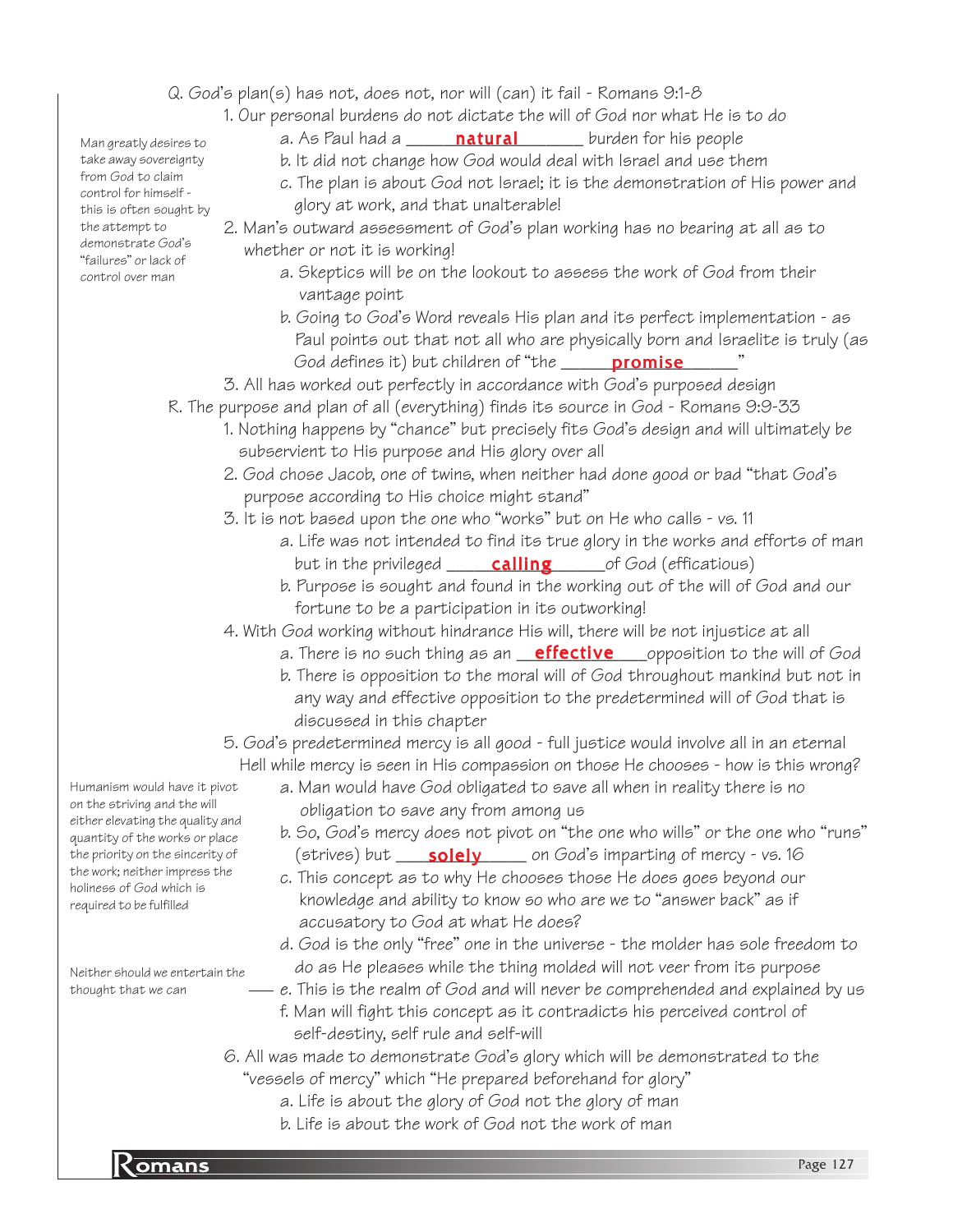- 7. God's plan was to save by faith alone 9:30-33
	- a. Those not seeking righteousness found it (the Gentiles)
	- b. Those seeking righteousness by the Law did not attain it
	- c. They did not attain it as it is only attained by faith through the work of another, that being Christ the "Stone of Stumbling"
	- d. Religion will seek salvation through works and personal <u>\_\_**merit**\_(</u>earned)
	- e. Faith will find salvation in the confidence of the merit of Christ to fulfill the demands of God's holiness in the law; it is dependence versus independence
- S. God's plan/actions are not \_\_\_\_<mark>dictated</mark> \_\_\_\_ by the pursuits of man 10:1-3
	- 1. As Paul, we will express burdens but must not allow ourselves to believe that God must or will act on them because of the level of our emotions and sincerity
	- 2. Biblical theology is to produce practical theology we are governed (burdens and thoughts) by the Truth; it governs us not we it
	- 3. The Jews had a misdirected zeal it was sincere but not in line with true knowledge
		- a. Traditions and "<u>\_\_**emotion**\_\_</u>evoking concepts" are often big obstacles to teaching and learning the Truth
		- b. Adding to truth (adulterating) or leaving out aspects of truth both lead to misdirection/error and neither are excused

T. Salvation is through faith in the merits of Christ as the fulfillment of the Law - 10:4-13

- 1. Christ is the fulfillment of the Law (end) kept in full for us
- 2. Salvation will be "worked out" by means of belief (faith) in Him
	- a. Confession will take place (an agreement with the Truth)
	- b. Confession will stem from the inner workings of the heart (it's real)
	- c. Salvation is not "saying the right words" but a staking of one's eternal soul upon the work of Christ on their behalf and God's acceptance of it
- 3. Whoever calls upon (\_\_\_<mark>invoking</mark>\_\_\_ the name of) the Lord will be saved
	- This is indicative how it will happen
- 4. God is impartial salvation is offered to the Gentiles also (whoever)
- U. The message of Salvation will come by means of preaching the Gospel 10:14-21
	- 1. Belief in the Gospel message will not be dependant on the "preacher" but will be distributed through these good news bearers
	- 2. As in the analogy, the good news is brought to those for whom the battle was won
	- 3. Having the right message does not guarantee all will \_\_<mark>heed</mark> \_\_it as with Israel
	- 4. Faith will come by means of hearing the Word of God vs. 17
		- a. The object (content) of what is heard is key the Word
		- b. It is more than philosophy it surpasses intellect and is received in faith
		- c. The irony is found in that hearing it produces the faith that believes it

5. God will always be faithful and consistent; unfaithfulness will always be the fault of man

- Rejection will always be the fault of the rejector while acceptance (in faith) the "fault" of God and His grace
- 6. The message is framed as God with open arms (to whosoever) rejection is always the fault of man
	- a. We know that salvation is the work of God (the called according to purpose)
	- b. We seek to work in harmony with His method (way) of converting His own through the declaration of the good news
	- c. We will be wrong when we try to distinguish the "elect" to determine the recipients of the message God has graciously given us

Salvation is through God's plan and work not man's ingenuity and effort

God has clarified salvation as His work and has dictated how it will be accomplished. We must not allow ourselves to see the method as being the actual means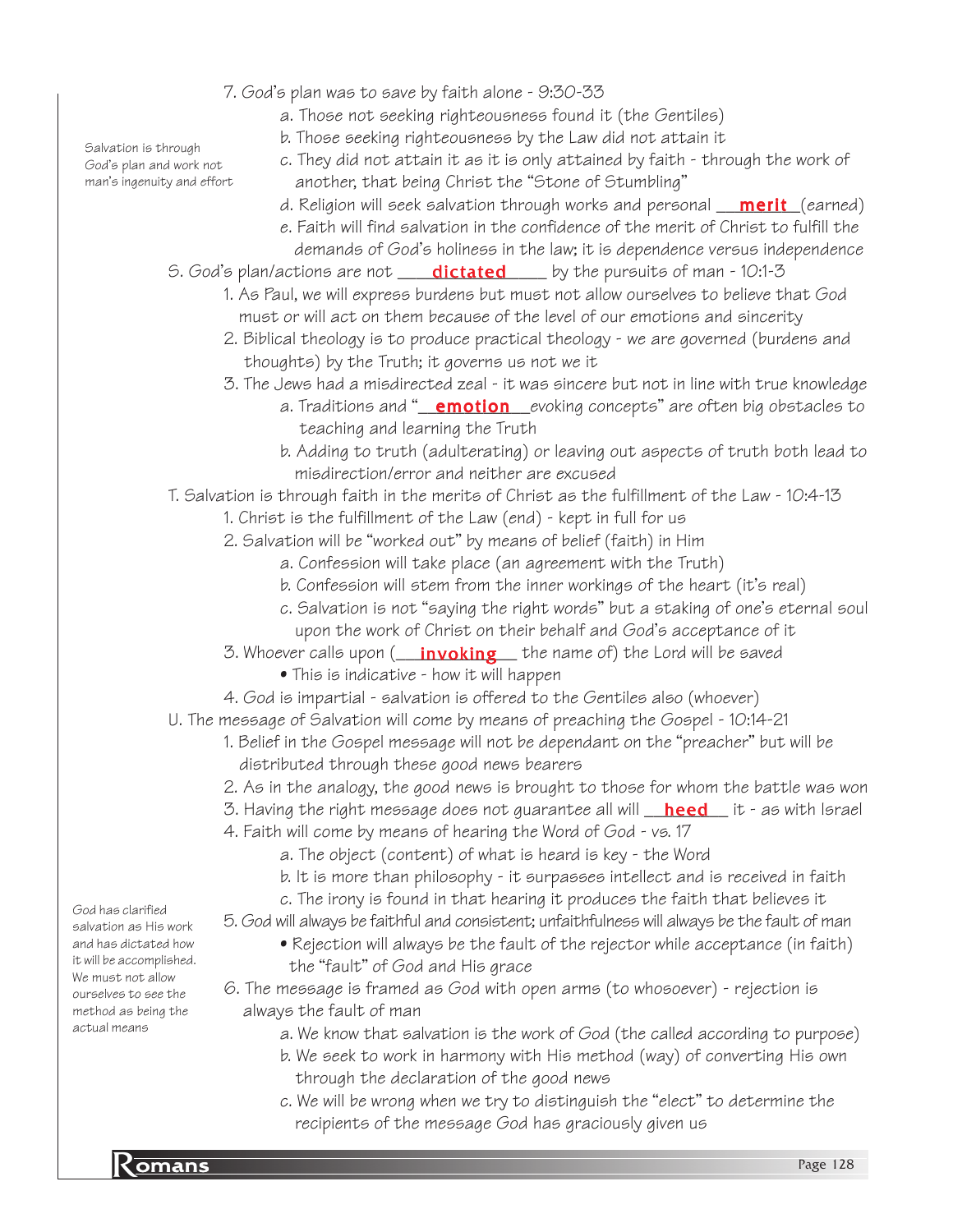- V. Do not "write off" God's working in light of contradictory "evidence" or reasoning 11:1-6
	- 1. It would appear that God rejected His people since they were rejecting Him
	- 2. Yet, Paul himself was a Jew of the tribe of Benjamin
	- 3. As with Elijah, just because you cannot see God at work does not mean He is not at work (even in large numbers and in many areas)
		- 1. Elijah thought he was the last faithful one to God in Israel
		- 2. Yet God had reserved for Himself 7,000 who had not compromised
	- 4. This is a vital fundamental to remember as many walk by what they see versus faith in God's working in the unseen or even \_\_\_\_\_\_<mark>seeming</mark>\_\_\_\_\_\_\_ contradiction
	- 5. So, with Israel, in Paul's day and now, God has chosen a remnant for Himself (of Israel) and that of grace - vs. 6
	- 6. God must never be "measured" by man's (our) measurements as they will always be flawed or skewed to \_\_<mark>\_\_\_\_\_\_\_\_\_\_\_\_\_</mark> our (limited) perspective
		- a. As illustrated at the end of chapter 10 verse 17 stated that faith comes by hearing the Word of God
		- b. Yet, Israel heard and did not believe just because they hear does not mean they will believe but those that do believe will do so by the Word of God
	- 7. So if the "cause" of God seems to be "losing" from our perspective or society's perspective, it will **never** be the case
	- 8. This fundamental must never be open to doubt! faith will welcome the challenge while realizing the rightness of God over all or in any matter may not be openly seen by us or others in our lifetime

W. Even God's "harshness" carries with it God's \_\_**\_\_goodness** \_\_\_\_and rightness - 11:7-24

1. Even in God's seeming rejection of certain people or peoples do not limit His probable and possible working to where they currently "stand"

- a. God would (for a time) reject Israel (only a remnant being chosen) b. But this "rejection" would lead to the redemption of the world
- 2. As Paul stated in the beginning of chapter 10, even knowing God's general plan for Israel and His sovereign election, he was still driven by a burden for His people
	- a. The treasures of discovering God's working will be in all areas of life, places, circumstances and peoples
	- b. So we \_\_\_\_<mark>look</mark> \_\_\_\_ for God at work even in the bleakest of circumstances
- 3. We must never raise up our self-estimation in light of God's negative working with others (as though we merited His favor)
	- a. God, in the illustration of the root, tree and branches, prunes certain branches off the seeming "normal" plan of things to engraft another
	- b. The focus in these verses is on the work of the farmer (His plan and knowing what He is doing) and not on the "ideal choice" of the branches from wild olive trees being engrafted

4. All hinges on God's accepting and rejecting not on our accepting and rejecting a. We must not view God working in light of us but always in light of His

- \_\_\_\_\_\_\_\_\_\_\_\_\_\_\_\_\_\_\_\_\_\_\_\_\_ perspective
- b. Therefore, when used of God we must never be conceited but reverently grateful to have been used in such a way or to have been allowed to see what is really going on (the true truth!)
- 5. We must not draw ultimate conclusions where God has not clarified or revealed His ultimate concluding - God is not finished with Israel

**Romans** Page 129